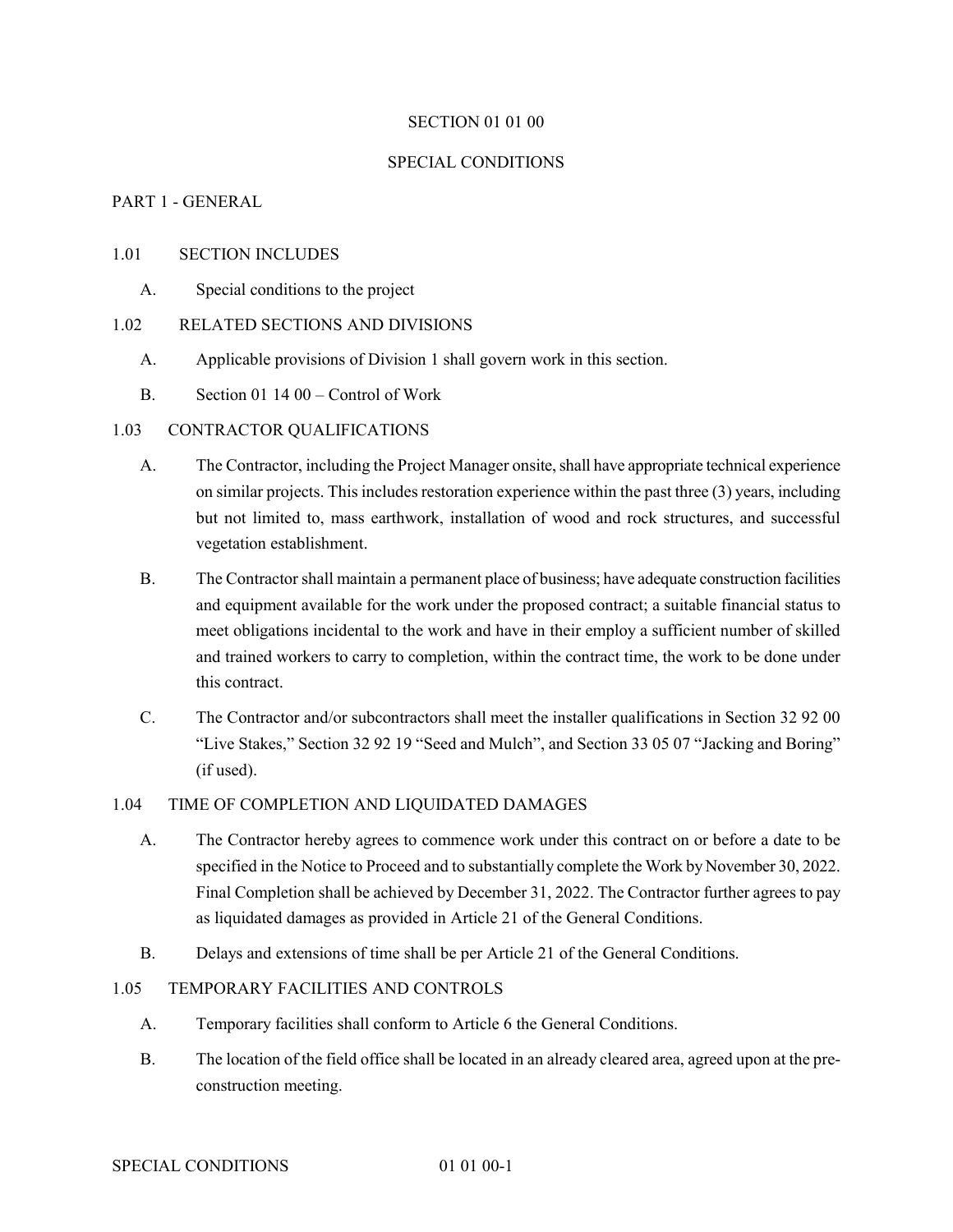- C. A project sign shall be required during construction. See Article 7 the General Conditions for additional requirements.
- D. Temporary access to the site shall be the existing gravel drive, per the Drawings.
- E. Material storage locations shall be located in proposed disturbed areas. Additional locations may be approved by the Owner or Engineer.
- F. See Section 01 14 00 "Control of Work" for proper trash disposal and project cleaning guidance.
- 1.06 WORK SCHEDULE
	- A. Work shall only take place during typical work hours on weekdays (Monday through Friday, 7AM to 5PM).
- 1.07 PROGRESS MEETINGS
	- A. A preconstruction conference will be held prior to construction commencement at a time to be agreed upon by the Owner, Engineer, and Contractor.
	- B. Construction progress meetings shall be held on the job site at a minimum of once per month.
	- C. The Contractor shall prepare and distribute the agenda and sign-in sheet in advance and will conduct the meeting.
	- D. Clermont SWCD shall prepare and distribute minutes following the meeting.
	- E. The Contractor shall be prepared to discuss the following: description of major categories of work accomplished and anticipated work in the next 30 days, status of required inspections and testing, summary of significant projects, coordination status, and safety and accident issues.

# PART 2 - PRODUCTS

# 2.01 PROJECT SIGN

A. Project sign shall be per Article 7 the General Conditions.

# PART 3 - EXECUTION

# 3.01 PROJECT PHASING

- A. The project will be completed in a phased manner.
- B. The project will proceed in the following order: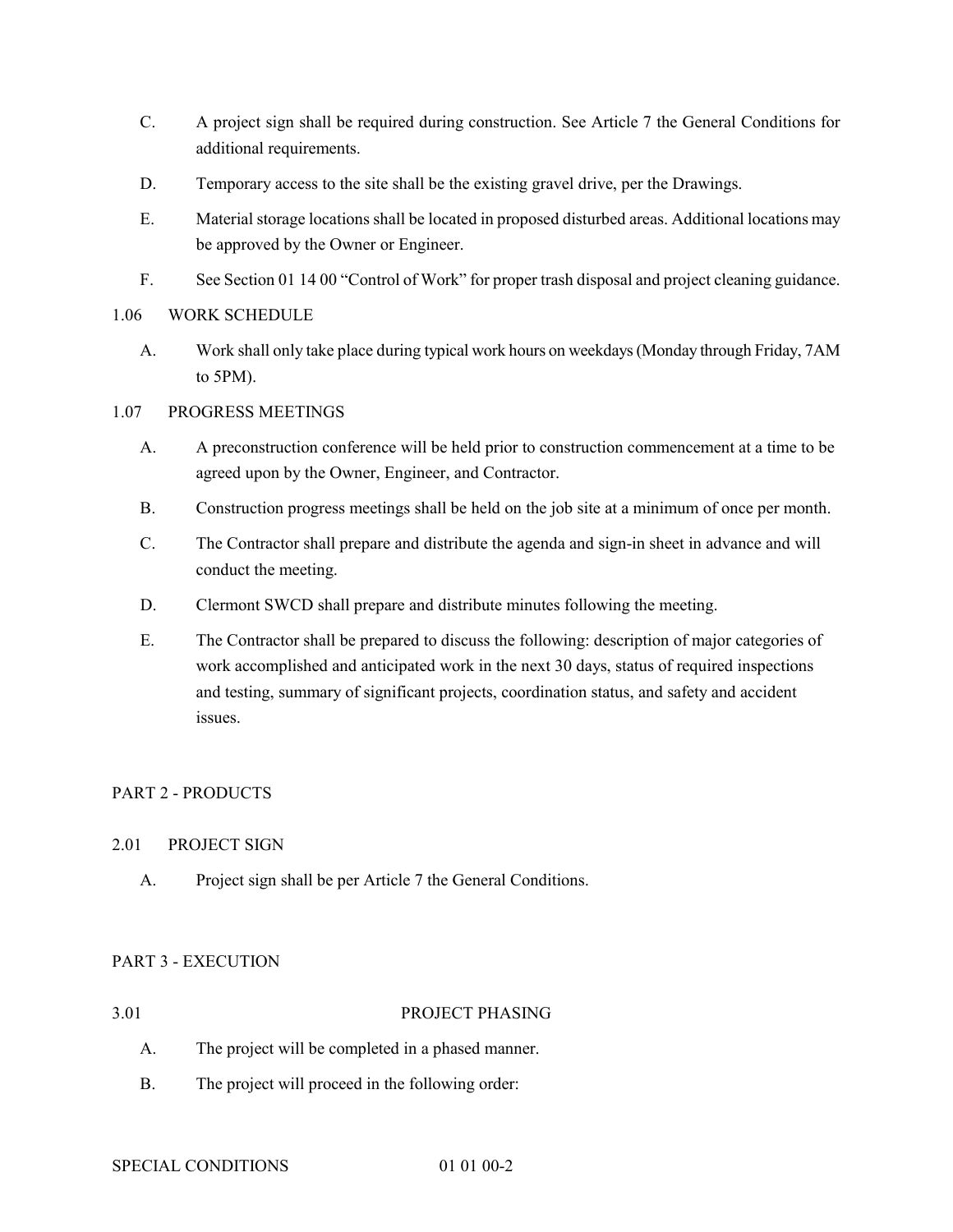- 1. Construct the proposed wetland and low-flow channel in the floodplain first (i.e. Sheets 5, 6, and 7, with the exceptions of the connections to the East Fork Little Miami River).
- 2. Using excavated material from the wetland and low-flow channel creation, construct the berm along the access road to provide a barrier between the Village's property and their neighbor (i.e. Sheet 8). Additional excavated material may be placed/stored per the Drawings. The minimum amount of excavated soil that must be placed in the soil wasting area for Village use is included on the Drawings. Additional excavated material can also be placed in the soil wasting area per the Drawings or may be hauled off site by Contractor at no additional cost to Owner.
- 3. After constructing the proposed wetland and low-flow channel in the floodplain but before excavating the reservoir, harvest live stakes from within the disturbance limits within the reservoir (i.e. Sheet 4). Plant live stakes along low-flow channel banks per the Drawings.
- 4. After live stakes have been harvested and planted, work within the reservoir(i.e. Sheet 4) as well as pipe installation may begin.
- 5. Once vegetation has been established within the wetland, low-flow channel, and reservoir and approved by the Engineer, the connections to the East Fork Little Miami River may be constructed (i.e. the river connections on Sheets 5 and 7).

# END OF SECTION 01 01 00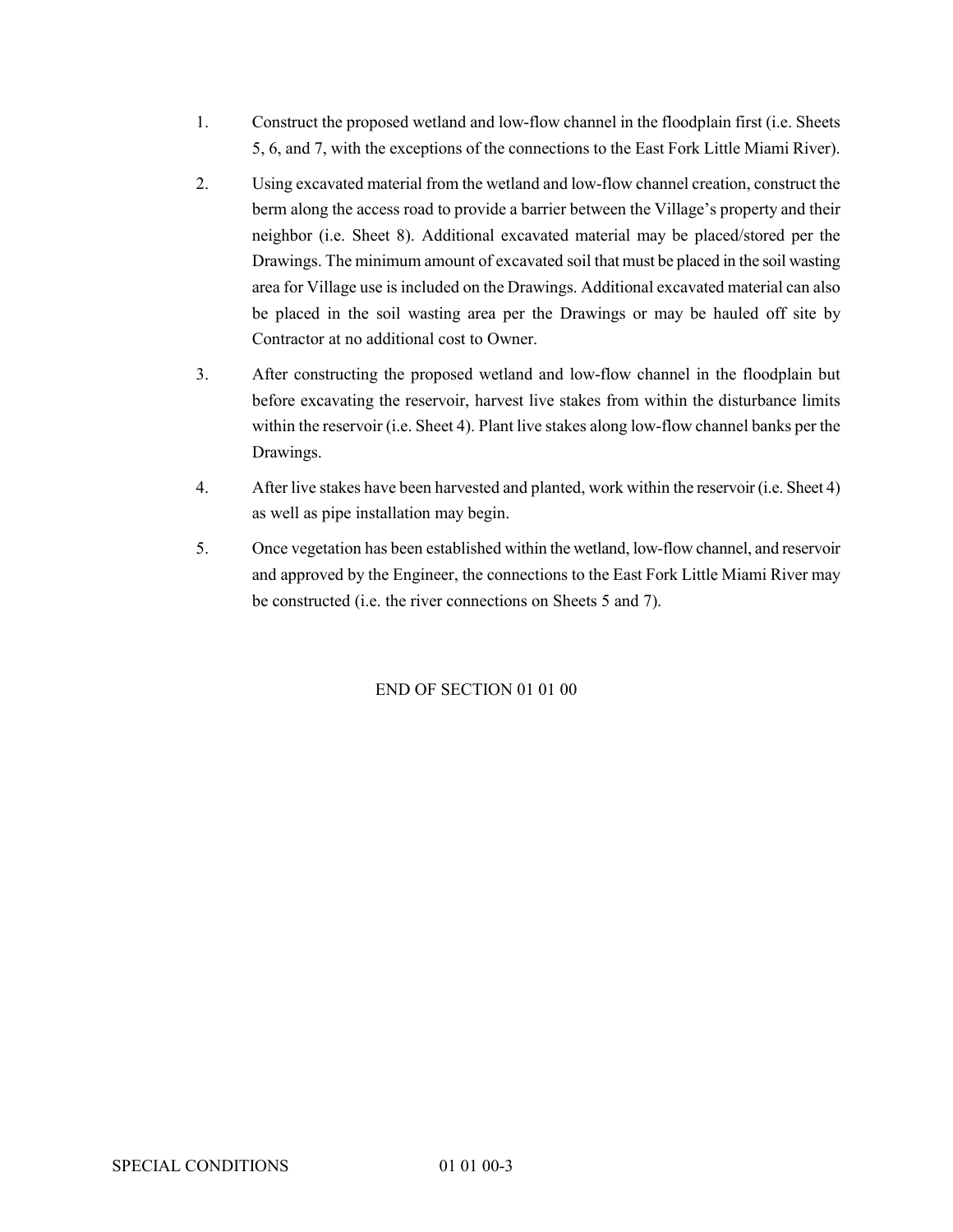#### SECTION 01 11 00

#### SUMMARY OF PROJECT

## PART 1–GENERAL

#### 1.01 SECTION INCLUDES

- A. Project Work covered by all Contract Documents
- B. Contract Milestones and other General Provisions

# 1.02 RELATED SECTIONS AND DIVISIONS

- A. Applicable provisions of Division 1 shall govern work in this section.
- B. Section 01 14 00 Control of Work

#### 1.03 PROJECT – WORK COVERED BY ALL CONTRACT DOCUMENTS

A. Work of the Project includes creation of an off-channel wetland along the East Fork Great Miami River, utilization of an existing reservoir onsite, and all site restoration. The Work shall be performed for the Owner in accordance with the Contract Documents. The Work includes, but is not limited to, clearing and grubbing, excavation, rock and wood placement, pipe and appurtenance installation, and restoration.

#### 1.04 GENERAL CONSTRUCTION

A. The work to be performed under this section shall include all necessary demolition, the furnishing of all materials, equipment and tools; and performing all necessary labor and supervision, for the complete construction of the General Construction Work and all other work appurtenant thereto, as described in Divisions 1 through 48 of these Specifications except as called for under other parts of the Work described herein.

# 1.05 SEQUENCE OF WORK

- A. Before starting any work, the Contractor shall attend a Pre-Construction Meeting with the Owner's Representative and Engineer. The Contractor will be notified of the date and the time of the meeting and shall submit a construction schedule.
- B. A suggested sequence of work has been provided in the Drawings.

# 1.06 CONTRACTOR'S USE OF SITE

A. The Contractor shall locate field offices, store materials and equipment, and confine his construction activities to areas so indicated on the Drawings or as directed by the Owner's Representative. The Contractor shall also comply with all applicable provisions in Section 01 14 00 "Control of Work".

#### 1.07 CONSTRUCTION PROCEDURE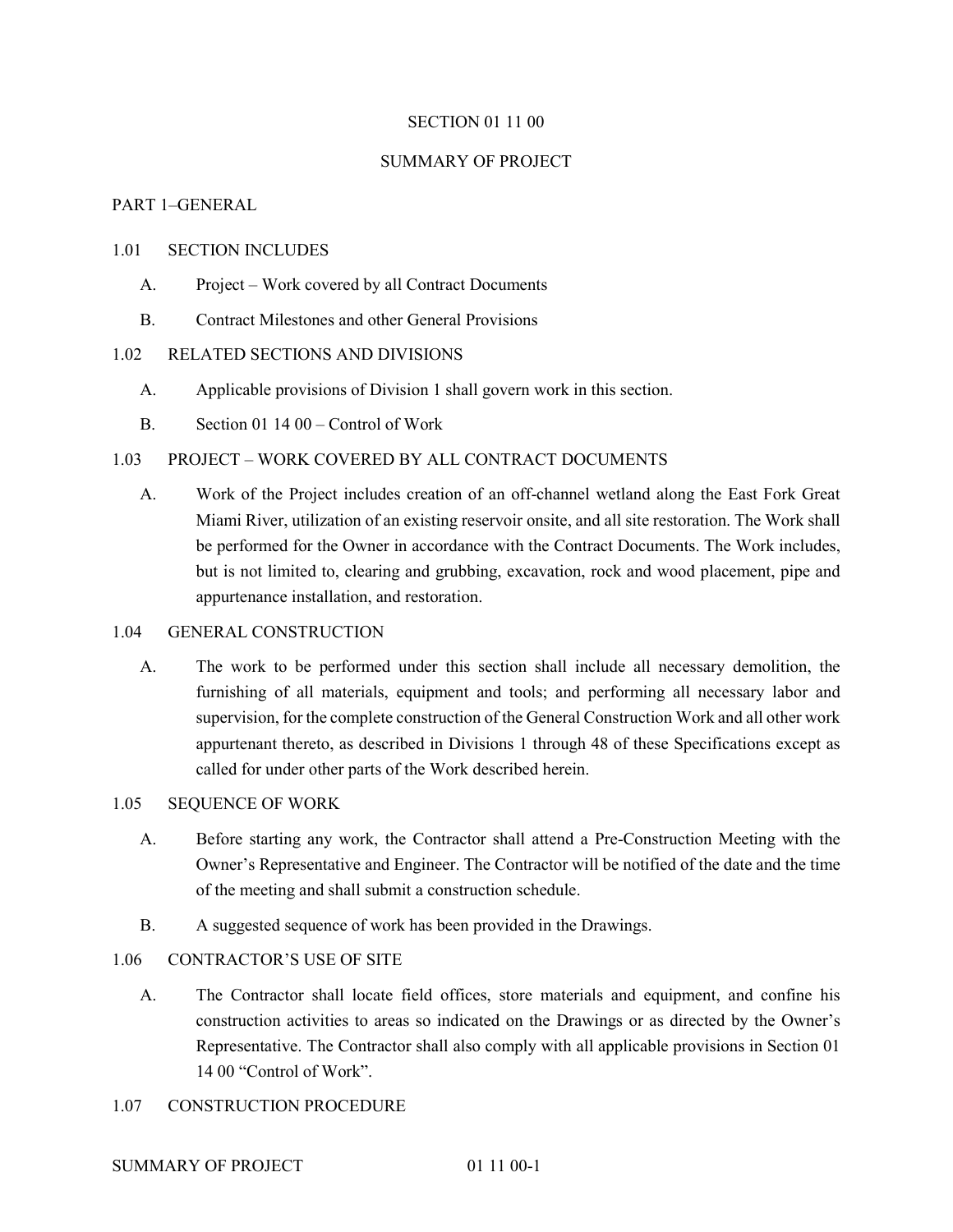A. It shall be the Contractor's responsibility during the construction of the Project to work equipment around poles, trees, or other obstructions which permit the passage of the bucket and boom but prevent passage of other portions of the equipment and, if necessary, to excavate from both sides of the poles, trees, or other obstruction, and to remove materials by hand labor, tunneling, or by other means, all at no additional cost to the Owner.

# 1.08 REQUESTS FOR SUPPLEMENTARY INFORMATION

- A. It shall be the responsibility of the Contractor to make timely requests of the Owner's Representative for any additional information not already in the Contractor's possession and which should be furnished by the Owner's Representative under the terms of the Contract Documents, and which will be required in the planning and execution of the work. Such requests may be submitted from time to time as the need approaches, but each shall be filed in ample time to permit appropriate action to be taken by all parties involved so as to avoid delay.
- B. Each request shall be in writing and list the various items and the latest day by which each will be required by the Contractor. The first list shall be submitted within two (2) weeks after contract award and shall be as complete as possible at that time. The Contractor shall, if required, furnish promptly any assistance and information the Owner's Representative may require in responding to these requests of the Contractor. The Contractor shall be fully responsible for any delay in work, or to the work of others, arising from failure to comply with the provisions of this section.

# 1.09 PERMITS

- A. The Contractor shall be responsible to obtain and incur the cost of all required permits unless otherwise noted, including but not limited to, Ohio EPA NOI.
- B. The Contractor shall not commence construction until the following permit(s) are on file (obtained by the Owner):
	- 1. Clermont County Floodplain Development Permit.
- C. The Contractor shall not commence construction below the Ordinary High Water Mark until the following permits are on file (obtained by the Owner):
	- 1. US Army Corps of Engineers 404 Permit, and
	- 2. Ohio EPA 401 Water Quality Certification.
- D. Although the Owner may obtain and incur the cost of a permit, the Contractor shall comply with provisions of all permits and make any necessary submittals as detailed in Section 01 14 00 "Control of Work".
- E. All Contractors and Subcontractors of any tier shall comply with all applicable standards, orders, regulations and permits, including but not limited to the Clean Water Act of 1970 (42 U.S.C. 1857, et seq.), the Federal Water Pollution Control Act (33 U.S.C. 1251, et seq.) as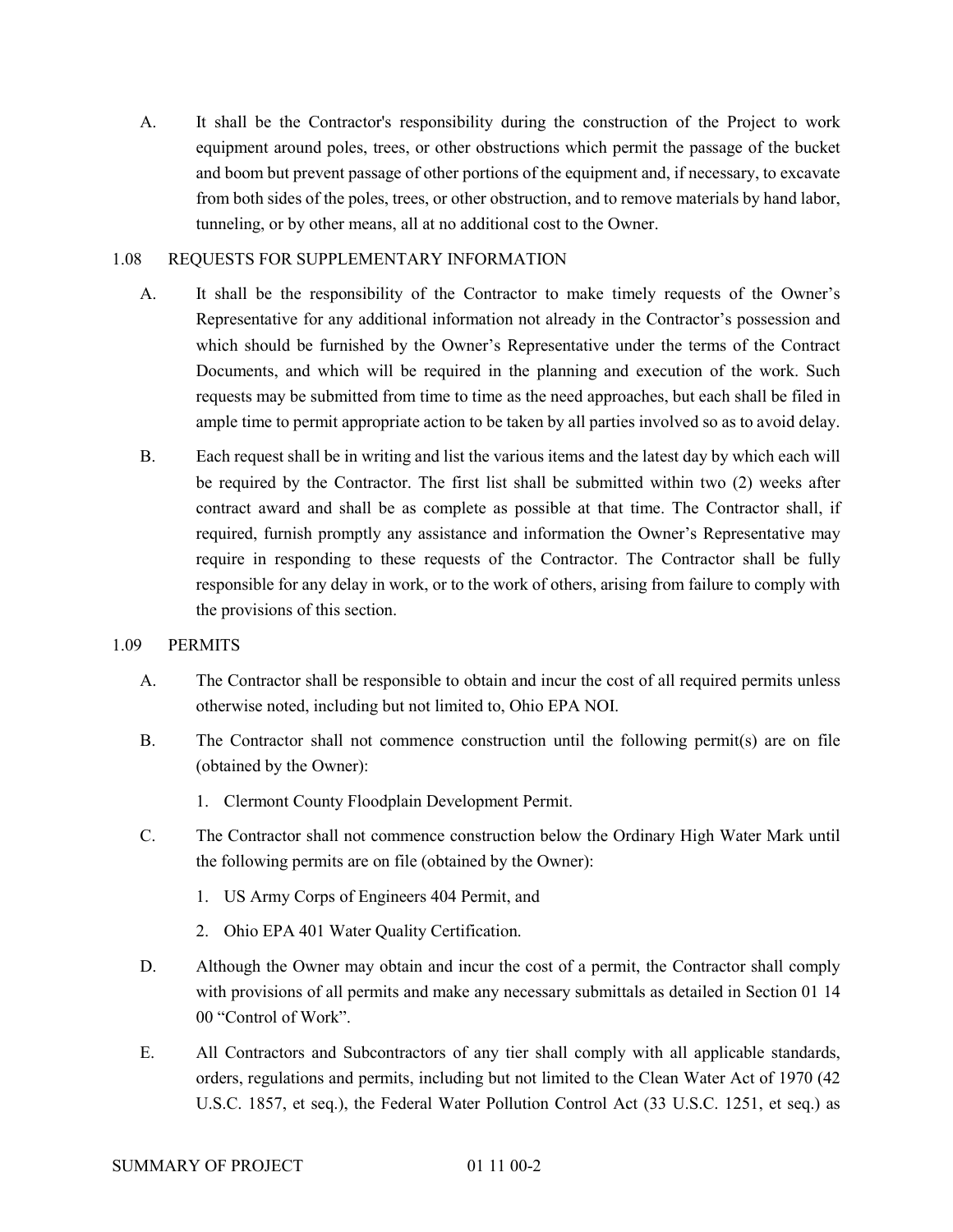amended, Permits to Install, and NPDES 401 and 404 Permit requirements.

PART 2–PRODUCTS

NOT USED

PART 3–EXECUTION

NOT USED

END OF SECTION 01 11 00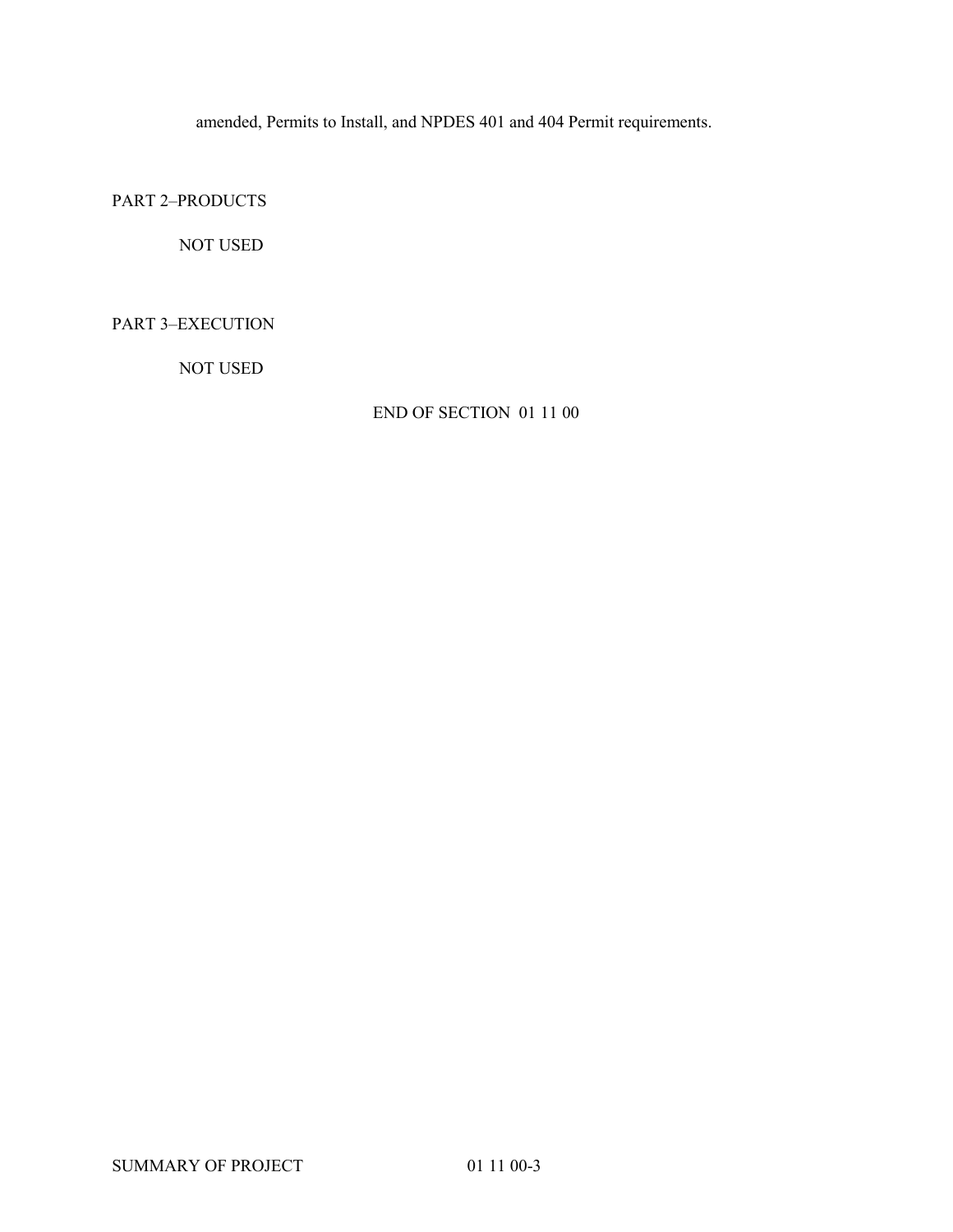### SECTION 01 14 00

#### CONTROL OF WORK

# PART 1–GENERAL

# 1.01 SECTION INCLUDES

- A. Scope
- B. Use of Premises
- C. Easements and Site Access
- D. Construction Layout
- E. Protection of Trees
- F. Open Excavations
- G. Maintenance of Traffic
- H. Care and Protection of Property
- I. Protection of Existing Structures and Utilities
- J. Water for Construction Purposes
- K. Dust Control
- L. Pollution Control
- M. Maintenance of Flow
- N. Equipment Staging and Material Storage
- O. Cooperation within this Contract
- P. Cleanup and Disposal of Excess Material
- Q. Noise Control

# 1.02 RELATED SECTIONS AND DIVISIONS

- A. Applicable provisions of Division 1 shall govern work in this section.
- B. Section 01 01 00 Special Conditions
- C. Section 31 10 00 Site Preparation
- D. Section 32 31 13 Chain link fences and gates
- E. Section 33 05 07 Jacking and Boring
- 1.03 SCOPE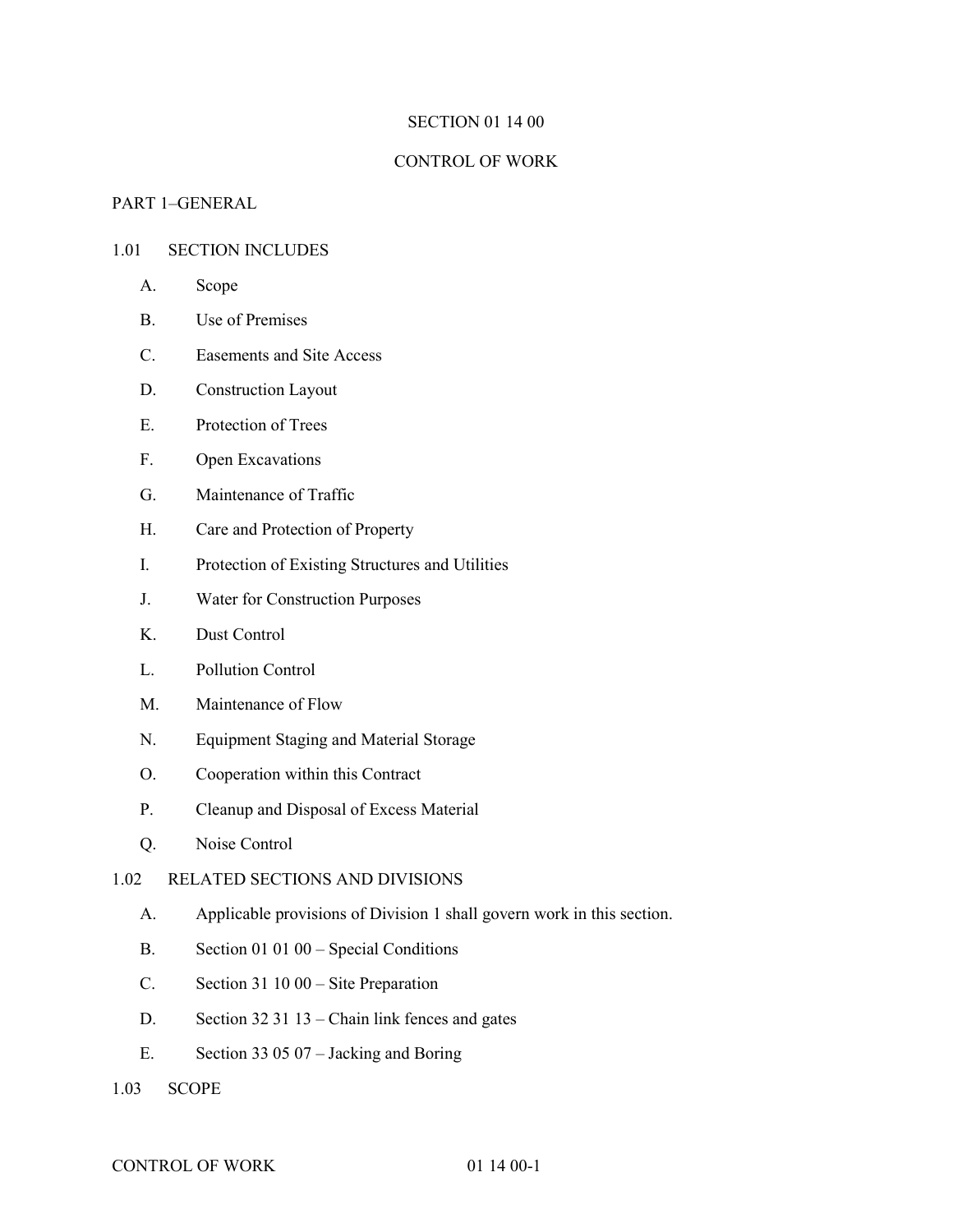A. The Contractor shall furnish labor and equipment which will be efficient, appropriate and large enough to secure a satisfactory quality of work and a rate of progress which will ensure the completion of the work within the Time for Completion required by the Contract Documents. If at any time such labor and equipment appears to be inefficient, inappropriate or insufficient for securing the quality of work required or for producing the rate of progress aforesaid, the Owner's Representative may order the Contractor to increase the efficiency or change the character and the Contractor shall conform to such order at no cost to the Owner. Failure of the Owner's Representative to give such order shall in no way relieve the Contractor of his obligations to secure the quality of the work and rate of progress required by the Contract Documents.

# 1.04 USE OF PREMISES

- A. The Contractor shall not trespass upon or in any way disturb property outside the street right of way or outside the limits of construction, without first obtaining written permission from the property owner to do so. A copy of such written permission shall be furnished to the Owner's Representative.
- B. If the Contractor finds it necessary to obtain additional working area, it shall be the Contractor's responsibility for its acquisition. All requirements listed under the "Use of Premises" shall apply if additional area is obtained.
- C. The Contractor shall, at no additional cost to the Owner, restore such property to the full satisfaction of the property owner, and shall obtain from the property owner a written release stating that restoration has been satisfactorily made. A copy of the written release shall be furnished to the Owner's Representative.
- D. The Contractor shall not waste any excess earth, stone, or other excavated material on any property without first obtaining written permission from the owner of the property. Along with written approval from the property owner, the Contractor shall apply, pay, and obtain all required permits, including cut and fill permits, and secure the approval of the Owner's Representative. One copy of the property owner's written permission stating that the work has been completed satisfactorily, and one copy of any necessary permits shall be furnished to the Owner's Representative. Materials deposited off-site without the required approvals may be ordered removed and properly disposed of without additional compensation.
- E. All items within the construction limits shall be removed, or removed and replaced, or restored as required by the Contract Documents, including the Drawings and Specifications, and as directed by the Owner's Representative.

#### 1.05 EASEMENTS AND SITE ACCESS

- A. No temporary easements have been acquired for this Project.
- B. Site access is shown on the Drawings. Any temporary stockpiling and storage outside of the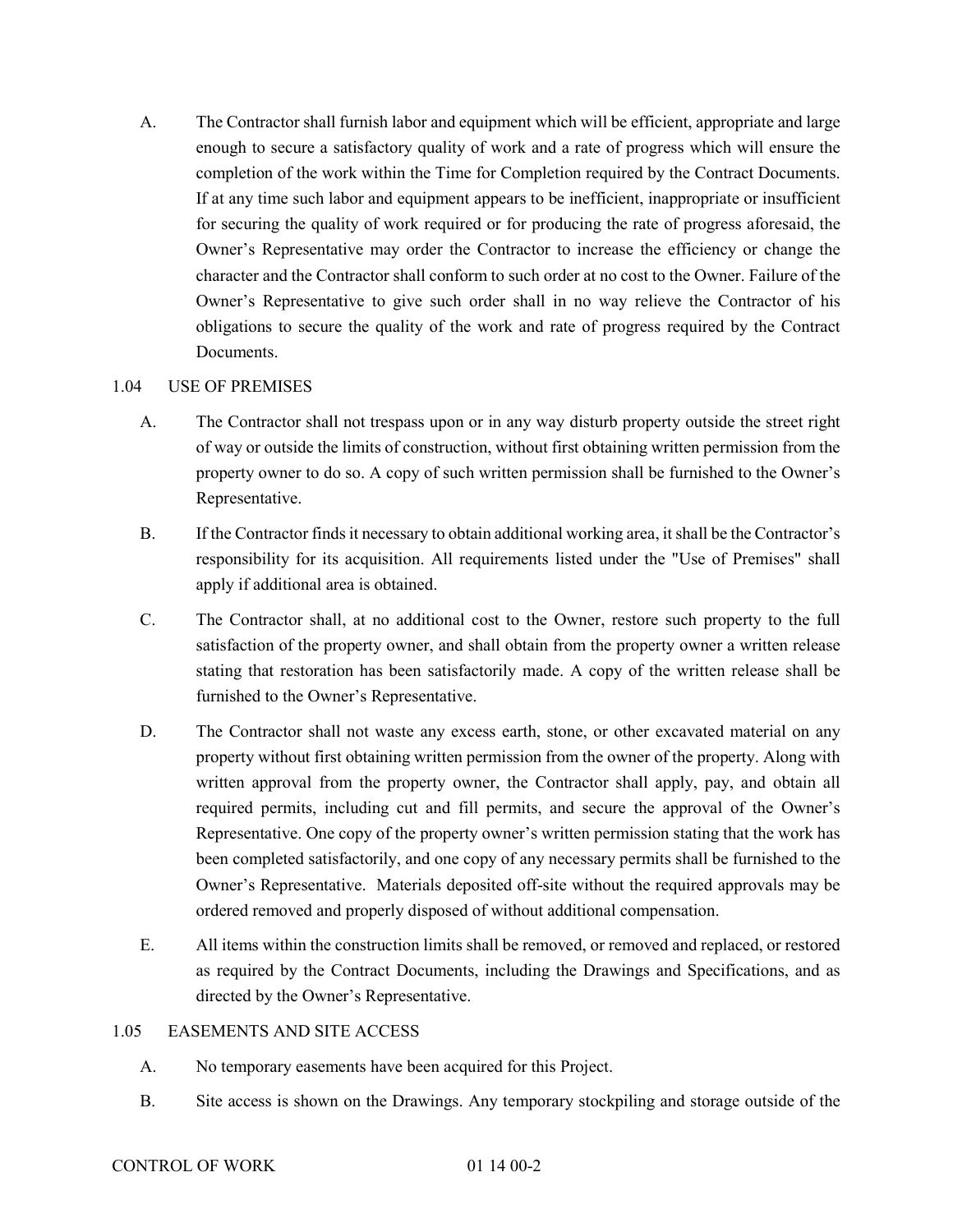disturbance limits must be proposed by the Contractor and approved by the Owner. The Contractor shall coordinate with Owner's Representative prior to utilizing these areas.

# 1.06 CONSTRUCTION LAYOUT

- A. The Contractor shall ensure a correct layout of the Work including locating and marking the construction limits and confirming existing elevations of utilities, structures, etc., as needed. The Owner/Owner's Representative will not provide any survey layout work. An electronic AutoCAD file will be provided to the Contractor for the horizontal and vertical layout.
- B. The Contractor is responsible for having the finished Work conform to the lines, grades, elevations, and dimensions shown on the Drawings. Any inspection or checking of the Contractor's layout by the Owner's Representative and the acceptance of all or any part of it does not relieve the Contractor of the responsibility to secure the proper dimensions, grades, and elevations of the Work.
- C. The Contactor shall be responsible for verifying the surface and the provided quantities.
- D. Deviations from design line and grade, and small errors in quantity computations can be expected to occur but should be regarded as a departure from what is desired, and no extensive deviations or pattern of deviations should be allowed. The goal of construction must be to meet the lines and grades specified.
- E. The Contractor shall be solely responsible for all locations, dimensions and levels. No data other than written orders of the Engineer shall justify departure from the dimensions and levels required by the Drawings. Tolerances shall be as follows:
	- 1. For earthwork areas outside the low-flow channel, connection channels, and pipe entrances/exits, allowable tolerance is 0.3 ft ±.
	- 2. For earthwork areas within the low-flow channel and connection channels, allowable tolerance is 0.1 ft ±. No adverse slopes are allowed.
	- 3. For pipe entrances/exits, allowable tolerance is 0.06 ft ±. No adverse slopes are allowed. See Section 33 05 07 "Jacking and Boring" for additional details on tolerances for this method.
	- 4. Soil wasting areas may deviate from the tolerances provided but must maintain stable slopes, drainage patterns, heights, etc.
	- 5. See Section 32 31 13 "Chain link fences and gates" for applicable fence tolerances.
- F. Control points for the project have not been provided. It is the responsibility of the Contractor to establish control points for their use using a qualified professional.
- G. The Contractor shall protect all existing/established controls. Replace damaged controls at no additional cost.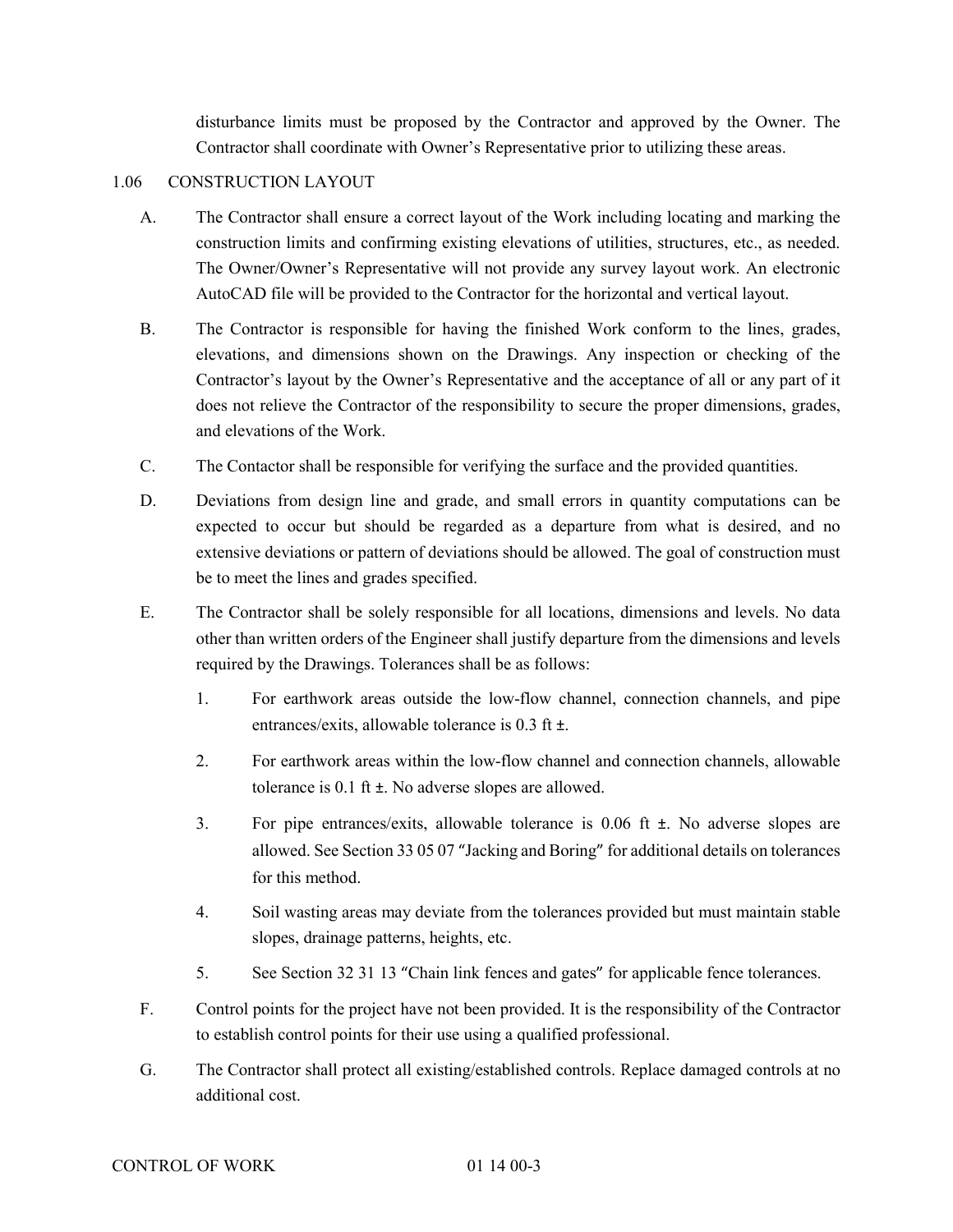H. Layout of work shall follow Paragraph 1.05 of Section 31 10 00 "Site Preparation".

## 1.07 PROTECTION OF TREES

- A. The Contractor shall take precautions to avoid any unnecessary damage to trees. Branches which overhang the construction limits and which interfere with the operation of equipment shall be tied back to avoid damage, if possible. Where injury to branches is unavoidable, the branches shall be sawed off neatly at the trunk or main branch and the cut area shall be painted with approved tree paint immediately. Any trees damaged beyond saving shall be identified by the Contractor for discussions with the Owner's Representative regarding tree removal alternatives. In the case of trees damaged on private property during the project, the Contractor shall make restitution to the property owner.
- B. When possible, preserve trees. This includes trees within the disturbance limit that are located where final grades do not depart more than six (6) inches from existing grades and where denoted on Drawings.

# 1.08 OPEN EXCAVATIONS

- A. The Contractor shall adequately safeguard all open excavations by providing temporary barricades, caution signs, lights and other means to prevent accidents to persons and damage to property. Provide suitable and safe bridges and other crossings for accommodating travel by workers. Remove bridges provided for access during construction when no longer required. The length or size of excavation will be controlled by the particular surrounding conditions but shall always be confined to the limits prescribed by the Owner's Representative or the authority having jurisdiction of any rights-of-way being occupied by the construction. Any limits prescribed by the Owner's Representative shall not take away the Contractor's responsibility to meet safety requirements.
- B. The Contractor shall take precautions to prevent injury to the public/workers due to open trenches. Provide adequate light at all trenches, excavated material, equipment, or other obstacles which could be dangerous to the public/workers at night.

# 1.09 MAINTENANCE OF TRAFFIC

- A. The Contractor shall perform the required work with the least inconvenience and maximum safety of the Contractor and the traveling public.
- B. The Contractor shall be responsible for maintaining "local" traffic at all times and for notifying the proper authorities regarding the closing of roads/access drives.
	- 1. The Contractor shall be required on an interim and/or permanent basis to furnish, erect, maintain, and subsequently remove all lights, signs, barricades and all other traffic control devices necessary for the safety and maintenance of traffic. This also includes all advance warning signage, regulatory signs, informational signs, detour signs and directional signs.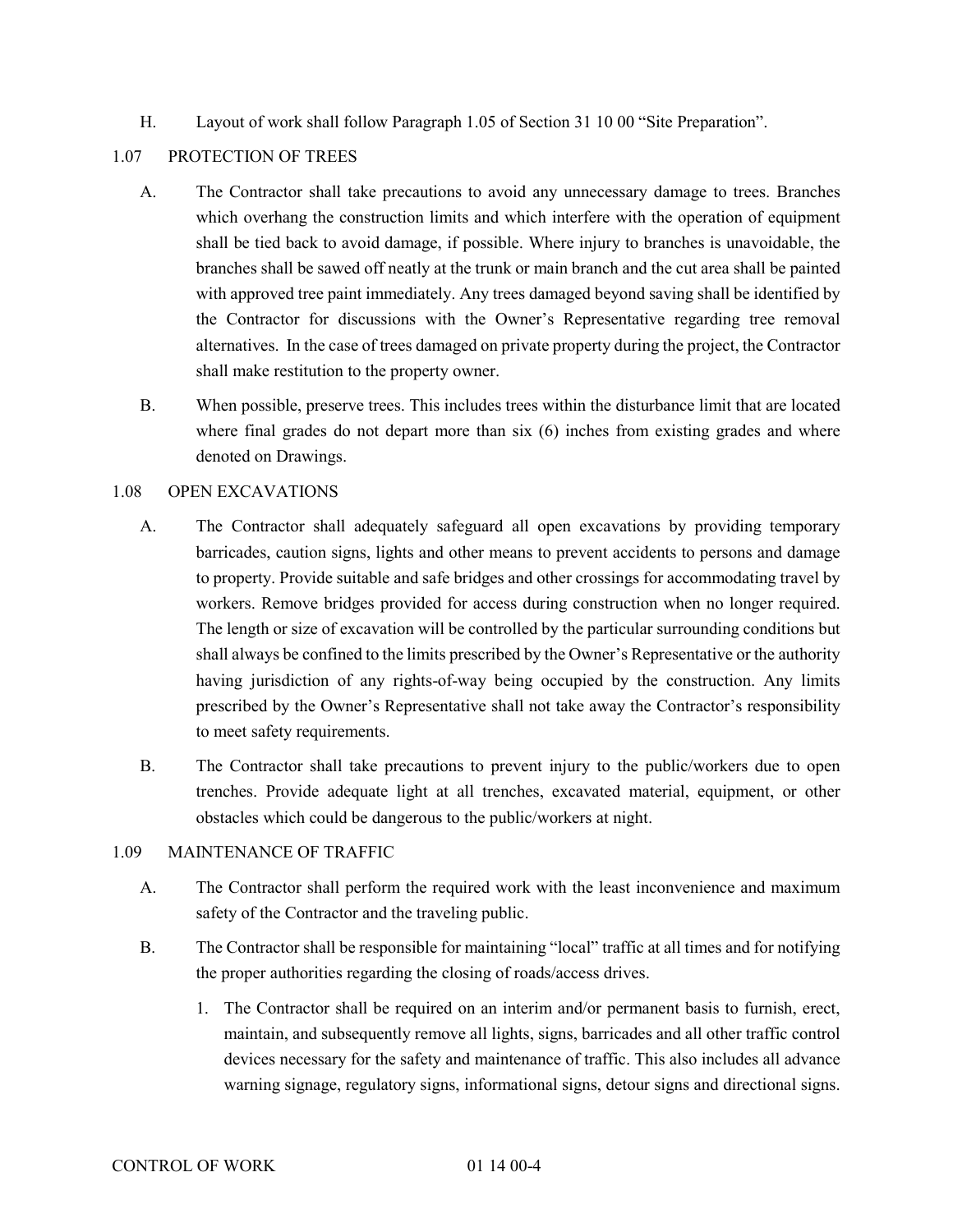Keep all equipment clean and in proper working order.

- 2. This shall include obtaining any necessary permits.
- 3. The Manual on Uniform Traffic Control Devised by the Federal Highway Administration shall be followed as appropriate.
- C. The cost of all traffic control devices, including replacing existing striping damaged due to construction, shall be incidental to the project.

# 1.10 CARE AND PROTECTION OF PROPERTY

- A. The Contractor will be responsible for the preservation of all public and private property and use every precaution necessary to prevent damage thereto. If any direct or indirect damage is done to public or private property by or on account of any act, omission, neglect, or misconduct in the execution of the work on the part of the Contractor, restore such property to a condition similar or equal to that existing before the damage was done, or make good on the damage in other manners acceptable to the Owner's Representative.
- B. Where the Contractor contemplates removal of small structures such as mailboxes, signposts, fencing, guardrails, and culverts that interfere with Contractor's operations, the Contractor shall obtain approval of property owner and the Owner's Representative. Move mailboxes to temporary locations accessible to postal service. Replace items removed in their original location and a condition equal to or better than original. This shall be considered as part of the work and replacement shall be done immediately after the related operation(s) are completed. The costs for the removal, relocation, and replacement shall be included with the price bid for various contract items.

# 1.11 PROTECTION OF EXISTING STRUCTURES AND UTILITIES

- A. The Contractor shall assume full responsibility for the protection of all buildings, structures, and utilities, public or private, including poles, signs, services to buildings, utilities, gas pipes, water pipes, hydrants, sewers, drains and electric and telephone cables, whether or not they are shown on the Drawings. Carefully support and protect all such structures and utilities from injury of any kind. Immediately repair any damage resulting from the construction operations at no additional cost to the Owner.
- B. The Contractor shall bear full responsibility for obtaining all locations of underground structures and utilities (including existing water services, drain lines and sewers). Maintain services to buildings and pay costs or charges resulting from damage thereto.
- C. The Contractor shall notify the Ohio Utilities Protection Service (OUPS) at least 48 hours prior to start of excavating in any public way and also notify in writing all non-participating utility companies in writing at least forty-eight (48) hours (excluding Saturdays, Sundays and legal holidays) before excavating.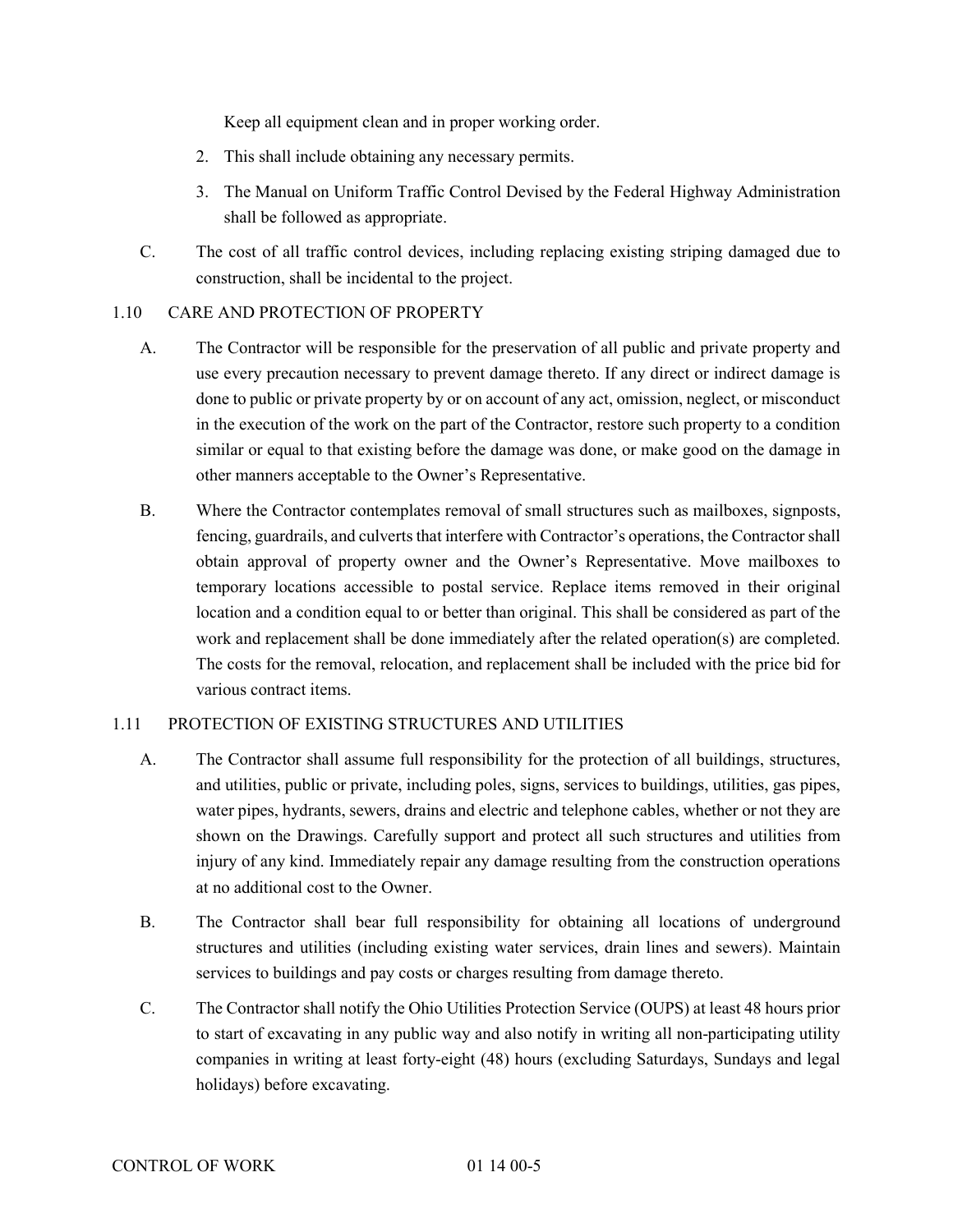D. Refer to Section 31 23 00 "Excavation, Fill, and Grading" for disposition of utilities.

# 1.12 DUST CONTROL

- A. The Contractor shall take reasonable measuresto prevent dust. Earth surfaces subject to dusting shall be kept moist with water or by application of a chemical dust suppressant. When practical, dusty materials in piles or in transit shall be covered to prevent blowing dust.
- B. Buildings or operating facilities which may be affected adversely by dust shall be adequately protected from dust. Existing or new machinery, motors, instrument panels, or similar equipment shall be protected by suitable dust screens. Proper ventilation shall be included with dust screens.

# 1.13 POLLUTION CONTROL

A. The Contractor shall prevent the pollution of drains and watercourses by sanitary wastes, sediment, debris, and other substances resulting from construction activities. No sanitary wastes shall be permitted to enter any drain or watercourse other than sanitary sewers. No sediment, debris, or other substance shall be permitted to enter sanitary sewers, and reasonable measures shall be taken to prevent such materials from entering any drain or watercourse.

# 1.14 MAINTENANCE OF FLOW

- A. The Contractor shall become familiar with the flow behavior of the East Fork Little Miami River in the project area (see USGS Gage 3246500 for real-time flow data) and stay attuned to the threat of rain events to make efforts to avoid work during periods that could suspend unreasonable amounts of fine sediment. The Contractor shall sequence the work and/or employ temporary flow diversion strategies (e.g. pump arounds, bypass channels, berms, etc.) to conduct the majority of construction activities outside of flowing water or in low flow conditions and make every effort to minimize the suspension of unreasonable amounts of fine sediment into the flow. If temporary flow diversions are employed, they must not result in flooding of adjacent properties. The Contractor should stabilize the active work zone and withdraw equipment and employees if flood conditions are present or are likely to develop.
- B. Should temporary flow diversion strategies be employed by the Contractor, the Contractor shall be responsible for the condition of any pipe or conduit used for drainage purposes, and all such pipe or conduit shall be left clean and free of sediment.
- C. Temporary flow diversion measures shall be constructed such that they do not result in flooding of upstream properties.
- D. The cost of this work shall be incidental to the project.

# 1.15 EQUIPMENT STAGING AND MATERIAL STORAGE

A. Equipment staging and material storage outside of the proposed disturbance limits shall utilize locations agreed upon by the Owner/Owner's Representative and situated in such a way as to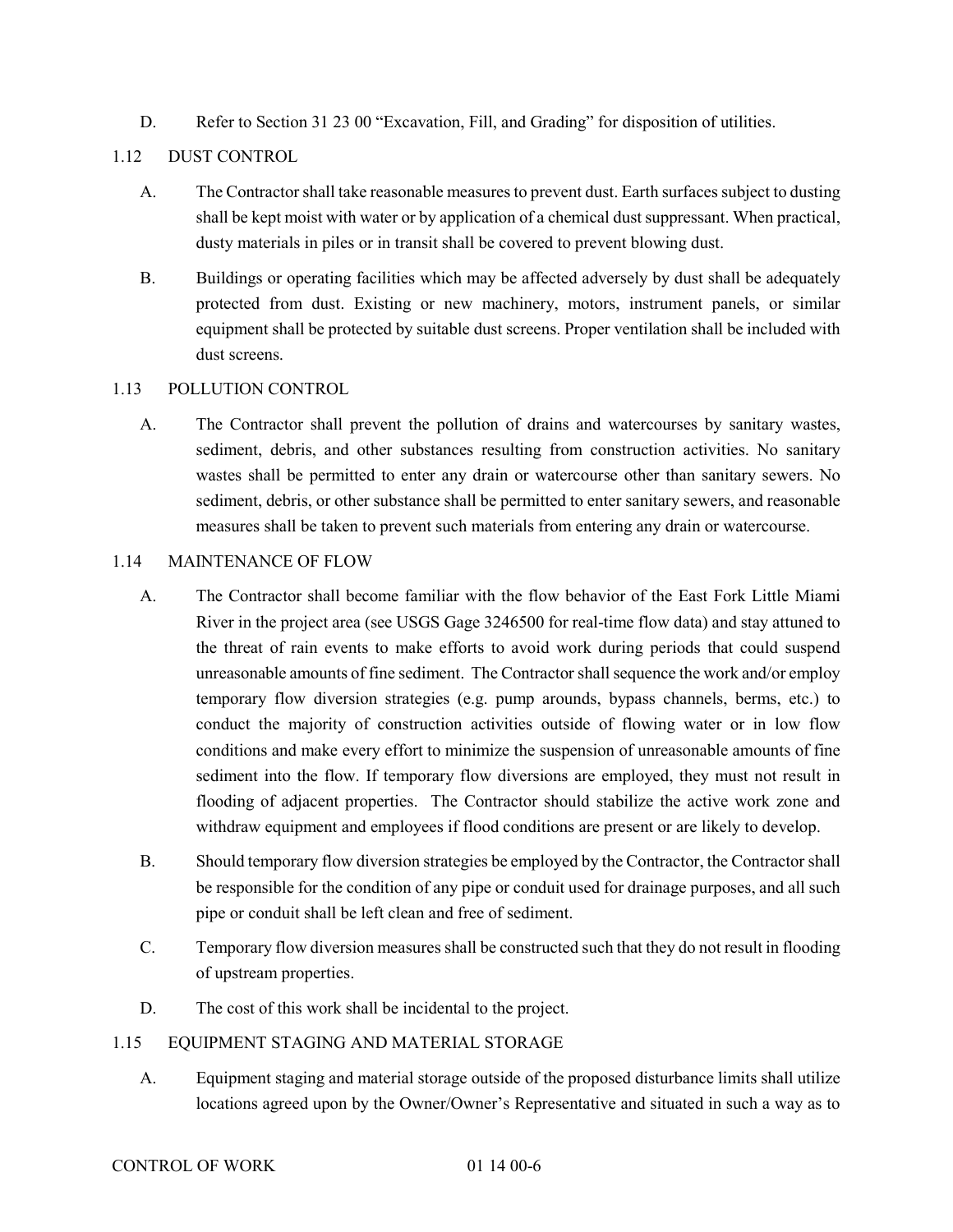minimize disturbance.

- B. The Contractor is responsible for the protection and restoration of all surfaces and existing vegetation in areas that are used for access, staging, or otherwise used during construction.
- C. Equipment shall be kept out of active flow to minimize sediment discharges.
- D. The Contractor shall frequently remove materials no longer required on the project site, such as excess materials, temporary structures, and equipment so that the site shall, at all times, present a neat and orderly appearance.

# 1.16 COOPERATION WITHIN THIS CONTRACT

- A. All firms or persons authorized to perform any work under the Contract Documents shall cooperate with Contractors and Subcontractors or trades and assist in incorporating the work of other trades where necessary or required.
- B. Cutting and patching, drilling and fitting shall be carried out where required by the trade or subcontractor having jurisdiction, unless otherwise indicated herein or directed by the Owner's Representative.

## 1.17 CLEANUP AND DISPOSAL OF EXCESS MATERIAL

- A. During the course of the Work, the Contractor shall keep the site of operations as clean and neat as possible. Dispose of all residues resulting from the construction Work and, at the conclusion of the Work, remove and haul away any surplus excavation, broken pavement, lumber, equipment, temporary structures and any other refuse remaining from the construction operations and leave the entire site of the work in a neat and orderly condition.
- B. In order to prevent environmental pollution arising from the construction activities related to the performance of the Work under the Contract Documents, the Contractor and Subcontractors shall comply with all applicable Federal, State and local laws and regulations concerning waste material disposal, as well as the specific requirements stated in this Section and in other related Sections.
- C. Disposal of excess excavated material in wetlands, stream corridors and plains is strictly prohibited even if the permission of the property owner is obtained. Any violation of this restriction by the Contractor or any person employed by him will be brought to the immediate attention of the responsible regulatory agencies, with a request that appropriate action be taken against the offending parties. The Contractor will be required to remove the fill and restore the area impacted at no increase in the Contract Sum.
- D. The Owner/Owner's Representative reserves the right to instruct specific cleanup, relocation of equipment, or disposal of material at any time.
- 1.18 NOISE CONTROL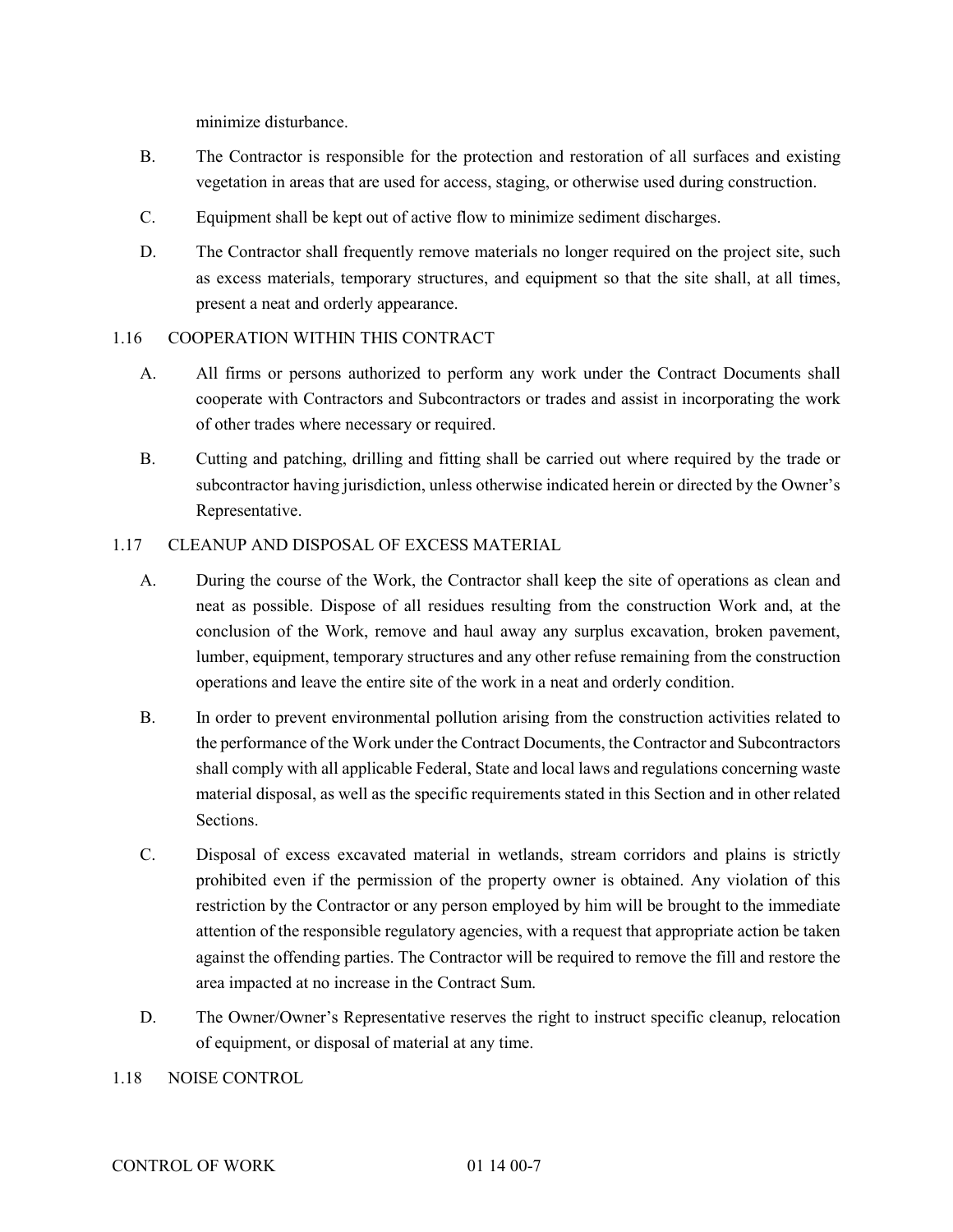- A. The Contractor shall take reasonable measures to prevent unnecessary noise. Such measures shall be appropriate for the normal ambient sound levels in the area during working hours. All construction machinery and vehicles shall be equipped with practical sound-muffling devices and operated in a manner to cause the least noise consistent with efficient performance of the Work.
- B. The Contractor shall provide acoustical barriers effective in reducing noise so noise emanating from tools or equipment will not exceed legal noise levels.
- C. During construction activities on or adjacent to occupied buildings, and when appropriate, Contractor shall erect screens or barriers effective in reducing noise in the building and shall conduct operations to avoid unnecessary noise which might interfere with the activities of building occupants.
- D. See Paragraph 1.06 of Section 01 01 00 "Special Conditions" for allowable working hours.

PART 2–PRODUCTS

NOT USED

# PART 3–EXECUTION

NOT USED

# END OF SECTION 01 14 00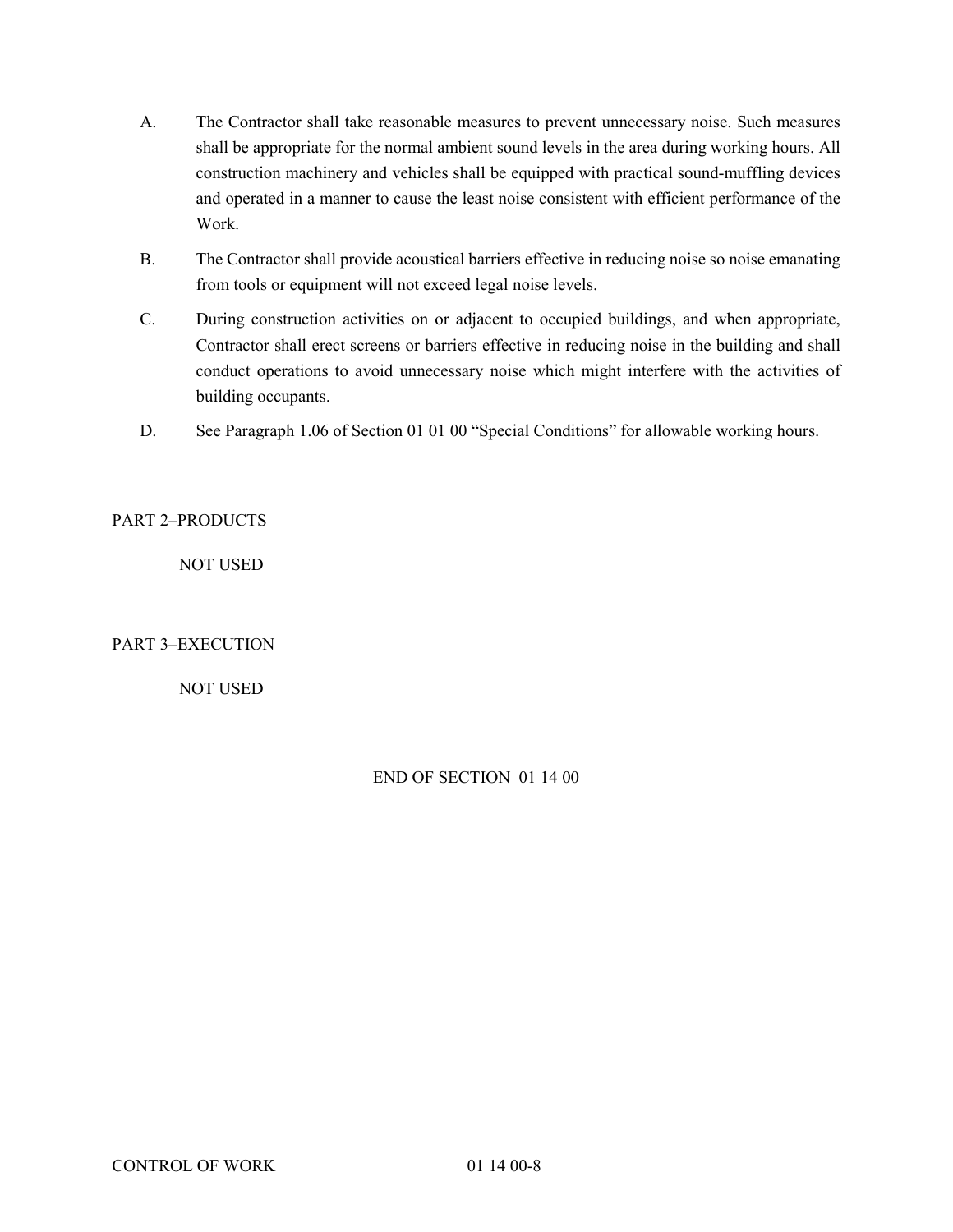#### SECTION 01 71 33

#### RESTORATION OF IMPROVEMENTS

## PART 1 – GENERAL

#### 1.01 SECTION INCLUDES

- A. Structures and Facilities
- B. Roads, Streets, and Other Paved Surfaces
- C. Stream Bed
- D. Cultivated Areas and Other Surface Improvements

#### 1.02 RELATED SECTIONS

- A. Section 01 14 00 Control of Work
- B. Section 32 92 19 Seed and Mulch
- 1.03 STRUCTURES AND FACILITIES
	- A. The Contractor shall take all precautions necessary to protect the integrity and usefulness of all existing facilities. The Contractor may, with the approval of the Owner's Representative, remove such existing structures, including but not limited to, curbs, gutters, conduits, pipelines, vaults, manholes, cables and conduits and poles as may be necessary for the performance of the Work and shall re-build the structures thus removed in as good a condition as found in accordance with the regulatory requirements and the Contract Documents. The Contractor shall also repair existing structures which may be damaged as a result of the Work under the Contract Documents as nearly as possible to the original condition, to the satisfaction of the Owner's Representative.
	- B. The Contractor is liable for all fines, legal fees, etc. that are placed on the Owner as a result of sewer discharges to any stream in the project area from a crushed or otherwise damaged sewer crossing that is inadequately protected, per Section 01 14 00 "Control of Work".

#### 1.04 ROADS, STREETS, AND OTHER PAVED SURFACES

A. Unless otherwise specified, roads and streets in which the surface is removed, broken, or damaged during the Work under the Contract Documents, shall be resurfaced and brought to the original grade and section. Roadways used by the Contractor shall be cleaned and repaired. Before resurfacing material is placed, edges of pavements shall be trimmed back far enough to provide clean, solid, vertical faces, and shall be free of loose material. All paved surfaces shall be cut with a pavement saw. Rough cuts are not allowed. Repair work shall conform to the provisions of the Governing Agency, applicable specifications in Part 3 of this Section and as directed by the Owner's Representative.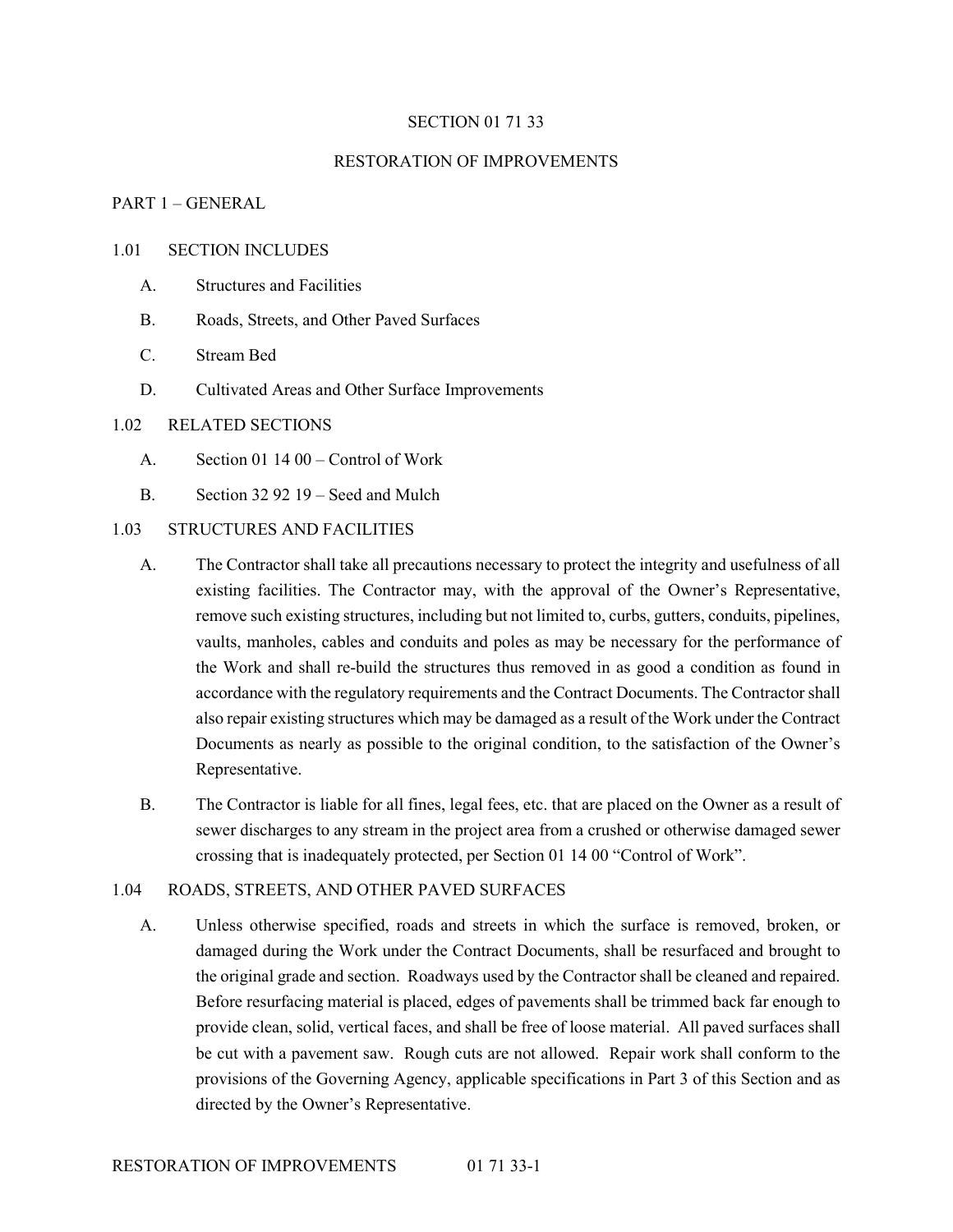B. The cost of all roadway, street, and other paved surface restoration shall be incidental to the project.

#### 1.05 STREAM BED

A. Where the stream bed has been disturbed outside the work area as a result of the Work and/or construction activities, existing bed material shall be replaced and/or adjusted to match the predisturbance grades and contours.

# 1.06 CULTIVATED AREAS AND OTHER SURFACE IMPROVEMENTS

- A. Cultivated or planted areas and other surface improvements which are damaged by actions of the Contractor shall be restored as nearly as possible to their original condition.
- B. The cost of all surface improvement restoration outside those shown on the Drawings shall be incidental to the project.

# PART 2–PRODUCTS

NOT USED

# PART 3–EXECUTION

# 3.01 INSTALLATION

- A. All restoration shall be completed in strict accordance with the appropriate items of the Specifications, as directed by the Owner's Representative. All disturbed areas shall be restored as nearly as practical to the condition they were prior to construction within thirty (30) days. All drainage ditches disturbed by the Contractor's Work shall be restored, reshaped, and graded to drain properly. Sod, erosion control mats, or other methods shall be used by the Contractor to ensure that drainage ditches are restored to the pre-construction condition as much as practical.
- B. Pavement restoration shall be in accordance with the provisions of the Governing Agency responsible for the particular road, as directed by the Owner's Representative.
- C. The Contractor shall restore unpaved areas by seeding and mulching. Commercial fertilizer shall be used and shall have a chemical analysis of 10-20-10. The fertilizer shall be delivered to the Project Site in manufacturer's containers, unopened. The container, or an attached tag, shall have printed upon it the manufacturer's name and the chemical analysis of the contents.
- D. All maintained yards shall be restored with shredded topsoil and fertilizer prior to seeding and mulching. The Contractor shall remove all stones 1-inch and greater in any dimension.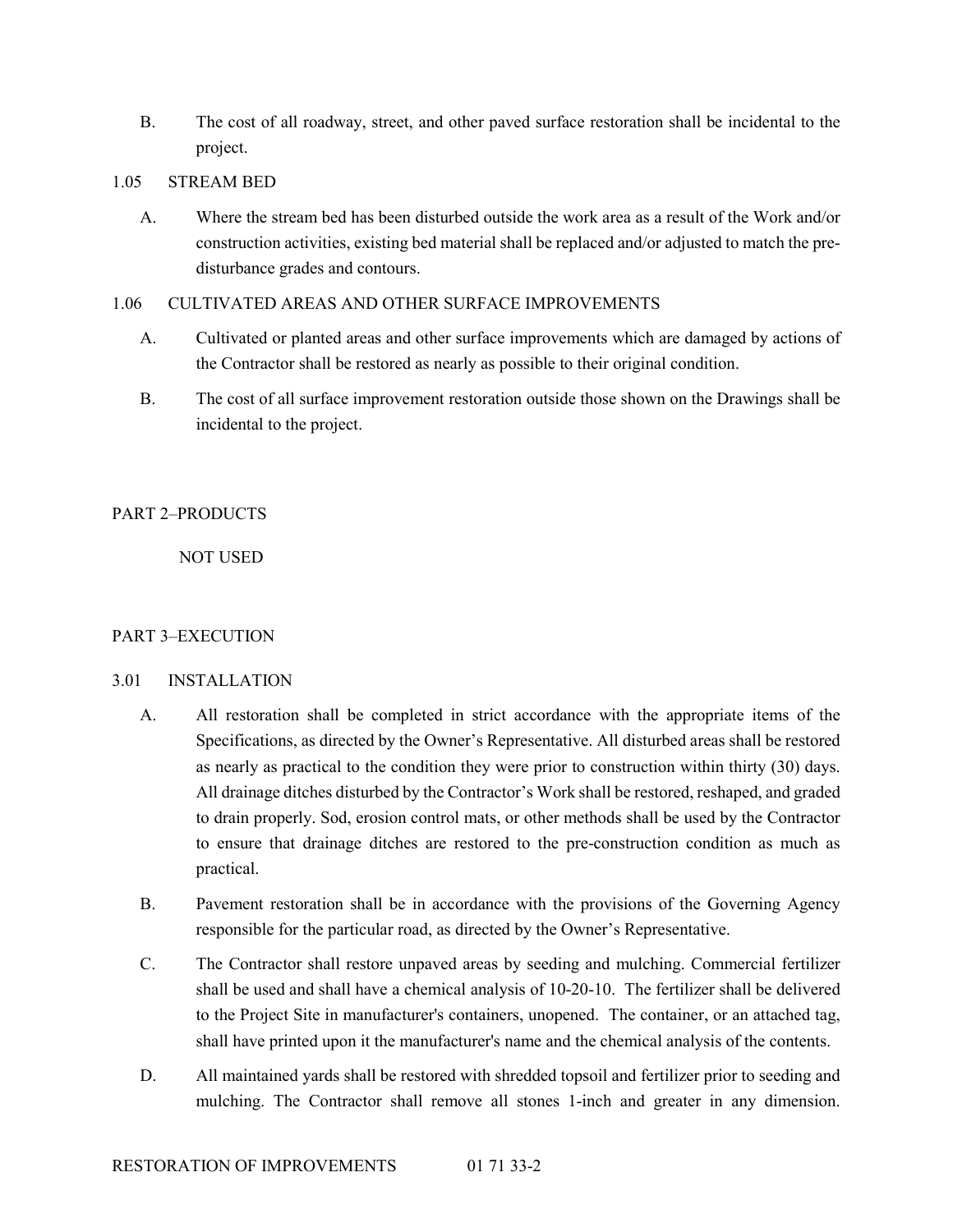Shredded topsoil shall be placed in loose lifts that construct a 4-inch compacted depth. Grass seed shall be similar to existing or per the Lawn Seed Mix in Section 32 92 19 "Seed and Mulch" unless otherwise approved by the Owner/Owner's Representative. Mulch mats or other methods shall be employed to ensure that slopes are properly restored, with any staples or nails removed once the grass has sufficiently rooted to stabilize the slope.

- E. When restoration is performed in the summer months of June, July, and August the Contractor shall utilize temporary mulching and seeding. Temporary mulching shall then be removed as necessary, with final seeding and mulching performed September 1 through September 15.
- F. The cost of all restoration of streets, drives, walks, sod, curbs, etc., shall be included in the various items of the Contract Documents. When restoring walks, curb ramps shall be constructed at intersections where the existing walk has been disturbed. Contact the jurisdictional agency for curb ramp requirements.

# END OF SECTION 01 71 33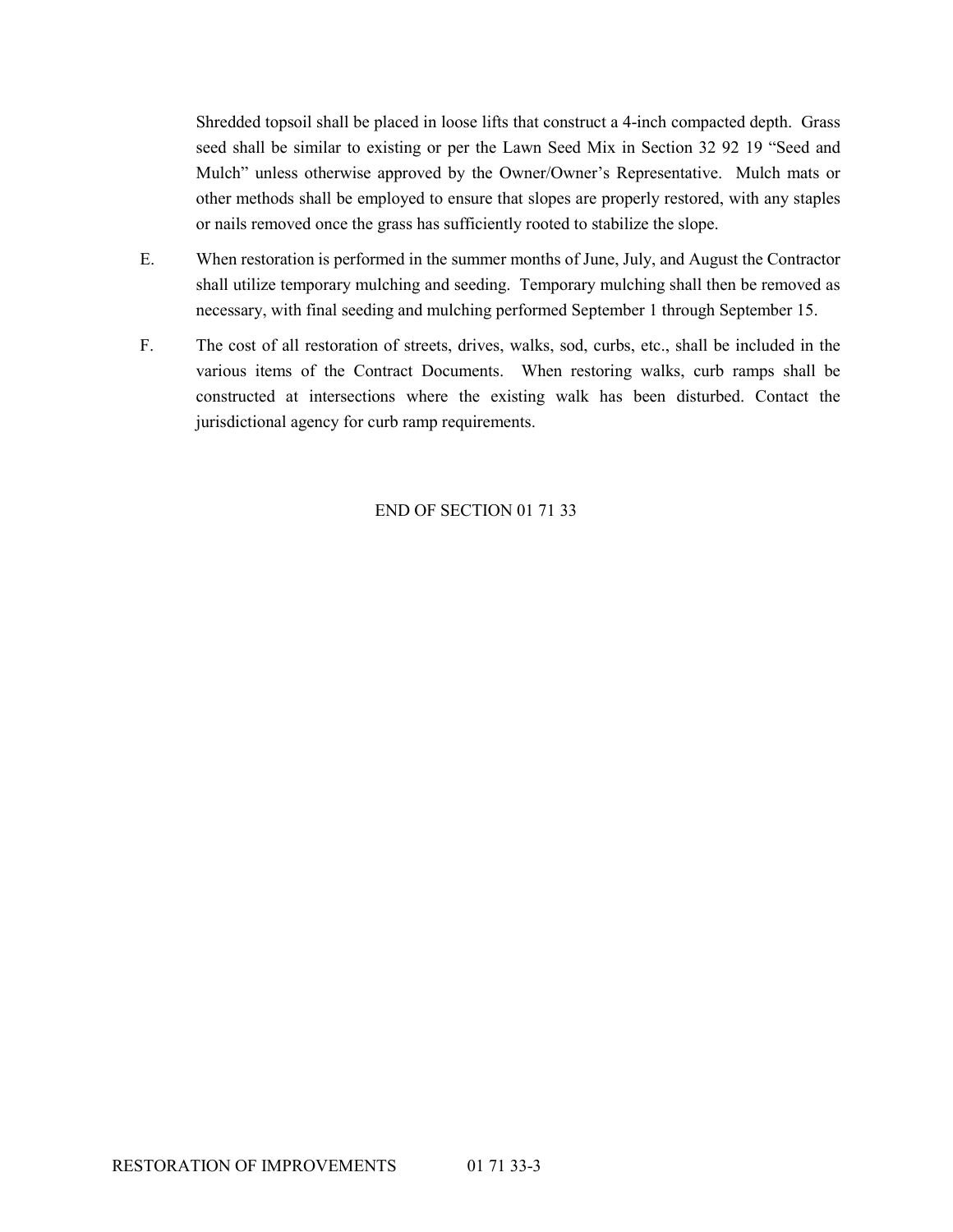#### SECTION 01 77 19

## SUBSTANTIAL AND FINAL COMPLETION

## PART 1–GENERAL

## 1.01 SECTION INCLUDES

- A. Scope
- B. Final Completion

## 1.02 SCOPE

- A. Specific to this Project, Substantial Completion shall occur when all grading, rock and wood placement, pipe and appurtenance installation, and planting associated with this Contract have been completed.
- B. The Contractor shall also have reasonable access to make corrections during the two (2) year Correction Period in accordance with Paragraph 22 of the General Conditions included in the Contract Documents.

# 1.03 FINAL COMPLETION

A. The Project shall be complete when all Work, including plantings and punch list items and all documents and permits and licenses, if any, are complete and submitted to the OWNER. These may include, but are not limited to: Certificate of Occupancy, Letters of Approval and/or applicable permits from various regulatory agencies, inspection certificates, and any other items as required by Laws and Regulations..

PART 2 - PRODUCTS

NOT USED

PART 3 - EXECUTION

NOT USED

# END OF SECTION 01 77 19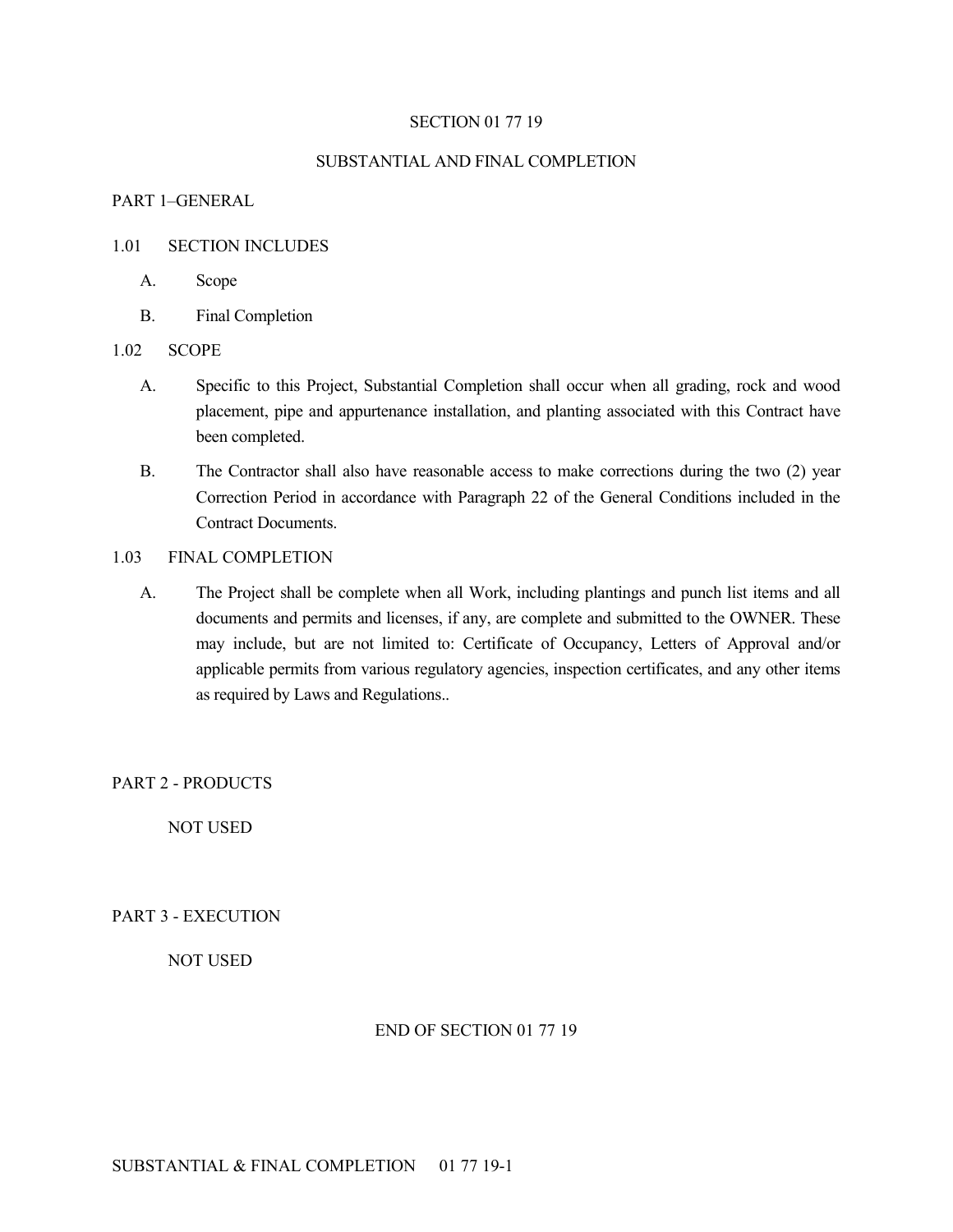## SECTION 02 41 00

#### DEMOLITION

#### PART 1–GENERAL

## 1.01 SECTION INCLUDES

A. This section includes removal of existing fence, when indicated on the Drawings and when not shown on the Drawings but within the disturbed area. Also included is the removal, relocation, or re-routing of any existing piping, valves, conduit, equipment and appurtenances which are not specifically shown on the Drawings or specifications, but which are found to interfere with the installation of any Work included in this project.

## 1.02 RELATED SECTIONS AND DIVISIONS

- A. Applicable provisions of Division 1 shall govern work in this section.
- B. Section 01 14 00 Control of Work

## 1.03 REGULATORY REQUIREMENTS

A. Notify affected utility companies per Section 01 14 00 "Control of Work" and Owner before starting work and comply with their requirements.

# PART 2–PRODUCTS

# NOT USED

# PART 3–EXECUTION

# 3.01 DEMOLITION OR REMOVAL

- A. The Contractor shall perform demolition of existing fence where shown on the Drawings and where not shown on the Drawings but within the disturbance limits. Then, the Contractor shall dispose of fencing properly.
- B. The cost for fence removal and disposal shall be incidental to the project.
- C. Cease operations immediately if adjacent structures appear to be in danger. Notify Engineer. Do not resume operations until directed.

#### END OF SECTION 02 41 00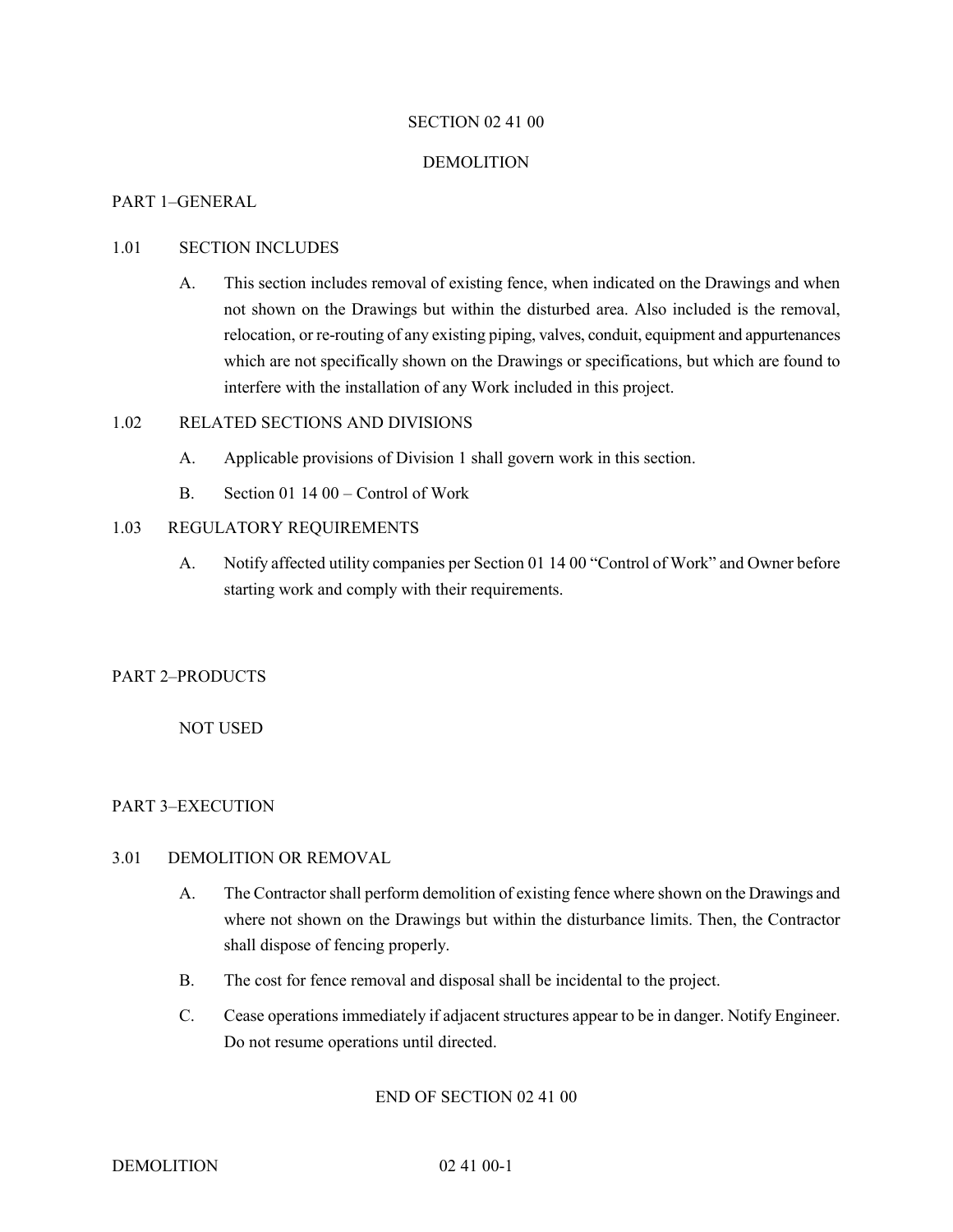#### SECTION 03 30 00

#### CAST IN PLACE CONCRETE

# PART 1–GENERAL

#### 1.01 SUMMARY

A. The work in this section specifies cast-in-place concrete which consists of furnishing all material, mixing and transporting equipment, and performing all labor for the proportioning, mixing, transporting, placing, consolidating, finishing, and curing of concrete in the structure.

# 1.02 RELATED SECTIONS AND DIVISIONS

- A. Applicable provisions of Division 1 shall govern work in this section.
- B. Section 31 23 00 Excavation, Trenching and Backfill
- C. Section 31 25 00 Erosion and Sediment Control
- D. Section 33 31 00 Sewer Pipe
- E. Section 33 39 00 Sewer Appurtenances

#### 1.03 REFERENCE STANDARDS

- A. ASTM refers to American Society for Testing Materials (ASTM) specifications.
- B. Standard Specifications: Unless otherwise indicated, Standard Specifications shall refer to the Ohio Department of Transportation Construction and Materials Specifications (CMS), 2019 edition, including all issued supplemental specifications.

#### 1.04 COORDINATION

- A. Review installation procedures under other Sections and coordinate the installation of items that must be installed in the concrete.
- B. Notify other contractors in advance of the placing of concrete to provide the other contractors with sufficient time for furnishing of items included in their contracts that must be installed in the concrete.

## 1.05 QUALITY ASSURANCE

A. To demonstrate conformance with the specified requirements for cast-in-place concrete, the Contractor shall provide the services of an independent testing laboratory which complies with the requirements of ASTM E329. The testing laboratory shall sample and test concrete materials as specified in paragraphs 2.01 and 2.02 of this specification. Costs of testing laboratory services shall be borne by the Contractor.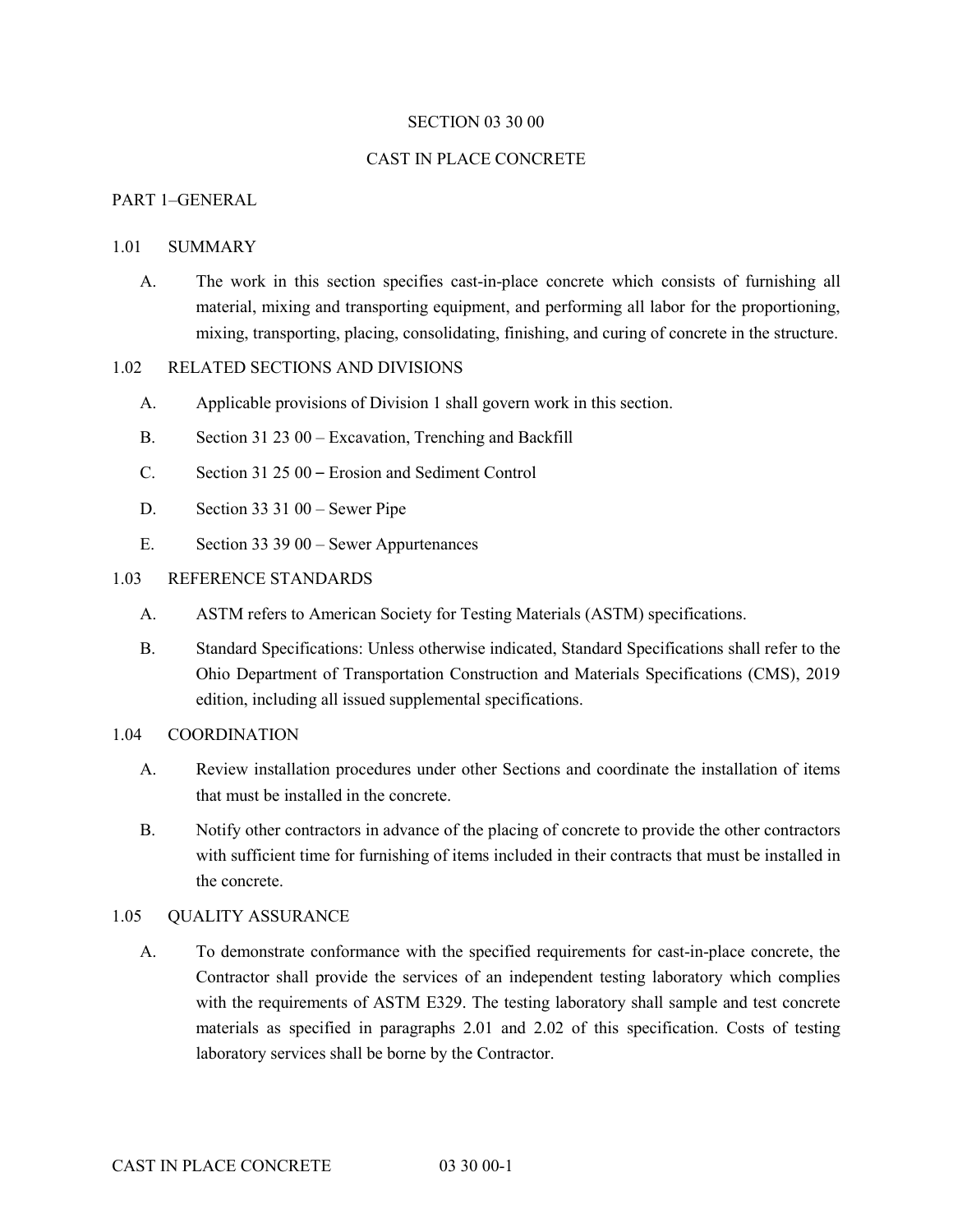- B. Certificates, signed by concrete producer and Contractor, may be submitted in lieu of material testing when acceptable to Engineer.
- C. Reference Standards: Comply with the applicable provisions and recommendations of the latest editions of the following, except as otherwise shown or specified:
	- 1. ACI 301, Specifications for Structural Concrete for Building (includes ASTM Standards referred to herein except ASTM A 36).
	- 2. ACI 347, Recommended Practice for Concrete Formwork.
	- 3. ACI 304, Recommended Practice for Measuring, Mixing, Transporting, and Placing Concrete.
	- 4. ACI 315, Manual of Standard Practice for Detailing Reinforced Concrete Structures.
	- 5. ACI 305, Recommended Practice for Hot Weather Concreting.
	- 6. ACI 306, Recommended Practice for Cold Weather Concreting.
	- 7. ASTM A 36/A 36M, Carbon Structural Steel.
	- 8. Concrete Reinforcing Steel Institute, Manual of Standard Practice, include ASTM Standards referred herein.
- 1.06 SUBMITTALS
	- A. Samples: Submit samples of materials as specified and as may be requested by Engineer, including names, sources and descriptions.
	- B. Shop Drawings: Submit for approval the following:
		- 1. Copies of manufacturer's specifications with application and installation instructions for proprietary materials and items, including admixtures and bonding agents.
		- 2. Drawings for fabrication, bending, and placement of concrete reinforcement. Comply with ACI 315, Chapters 1 thru 8. For walls, show elevations to a minimum scale of 1/4 inch to 1 foot. Show bar schedules, stirrup spacing, diagrams of bent bars, arrangements, and assemblies, as required for the fabrication and placement of concrete reinforcement.
		- 3. List of concrete materials and concrete mix designs proposed for use. Include the results of all tests performed to qualify the materials and to establish the mix designs in accordance with ACI 301, 3.9. Submit written report to Engineer for each proposed concrete mix at least 30 days prior to start of Work. Do not begin concrete production until mixes have been reviewed and are acceptable to Engineer. Mix designs may be adjusted when material characteristics, job conditions, weather, test results or other circumstances warrant. Do not use revised concrete mixes until submitted to and accepted by Engineer.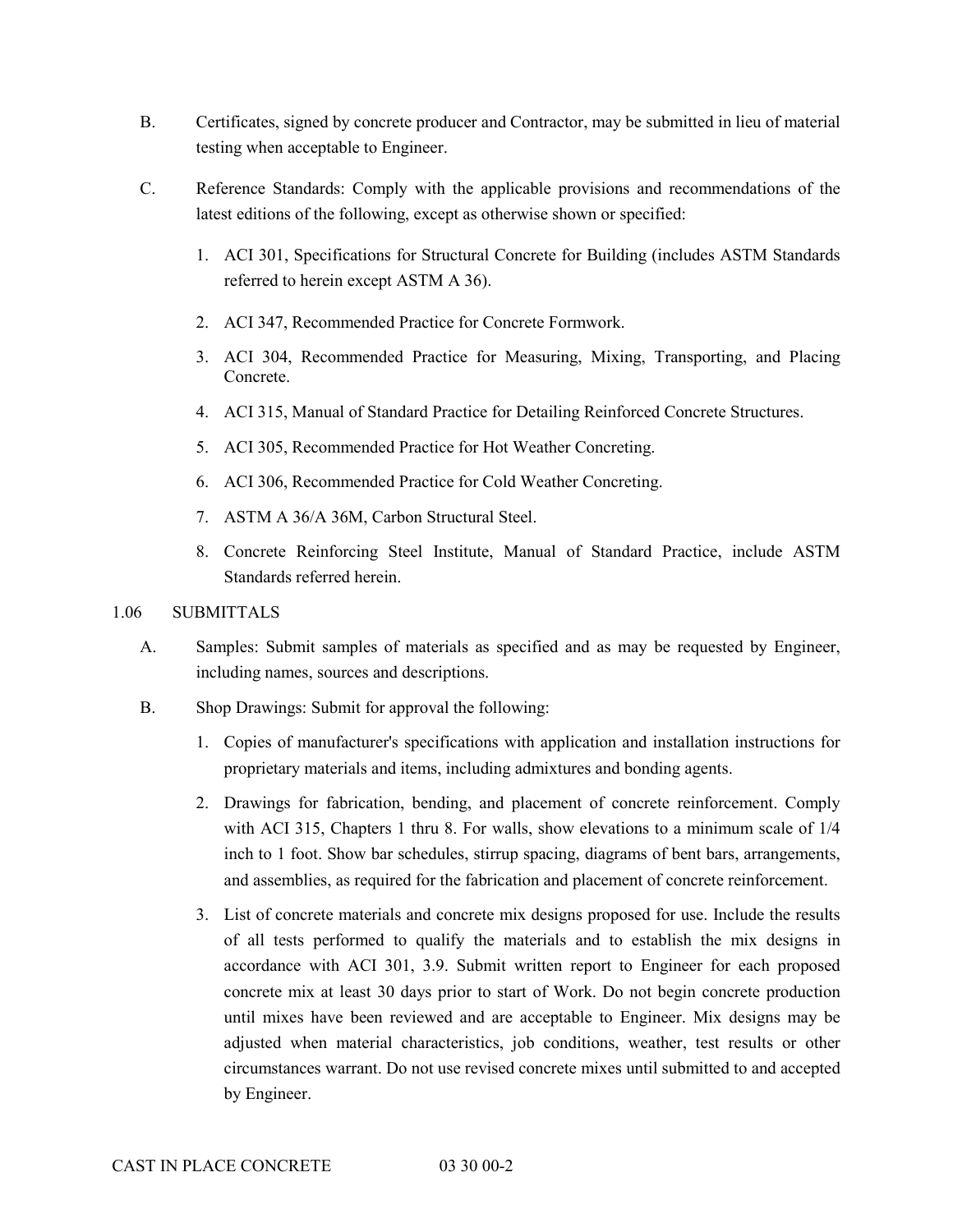#### 1.07 PRODUCT DELIVERY, STORAGE AND HANDLING

- A. Deliver concrete reinforcement materials to the site bundled, tagged and marked. Use metal tags indicating bar size, lengths, and other information corresponding to markings shown on placement diagrams.
- B. All materials used for concrete must be kept clean and free from all foreign matter during transportation and handling and kept separate until measured and placed in the mixer. Bins or platforms having hard clean surfaces shall be provided for storage. Suitable means shall be taken during hauling, piling and handling to ensure that segregation of the coarse and fine aggregate particles does not occur, and the grading is not affected.

# PART 2–PRODUCTS

## 2.01 GENERAL

A. Unless otherwise stated in the Construction Documents, all concrete shall be Class QC-1 as specified in the Standard Specifications.

# 2.02 CONCRETE MATERIALS

- A. Portland Cement: ASTM C 150/C 150M, Type I.
- B. Aggregates: ASTM C 33/C 33M.
	- 1. Fine Aggregate: Clean, sharp, natural sand free from loam, clay, lumps or other deleterious substances. Dune sand, bank run sand and manufactured sand are not acceptable.
	- 2. Coarse Aggregate: Clean, uncoated, processed aggregate containing no clay, mud, loam, or foreign matter, as follows:
		- a. Crushed stone, processed from natural rock or stone.
		- b. Washed gravel, either natural or crushed. Use of slag and pit or bank run gravel is not permitted.
- C. Coarse Aggregate Size: Size to be ASTM C 33/C 33M, Nos. 57 or 67, unless permitted otherwise by Engineer.
- D. Water: Clean, drinkable.
- E. Air-Entraining Admixture: ASTM C 260/C 260M.
- F. Water-Reducing Admixture: ASTM C 494/C 494M. Only use admixtures which have been tested and accepted in mix designs.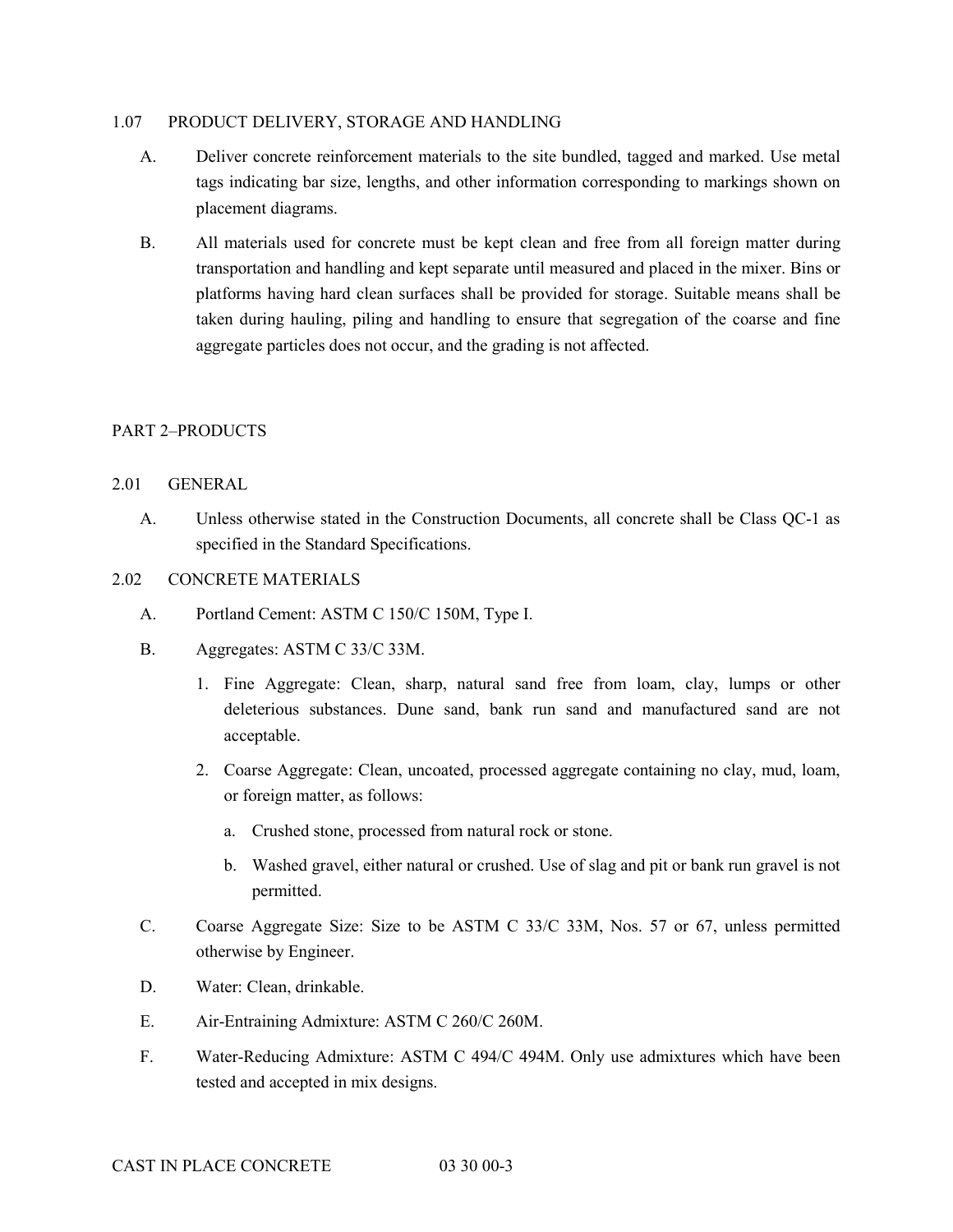#### 2.03 FORM MATERIALS

- A. Provide form materials with sufficient stability to withstand pressure of placed concrete without bow or deflection.
- B. Exposed Concrete Surfaces: Acceptable panel-type to provide continuous, straight, smooth, as-cast surfaces. Use largest practical sizes to minimize form joints.
- C. Unexposed Concrete Surfaces: Suitable material to suit project conditions.
- D. Provide  $3/4$ -inch chamfer at all exposed corners.

# 2.04 REINFORCING MATERIALS

- A. Reinforcing Bars: ASTM A 615 / A 615M, Grade 60.
- B. Welded Wire Fabric: ASTM A 185 / A 185M.
- C. Steel Wire: ASTM A1064 / A1064M
- D. Supports for Reinforcement: Provide bolsters, chairs, spacers and other devices for spacing, supporting and fastening reinforcement in place.
	- 1. Use wire bar type supports complying with Concrete Reinforcing Steel Institute (CRSI) recommendations, except as specified below. Do not use wood, clay brick, or other unacceptable materials.
	- 2. For slabs on grade, use solid concrete brick supports.
	- 3. For all concrete surfaces, where legs of supports are in contact with forms, provide supports complying with CRSI, Manual of Standard Practice as follows:
		- a. Either hot-dip galvanized, plastic protected or stainless steel legs.
	- 4. Over waterproof membranes, use precast concrete chairs.

# 2.05 RELATED MATERIALS

- A. Waterstops:
	- 1. Flat dumbbell or centerbulb type, size to suit joints, of Polyvinyl Chloride.
		- b. Manufacturer: Provide waterstops of one of the following:
			- 1) W.R. Meadows, Incorporated.
			- 2) W.R. Grace and Company.
			- 3) Or approved equal.
	- 2. Carbon steel complying with ASTM A 36/A 36M.
- B. Concrete Curing Materials: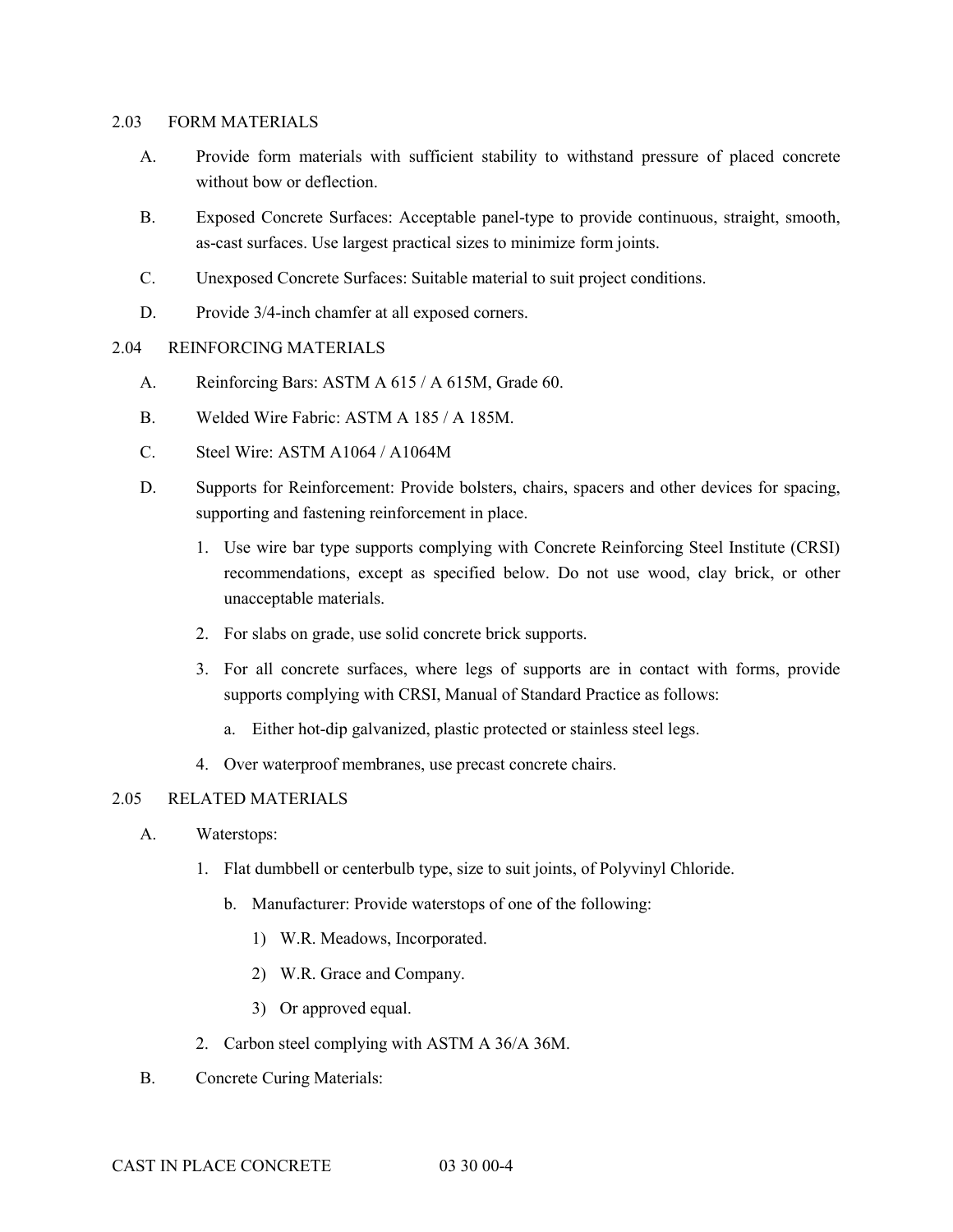- 1. Absorptive Cover: Burlap cloth made from jute or kenaf, weighing approximately 10 ounces per square yard and complying with AASHTO M 182, Class 3.
- 2. Moisture-Retaining Cover: One of the following, complying with ASTM C 171.
	- a. Waterproof Paper:
		- 1) Regular or white consisting of two sheets of kraft paper cemented together.
		- 2) Paper shall be light in color, shall be free from visible defects, and shall have a uniform appearance.
		- 3) White paper shall have a white surface on at least one side.
	- b. Polyethylene Film:
		- 1) Film shall consist of a single sheet of polyethylene with a minimum thickness of 4 mils.
		- 2) Film shall be free of visible defects and shall have a uniform appearance.
		- 3) Clear or white opaque type is acceptable.
	- c. White Burlap-Polyethylene Sheet:
		- 1) Sheet shall consist of burlap not less than 10 ounces per linear yard, 40 inches wide, impregnated on one side with white opaque polyethylene 4 mils minimum thickness.
		- 2) The polyethylene material shall be securely bonded to the burlap so that there will be separation of the materials during handling or curing of the concrete.
- 3. Curing Compound: Curing compound shall not be used unless approved by the Engineer, and if allowed, shall comply with ASTM C 309 Type 1 (water retention requirements):
	- a. Product and Manufacturer: Provide one of the following:
		- 1) Aqua-Cure VOX by The Euclid Chemical Company.
		- 2) Sealtight 1100 by W.R. Meadows, Incorporated.
		- 3) Or approved equal.
	- b. Provide fugitive dye when requested by Engineer.

# C. Epoxy Bonding Agent:

- 1. Two-component epoxy resin bonding agent.
- 2. Product and Manufacturer: Provide one of the following:
	- a. Sikadur 32 Hi-Mod by Sika Chemical Corporation.
	- b. Dural by Euclid Chemical Company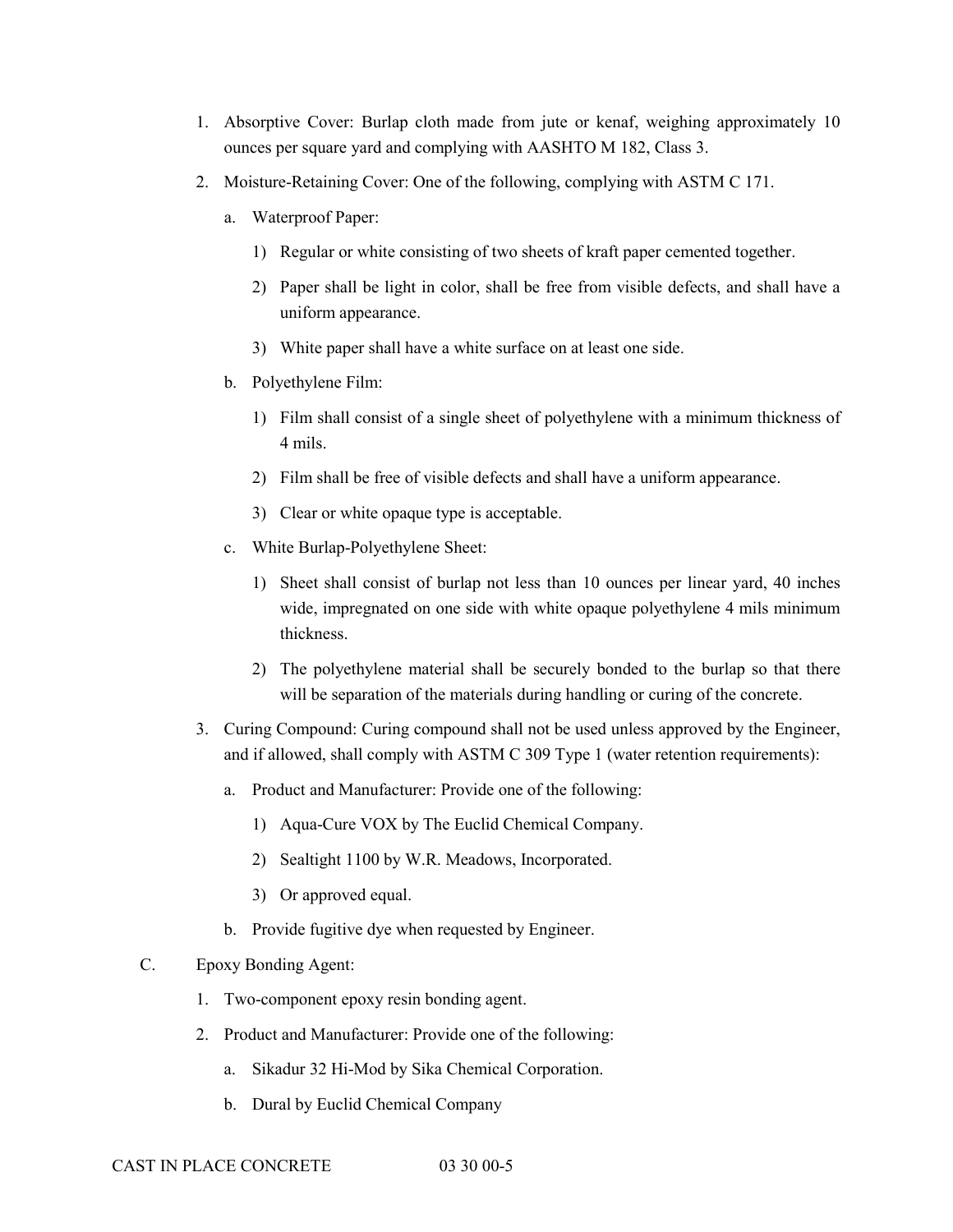- c. Or approved equal.
- D. Joint Fillers:
	- 1. Provide preformed expansion joint filler in conformance with the following:
		- a. Cork: ASTM D 1752.
		- b. Asphalt Impregnated Fiberboard: ODOT Item 705.03.
		- c. Elastomeric: ODOT Item 705.11.
		- d. Or approved equal.

# 2.05 GROUT

- A. Non-shrink, Nonmetallic Grout:
	- 1. Premixed non-staining cementitious grout requiring only the addition of water at the job site.
	- 2. Product and Manufacturer: Provide one of the following:
		- a. Euco N-S by the Euclid Chemical Company.
		- b. Masterflo 713 by Master Builders Company.
		- c. Five Star by Five Star Products.
		- d. Or approved equal.
- B. Ordinary Cement-Sand Grout:
	- 1. Except where otherwise specified use 1 part cement to 3 parts sand complying with the following:
		- a. Cement: ASTM C 150/C 150M, Type I.
		- b. Sand: ASTM C 33/C 33M.

# PART 3–EXECUTION

# 3.01 INSPECTION

A. The Contractor and his or her installer shall examine the substrate and the conditions under which Work is to be performed, and notify Engineer of unsatisfactory conditions. Do not proceed with the Work until unsatisfactory conditions have been corrected in a manner acceptable to Engineer.

# 3.02 FORMWORK

A. Formwork: Construction so that concrete members and structures are correct size, shape,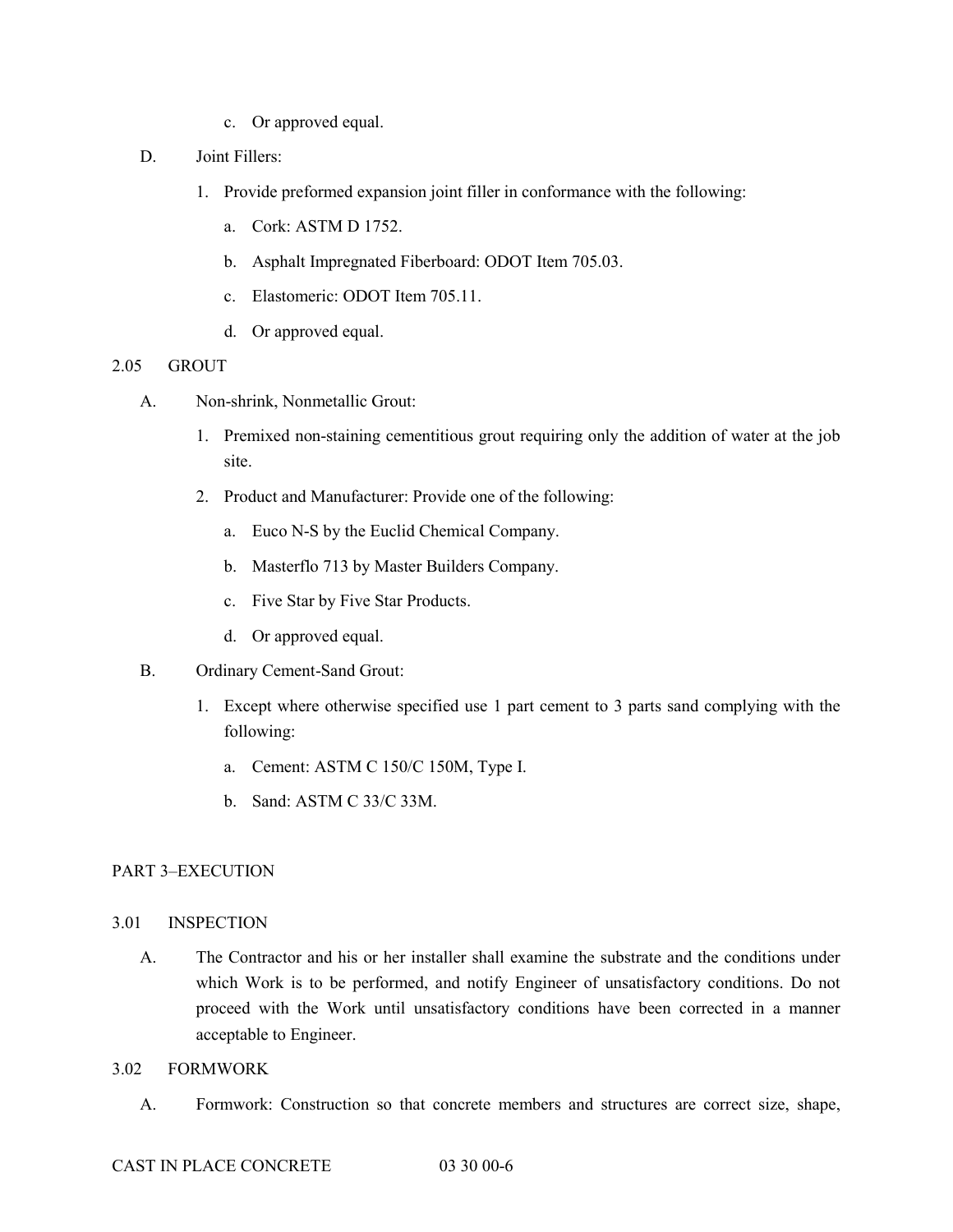alignment, elevation and position, complying with ACI 347.

- B. Provide openings in formwork to accommodate Work of other trades and to facilitate cleaning and inspection. Accurately place and securely support items built into forms.
- C. Clean and adjust forms prior to concrete placement. Apply form release agents or wet forms, as required. Retighten forms during and after concrete placement if required to eliminate mortar leaks.

# 3.03 REINFORCEMENT, JOINTS, AND EMBEDDED ITEMS

- A. Comply with the applicable recommendations of specified codes and standards, and CRSI Manual of Standard Practice for details and methods of reinforcement placement and supports.
- B. Clean reinforcement to remove loose rust and mill scale, earth, ice, and other materials which reduce or destroy bond with concrete.
- C. Position, support, and secure reinforcement against displacement during formwork construction or concrete placement. Locate and support reinforcing by metal chairs, runners, bolsters, spacers, solid concrete brick and hangers as required.

| Location                            | <b>Minimum Cover</b> |
|-------------------------------------|----------------------|
| Concrete cast against earth         | 3 inches             |
| Concrete exposed to earth or liquid | 2 inches             |
| All other concrete                  | $1-1/2$ inches       |

1. Place reinforcement to obtain the minimum concrete coverages as shown below:

- 2. Arrange, space, and securely tie bars and bar supports together with 16 gage wire to hold reinforcement accurately in position during concrete placement operations. Set with ties so that twisted ends are directed away from exposed concrete surfaces.
- 3. Reinforcing steel shall not be secured to forms with wire, nails or other ferrous metal. Metal supports subject to corrosion shall not touch formed or exposed concrete surfaces.
- D. Provide sufficient numbers of supports of strength required to carry reinforcement. Do not place reinforcing bars more than 2 inches beyond the last leg of any continuous bar support. Do not use supports as bases for runways for concrete conveying equipment and similar construction loads
- E. Splices:
	- 1. Provide standard reinforcement splices by lapping ends, placing bars in contact, and tying tightly with wire. Comply with requirements shown for minimum lap of spliced bars.
- F. Install welded wire fabric in as long lengths as practical, lapping at least one mesh.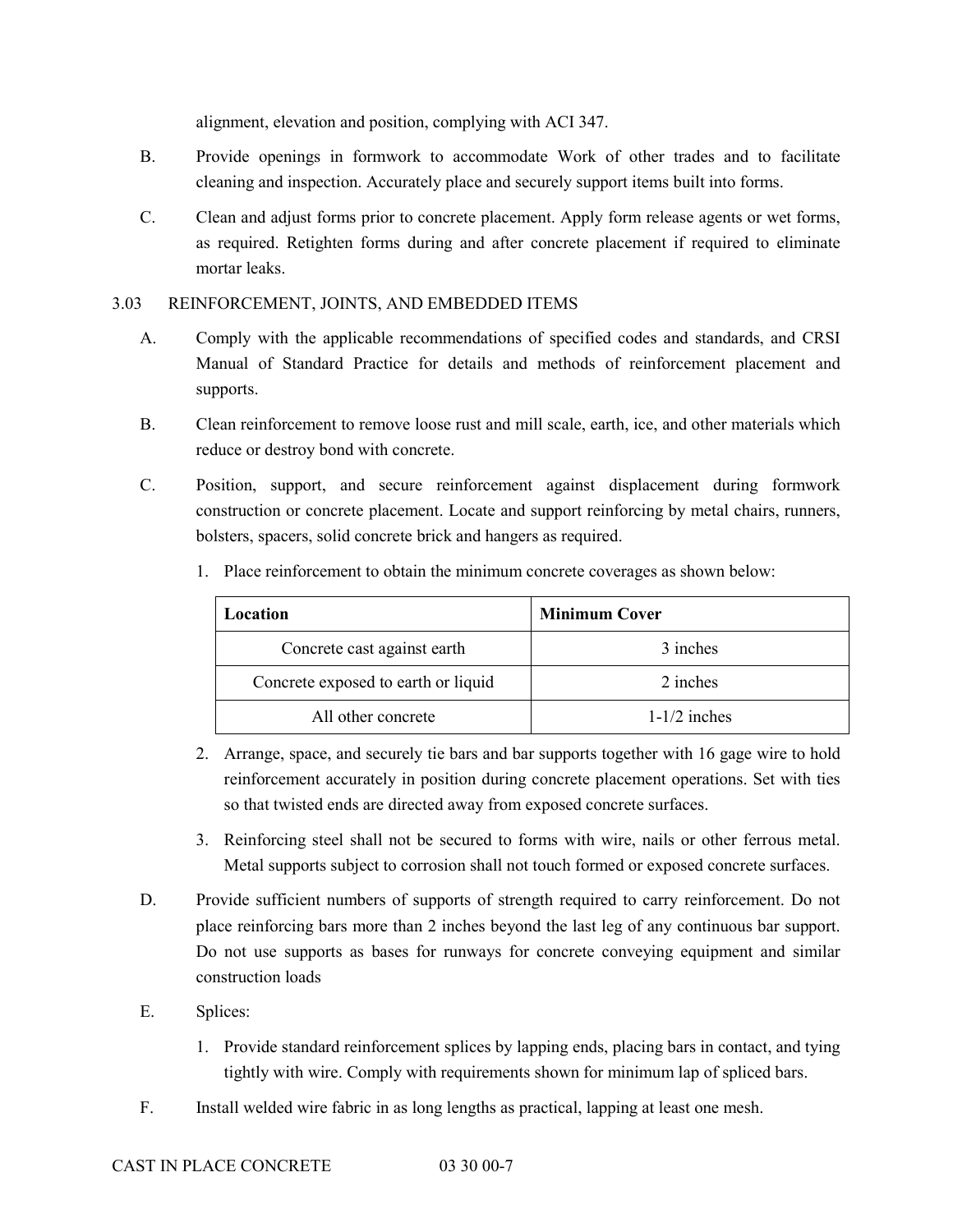- G. Concrete shall not be placed until the reinforcing steel is inspected and permission for placing concrete is granted by Engineer. All concrete placed in violation of this provision will be rejected.
- H. Joints: Provide construction, isolation, and control joints as indicated or required. Locate construction joints so as to not impair the strength and appearance of the structure. Place isolation and control joints in slabs on ground to stabilize differential settlement and random cracking. Additional construction joints shall be located as follows:
	- 1. In walls locate joints at a spacing of 40 feet maximum.
	- 2. In foundation slabs and slabs on grade locate joints at a spacing of approximately 40 feet.
	- 3. In mats and structural slabs and beams, at a spacing of approximately 40 feet. Locate joints in compliance with ACI 301, Chapter 6.
- I. Installation of Embedded Items: Set and build into the Work anchorage devices and embedded items required for other Work that is attached to or supported by cast-in-place concrete. Use setting diagrams, templates and instructions provided under other Sections and other contracts for locating and setting. Refer also to Paragraph 1.04 Coordination, above.

# 3.04 CONCRETE AND PLACEMENT

- A. Proportioning and Design of Mix for concrete shall be per ODOT Class QC-1, as specified in the Standard Specifications.
- B. Job-Site Mixing: Use drum type batch machine mixer, mixing not less than 1-1/2 minutes for one cubic yard or smaller capacity. Increase mixing time at least 15 seconds for each additional cubic yard or fraction thereof.
- C. Ready-Mixed Concrete: ASTM C 94/C 94M.
- D. Concrete Placement: Comply with ACI 304, placing concrete in a continuous operation within planned joints or sections. Do not begin placement until work of other trades affecting concrete is completed.
- E. Consolidate placed concrete using mechanical vibrating equipment with hand rodding and tamping, so that concrete is worked around reinforcement and other embedded items and into all parts of forms.
- F. Protect concrete from physical damage or reduced strength due to weather extremes during mixing, placement, and curing.
	- 1. In cold weather comply with ACI 306.
	- 2. In hot weather comply with ACI 305.

# 3.05 QUALITY OF CONCRETE WORK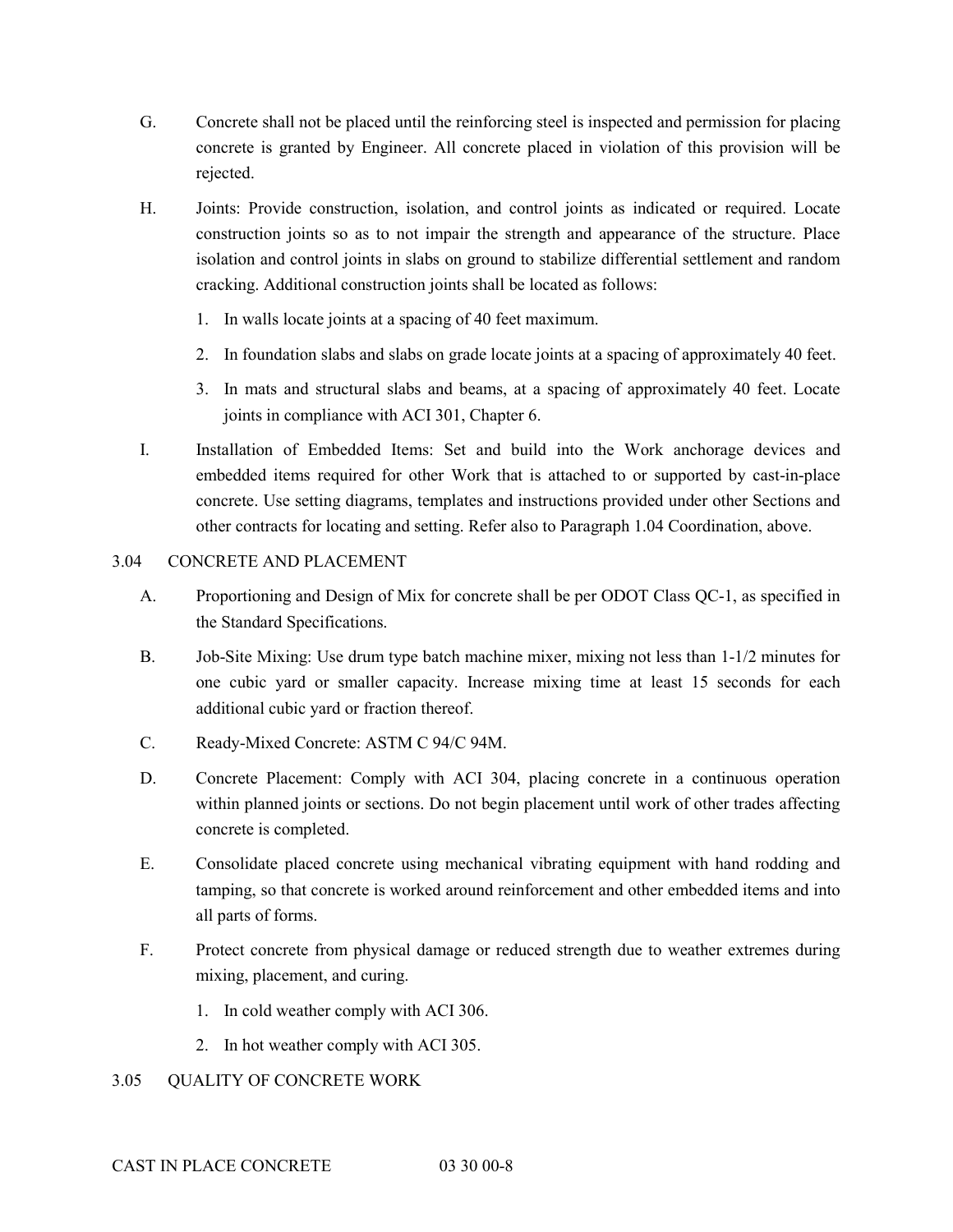- A. Make all concrete solid, compact and smooth, and free of laitance, cracks and cold joints.
- B. All concrete for liquid retaining structures, and all concrete in contact with earth, water, or exposed directly to the elements shall be watertight.
- C. Cut out and properly replace to the extent ordered by Engineer, or repair to the satisfaction of Engineer, surfaces which contain cracks or voids, are unduly rough, or are in any way defective. Patches or plastering will not be acceptable.
- D. Repair, removal, and replacement of defective concrete as ordered by Engineer shall be at no additional cost to Owner.

# 3.06 CONCRETE CURING AND PROTECTION

- A. General:
	- 1. Protect freshly placed concrete from premature drying and excessive cold or hot temperature and maintain without drying at a relatively constant temperature for the period of time necessary for hydration of the cement and proper hardening of the concrete.
	- 2. Start initial curing after placing and finishing concrete as soon as free moisture has disappeared from the concrete surface. Keep continuously moist for not less than 7 days.
- B. Curing Methods:
	- 1. Perform curing of concrete by moist curing, absorptive cover, by moisture-retaining cover curing, or by curing compound. Use curing compound only in cold weather and only when permitted by Engineer.
		- a. For curing, use water that is free of impurities which could etch or discolor exposed, natural concrete surfaces.
	- 2. Provide moisture curing by any of the following methods:
		- b. Keeping the surface of the concrete continuously wet by covering with water.
		- c. Continuous water-fog spray.
		- d. Covering the concrete surface with the specified absorptive cover, thoroughly saturating the cover with water, and keeping the absorptive cover continuously wet with sprinklers or porous hoses. Place absorptive cover so as to provide coverage of the concrete surfaces and edges, with a 4-inch lap over adjacent absorptive covers.
	- 3. Provide moisture-retaining cover curing as follows:
		- a. Cover the concrete surfaces with the specified moisture-retaining cover for curing concrete, placed in the widest practical width with sides and ends lapped at least 3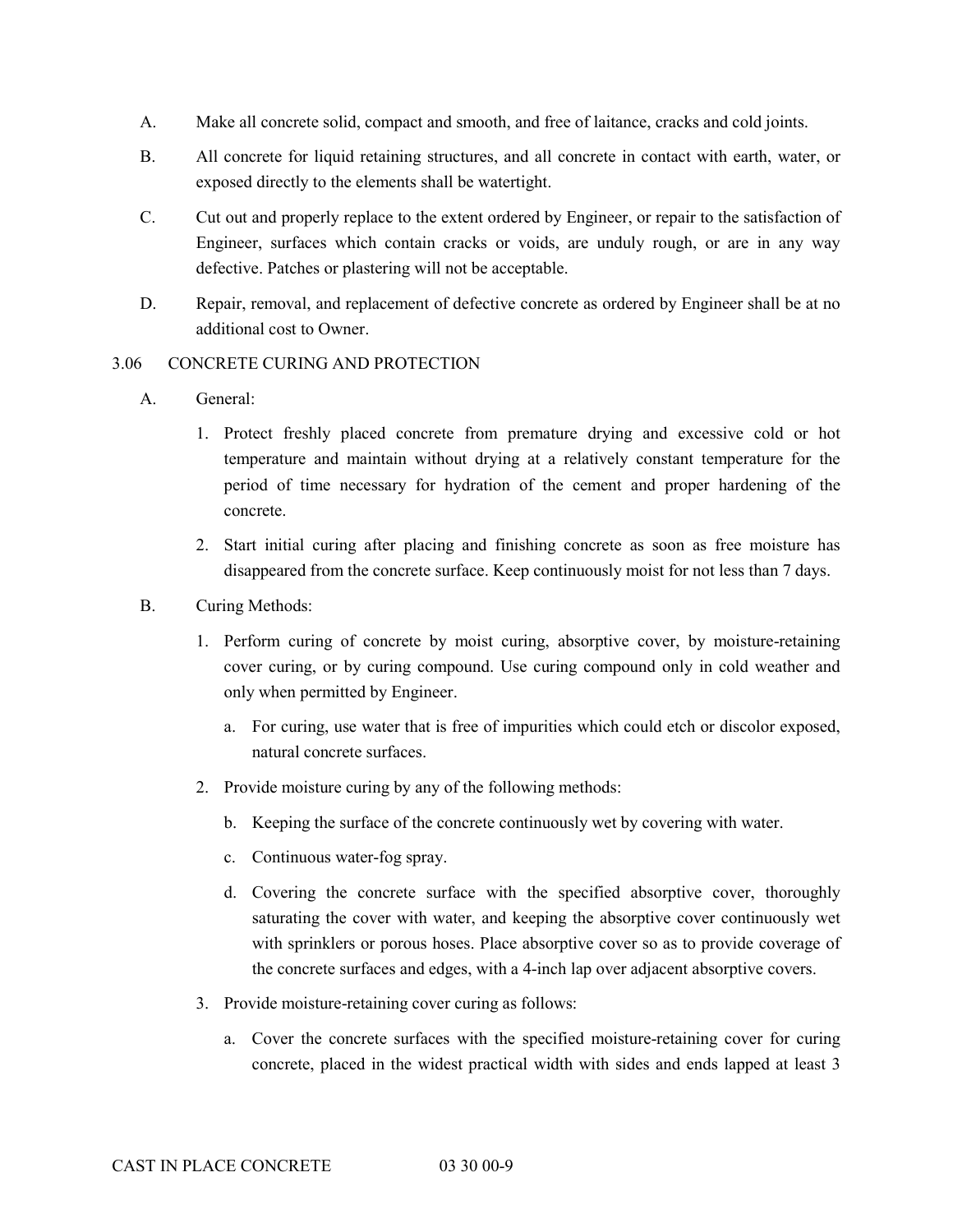inches and sealed by waterproof tape or adhesive. Immediately repair any holes or tears during the curing period using cover material and waterproof tape.

- 4. Provide liquid curing compound as follows:
	- a. Apply the specified curing compound to all concrete surfaces when permitted by Engineer. Slabs to receive chemical resistant heavy duty concrete topping shall not be cured with liquid curing compound but shall be moisture cured. The compounds shall be applied immediately after final finishing in a continuous operation by power spray equipment in accordance with the manufacturer's directions. Recoat areas which are subjected to heavy rainfall within 3 hours after initial application. Maintain the continuity of the coating and repair damage to the coat during the entire curing period. For concrete surfaces which will be in contact with potable water, the manufacturer shall certify that the curing compound used is EPA approved.
- C. Curing Formed Surfaces:
	- 1. Cure formed concrete surfaces, including the undersides of girders, beams, supported slabs and other similar surfaces by moist curing with the forms in place for the full curing period or until forms are removed. If forms are removed, continue curing by methods specified above, as applicable.
- D. Curing Unformed Surfaces:
	- 1. Cure unformed surfaces, such as slabs, floor topping, and other flat surfaces by using the appropriate method specified above.
- E. Temperature of Concrete During Curing:
	- 1. When the atmospheric temperature is 40°F and below, maintain the concrete temperature between 50°F and 70°F continuously throughout the curing period. When necessary, make arrangement before concrete placing for heating, covering, insulation or housing as required to maintain the specified temperature and moisture conditions continuously for the concrete curing period. Provide cold weather protection complying with the requirements of ACI 306.
	- 2. When the atmospheric temperature is 80°F and above, or during other climatic conditions which will cause too rapid drying of the concrete, make arrangements before the start of concrete placing for the installation of wind breaks or shading, and for fog spraying, wet sprinkling, or moisture-retaining covering. Protect the concrete continuously for the concrete curing period. Provide hot weather protection complying with the requirements of ACI 305, unless otherwise specified.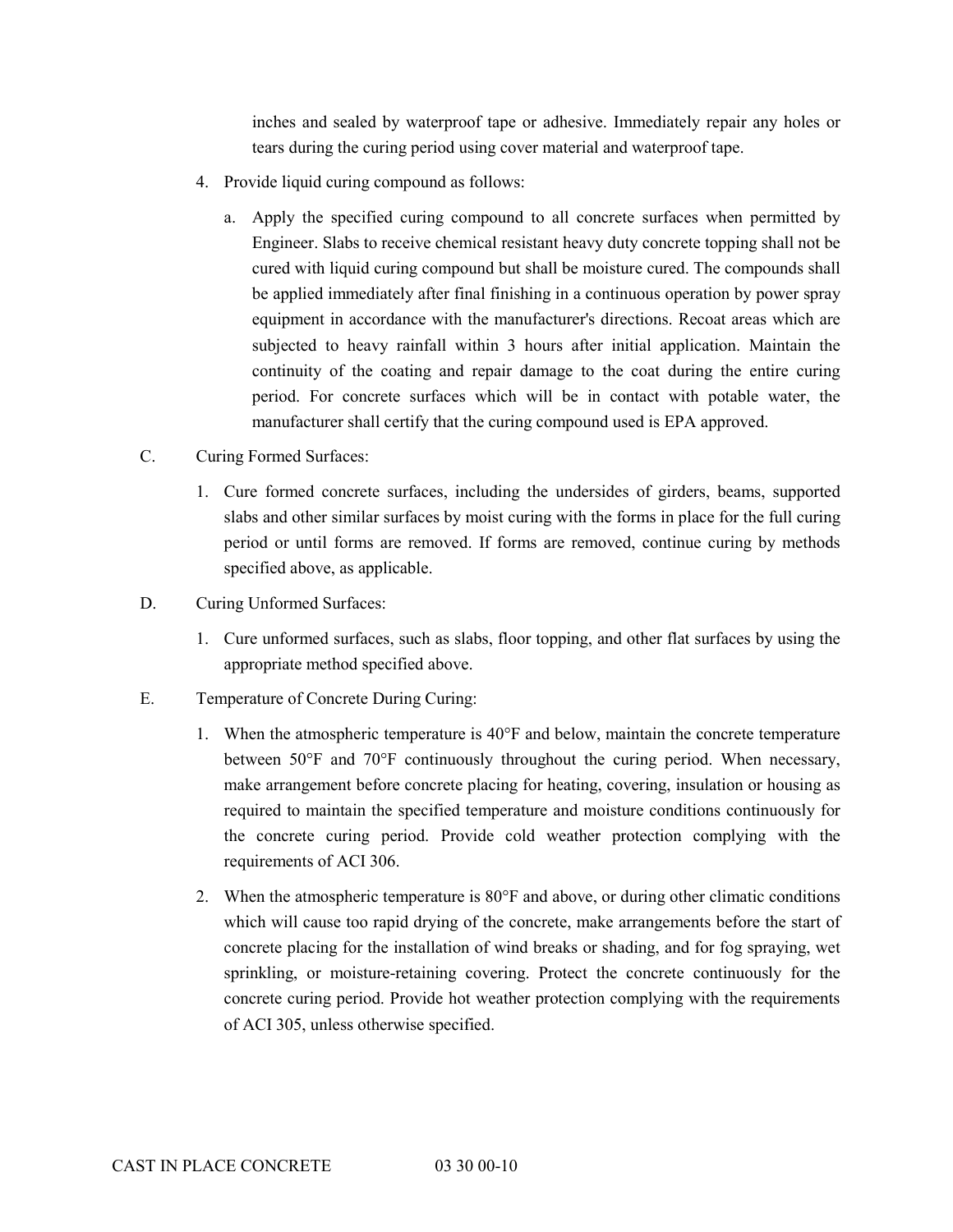- 3. Maintain concrete temperature as uniformly as possible and protect from rapid atmospheric temperature changes. Avoid temperature changes in concrete which exceed 5°F in any one hour and 50°F in any 24-hour period.
- F. Protection from Mechanical Injury:
	- 1. During the curing period, protect concrete from damaging mechanical disturbances including load stresses, heavy shock, excessive vibration, and from damage caused by rain or flowing water. Protect all finished concrete surfaces from damage by subsequent construction operations.

# 3.07 FINISHES

- A. Finish:
	- 1. After placing concrete slabs, do not work the surface further until ready for floating. Begin floating when the surface water has disappeared or when the concrete has stiffened sufficiently. Check and level the surface plane to a tolerance not exceeding 1/4 inch in 10 feet when tested with a 10-foot straightedge placed on the surface at not less than 2 different angles. Cut down high spots and fill all low spots. Uniformly slope surfaces to drains. Immediately after leveling, refloat the surface to a uniform, smooth, granular texture.
	- 2. After floating, begin final troweling when the surface produces a ringing sound as the trowel is moved over the surface.
	- 3. Consolidate the concrete surface by the final hand troweling operation. Finish shall be free of trowel marks, uniform in texture and appearance, and with a surface plane tolerance not exceeding 1/8 inch in 10 feet when tested with a 10-foot straight edge. Grind smooth surface defects which would telegraph through applied floor covering system.
	- 4. Use trowel finish for the following:
		- a. All slabs unless otherwise shown or specified.
	- 5. Apply non-slip broom finish to exterior concrete walkways, driveways and elsewhere as shown on the Drawings.

# 3.08 GROUT PLACEMENT

- A. General:
	- 1. Place grout as shown and in accordance with manufacturer's instructions. If manufacturer's instructions conflict with the Specifications do not proceed until Engineer provides clarification.
	- 2. Drypacking will not be permitted.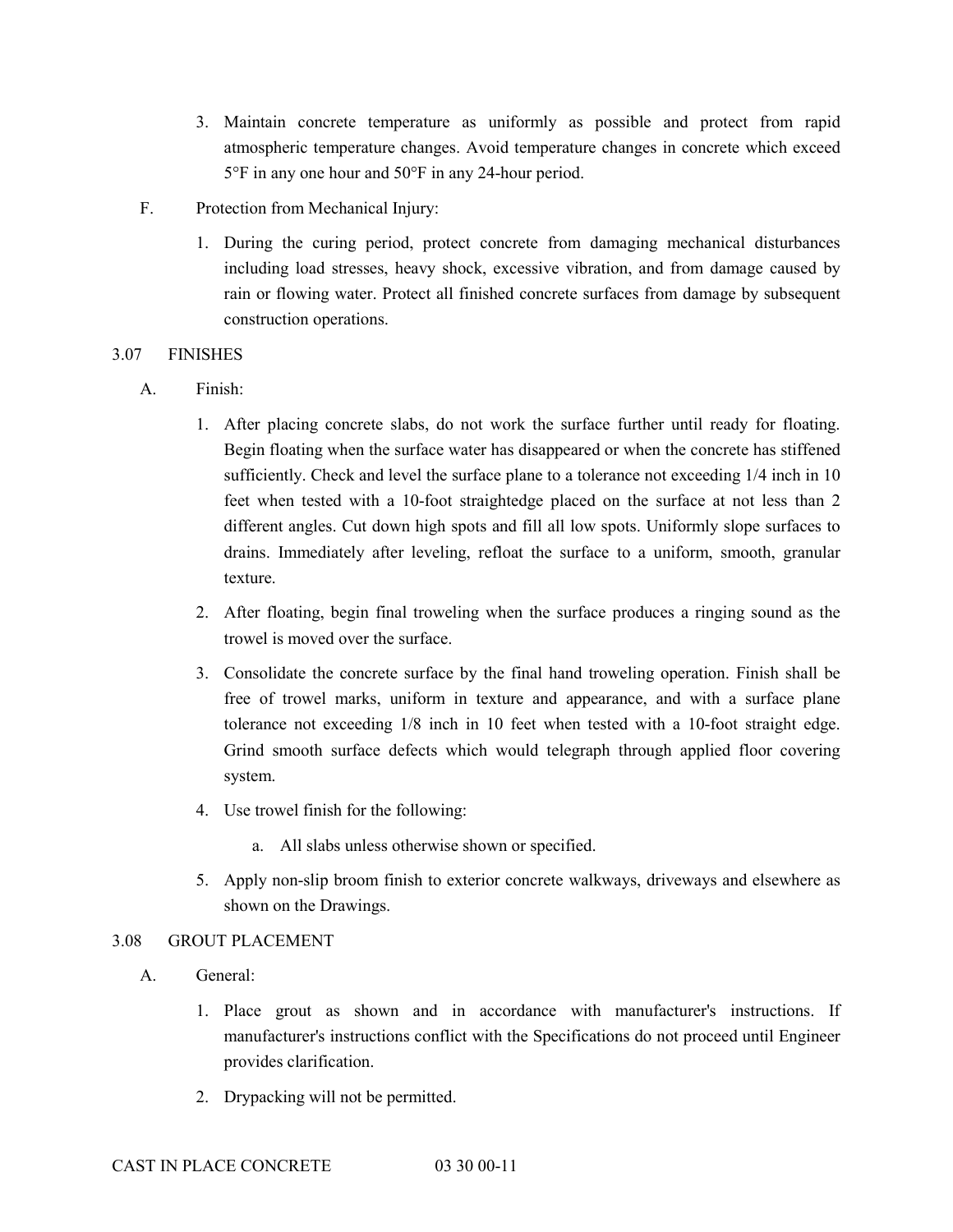- 3. Manufacturers of proprietary products shall make available upon 72 hours notification the services of qualified, full-time employee to aid in assuring proper use of the product under job conditions.
- 4. Placing grout shall conform to the temperature and weather limitations described in Paragraph 3.04 above.

# END OF SECTION 03 30 00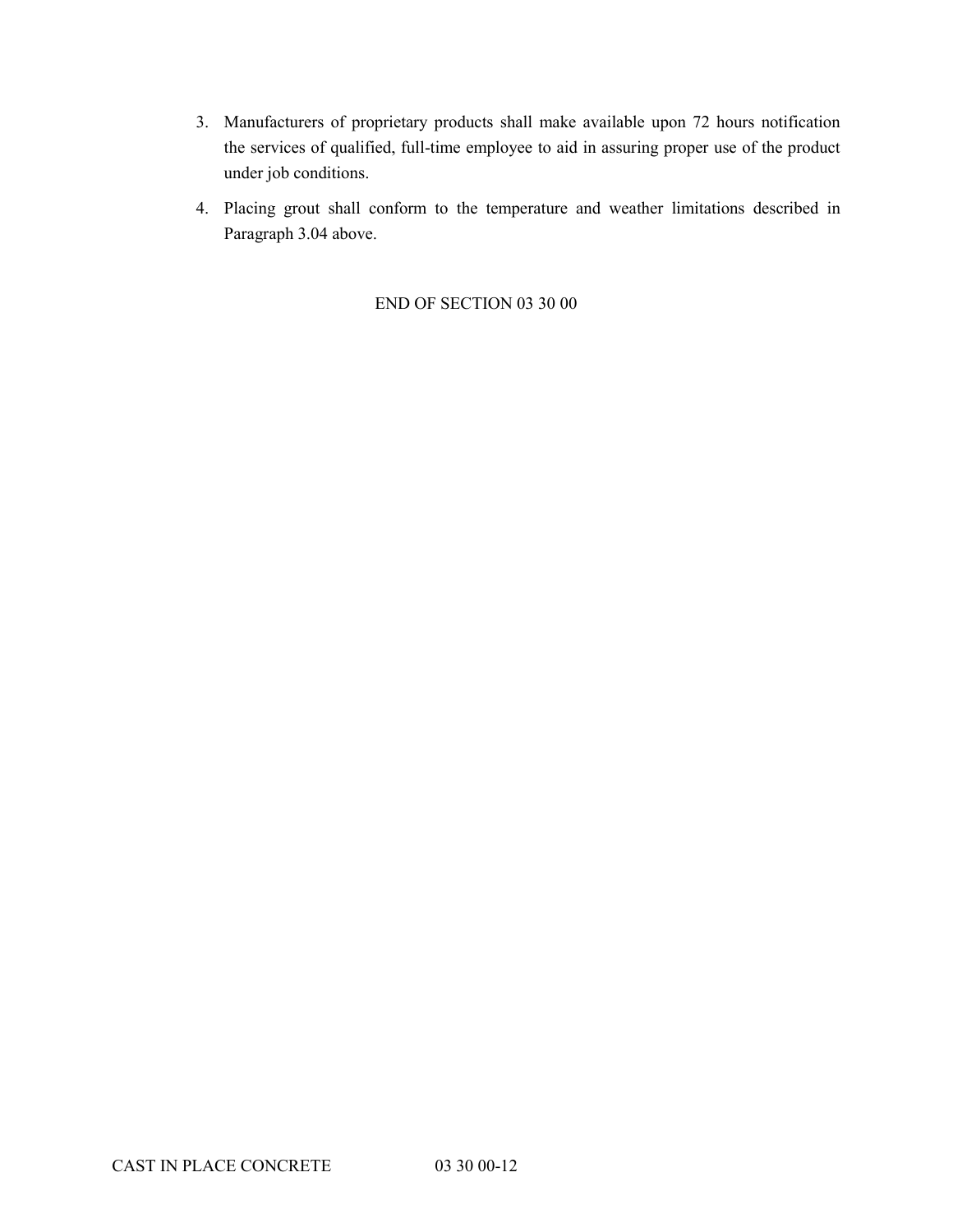# SECTION 31 10 00

#### SITE PREPARATION

# PART 1–GENERAL

# 1.01 SUMMARY

A. The work in this section consists of furnishing all labor, materials and equipment necessary to perform removal of trees, shrubs, and other plant life and strip and stockpile topsoil within the work areas as indicated on the Construction Drawings.

# 1.02 RELATED SECTIONS AND DIVISIONS

- A. Applicable provisions of Division 1 shall govern work in this section.
- B. Section 01 14 00 Control of Work
- C. Section 01 71 33 Restoration of Improvements
- D. Section 31 23 00 Excavation, Fill, and Grading
- E. Section 35 40 00 Rock

#### 1.03 REFERENCE STANDARDS

A. ORC refers to Ohio Revised Code.

#### 1.04 PROTECTION

- A. The Contractor shall protect trees, plant growth, and features designated to remain as final landscaping.
- B. Protection for all landscaping, existing structures, and utilities shall conform to Section 01 14 00 "Control of Work".
- C. The Contractor shall employ barricades and lanterns, erect and maintain temporary fences and guardrails and other provisions necessary to the safe and expeditious progress of the work and to safeguard against any damage to life and/or property.

# 1.05 LAYOUT OF WORK

- A. Drawings indicate existing grades and finished grades required for construction. Existing grades shown are believed to be within accepted tolerance of error but are not absolute. Contractor shall satisfy themselves as to existing contours and elevations. The Contractor shall complete all excavating, filling, and grading indicated by solid line contours and spot elevations on the Contract Drawings.
- B. The construction layout shall conform to paragraph 1.06 of Section 01 14 00 "Control of Work".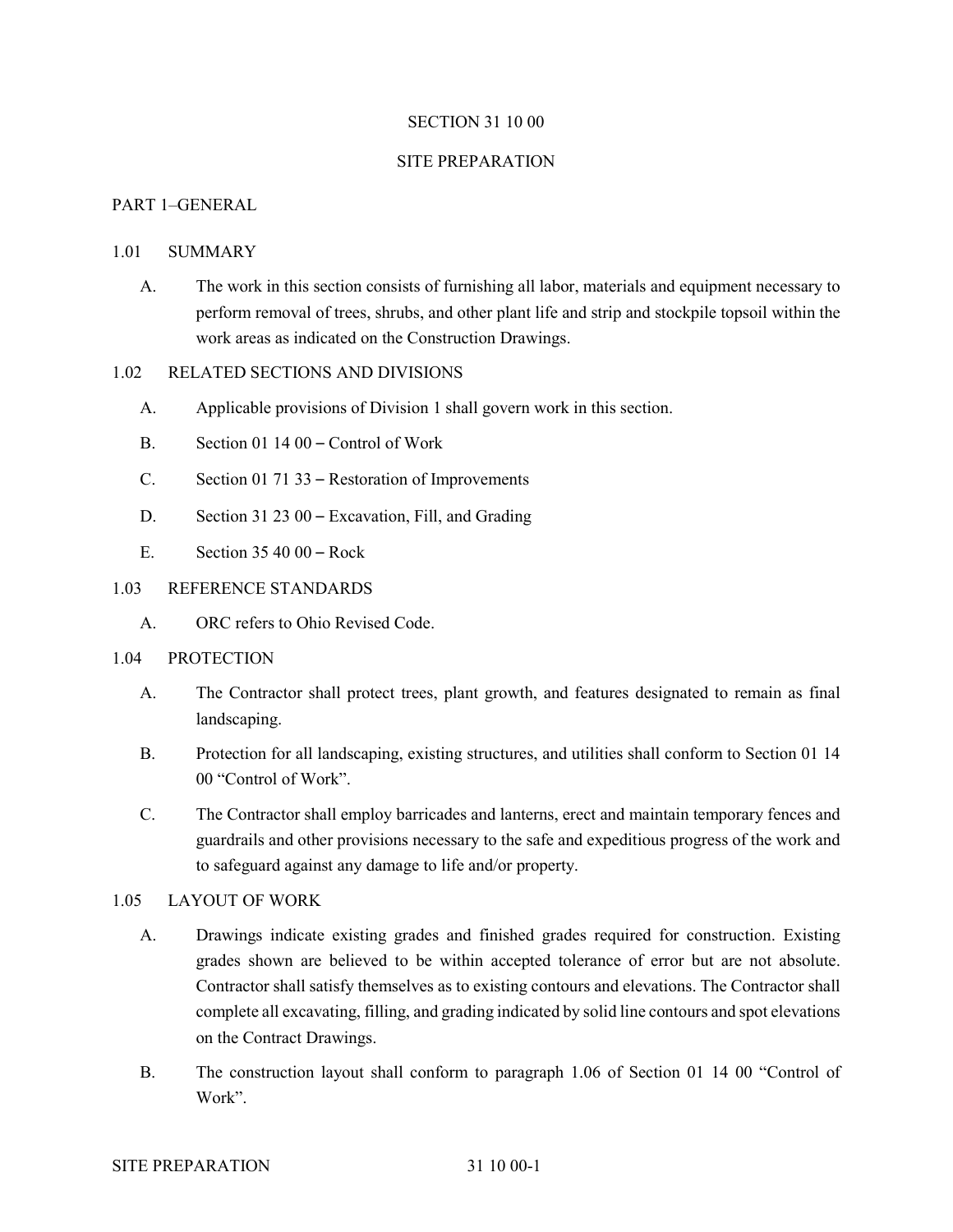# PART 2–PRODUCTS

# 2.01 CONSTRUCTION AND TREE PROTECTION FENCING

A. Material shall be high density, polyethylene; 4 ft. high; color - orange or approved equal.

# 2.02 PAVEMENT AND INFRASTRUCTURE PROTECTION

- A. Existing pavement (trail, driveways, roadways, parking lots, sidewalks, curbs, etc.) shall be protected from construction equipment using appropriate material for the loading and tread type.
- B. Infrastructure shall be protected from construction equipment using appropriate material for the loading and tread type.
- C. See Section 01 71 33 "Restoration of Improvements" for additional information on infrastructure protection.

# 2.03 TOPSOIL

A. Topsoil shall be as specified in paragraph 2.02 of Section 31 23 00 "Excavation, Fill, and Grading."

#### PART 3–EXECUTION

#### 3.01 SITE PREPARATION

- A. Trees at the edge of proposed contours and outside the grading limits shall have disturbance limited to the extent practical. Any properties, cultural sites, wetlands, and other sensitive areas shall be protected. The Contractor shall not encroach into any area designated to be preserved. If any cultural sites, areas of concern, or evidence of threatened or endangered species are encountered, the Contractor shall stop work in the area and notify the Engineer immediately.
	- 1. One (1) archeological/cultural site, located south of the access drive near the stockpile location, is outside the disturbance areas and shall not be disturbed. The Contractor shall maintain a minimum of a 50-ft buffer between construction activities and the boundary of the archaeological site (shown on the Drawings).
- B. The Contractor shall remove and relocate as required any existing signs which fall into his work area. The Contractor shall coordinate with governing authority for sign relocations.
- C. The Contractor assumes sole responsibility for "in-kind" replacement of anything damaged within the protected areas, restoring these areas to equal or better conditions. It is the recommendation of the Engineer that the Contractor document pre-construction conditions on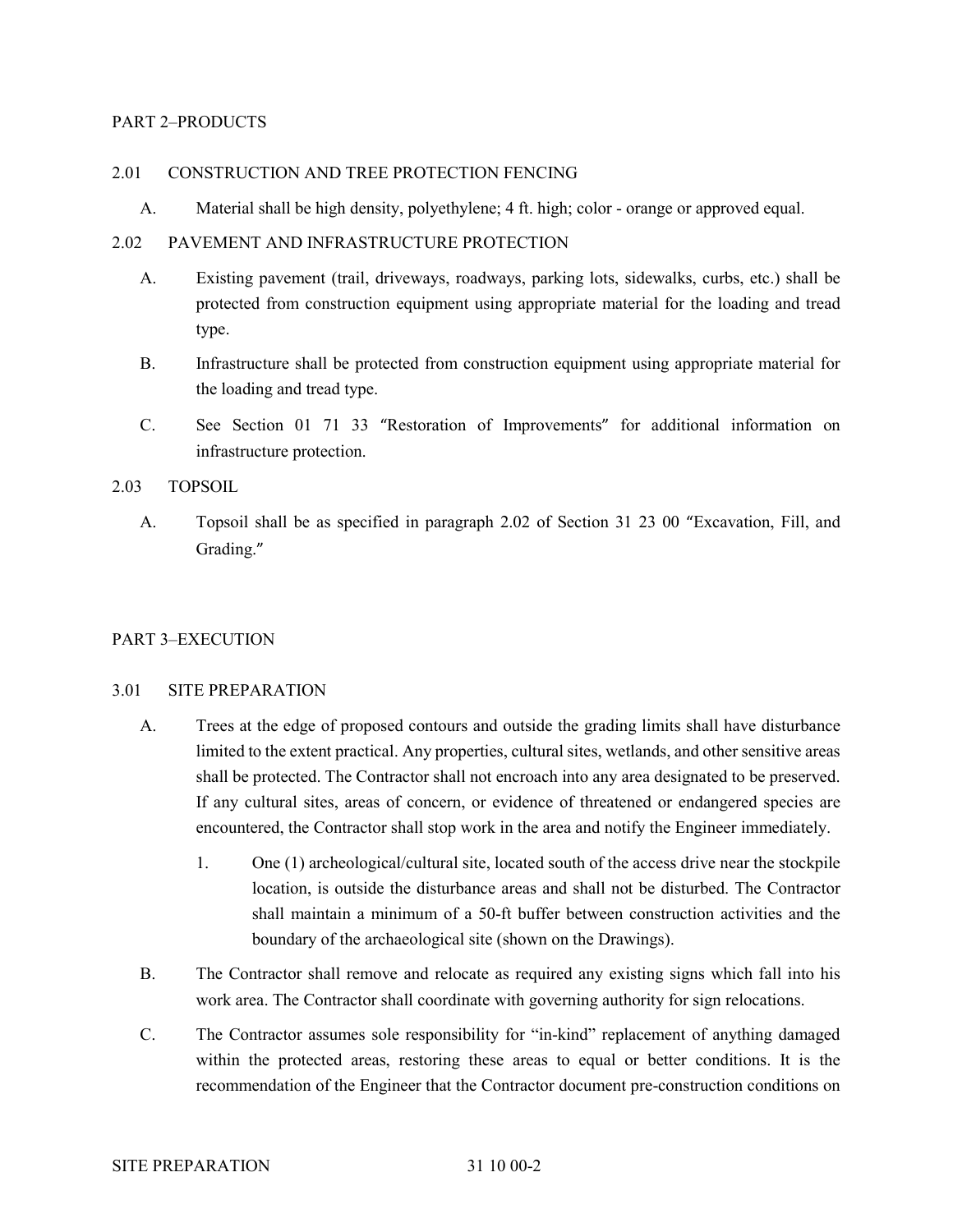all properties with photographic evidence.

# 3.02 CONSTRUCTION AND TREE PROTECTION FENCING

- A. Install fencing prior to commencing clearing operations as necessary. Do not store vehicles, equipment or materials within this protected area. Repair or replace vegetation and trees to remain that are damaged during construction as directed by the Owner's Representative at no additional cost. Provide staking to support fencing.
- B. Attaching to or using vegetation to support fence shall not be permitted.
- C. The Contractor shall meet all requirements of Section 01 14 00 "Control of Work."

# 3.03 PAVEMENT PROTECTION

A. Material to protect asphalt and concrete surfaces shall be placed prior to any construction equipment unloading or use on the site. The Contractor shall replace all damaged surfaces.

# 3.04 CLEARING AND GRUBBING

- A. The Contractor shall remove woody vegetation only when necessary and approved by the Engineer. The Contractor shall be responsible for sorting, use, and distribution.
- B. The Contractor shall clear and grub woody material within the grading areas as shown on the Drawings. The Contractor shall use a stump grinder or similar implement to remove existing stumps on areas with traversable slopes (gradients less than 2:1), as directed by the Owner's Representative. The depth of grubbing below ground surface shall be sufficient to meet the Construction Drawings and relevant specifications, including but not limited to, finished grades, details, structures, and vegetation success.
- C. The Contractor shall take precautions to save trees larger than 3 inches diameter at breast height (DBH) in proximity of the grading limits when possible. For trees within the grading limits, the Contractor shall remove and discard the tree and root system to conform to the proposed grade.
- D. The Contractor shall clear trees larger than 3 inches DBH only between the dates of October 1 and March 31.
- E. It is the Contractor's responsibility to harvest and stockpile for re-use branches, trunks, rootwads, brush, and other woody material in sufficient quantities to comply with the Drawings (e.g. Log Vanes, Anchored Brush, and Brush Piles). Excess woody material shall be collected and disposed of in appropriate collections areas, identified and approved by the Owner's Representative. There should be no haul-in or haul-off of woody material. If the management of woody material is performed in a way that requires haul-in/haul-off of woody material, it shall be performed by the Contractor at no additional cost to the Owner.
- F. Burning of cleared vegetation is prohibited.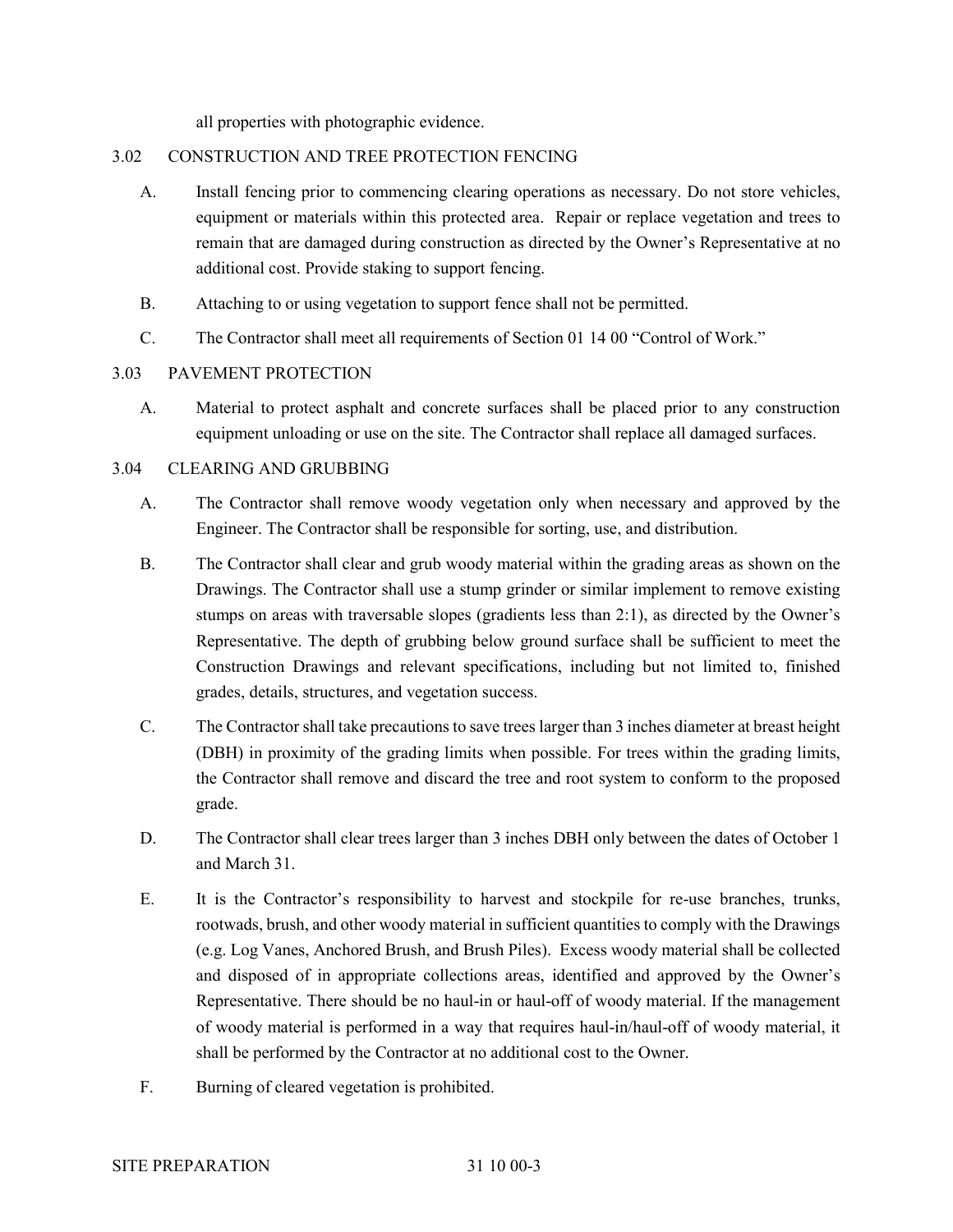# 3.05 TOPSOIL STRIPPED AND STOCKPILED

- A. The Contractor shall harvest and stockpile for re-use enough topsoil to ensure that all planted surfaces have a minimum of 1 inch of topsoil.
- B. Topsoil that is temporarily stockpiled on site shall be protected from erosion.

END OF SECTION 31 10 00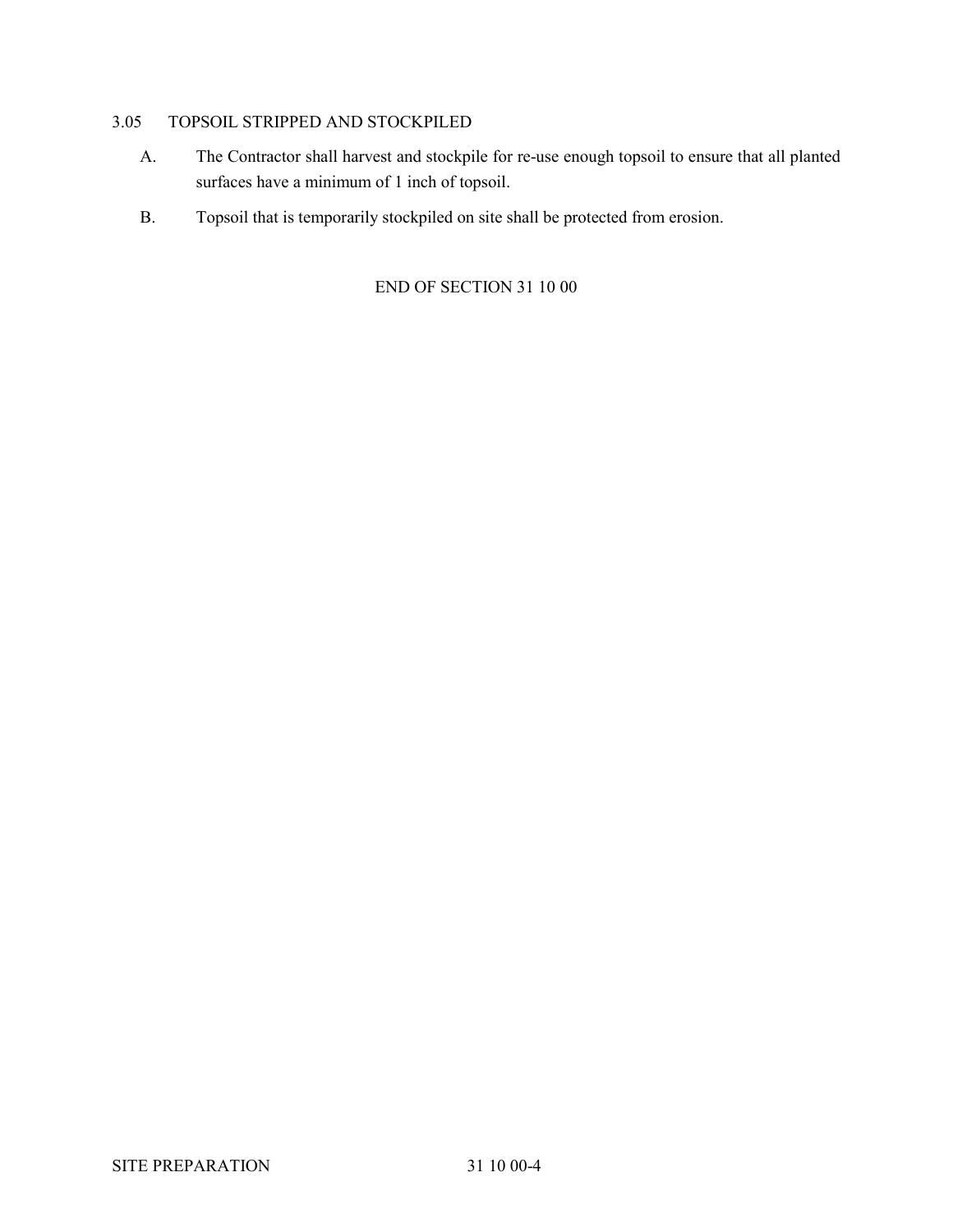# SECTION 31 23 00

#### EXCAVATION, FILL, AND GRADING

# PART 1–GENERAL

#### 1.01 SUMMARY

A. The work in this section consists of furnishing all labor, materials and equipment necessary to perform excavation, storage, and finished grading within the work areas as indicated on the Drawings.

# 1.02 RELATED SECTIONS AND DIVISIONS

- A. Applicable provisions of Division 1 shall govern work in this section.
- B. Section 01 14 00 Control of Work
- C. Section 31 10 00 Site Preparation

# 1.03 REFERENCE STANDARDS

- A. ASTM refers to American Society for Testing Materials (ASTM) specifications.
- B. ORC refers to Ohio Revised Code.
- C. Standard Specifications: Unless otherwise indicated, Standard Specifications shall refer to the Ohio Department of Transportation Construction and Materials Specifications (CMS), 2019 edition, including all issued supplemental specifications.
- D. OSHA refers to the Occupational Safety and Health Administration (OSHA)

## 1.04 REQUIREMENTS FOR REGULATORY AGENCIES

- A. The Contractor shall fully comply with all applicable laws, ordinances, safety requirements, codes and regulations of federal, state and local governing bodies having jurisdiction.
- B. The Contractor shall obtain from the appropriate agencies and authorities, the dewatering and stormwater discharge permits required to remove and dispose of groundwater, surface water, and any other water used in Contractor's operations. The permits shall be obtained prior to start of construction.
- 1.05 PROTECTION
	- A. Protection of on-site and adjacent properties and utilities shall be as specified in paragraph 1.04 of Section 31 10 00 "Site Preparation."

#### 1.06 DISPOSITION OF UTILITIES

A. Rules and regulations governing the respective utilities shall be observed in executing all work under this section. Notify all utilities existing in the area of this operation to verify locations,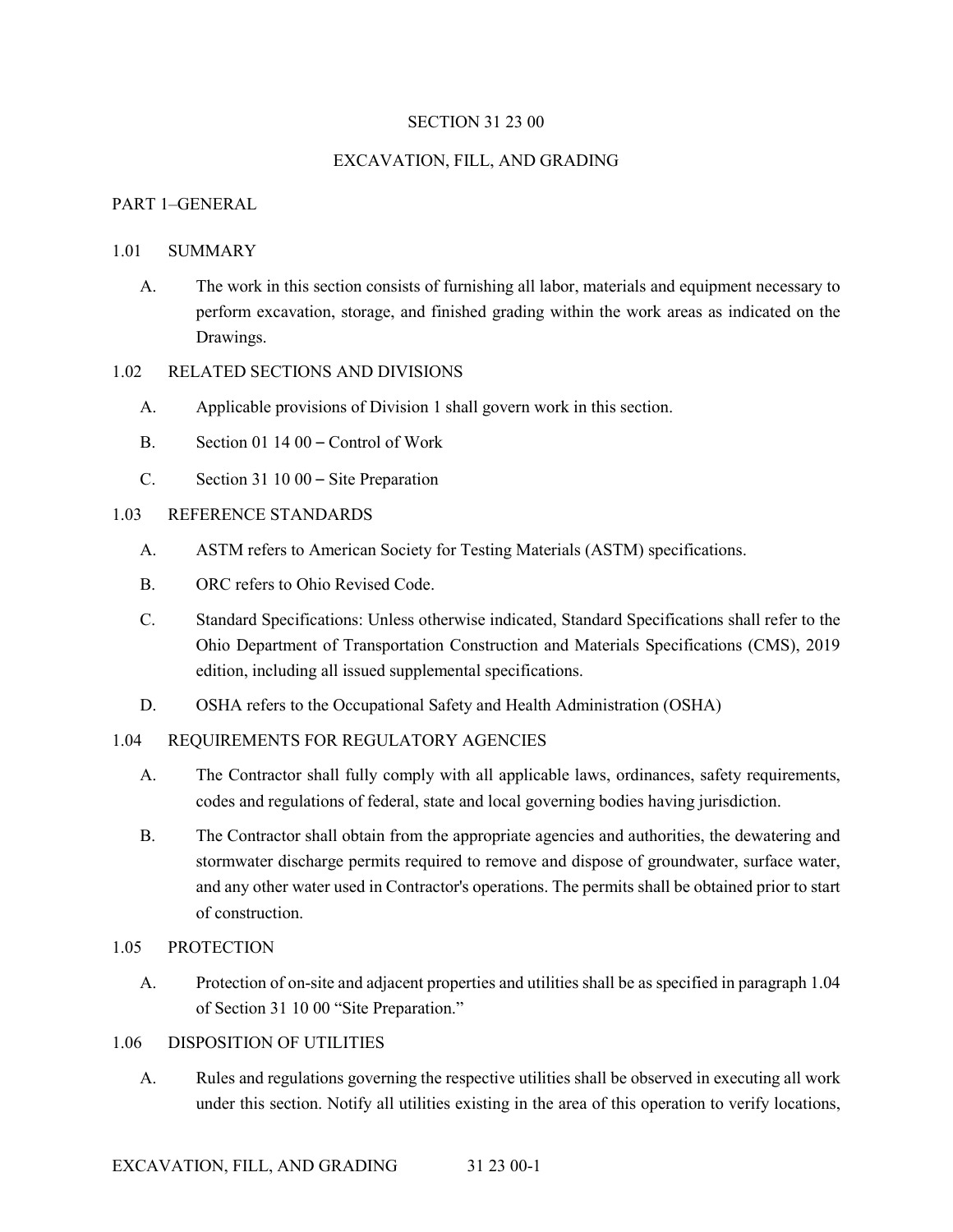prior to beginning as required by ORC Sec. 3781.28.(A). All known utilities are listed on the drawings. Contact OUPS 48 hours in advance of any excavations.

- B. Active utilities shown on the Drawings shall be adequately protected from damage and removed or relocated only as indicated or specified.
- C. Active utilities not shown on the Drawings shall be protected or relocated in accordance with written instruction from the Owner's Representatives. Report in writing the location of such active utilities not shown on the drawings.
- D. Inactive and abandoned utilities encountered in excavating and grading operations shall be removed, plugged or capped as directed. Report in writing the location of such abandoned utilities.

## 1.07 EXISTING SITE CONDITIONS

- A. The Contractor shall remain aware of the weather throughout the watershed that may contribute to flows that the Contractor may not otherwise be aware of.
- B. The Contractor shall take all necessary precautions to avoid the nearby archaeological zone (location denoted on the Drawings) with all construction activities. See Paragraph 3.01 of Section 31 10 00 "Site Preparation".
- C. The east-west reservoir embankment/berm is used as backdrop for a gun range. There is the potential that the amount of spent ammunition in the embankment could require hazardous disposal of any excavated material from this location. The Drawings have been developed to avoid disturbance to this area (i.e. locating the pipe in a wooded area that is outside of the shooting range). The Contractor should take care to minimize disturbance to any potentially contaminated soil. Any required hazardous disposal must be performed by the Contractor at no additional cost to the Owner.

## 1.08 CLASSIFICATION OF EXCAVATION

A. The Contract includes all trenching and finished grading necessary to complete the project on an "Unclassified Basis" and includes (without limitation thereto) the excavation and removal of all soil, shale, rock, boulders, fill, construction rubble, subsurface structures, foundations, etc., and every kind of subsurface condition encountered in contract area.

## 1.09 TESTING AND GEOTECHNICAL SERVICES

- A. No geotechnical investigations were performed by the Owner prior to construction. The Contractor is responsible for geotechnical information as necessary.
- B. Testing, as requested by the Owner, will be performed by the Contractor's independent laboratory to determine conformance with the specifications. Submit laboratory qualifications for review and approval. This testing shall be performed at no additional cost to the Owner. In addition, during critical times of construction, the Contractor shall provide on-site independent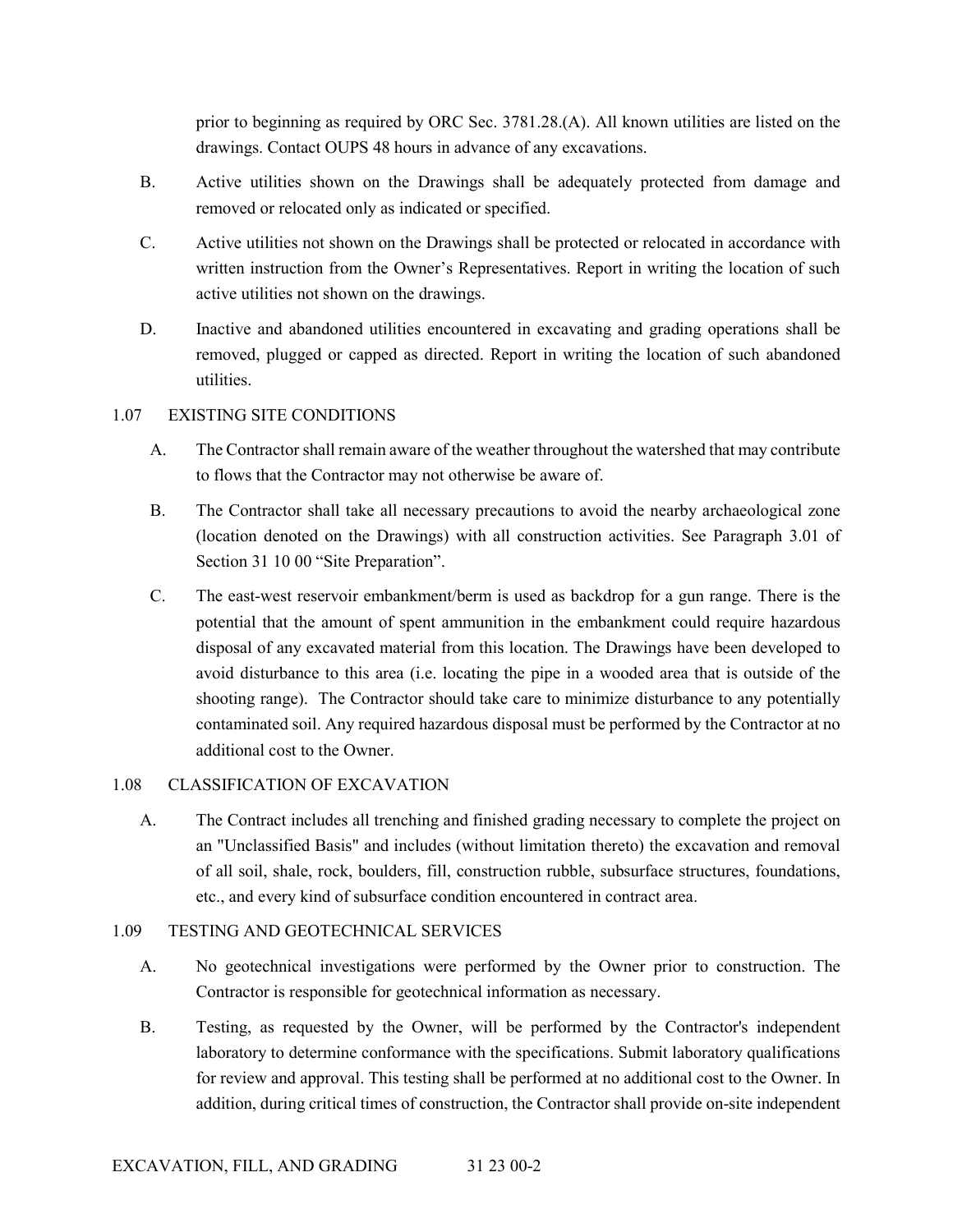geotechnical engineering services to observe installations.

## 1.10 SUBMITTALS

A. Inspection and test reports of materials and installations.

## 1.11 TOLERANCES

A. Refer to Section 01 14 00 "Control of Work" for tolerances for related Work.

## PART 2–PRODUCTS

## 2.01 HARVESTED BED MATERIAL

- A. Suitable material may include sediment, stones, and organic debris excavated and/or relocated from the channel bed.
- B. Unsuitable Material: Material that fails to meet requirements for suitable materials; or contains any of the following:
	- 1. Excavated bituminous pavement, construction debris, rubbish, or refuse.
	- 2. Hazardous materials

## 2.02 TOPSOIL

- A. Topsoil material shall contain loose friable loam, free of heavy clay, refuse, stumps and large roots, rocks over two (2) inches in diameter, brush, weeds and weed seeds, or other material which would be detrimental to the proper development of vegetative growth.
- B. Any topsoil provided from off-site supplies shall be a silt loam soil with a pH of 5.5 to 7.0. Organic content shall be no less than 1% and no more than 12% by weight as determined by loss through ignition. The mechanical analysis shall be:

| U.S. Standard Sieve Size | Percent Finer by Weight |
|--------------------------|-------------------------|
| 3/2                      | $100\%$                 |
| No. 4                    | $90-100\%$              |
| No. 200                  | $0-10\%$                |

- C. The clay content of the material passing the No. 200 sieve shall not be greater than 60% or as determined by the hydrometer test.
- D. Tests will be performed by the Contractor's independent laboratory on topsoil stockpile and off-site supplies, as requested by Owner.

## 2.03 BEDDING MATERIAL

A. Bedding material for the perforated underdrain shall be geotextile fabric and No. 57 stone. Refer to Section 31 25 00 "Erosion and Sediment Control" for geotextile fabric.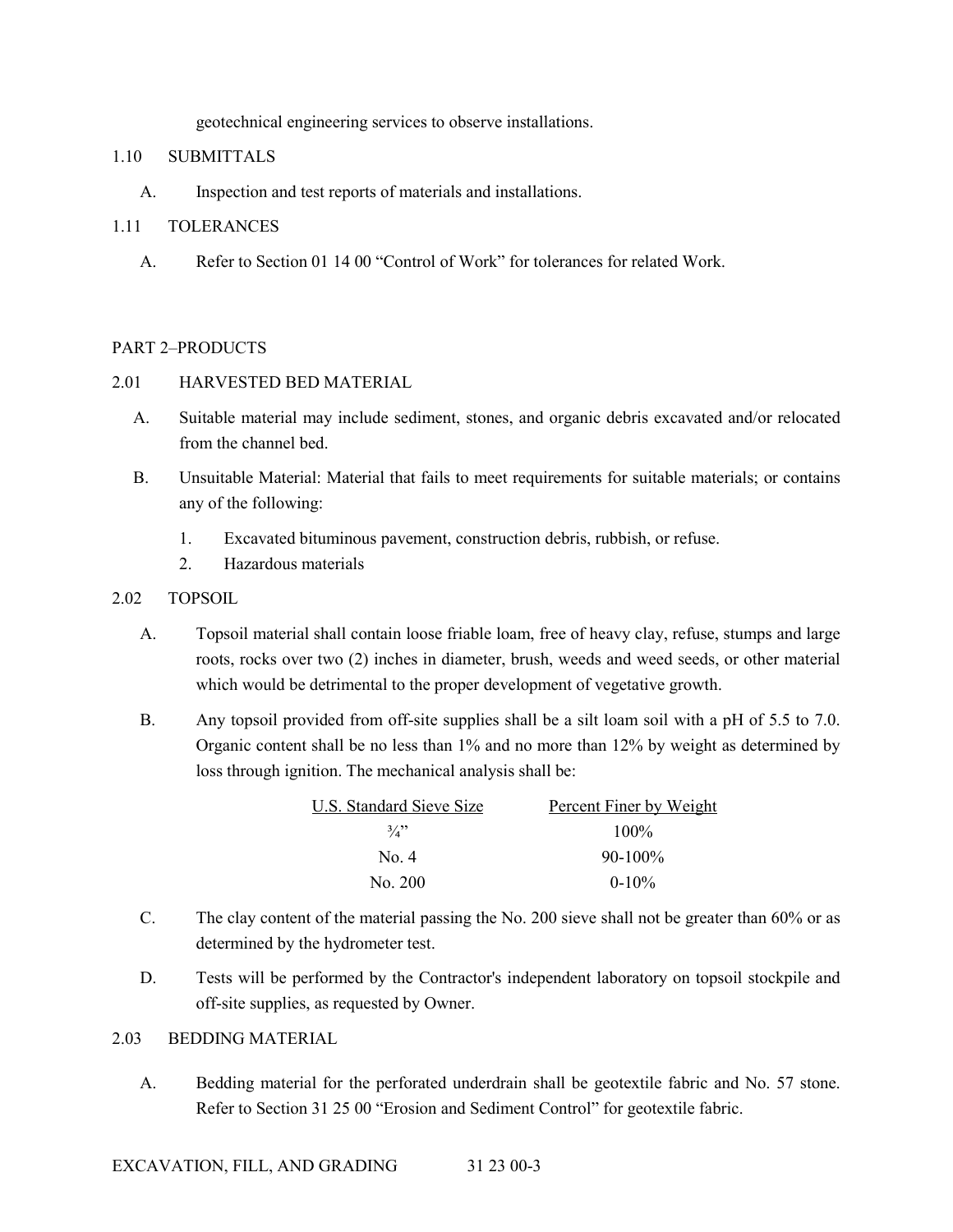- B. Bedding material for the PVC pipe and assembly between the underdrain and the culvert shall be soil. Granular/rock backfill shall not be used.
- C. Bedding material for the cast-in-place headwalls shall be native soil per Section 602.03 of the Standard Specifications. For pre-cast headwalls, granular base shall be used with low strength mortar backfill for watertightness.
- D. Low strength mortar backfill per Section 613 of the Standard Specifications shall be used for the backfill around the 12" and 24" culverts to achieve watertightness within the reservoir. The remainder of the backfill may be compacted native material and shall conform to paragraph 3.07 of this Section.

## 2.04 EQUIPMENT

A. Compaction equipment shall be capable of consistently achieving the specified compaction requirements.

## PART 3–EXECUTION

## 3.01 TOPSOIL STRIPPED AND STOCKPILED

- A. The Contractor shall meet the requirements in Paragraph 3.05 of Section 31 10 00 "Site Preparation."
- 3.02 EXAMINATION AND PREPARATION
	- A. Verify that systems for dewatering/flow manipulation are in place before commencing with excavation to reduce suspended sediment.
	- B. Immediately notify the Owner's Representative if unexpected subsurface facilities or suspected hazardous materials are encountered during excavation. Discontinue affected work in area until notified to resume work.
	- C. Underpin adjacent structures that could be damaged by excavation work.

## 3.03 PROTECTION OF IN-PLACE CONDITIONS

- A. Support and protect from damage existing pipes, poles, wires, fences, curbs, property line markers, and other features or structures which must be preserved in place to avoid being temporarily or permanently relocated.
- B. Discontinue digging by machinery when excavation approaches pipes, conduits, dams, or other underground structures. Continue excavation by use of hand tools. Include such manual excavation in work to be done when incidental to normal excavation and under items involving normal excavation.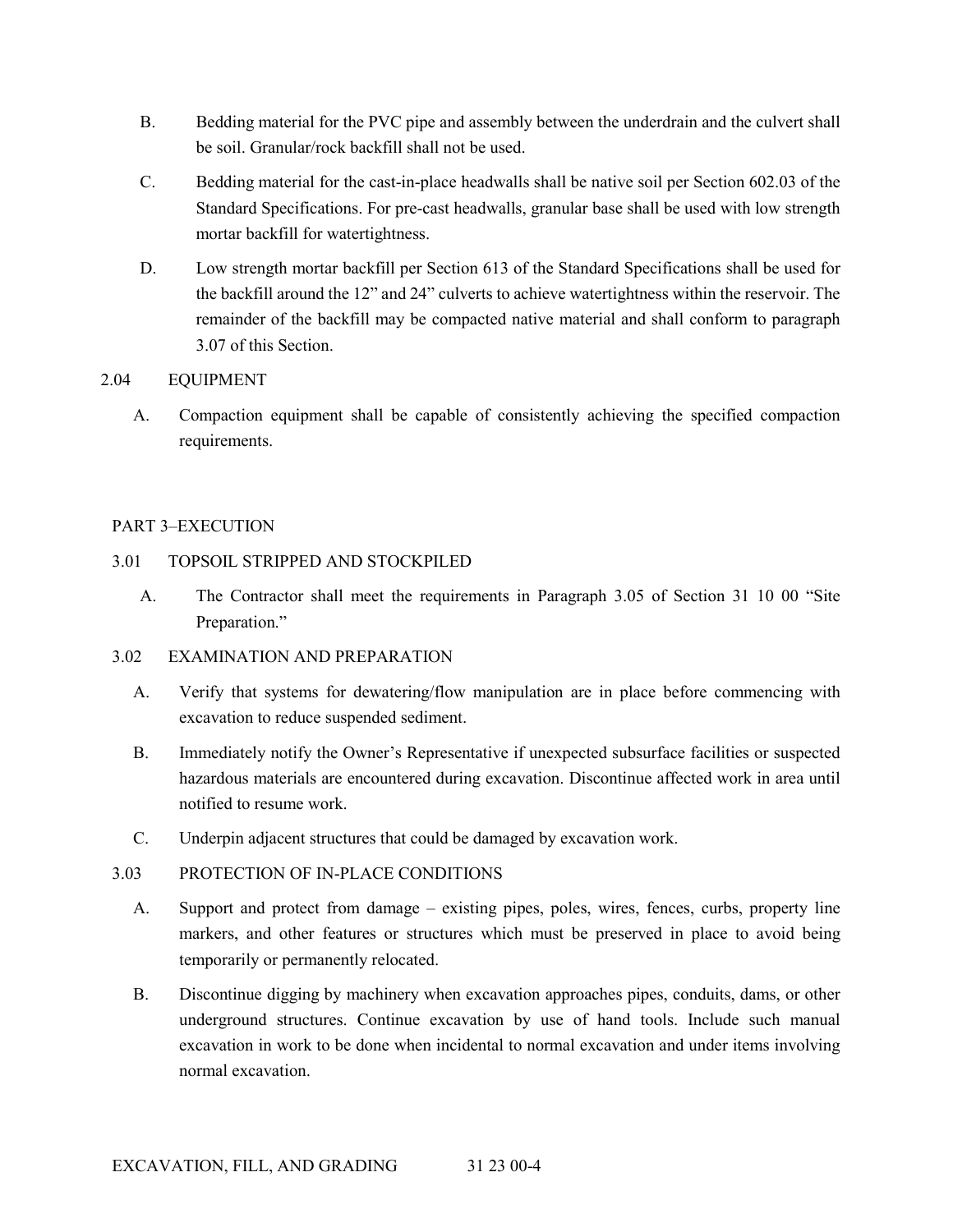#### 3.04 EXCAVATION

- A. Excavation shall be performed so as to permit segregation and selection of materials of different character in accordance with their suitability. Existing foundations, slabs, construction rubble, abandoned utilities, etc. discovered during excavations shall be removed within 2 feet of finished grades. Unsuitable materials, as determined by the Owner's Representative, will be disposed of as specified in paragraph 1.17 of Section 01 14 00 "Control of Work".
- B. The Contractor shall stop excavation and/or grading activities if non-rippable (i.e., resistant) bedrock is found. The Contractor shall contact the Owner and Engineer, who will work to revise the design to exclude bedrock excavations. Discovery of bedrock material will not delay the project deadline. Shale that is encountered during grading is not considered non-rippable (i.e., resistant) bedrock.
- C. All excavations shall be maintained in good condition during construction so as not to impair the attainment of the final slopes and grades called for on the Construction Drawings, and all necessary precautions shall be taken to prevent movement of cut slopes in all excavation areas.
- D. Prior to commencing excavation, the Contractor shall install water control/maintenance of flow measures as necessary per Section 01 14 00 "Control of Work".
- E. Construction shall be suspended during periods of rainfall which produces runoff that could leave the site/contaminate nearby waterways. Construction activities should be managed to minimize work during ponded water conditions or if residual soil moisture contributes significantly to the potential for clumping or other forms of compaction.
- F. Keep excavations free from impounded water.
- G. Topsoil shall be stripped and temporarily stockpiled, per Section 31 10 00 "Site Preparation".
- H. Temporarily stockpile channel sediment/material and boulders on site in a manner to minimize erosion.
- I. Excavations that are not shored and deeper than 4 feet (1.2 m) shall have banks laid back to a minimum stable slope matching the angle of repose of the excavated material.
- J. Workers shall have an adequate means of exit from excavations that are 4 feet (1.2 m) or greater in depth. The means of exit shall not require more than 25 feet (7.5 m) of lateral travel.
- K. Excavated material must in part remain onsite. See Drawings for requirements of excavated material to remain onsite. Soil left onsite shall be stabilized and seeded. The on-site soil wasting area is large enough to accommodate all excavated material not otherwise used on site or reserved for use by the Village; however, the Contractor does have the option to haul off a portion of the excavated material at no additional cost to Owner. Excavated material hauled offsite may be disposed of properly or reused by the Contractor at their discretion.
- L. The Contractor shall not excavate into the toe of the reservoir embankment/berm.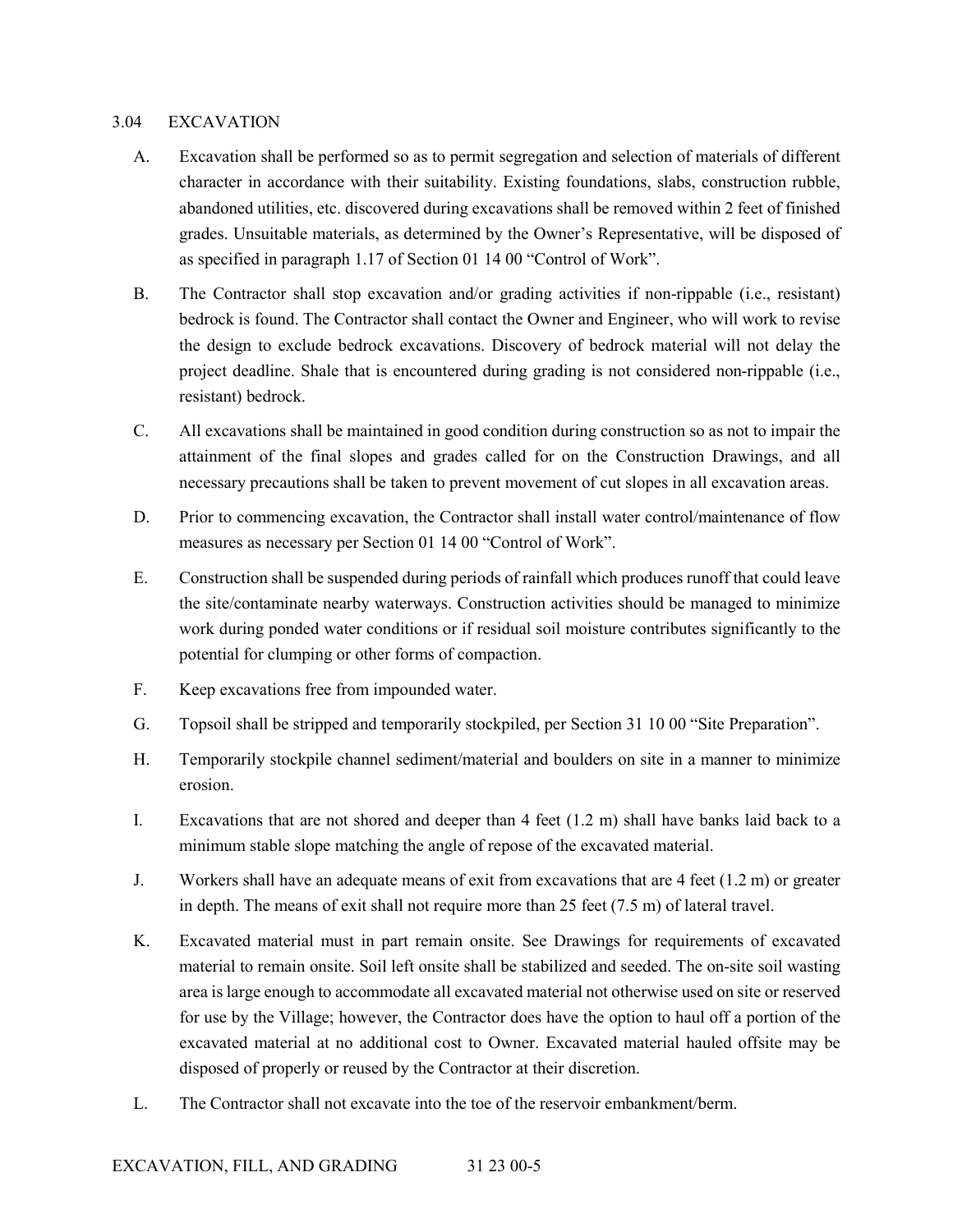M. The Contractor shall comply with all safety standards for trenching and excavation operations, including but not limited to OSHA 29 CFR Part 1926, Subpart P.

## 3.05 PROTECTION

- A. Formulate excavation, backfilling, and filling schedule and procedures to eliminate possibility of undermining or disturbing foundations of partially and completed structures, pipelines and embankments or existing structures and pipelines.
- B. Disturb as minimal an area as practical when completing the Work.

## 3.06 FILL

- A. Fill to lines and grades necessary to provide finish grades.
- B. Excess cut from the site may be placed in designated location shown on the Construction Drawings with a maximum slope of 3H:1V. The Contractor shall take care to avoid overcompaction of the top three inches.
- C. Use a placement method that does not disturb or damage other work or existing features.
- D. Fill for compacted clay groundwater barrier shall be placed and compacted in equal, approximately 6-inch lifts. The Contractor shall take care to avoid over-compaction of the top three inches.

## 3.07 BACKFILLING

- A. Unless otherwise specified in the Drawings or Specifications, in and around underground utilities the backfill material shall be hand-placed in 6-inch lifts and shall be compacted as specified using mechanical hand tampers. Proper care shall be exercised during this operation so as not to disturb the pipe or utilities. Remaining backfill shall be machine placed in 6-inch lifts and compacted as specified.
- B. For backfill of culverts, install low strength mortar backfill per the Drawings to provide structural integrity during placement and compaction of native material. Additionally, low strength mortar backfill shall be placed in such a manner as to provide watertightness around the culvert from the reservoir such that the underdrain system shall be the only means of discharge from the reservoir.
- C. For backfilling around the underdrain system, complete as specified per the Drawings.
- D. If excavation is performed along or within the reservoir embankment, the reservoir material shall be placed back and compacted in such a manner as to meet its original density and function, including but not limited to, keeping a water-tight condition in the reservoir. This may require the supply and installation of bentonite clay at no additional cost to the Owner.

## 3.08 GRADING

A. The Contractor shall grade to elevations and locations shown on the Drawings. Final grades and surfaces shall be smooth, even, and free from clods and stones, weeds, brush, and other debris.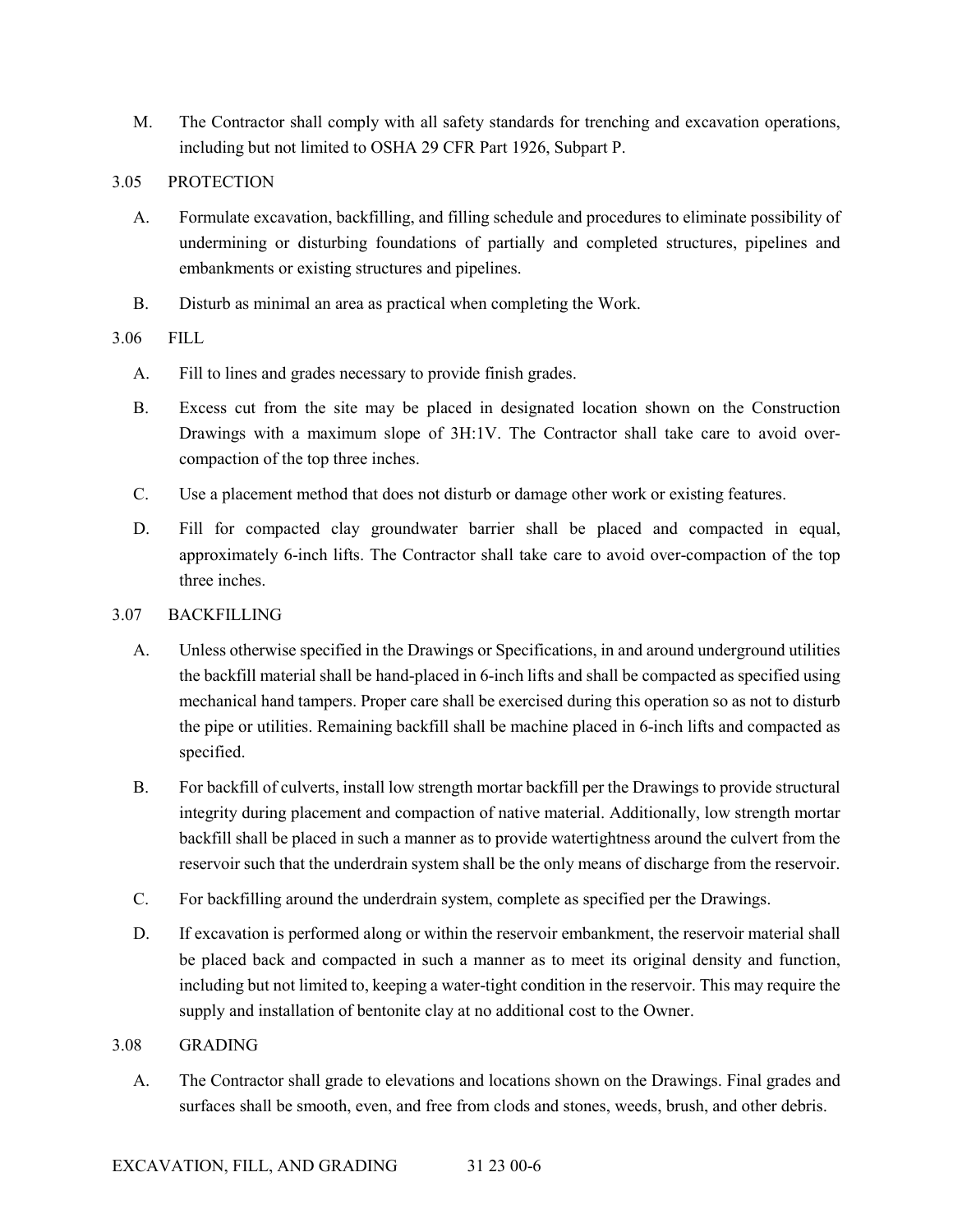- B. The Contractor shall take steps to avoid over-compaction to the extent practical in wetland area.
- C. The construction activities shall be conducted to minimize the extent of disturbed soils exposed at any one time and the length of soil exposure to the extent practical. The Contractor shall seed, mulch, and/or blanket areas as soon as possible after achieving final grades.

## 3.09 RESTORATION

- A. Restore public and private property, structures, and infrastructure promptly. Begin restoration work within 24 hours of when damage occurred.
- B. Existing surfaces, features, or utilities that are to remain but are damaged during construction shall be repaired or replaced to at least the condition in which they were found immediately before work began, unless noted otherwise.
- C. Damaged Trees to Remain: Cut all damaged branches, limbs, and roots smoothly and neatly without splitting or crushing. Neatly trim, cut the injured portions and cover with an application of grafting wax or tree healing paint.
- D. Cultivated Vegetation: Includes, but is not limited to, hedges, shrubs, and plants. Vegetation that is damaged shall be replaced with equal kind and of at least the quality before work began.

END OF SECTION 31 23 00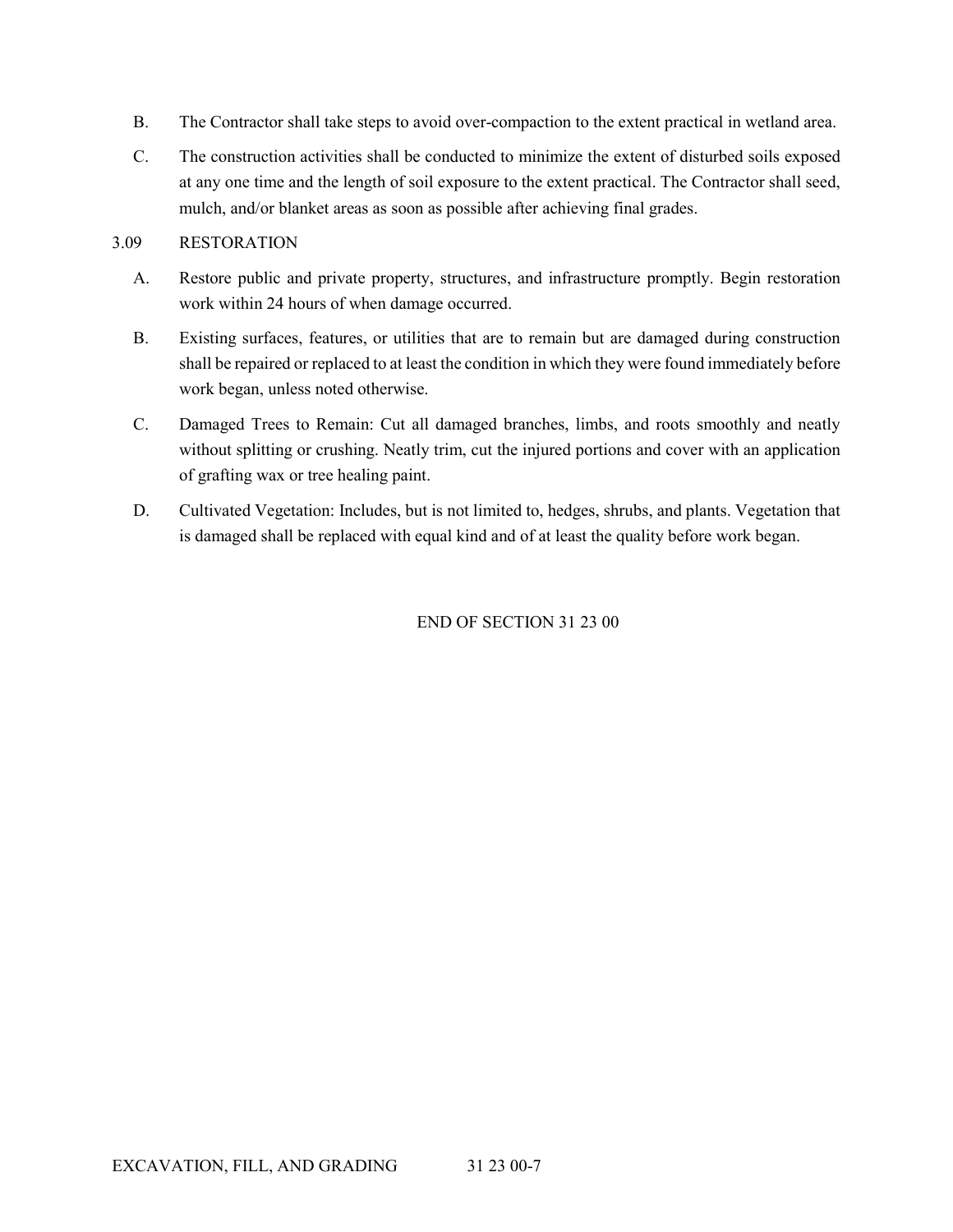### SECTION 31 25 00

#### EROSION AND SEDIMENT CONTROL

### PART 1–GENERAL

#### 1.01 SUMMARY

A. The work to be performed under this section consists of furnishing all labor, materials, and equipment necessary to stabilize the site with erosion and sediment control devices.

#### 1.02 RELATED SECTIONS AND DIVISIONS

- A. Applicable provisions of Division 1 shall govern work in this section.
- B. Section 32 92 19 Seed & Mulch
- C. Section 31 37 16 Rock

#### 1.03 REQUIREMENTS FOR REGULATORY AGENCIES

A. The Contractor shall fully comply with all federal, state, and local requirements, laws, and regulations.

#### 1.04 REFERENCE STANDARDS

- A. Ohio EPA Storm Water Pollution Prevention Plan checklist for construction activities.
- B. Conservation Practice Standards in the Standard Specifications shall refer to Ohio Department of Natural Resources, Division of Soil and Water Conservation, Rainwater and Land Development, current edition.
- C. Standard Specifications: Unless otherwise indicated, Standard Specifications shall refer to the Ohio Department of Transportation Construction and Materials Specifications (CMS), 2019 edition, including all issued supplemental specifications.

### 1.05 SUBMITTALS

A. Samples and product data sheets of specified materials in Part 2 – Products.

#### 1.06 QUALITY CONTROL

- A. Construct and maintain erosion sediment control measures in accordance with the Conservation Practice Standards.
- B. Check facilities weekly and after any 0.5-inch or larger rainfall event. Make needed repairs within 24 hours.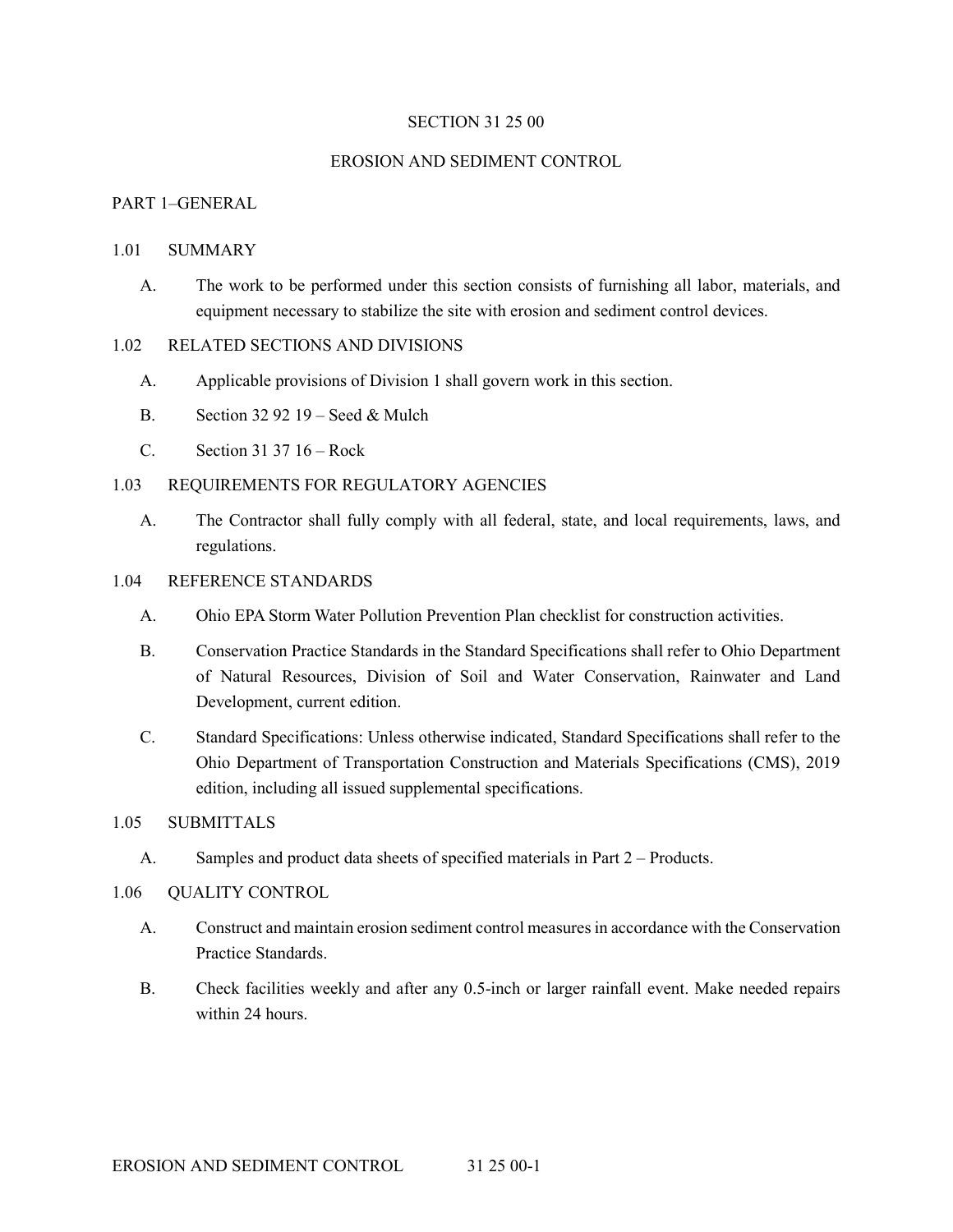### PART 2–PRODUCTS

#### 2.01 STRAW MAT

- A. Mat products shall be in conformance with criteria specified in Conservation Practice Standard Chapter 7, Soil Stabilization.
- B. The Contractor shall furnish a straw mat with biodegradable netting and a minimum design shear stress of 2.0 lbs/ft<sup>2</sup>.
- C. Staples shall be used for fastening. Sizing shall be per manufacturer's recommendation.
- D. A 300 mm by 300 mm sample of a product proposed for erosion mat may be required to verify that it is prequalified. When a sample is required, it shall be accompanied by the manufacturer's literature for the proposed product.

## 2.02 COIR FABRIC

- A. The Contractor shall furnish a coir fabric mat that is biodegradable with a minimum design shear stress of 4.0 lbs/ft<sup>2</sup>, such as Rolanka BioD-Mat 70 or equivalent.
- B. Wood stakes shall be used for fastening coir fabric with minimum dimensions of 18 inches long and 1.25 inches by 1.25 inches, or per manufacturer's recommendation.
- C. In addition to wood stakes, excess rock from other construction activities (ODOT D or larger) shall be used to assist with anchoring.

## 2.03 SILT FENCE

- A. Material shall be composed of strong rot-proof polymeric fibers formed into a Type C sediment fence with woven or non-woven fabric, as specified in Section 712.09 of the Standard Specifications.
- B. Furnish wrapping on each roll of fabric to protect the fabric from ultraviolet radiation and from abrasion during shipping and handling. Keep geotextile dry until installed.
- C. Products that meet the erosion prevention and sediment control goals of temporary silt fence may alternatively be used, such as straw bales or mulch berms, as approved by the Owner's Representative.

## 2.04 CONSTRUCTION ENTRANCE

- A. Construction entrances shall conform to Conservation Practice Standards Chapter 7, Section 7.4-Construction Entrance, or as otherwise shown in the Drawings.
- B. Materials shall be per Section 31 37 16 "Rock".

## 2.05 MULCHING

A. Mulching shall be as specified in Section 32 92 19 "Seed & Mulch".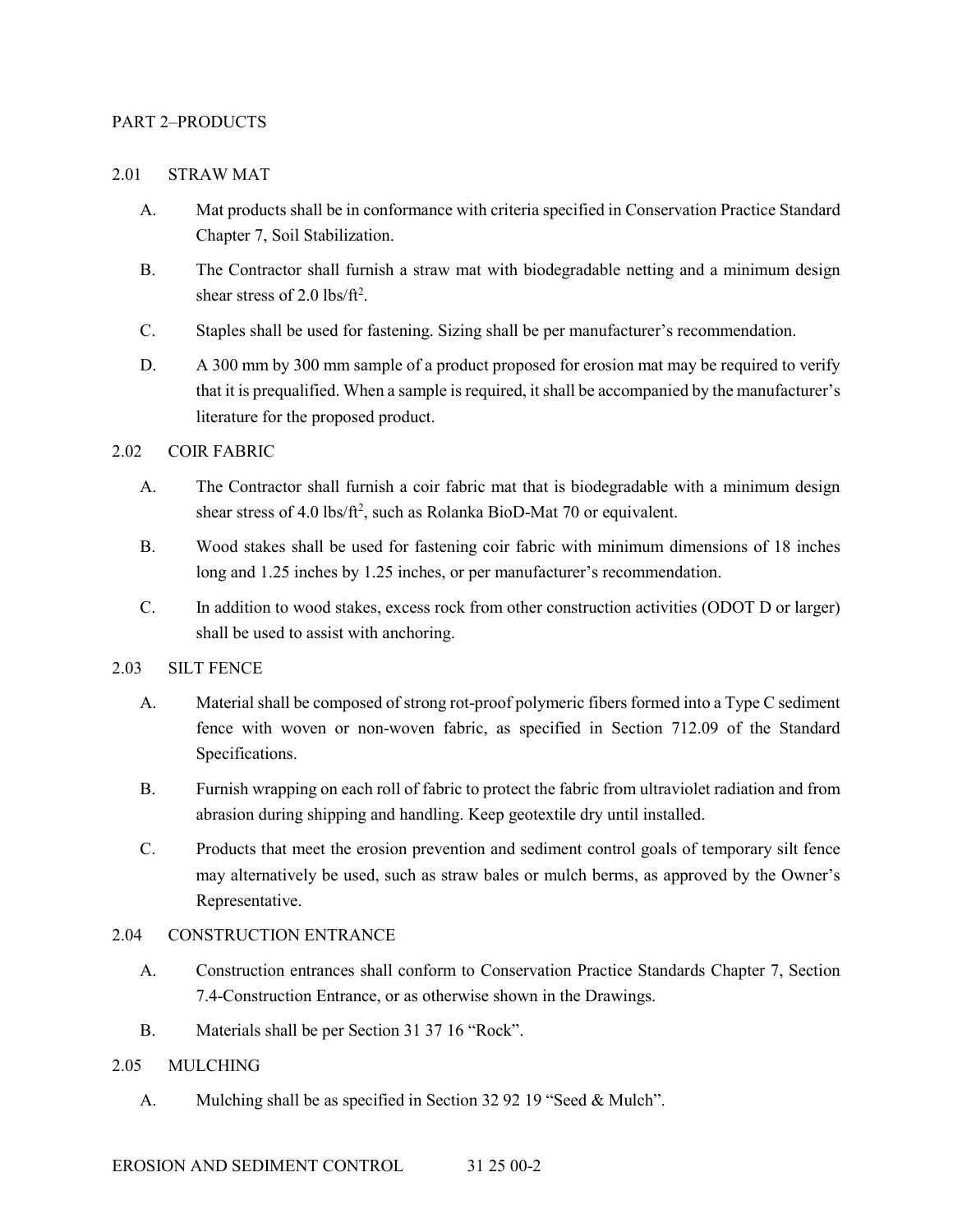B. Binder shall be chemical mulch binder consisting of a polymer synthetic resin, polypectate or other material which gives similar properties as asphalt emulsion in tacking mulch.

## 2.06 GEOTEXTILE FABRIC

- A. Geotextile fabric shall be non-woven.
- B. Geotextile fabric shall be Mirafi 140N. Comparable product may be approved by the Engineer.

## 2.07 CONCRETE BLOCK MAT

- A. Concrete block mat shall be Flexamat Standard (manufactured by Motz Enterprises, Inc.). Comparable product may be approved by the Engineer.
- B. Provide fastening or anchoring as recommended by the manufacturer for the site conditions.

## PART 3–EXECUTION

## 3.01 COIR FABRIC AND STRAW MAT

- A. Coir fabric/straw mat shall be installed in accordance with manufacturer's recommendations and detail in the Drawings.
- B. Stakes shall be installed at a minimum rate of 1 per every 3 feet at the top and toe of each bank of the channel, with a minimum rate of 1 per every 6 feet at the midpoint of each bank.
- C. In addition to wood stakes, excess rock from other construction activities (ODOT D or larger) shall be used along the toe of bank and all seams to assist with anchoring.
- D. It is the Contractor's responsibility to use enough rock, wood stakes, or equivalent to ensure that the fabric does not become dislodged by large floods (which can be common in this stream/floodplain). Fabric that becomes dislodged (and the associated seed, mulch, soil, etc.) must be replaced by the Contractor to conform with the Drawings at no additional cost to Owner.

## 3.02 SILT FENCE

- A. Silt fence shall be constructed in conformance with the criteria specified in Conservation Practice Standards Chapter 6, Section 6.3 Silt Fence.
- B. Stakes for silt fencing shall be installed one every three (3) feet. Leave no gaps between.
- C. Remove sediment from fencing if deposits reach half the fence height.
- D. Maintain until lawn is established.

## 3.03 CONSTRUCTION ENTRANCES

A. Stone tracking pads shall be installed where shown and as detailed in the Drawings.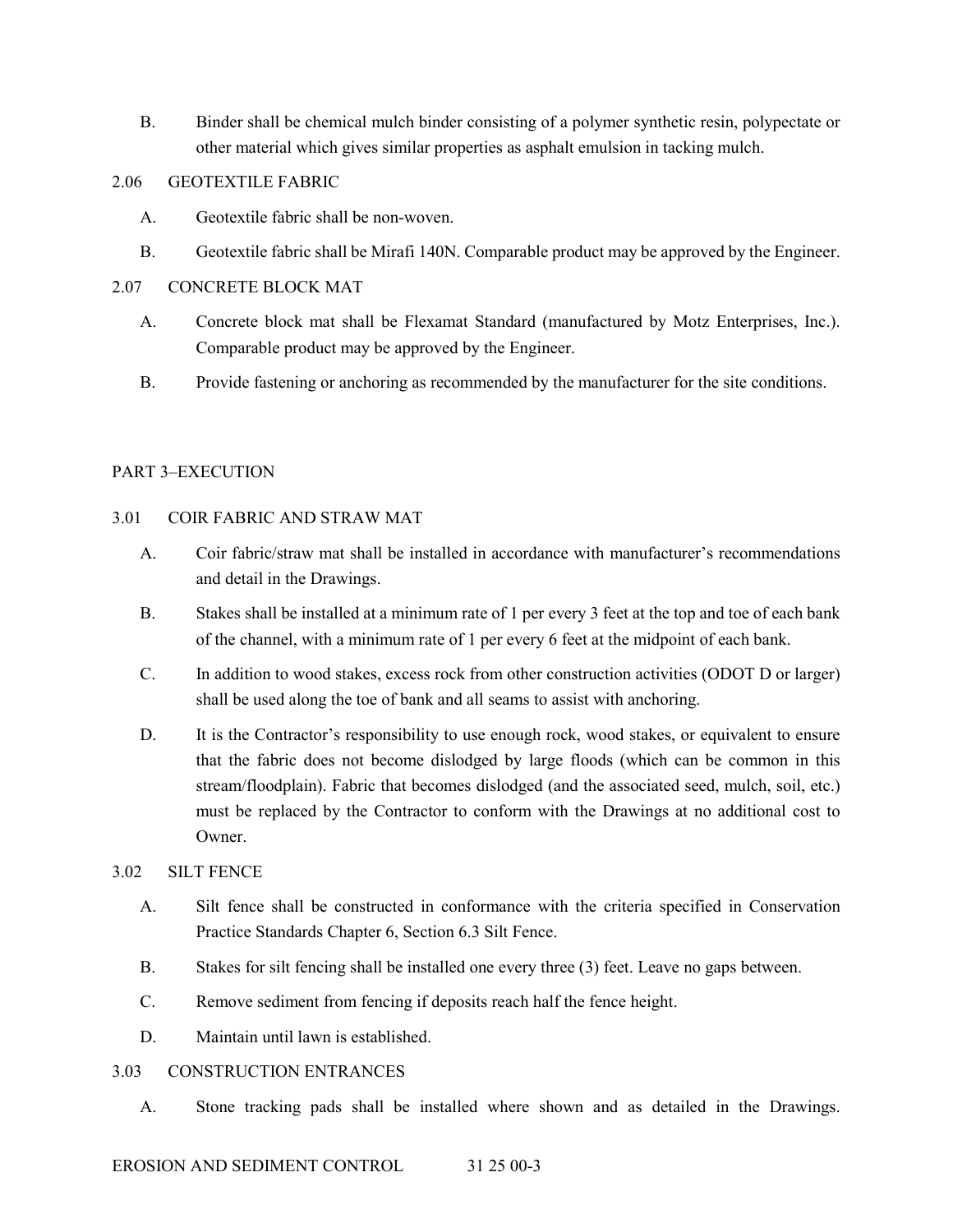Maintenance of tracking pad shall be in accordance with the criteria in Conservation Practice Standards Chapter 7, Section 7.4-Construction Entrances.

- B. Rock shall be a minimum 6-inch-thick layer of stone, placed over the entire length and width of the construction entrance, as shown in the Drawings.
- C. Surface water must be prevented from passing through construction entrances. Flows shall be diverted away from construction entrances and conveyed under and around them such as with culverts.
- D. When erodible materials accumulate on the surface of the construction entrance, additional stone shall be furnished, as needed to prevent tracking, at no additional cost to Owner.
- E. Any sediment tracked onto a road shall be removed before the end of each day. Flushing sediment shall not be allowed.

## 3.04 MULCHING

A. Straw mulch shall be applied per Section 32 92 19 "Seed & Mulch" and the Construction Drawings.

## 3.05 GEOTEXTILE FABRIC

- A. Geotextile fabric shall be installed in accordance with manufacturer's recommendations.
- B. The Contractor shall protect the fabric from exposure to the sun until installation. Fabric shall be covered with stone or soil immediately upon placement.
- C. Fabric shall be installed on the bottom of the underdrain trench within the reservoir.

## 3.06 CONCRETE BLOCK MAT

- A. Prior to installation, prepare the subgrade. Subgrade shall be smooth and free of all rocks, stones, sticks, roots, and other protrusions or debris that would result in an individual concrete block being raised more than  $\frac{3}{4}$  inch above the adjoining blocks.
- B. Seed the area in advance of mat installation. See Section 32 92 19 "Seed and Mulch".
- C. Concrete block mat shall be installed to the line and grade shown on the Drawings and in accordance with manufacturer's recommendations.
- D. Provide a minimum 18-in. deep concrete mat embedment toe trench at all edges exposed to concentrated flows. Recess exterior edges subject to sheet flow a minimum of 6 inches.
- E. Install fastening or anchoring as recommended by the manufacturer.

## END OF SECTION 31 25 00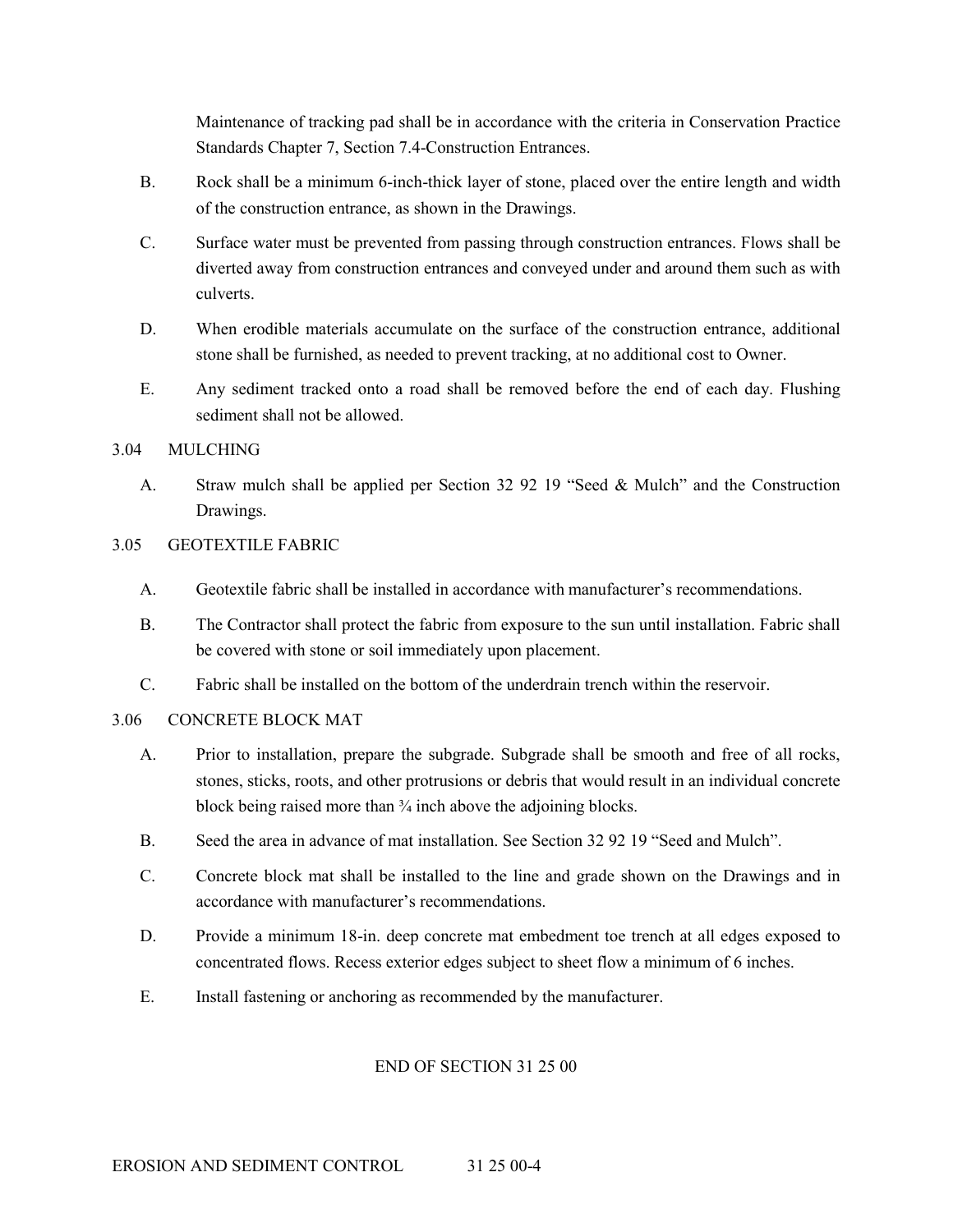### SECTION 31 37 16

### ROCK

### PART 1–GENERAL

#### 1.01 SUMMARY

A. The work in this section consists of furnishing and placing all media for the structures and temporary construction entrance.

#### 1.02 RELATED SECTIONS AND DIVISIONS

- A. Applicable provisions of Division 1 shall govern work in this section.
- B. Section 31 23 00 Excavation, Fill, and Grading
- C. Section 31 25 00 Erosion and Sediment Control
- D. Section 35 43 00 Structures

### 1.03 REFERENCE STANDARDS

- A. ASTM refers to American Society for Testing Materials (ASTM) specifications.
- B. Standard Specifications: Unless otherwise indicated, Standard Specifications shall refer to the Ohio Department of Transportation (ODOT) Construction and Materials Specifications (CMS), 2019 edition, including all issued supplemental specifications.

## PART 2–PRODUCTS

- 2.01 ROCK
	- A. Rock shall be clean/washed and consistent with the sizing categories in the Construction Drawings per the sizing categories in the Standard Specifications.
	- B. All rock shall be composed of durable limestone or dolomite.
	- C. Particles shall meet soundness requirements of Section 703.19 from the Standard Specifications.

### 2.02 TEMPORARY CONSTRUCTION ENTRANCE ROCK

A. Stone for the temporary construction entrance shall be No. 2 stone per ASTM D448.

### PART 3–EXECUTION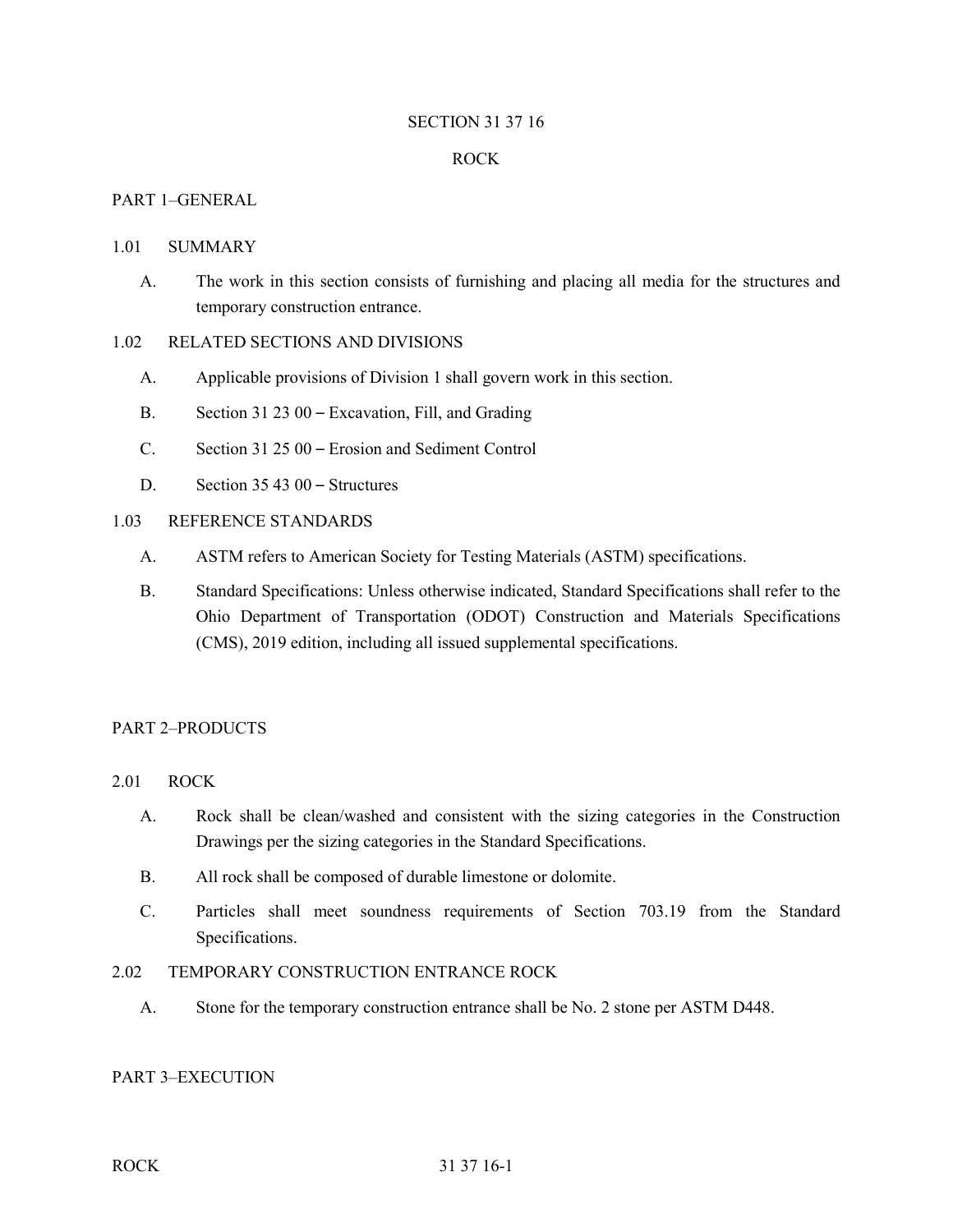## 3.01 STRUCTURES

A. See Section 35 43 00 "Structures" for installation of rock within structures.

# 3.02 TEMPORARY CONSTRUCTION ENTRANCE ROCK

A. See Section 31 25 00 "Erosion and Sediment Control" for installation of temporary construction entrance(s).

END OF SECTION 31 37 16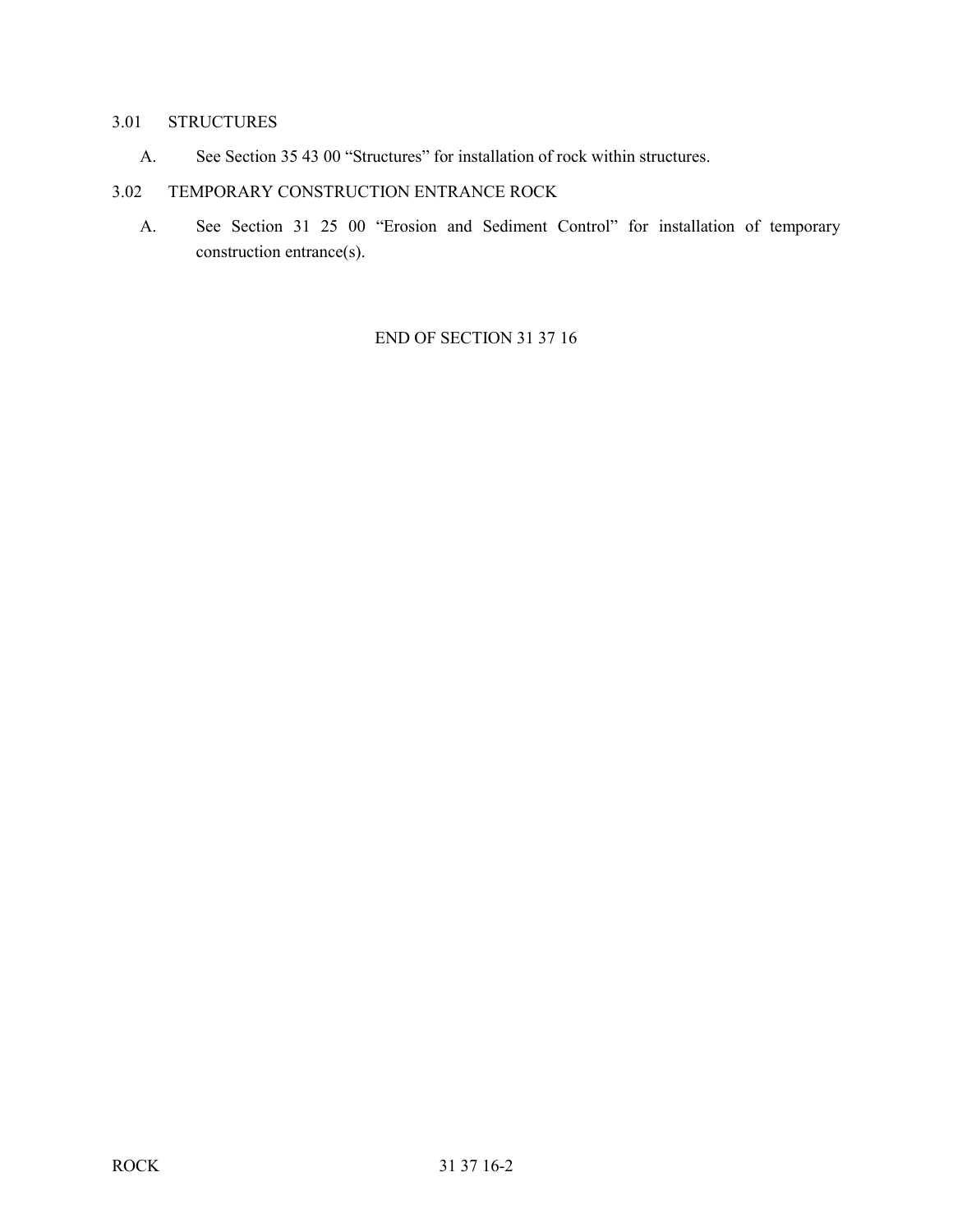### SECTION 32 31 13

### CHAINLINK FENCES AND GATES

#### PART 1–GENERAL

#### 1.01 SUMMARY

A. The work in this section consists of furnishing and installing chain link fence and gates where indicated on the Drawings.

#### 1.02 RELATED SECTIONS AND DIVISIONS

- A. Applicable provisions of Division 1 shall govern work in this section.
- B. Section 03 30 00 Cast-in-Place Concrete

## 1.03 QUALITY ASSURANCE

- A. Erector Qualifications: Erector must be a firm experienced in the erection of fencing of the type specified.
- B. Design Criteria: Comply with the standards of the Chain Link Fence Manufacturer's Institute for "Galvanized Steel Chain Link Fence Fabric" and Federal Specification RR-F-191 (latest revision), unless otherwise shown or specified.
- C. Source Quality Control: Provide each type of fence and gate as a complete unit produced by a single manufacturer, including necessary erection accessories, fittings and fastenings.
- D. Reference Standards: Comply with applicable provisions and recommendations of the following, except as otherwise shown or specified:
	- 1. ASTM A53, Specification for Pipe, Steel, Black and Hot-Dipped Zinc-Coated (Galvanized) Welded and Seamless.
	- 2. ASTM A121, Specification for Zinc-Coated (Galvanized) Steel Barbed Wire.
	- 3. ASTM A153, Specification for Zinc Coating (Hot-Dip) on Iron and Steel Hardware.
	- 4. ASTM A392, Specification for Zinc-Coated Steel Chain-Link Fence Fabric.
	- 5. ASTM A491, Specification for Aluminum-Coated Steel Chain-Link Fence.
	- 6. ASTM A585, Specification for Aluminum-Coated Steel Barbed Wire.
	- 7. ASTM C33, Specification for Concrete Aggregates (Including Tentative Revision).
	- 8. ASTM C150, Specification for Portland Cement.
	- 9. Chain Link Fence Manufacturer's Institute, Galvanized Steel Chain- Link Fence Fabric.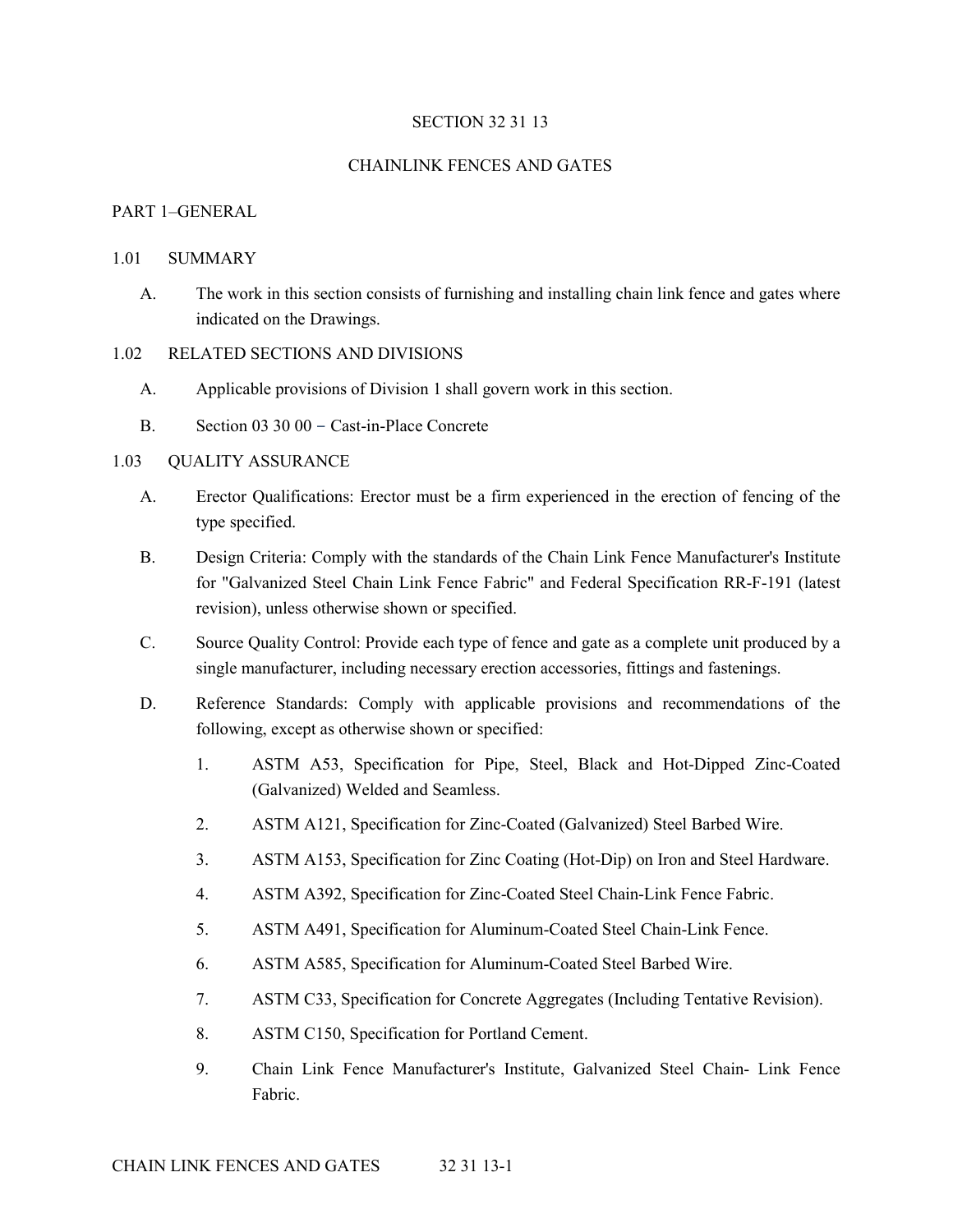10. Federal Specification, RR-F-191 (latest revision), Fencing, Wire and Post, Metal (Chain-Link Fence Fabric).

## 1.04 REGULATORY REQUIREMENTS

A. All fence construction shall comply with federal, state, and local fencing codes.

## 1.05 SUBMITTALS

- A. Shop Drawings: Submit for approval the following:
	- 1. Plan layout and details illustrating fence height, location and sizes of posts, rails, braces, gates, footings, operators, hardware list and erection procedures.
	- 2. Copies of manufacturer's technical data test reports on physical properties, and installation instructions for steel fences and gates.

## 1.06 WARRANTY

A. Furnish manufacturer's written 10-year warranty against cracking and peeling of the vinyl coating and rusting or corrosion of the metal.

## PART 2–PRODUCTS

## 2.01 CHAIN LINK FENCE AND GATES

- A. All materials shall be provided for a 6-foot fence.
- B. Framing: ASTM F1083, hot-dip galvanized, Schedule 40 steel pipe of the following sizes:
	- 1. Line Posts: 2-½-inch O.D., 3.65 lb/ft., spaced per manufacturers' recommendations.
	- 2. Corner, End, and Pull Posts: 3-inch O.D., 4 lb/ft.
	- 3. Top and Brace Rail: 1-5/8-inch O.D., 2.27 lb/ft.
	- 4. Gate Frame: 2-inch O.D., 2.72 lb/ft.
	- 5. Gate Posts: 6.625-inch O.D., 5.79 lb/ft.
- C. Fabric: Zinc-coated 9-gage, steel wire; 2-inch diamond mesh; top selvage twisted tight; bottom selvage knuckle end closed.
	- 1. Zinc-coated: ASTM A392 Class 2; applied by hot-dip process at 2.0 ounces per square foot after weaving fabric.
- D. Fittings:
	- 1. General: Comply with ASTM F626.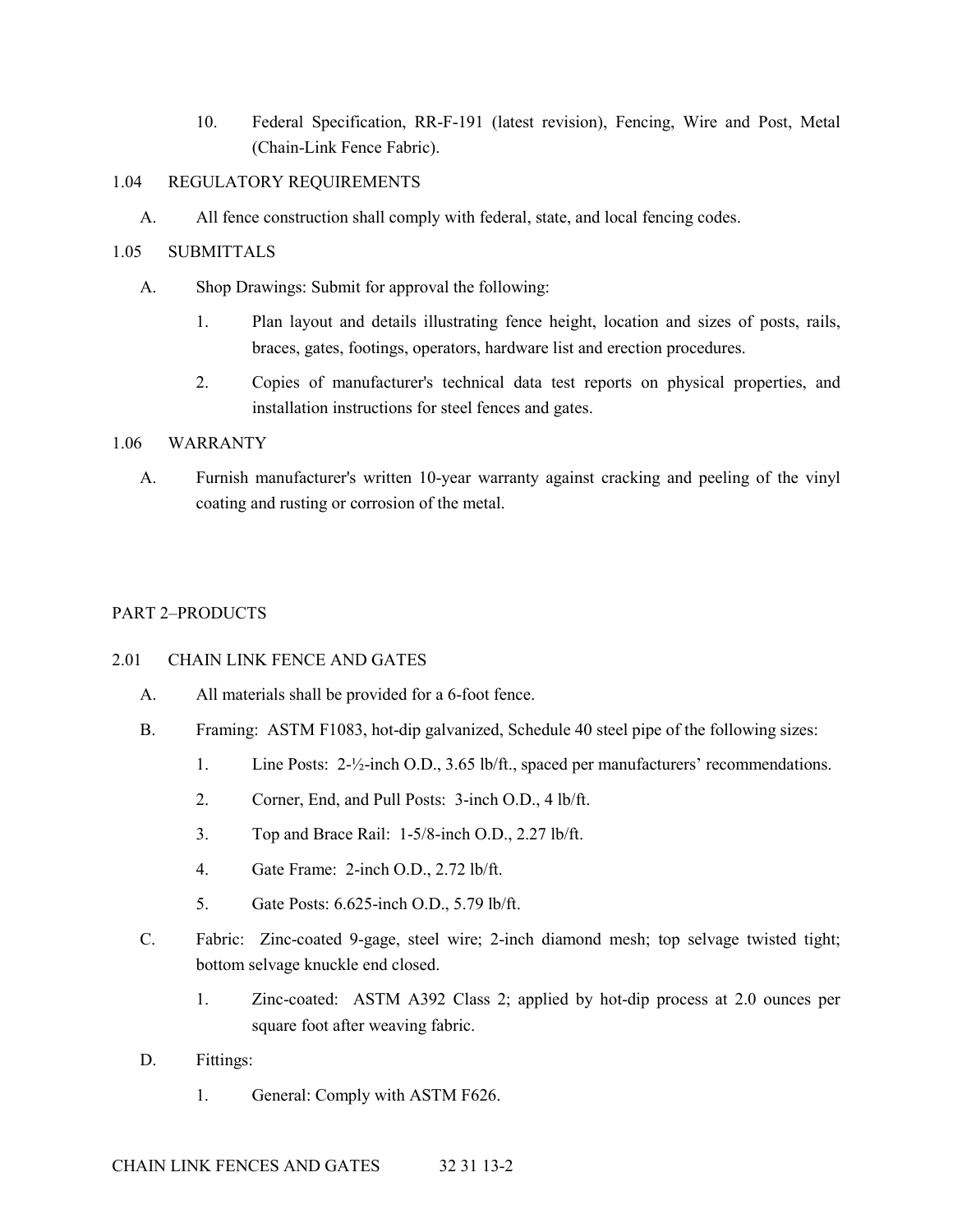- 2. Finish:
	- a. Metallic Coating for Pressed Steel or Cast Iron: Not less than 1.2 oz./sq. ft. zinc.
	- b. Aluminum: Mill finish.
- E. Accessories:
	- 1. Tension Wire: Marcelled 7-gage metallic coated steel wire; ASTM A824 Type I aluminum coated, or Type II zinc coated Class 2.
	- 2. Tension and Brace Bands: 12-gage pressed steel, hot-dip galvanized, 3/4 inch wide.
	- 3. Tension Bars: Steel strip, minimum 3/16 inch thick by 3/4 inch wide, hot-dip galvanized.
	- 4. Tie Wires: 9-gage round wire of aluminum alloy 1350-H19.
	- 5. Post Caps: Pressed steel or cast iron, hot-dip galvanized; designed to fit snugly over post and exclude moisture from inside.
	- 6. Fasteners: Galvanized carriage bolts with nuts.
	- 7. Base Flanges: Manufacturers standard galvanized base flanges for installation on retaining wall.
- F. Gate Hardware:
	- 1. Swing Gates:
		- a. Hinges: Structurally capable of supporting gate leaf and allow opening and closing without binding. Permit gate to swing 180 degrees inward or outward.
		- b. Single Gate Latch: Forked type, capable of retaining gate in closed position and have provision for padlock. Capable of operation from either side of gate.
		- c. Double Gate Latch: Provide drop rod to hold inactive gate leaf. Provide locking device and padlock eyes as an integral part of latch.
		- d. Keeper: Provide a keeper for each gate leaf over 5'-0", consisting of mechanical device for securing free end of gate when in full open position.
	- 2. Cantilever Slide Gates:
		- a. System: Provided gate shall be a complete system from a single manufacturer consisting of pre-manufactured frame, track, rollers, brackets, gate stops and lockable latch.
		- b. Framing: Cantilever gate framing shall be manufactured from ASTM B221 Aluminum, except as approved by Engineer.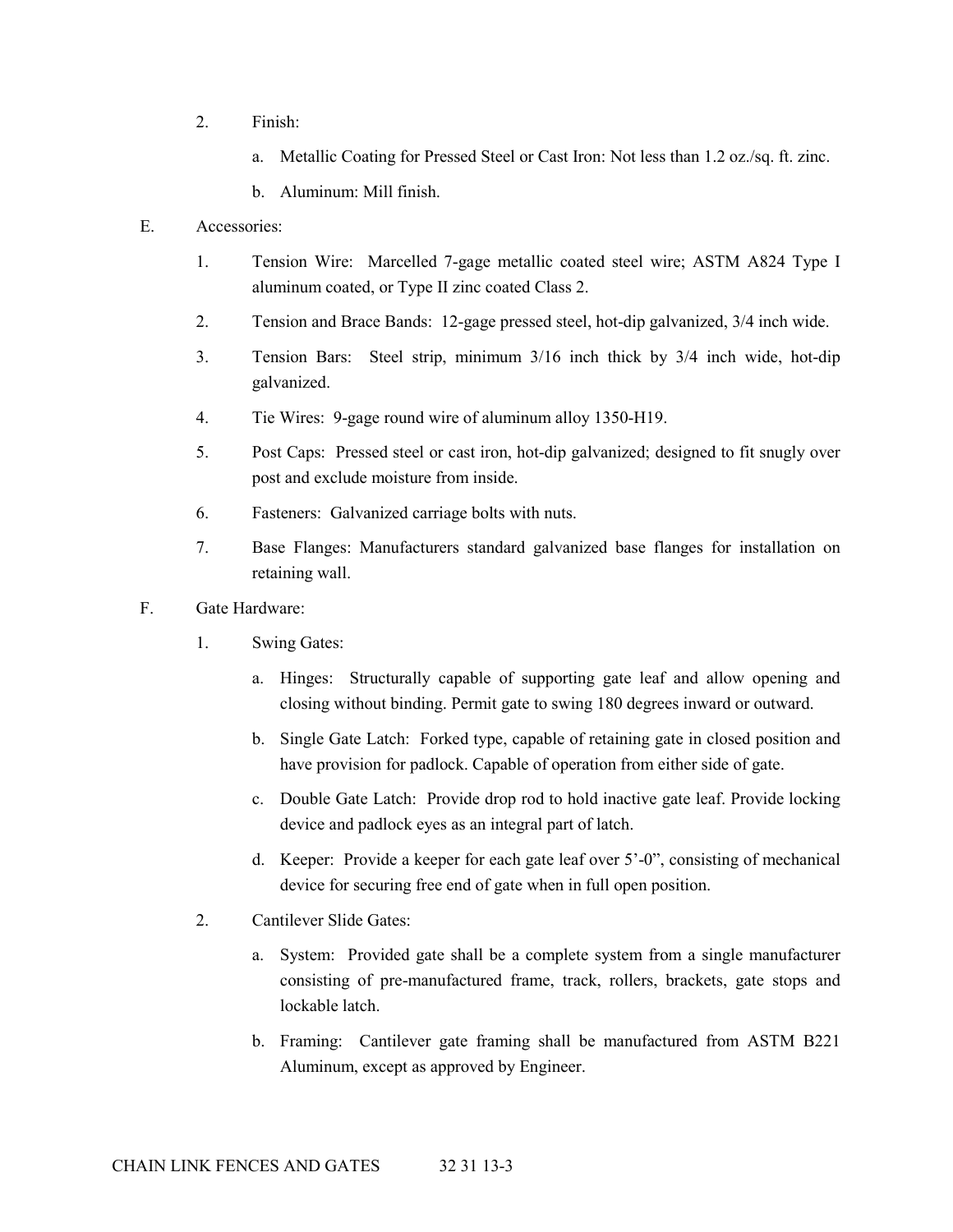- c. Posts: Posts shall be of a size recommended by system manufacture and meet the material requirements of parts 2.01.A and 2.01.B above.
- d. Operation: Cantilever gate system shall be designed for manual operation.

## 2.02 CONCRETE FOUNDATIONS

A. Fence Posts and Center Drop: Class F concrete; follow Section 03 30 00 "Cast-in-Place Concrete".

## PART 3–EXECUTION

## 3.01 INSTALLATION

- A. Install framework, wire fabric, accessories, and gates in accordance with manufacturer's instructions.
- B. Place wire fabric on outside of posts and rails.
- C. Set intermediate, terminal, gate, and line posts plumb, in concrete footings with top of footing 1 inch above finish grade, or as shown on Drawings. Slope top of concrete for water runoff.
- D. Line Post Footing Depth Below Finish Grade: 3 feet.
- E. Corner, Gate and Terminal Post Footing Depth Below Finish Grade: 3 feet.
- F. Brace each gate and corner post to adjacent line post with horizontal center brace rail and diagonal truss rods. Install brace rail one bay from end and gate posts.
- G. Provide top rail through line post tops and splice with 6-inch-long rail sleeves.
- H. Install center and bottom brace rail on corner gate leaves.
- I. Do not stretch wire fabric until concrete foundation has cured 28 days.
- J. Stretch wire fabric between terminal posts or at intervals of 100 feet maximum, whichever is less.
- K. Position bottom of fabric 1 inch above finished grade.
- L. Fasten wire fabric to top rail, line posts, braces, and bottom tension wire with tie wire at maximum 15 inches on centers.
- M. Attach fabric to end, corner, and gate posts with tension bars and tension bar clips.
- N. Install bottom tension wire stretched taut between terminal posts.
- O. Install gate with fabric to match fence. Install gate hardware.
- P. Provide concrete center drop to footing depth and drop rod retainers at center of double gate openings.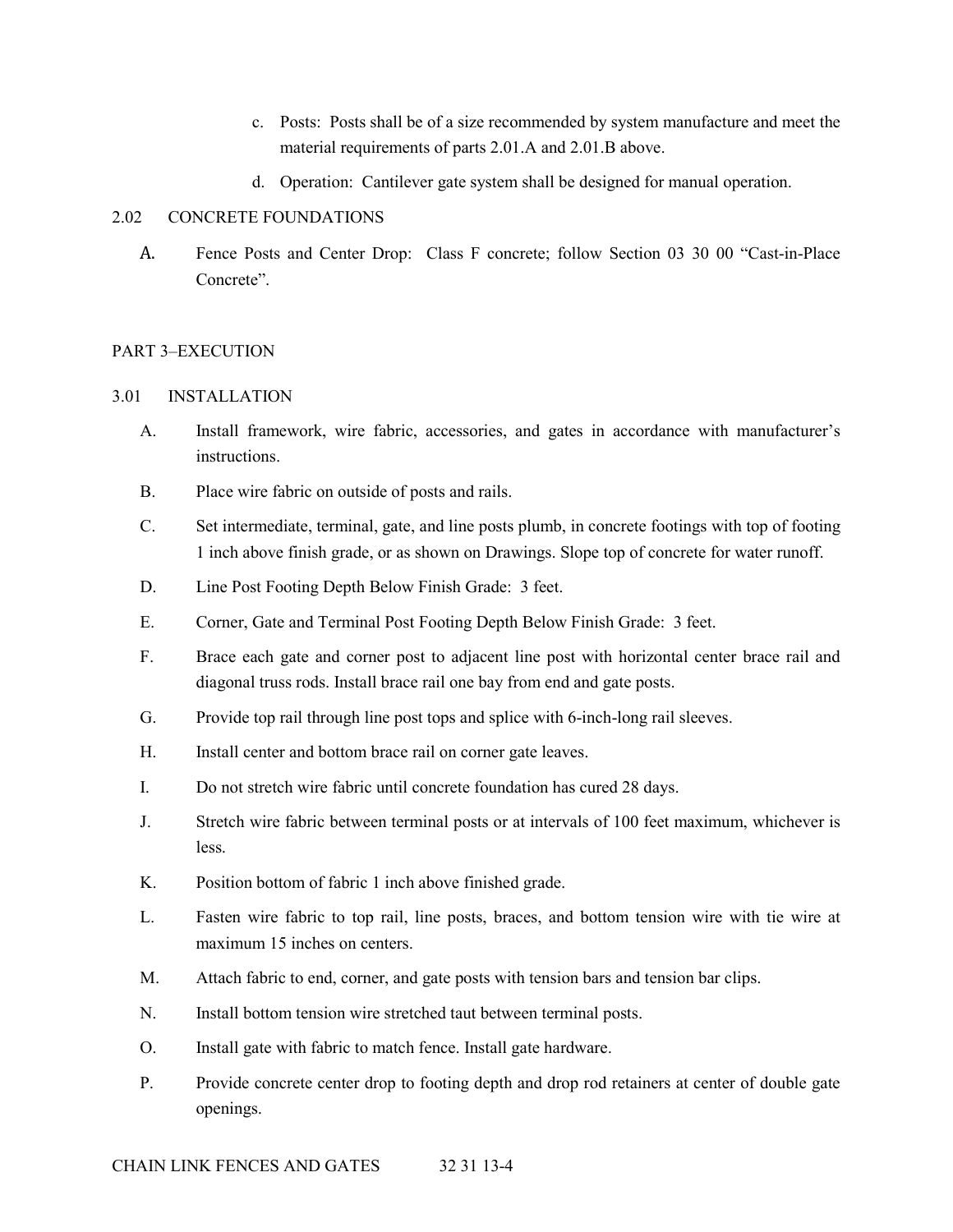## 3.02 ERECTION TOLERANCES

- A. Maximum variation from plumb: 1/4 inch
- B. Maximum offset from true position: 1 inch
- C. Components shall not infringe adjacent property lines.

END OF SECTION 32 31 13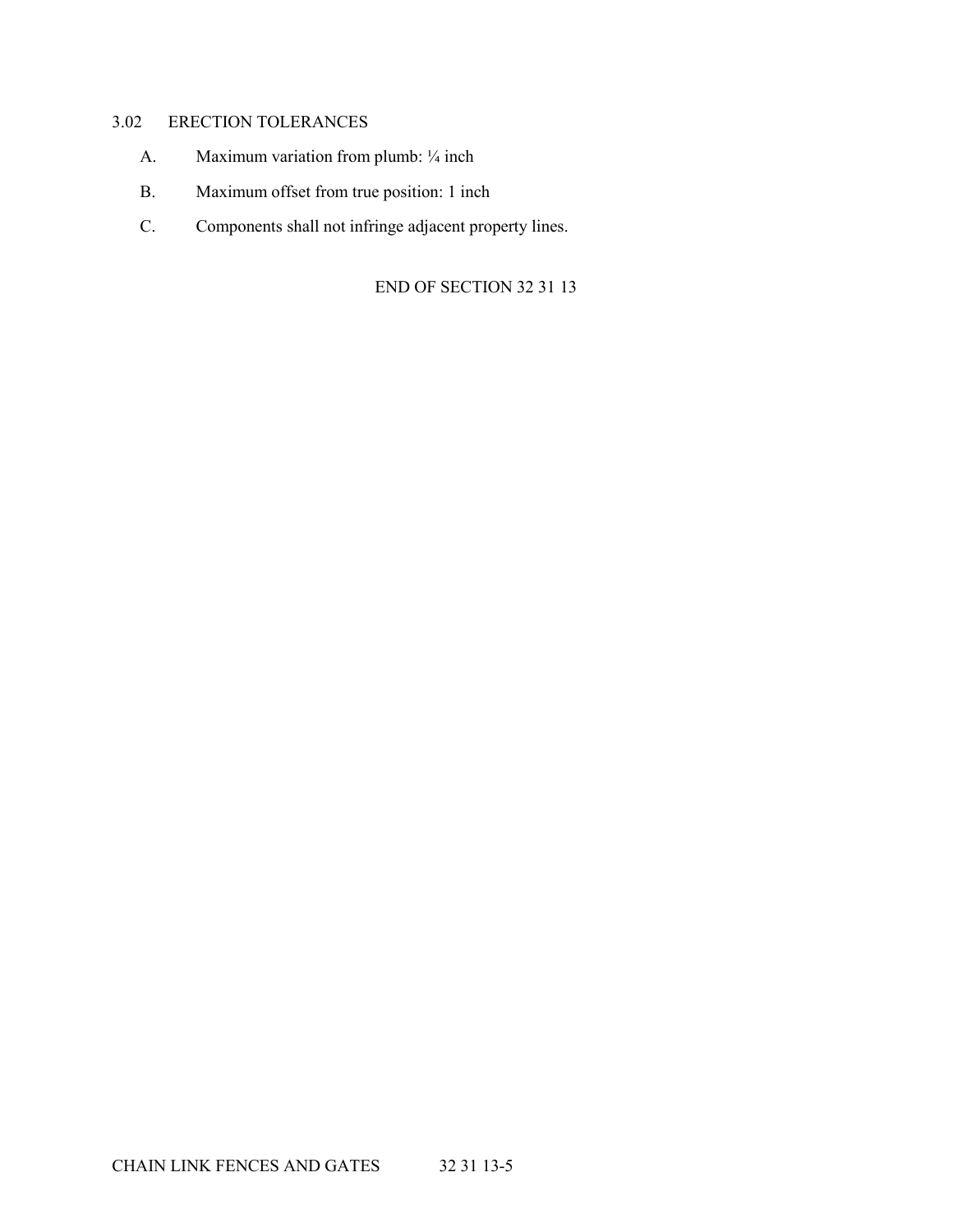### SECTION 32 92 00

#### LIVE STAKES

#### PART 1–GENERAL

#### 1.01 SUMMARY

A. The work to be performed under this section consists of furnishing all labor, materials, and equipment necessary to harvest and plant live stakes in conjunction with the project and other incidental items related to the work described herein.

### 1.02 RELATED SECTIONS AND DIVISIONS

- A. Applicable provisions of Division 1 shall govern work in this section.
- B. Section 32 92 19 Seed and Mulch

### 1.03 REQUIREMENTS FOR REGULATORY AGENCIES

A. The Contractor shall fully comply with all federal and state plant inspection requirements, fertilizer laws and other applicable laws and regulations.

### 1.04 REFERENCE STANDARDS

- A. Scientific and common names for plants are generally in conformity with approved names given in Standardized Plant Names published by the American Joint Committee on Horticulture Nomenclature. Names of varieties not included in that reference are generally in conformity with names accepted in the nursery trade.
- B. Quality as established by American Standard for Nursery Stock, AAN.
- C. Operating procedures and other requirements by American National Standards Institute (ANSI).

#### 1.05 SUBMITTALS

- A. Qualification Data: For landscape installer qualifications in performing native landscape installations with a minimum of three (3) years' experience and provide proof of three (3) or more successful native landscape examples to demonstrate their capabilities and experience. Include lists of completed projects with project names and addresses, photographs of completed projects, names and address of architects and owners, and other information specified. See paragraph 1.06 in this section for additional contractor requirements.
- B. Planting Schedule: Indicating anticipated planting dates.
- C. Maintenance Instructions: Recommended procedures to be established by the Contractor for maintenance of live stakes during the maintenance period. Submit before expiration of required maintenance periods.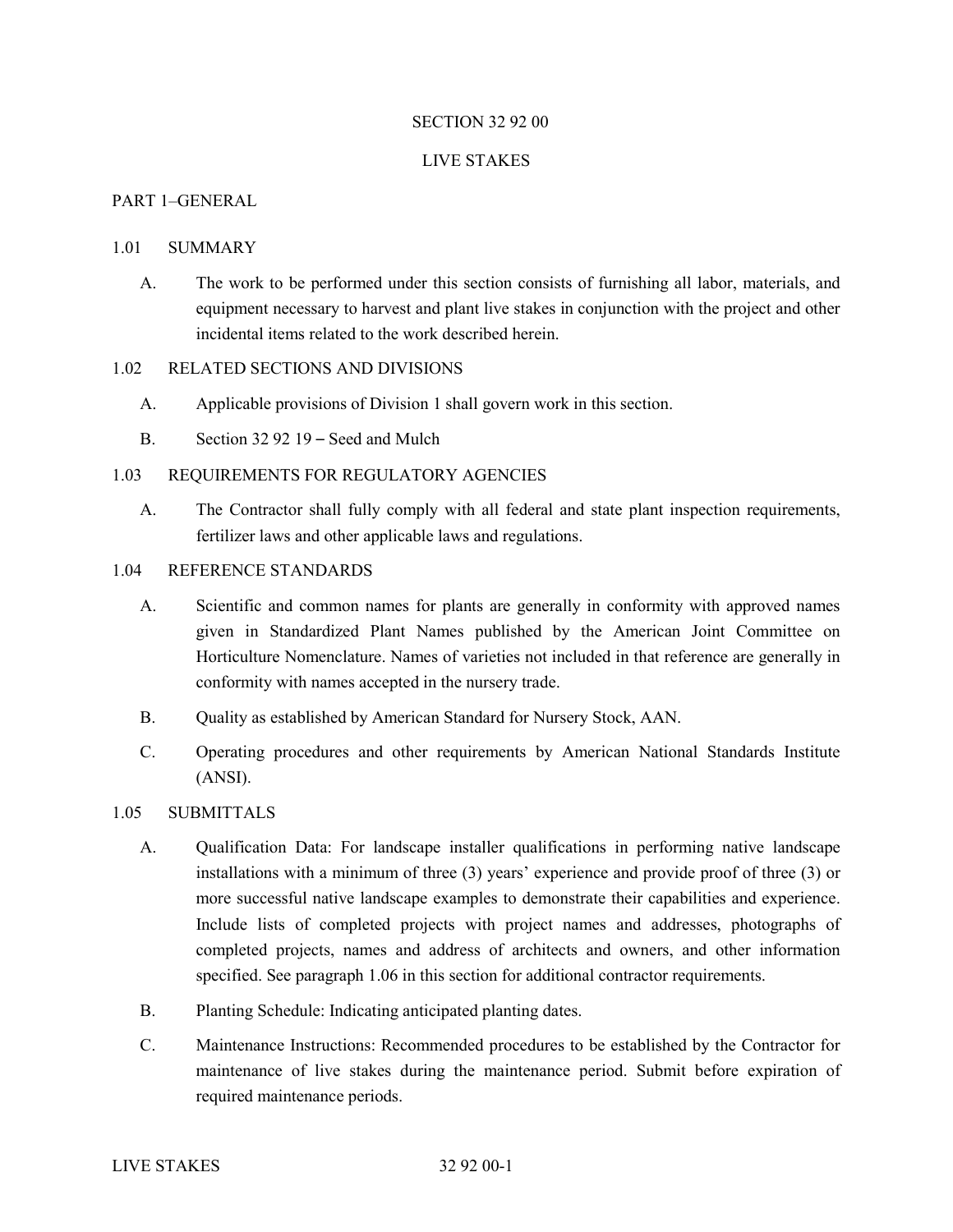#### 1.06 QUALITY ASSURANCE

- A. Installer Qualifications: The submitting bidders shall be, and have been, actively and directly engaged in live stake installation for a period of three (3) or more years. Provide proof of three (3) or more successful live stake installations.
- B. Installer's Field Supervision: Require Installer to maintain an experienced full-time supervisor on Project site when planting is in progress.
- C. Pre-installation Conference: Conduct conference at Project site.
- D. Post-installation Conference: Conduct conference at Project site with Owner, Maintenance Staff and Engineer.
- E. Stakes that are damaged or desiccated, or do not meet the material specifications shall not be accepted. The Contractor shall remove all rejected material by the close of the working day.

## 1.07 SCHEDULING

- A. Planting Restrictions: Coordinate planting periods with maintenance periods to provide required maintenance from date of Substantial Completion.
- B. Live stakes should be installed during their dormancy period, unless otherwise approved by Owner or Engineer. Dormancy is typically the months of December, January, and February. Planting that occurs outside of the dormancy period shall be conducted at the Contractor's risk (refer to paragraph 3.07 in this section).
- C. Basal end of live stakes shall be soaked in water for a minimum of 24 hours immediately after harvesting. Plant immediately after removing from water soaking buckets, ideally within two (2) days of harvesting, but no more than 10 days after harvesting.

## PART 2–PRODUCTS

## 2.01 LIVE STAKES

- A. Live stakes are defined as healthy, vigorous stock with a minimum diameter of 3/8 inches and minimum lengths of 24 inches (longer lengths may be necessary to reach wetted soil above ground water table). All planting materials shall be harvested onsite.
- B. Live stakes shall be free of defects such as knots, sun-scald, or other injuries.

## PART 3–EXECUTION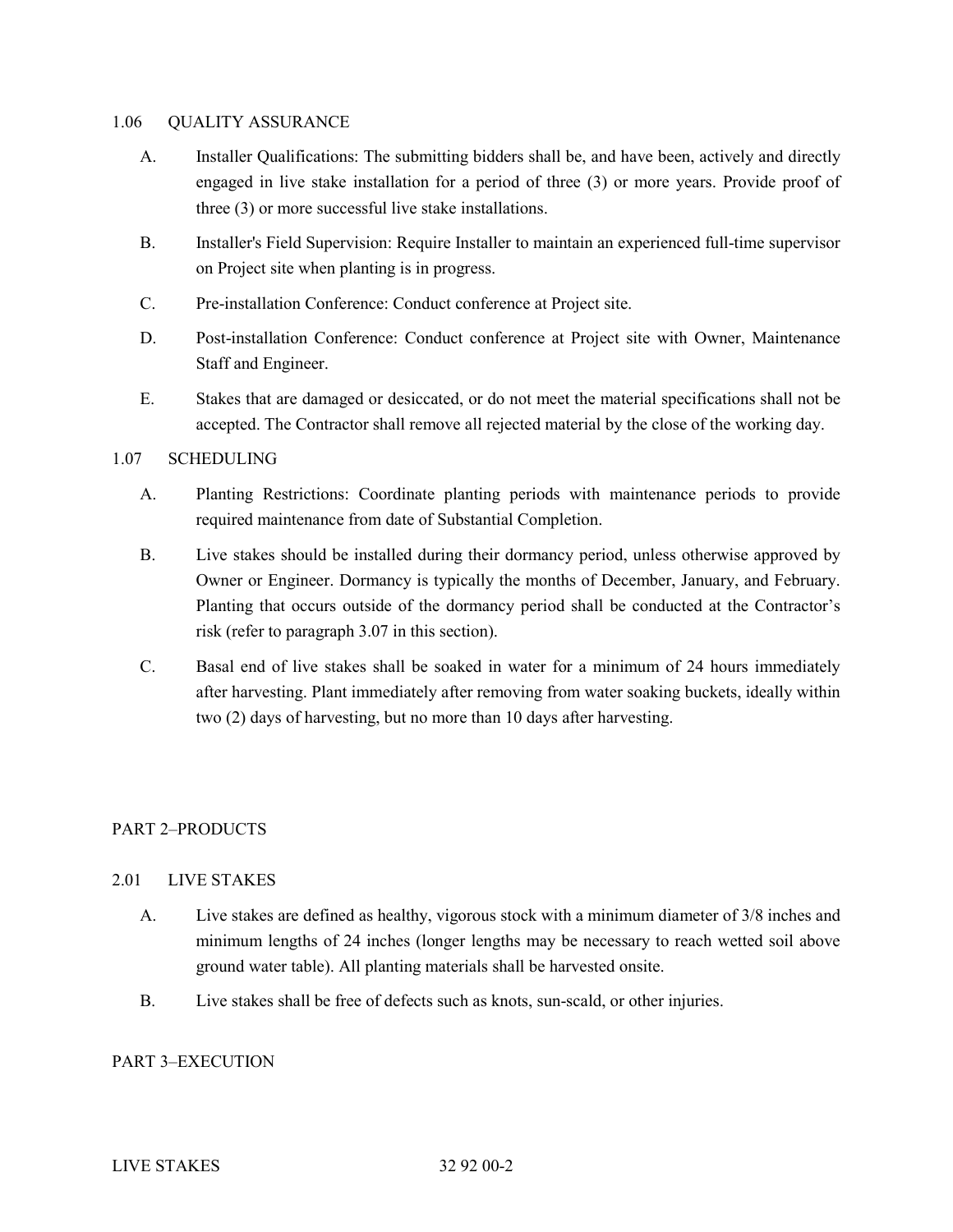### 3.01 HARVESTING

- A. Live stakes shall be ideally harvested one (1) to two (2) days prior to planting and immediately soaked in water for a minimum of 24 hours. If planting cannot occur within 48 hours of harvest, store harvested stakes with basal end soaked in water in refrigerated storage at thirty-four (34) to forty degrees Fahrenheit (40 $\degree$ F) with greater than ninety percent (90%) humidity.
- B. Live stakes must be collected from on-site sources. The collection of plant material should occur in the reservoir in advance of construction in that location. Collection shall occur where grading is proposed.
- C. Live stakes shall be straight branches or main stems, with a minimum of 3/8-inch diameter, although one to three inches (1-3") in diameter is preferred and a minimum length of 24 inches, although lengths up to four feet (4') is preferred. Cutting shall occur four to six inches (4- 6") above the ground using loping shears, hand or chain saw, or other method. Stakes shall have clean cuts and lateral branches removed with bark intact.
- D. The basal end of the stake shall be cut at a forty-five-degree (45°) angle for easy insertion into the soil. The top of the stake shall be cut square to identify it and to allow a solid striking surface.
- 3.02 STORAGE
	- A. Live stakes shall be harvested no earlier than 10 days before planting and stored with basal end soaked in water in refrigerated storage at thirty-four to forty degrees Fahrenheit (34- 40°F) with greater than ninety percent (90%) humidity.
	- B. Twenty-four (24) to forty-eight (48) hours prior to installation, the live stakes shall be soaked in clear water with the basal end of the stake in the water. If immediate planting cannot be performed, the basal end of the stake shall be kept in water and stored in a dark, refrigerated setting for a maximum of ten (10) days.

## 3.03 SITE PREPARATION AND EXAMINATION

- A. Verify that the site is clean and free of debris. Proceed with installation only after unsatisfactory conditions have been corrected.
- B. Verify that erosion control fabric has been placed prior to installation of live stakes, if applicable.
- C. In areas that shall also be planted with seed, prepare the site and seed per Section 32 92 19 "Seed and Mulch" prior to live stake installation.

## 3.04 GUIDE TO PLANTING

A. Live stakes shall be installed while in the dormant state unless otherwise approved by Owner.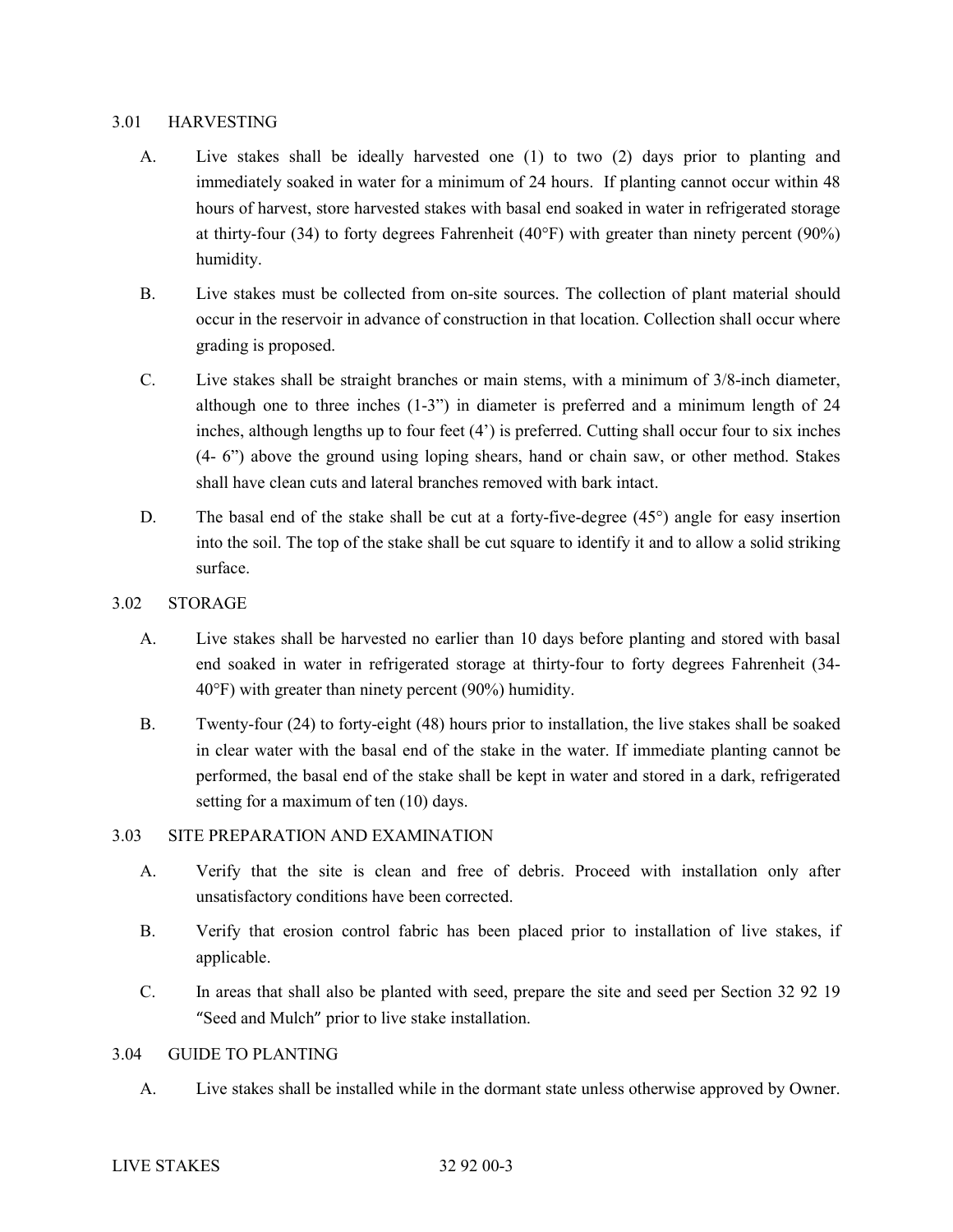Stakes that begin sprouting before installation shall be rejected. Installation of live stakes shall not occur while the ground is frozen, or when the temperature is forecasted to rise above ninety degrees Fahrenheit (90°F) within forty-eight (48) hours after installation.

- B. A metal rod, tree planting dibble bar, pry bar, or other device, shall be used as needed to prepare a planting hole and allow for the installation of the live stake without damage to the bark and woody tissue. An iron bar or a stinger attached to a backhoe bucket can be used to make a pilot hole in firm or rocky soil. The pilot hole shall be less than the diameter of the stake to ensure firm contact between the stake and soil.
- C. Live stakes shall be pushed into the soil by hand (preferred method) or tamped into the ground with a dead-blow hammer (where necessary). Care shall be taken not to split the stake during installation. Any stake that is split shall be removed and replaced.
- D. Live stakes are to be installed through the erosion control fabric (if applicable).
- E. Live stakes shall be installed such that four-fifths (4/5) of the length of the stake is in the ground, or until meeting solid resistance. Do not force or split the stake or scrape the bark off.
- F. After the stake has been inserted to the final depth, the soil around the stake shall be compacted by foot to ensure that there is no gap between the soil and the stake.
- G. Live stakes shall be installed at right (90 degree) angles to the bank beginning slightly above the normal water surface elevation and proceed up the bank. Stakes shall be installed parallel to the stream in staggered rows to create a triangular pattern. Stakes shall be installed at spacing and densities consistent with the number of planted stakes and optimized by the Contractor to maximize survivability.

## 3.05 CERTIFICATION OF LIVE STAKES

A. Live stakes are subject to inspection and possible rejection any time before, during or after planting until the final acceptance of the work.

## 3.06 MAINTENANCE OF PLANTING

- A. The Contractor shall maintain all live stakes within the limits of the work in accordance with these specifications, and as directed by the Engineer, through the warranty period until final inspection and acceptance of the project by the Owner.
- B. Maintenance through the warranty period shall include watering during dry periods as directed by the Engineer, weeding, cultivating, pruning, refertilization, application of anti-desiccant, and control of insects, fungus and other diseases by means of spraying with an approved insecticide or fungicide.
- C. All weeds and invasive species shall be removed as often as required. Under no circumstances shall weeds be allowed to attain more than 6-inches of growth.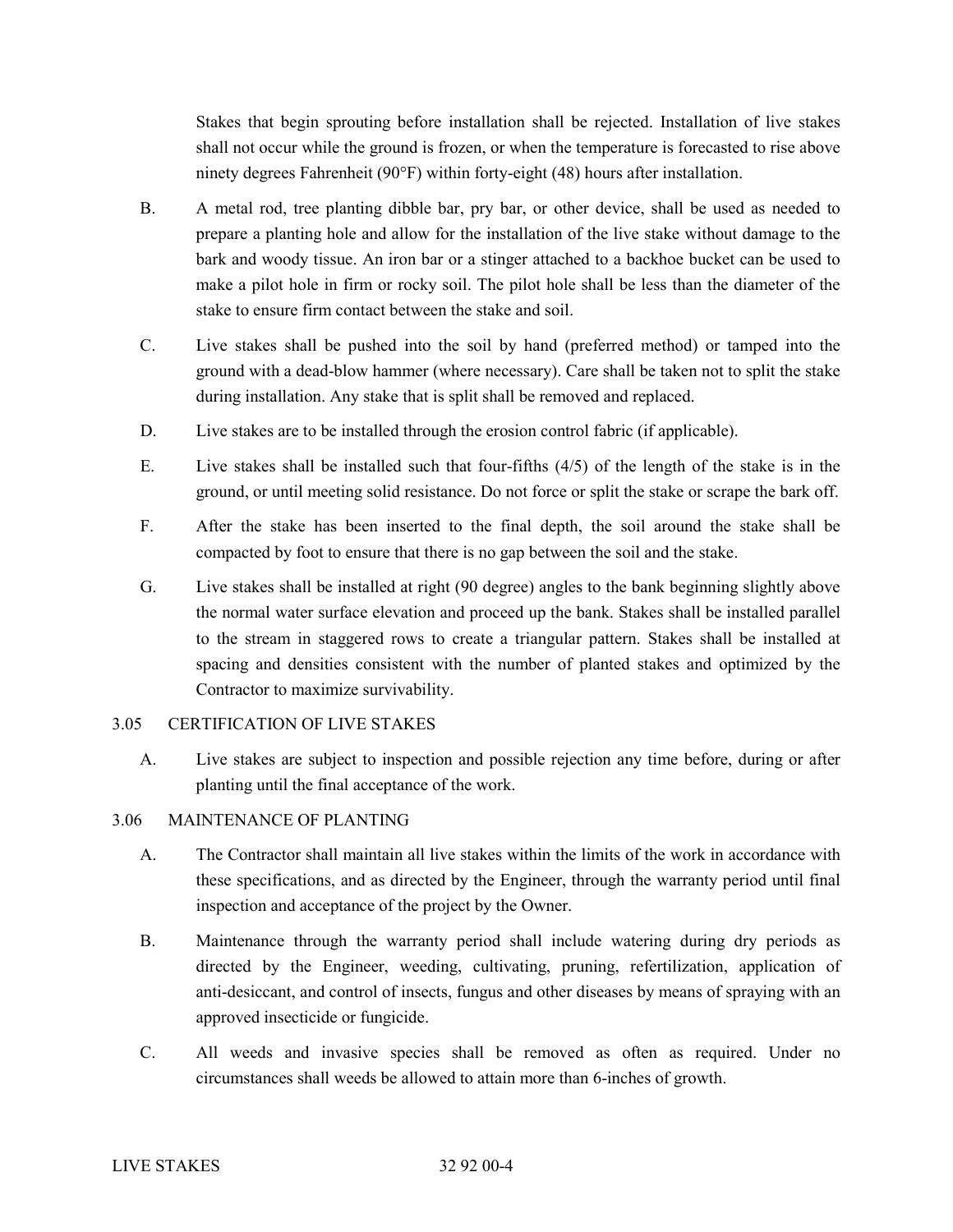### 3.07 WARRANTY, GUARANTEE, AND REPLACEMENT

- A. All work in this section shall be guaranteed against any and all defects in installation and materials appearing within a period of two (2) years after final completion and acceptance of the work by the Engineer. Survivability must be greater than 50%. Dead plant material in excess of 50% of all live staked material shall be quantified, doubled and replaced by the Contractor prior to the end of the warranty period without additional expense to the Owner.
- B. At the end of the warranty period, inspection will be made by the Engineer upon written notice requesting such inspection submitted by the Contractor at least two (2) days before the anticipated date. Any plant required under this contract that is dead or not in satisfactory growth, as determined by the Engineer, shall be removed and replaced during the planting season.
- C. All replacements shall be live stakes also harvested onsite from within the reservoir. They shall be furnished and planted as specified under planting; and cost shall be borne by the Contractor. The warranty for all original and replacement work shall be extended for two (2) years after replacement work is complete.
- D. Final acceptance of this contract shall take place after replacement operation is satisfactorily completed and all live stakes are in a healthy growing condition.
- 3.08 CLEAN UP
	- A. The project areas shall be cleaned of foreign matter and placed in first-class condition immediately before the final acceptance of the work.

END OF SECTION 32 92 00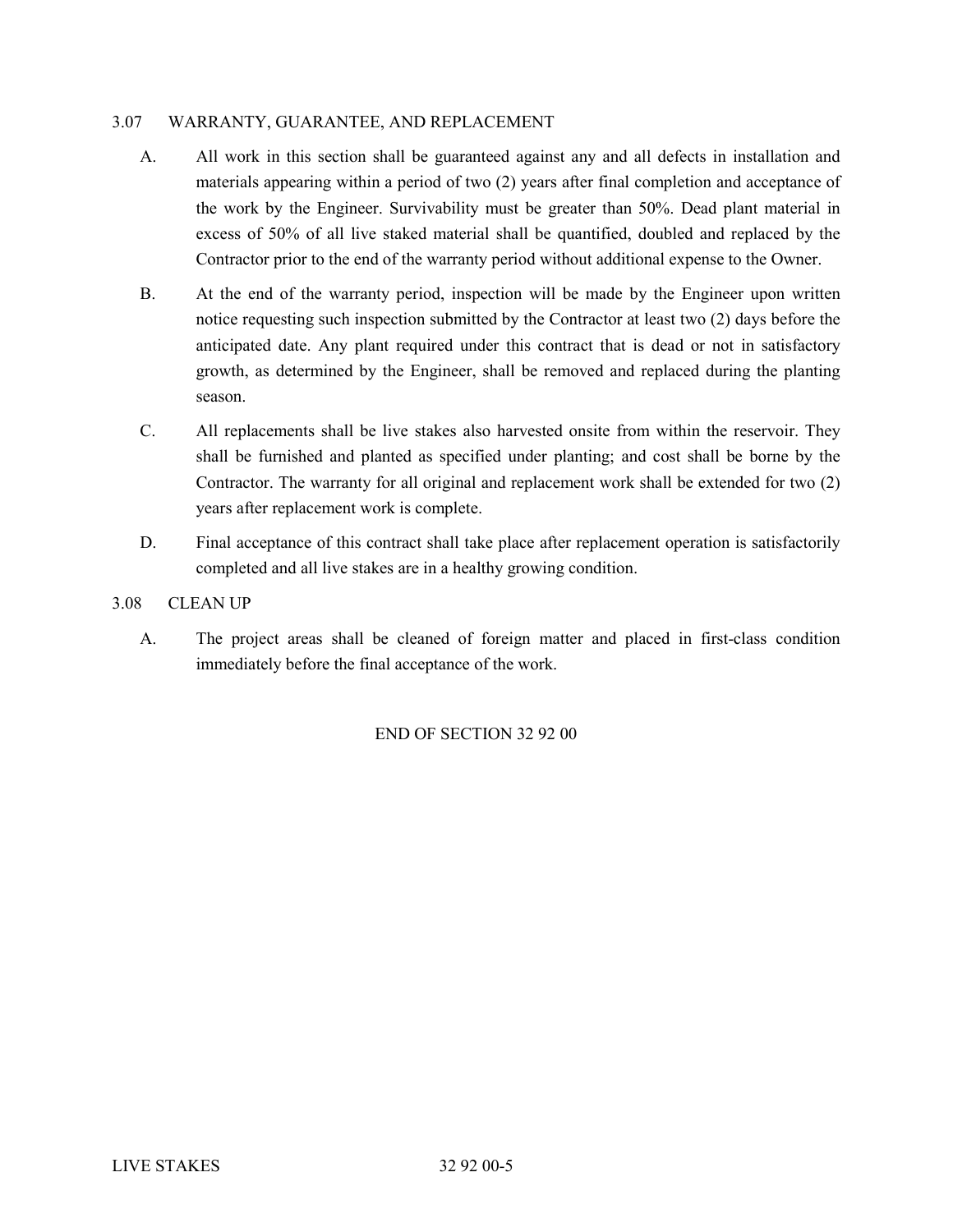#### SECTION 32 92 19

#### SEED AND MULCH

### PART 1–GENERAL

#### 1.01 SUMMARY

A. The work to be performed under this section consists of furnishing all labor, materials, and equipment necessary to seed and mulch project areas and other incidental items related to the work described herein. Work provided in this section includes furnishing, handling, storing seed mixes, preparing the seedbed, planting selected seed mixes, and mulching seeded areas.

## 1.02 RELATED SECTIONS AND DIVISIONS

- A. Applicable provisions of Division 1 shall govern work in this section.
- B. Section 31 10 00 Site Preparation
- C. Section 31 25 00 Erosion and Sediment Control

## 1.03 REQUIREMENTS FOR REGULATORY AGENCIES

A. The Contractor shall fully comply with all federal and state plant inspection requirements, fertilizer laws and other applicable laws and regulations.

### 1.04 REFERENCE STANDARDS

- A. Scientific and common names for seeds are generally in conformity with approved names published by the American Joint Committee of Horticulture Nomenclature.
- B. Standard Specifications: Unless otherwise indicated, Standard Specifications shall refer to the Ohio Department of Transportation (ODOT) Construction and Materials Specifications (CMS), 2019 edition, including all issued supplemental specifications.

#### 1.05 SUBMITTALS

- A. Certification of Native Seed: From seed vendor for each seed mixture stating the botanical and common name and percentage by weight of each species and variety, and percentage of purity, germination, and weed seed. Include the year of production and date of packaging.
- B. Delivery slips as verification of materials delivered.
- C. Qualification Data: For landscape installer qualifications, see paragraph 1.06 of this section.
- D. Planting Schedule: Indicating anticipated planting dates for each type of planting.
- E. Maintenance Instructions and Schedule: Recommended procedures to be established by the Contractor for maintenance of seeded areas during the maintenance period. Submit before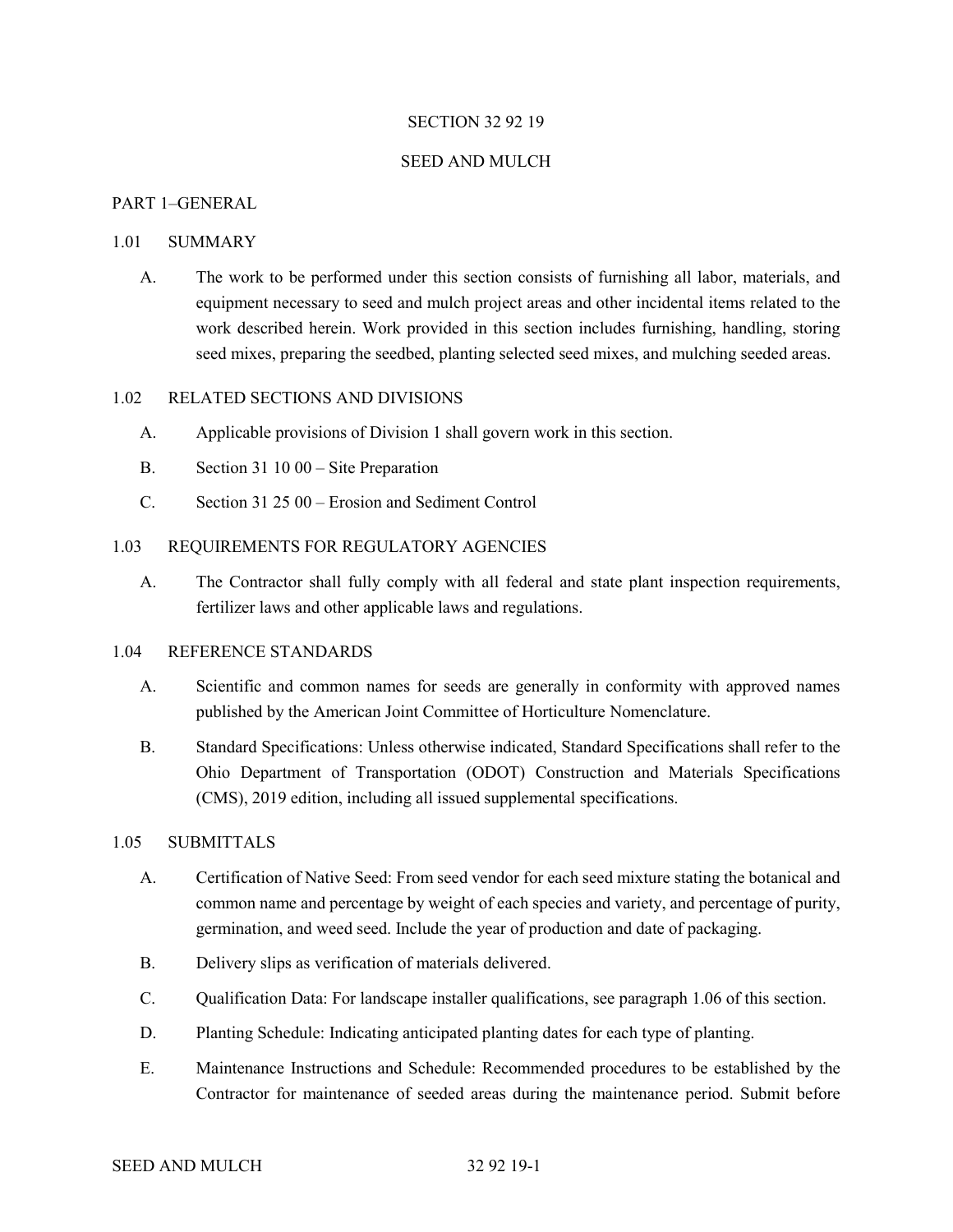expiration of required maintenance periods.

F. Product data sheets of specified materials in Part 2 – Products.

## 1.06 QUALITY ASSURANCE

- A. Installer Qualifications: The submitting bidders shall be, and have been, actively and directly engaged in native seed and mulch installation for a period of three (3) or more years. Provide proof of three (3) or more successful native seed and mulch installations.
- B. Installer's Field Supervision: Require installer to maintain an experienced full-time supervisor on the project site when seeding is in progress.

## PART 2–PRODUCTS

## 2.01 NATIVE SEED MIXES

- A. Native seed mixes shown on the Drawings shall be by a preapproved supplier:
	- 1. Cardno Native Plant Nursey 128 Sunset Drive, Walkerton, IN 46574; (574) 586- 2412)
	- 2. Ernst Conservation Seeds 9006 Mercer Pike, Meadville, PA 16335; (800) 873-3321
	- 3. Ohio Prairie Nursery 11961 Alpha Road, Hiram, OH 44234; (330) 569-3380
	- 4. Roundstone Native Seed Company 9764 Raider Hollow Road, Upton, KY 42784 (888) 531-2353
	- 5. Spence Restoration Nursery, Inc. P.O. Box 546, 2220 E. Fuson Road, Muncie, IN 47308; (765) 286-7154
- B. Different seed suppliers than that specified may be used, per Owner's Representative's approval.
- C. Different seed mixtures than that specified may be placed, per Owner's Representative's approval.
- D. All seed shall be clean and free of pods, husks, and weed seeds, with an approved pure live seed (PLS) rating, available from the supplier. Pure live seed is a measure of viable seed stated as a percentage. It is the product of total germination times purity. (Example: 96% Germination  $x$  93% Purity = 89% PLS).
- E. Rate as per supplier's recommendation. All native seed must be pure live seed of wild ecotype. No hybrids, cultivars, or selections may be included. Locally adapted seed is preferred due to its adaptation to local soil and climate. These requirements do not apply to the temporary seed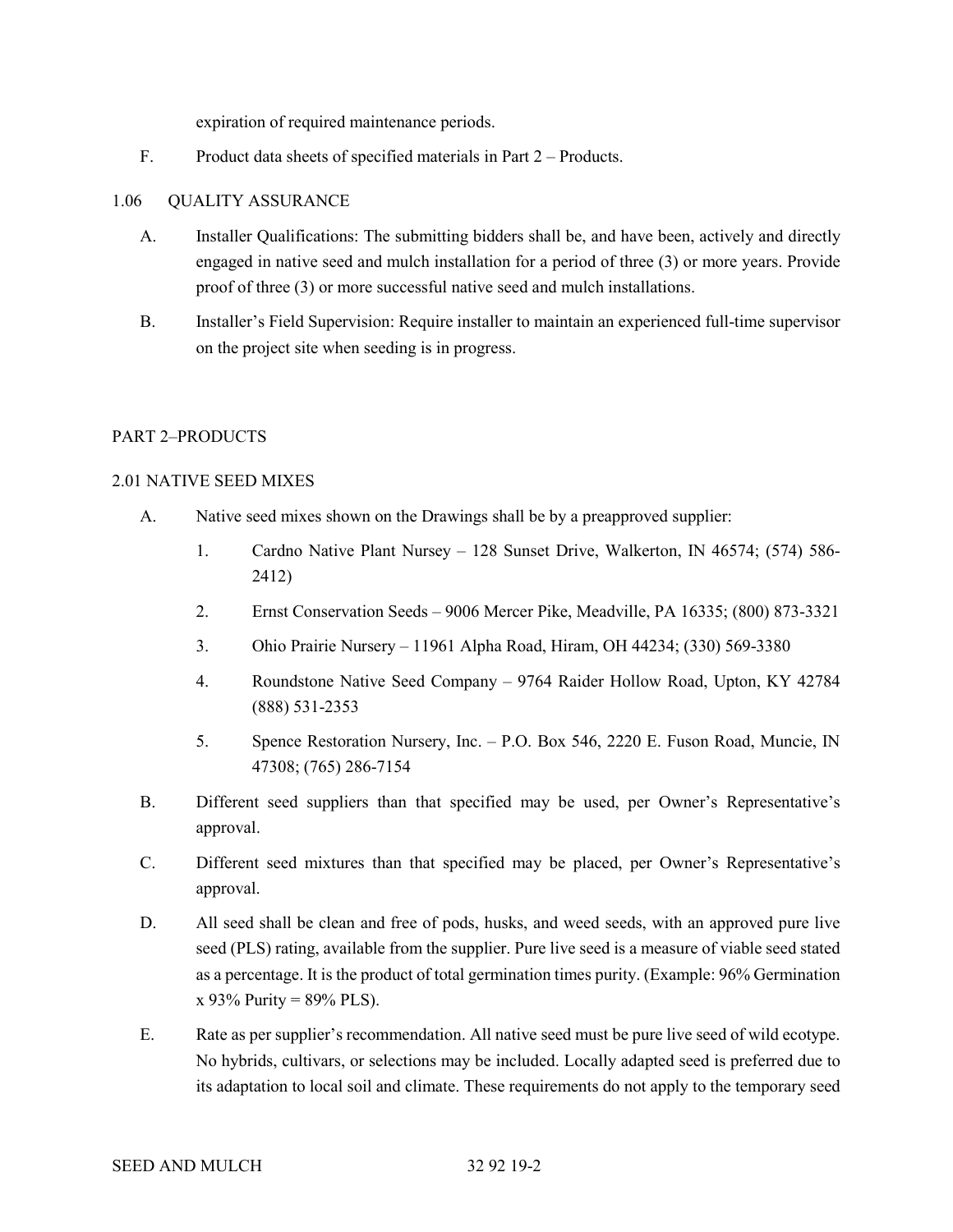mix. Seed mixes must be delivered in original sealed, labeled, and undamaged containers.

F. Bulking agents, used to assist with broadcasting and even distribution of the seed, shall consist of sand, vermiculite, or perlite. Any substitutions will require prior written approval from the Owner's Representative.

## 2.02 LAWN SEED MIX

A. Existing lawn areas outside the areas of native seed zones damaged by construction activities shall be replaced with a lawn seed mix specified by the Owner, unless otherwise directed by the Owner.

## 2.03 MULCH

- A. Material shall be straw as specified in Section 659.14 from the Standard Specifications and used only to deter the growth of weeds.
- B. Binder shall be chemical mulch binder consisting of a polymer synthetic resin, polypectate or other material which gives similar properties as asphalt emulsion in tacking mulch.

### 2.04 FERTILIZER

A. Fertilizers shall be composite commercial type and shall bear manufacturer's guaranteed statement of analysis. A minimum of 35% of the total nitrogen content shall be guaranteed to be water insoluble nitrogen.

| Fertilizer Type                |    | Nitrogen Phosphorus | Potash |
|--------------------------------|----|---------------------|--------|
| Type 1 Basic Fertilizer        |    |                     |        |
| Type 2 Slow Release Fertilizer | 31 |                     | 10     |

B. The rate of application to be used shall be based on results of laboratory tests conducted by the Contractor after final grading is completed.

## 2.05 TEMPORARY SEED MIX

- A. The temporary seed mix for the wetland, reservoir, and soil wasting areas shall be per the Drawings, or comparable product as approved by Owner.
- B. The temporary seed mix for the berm area shall be ReGreen by Rainier Seeds at a rate included on the Drawings, or comparable product as approved by Owner.
- C. Seed must be delivered in original sealed, labeled, and undamaged containers.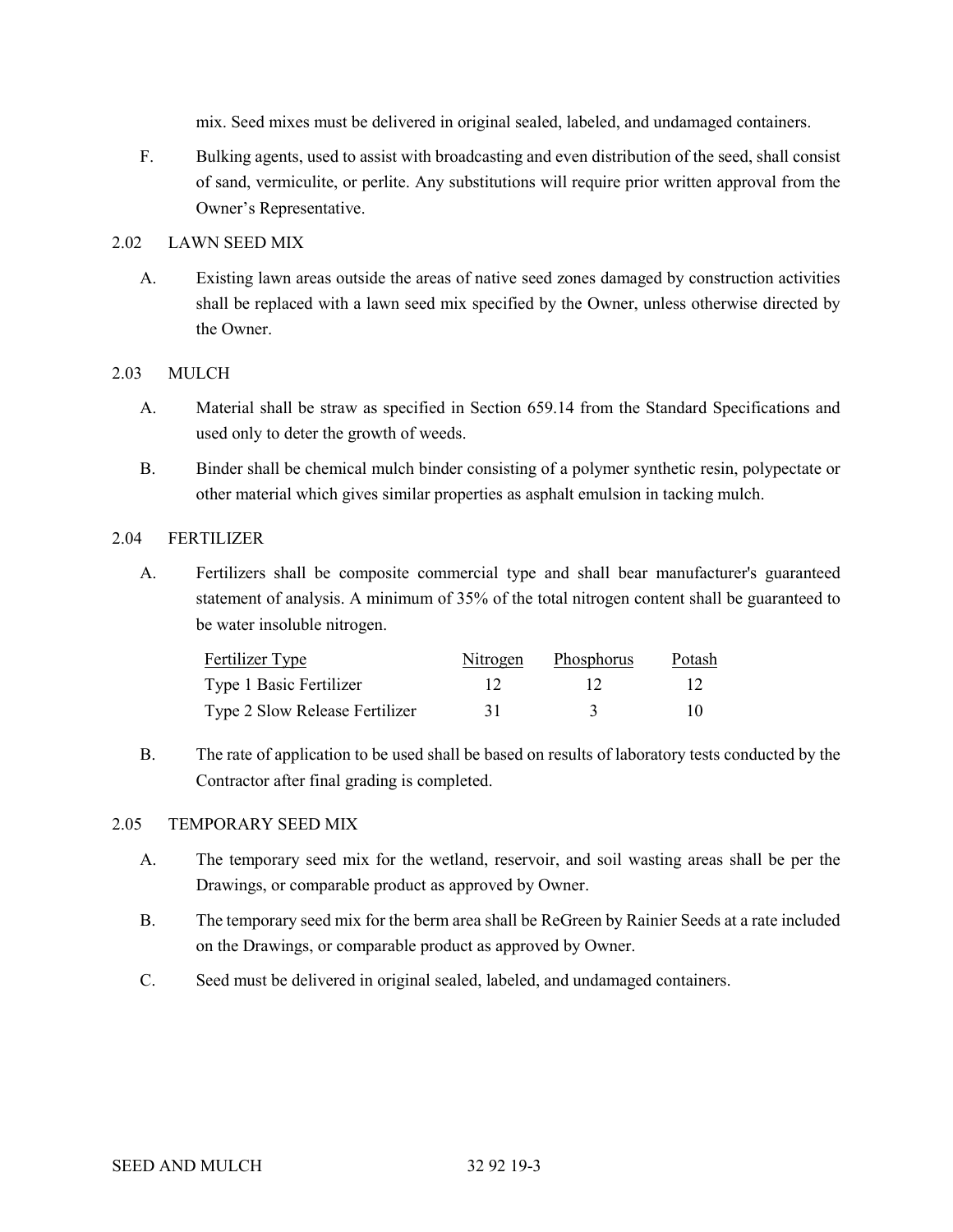### PART 3–EXECUTION

#### 3.01 SHIPPING AND STORAGE

A. Seed shall be kept in its original container with an intact and legible label listing the species, composition, and weight. Seed shall be stored in a secure location, protected from damage by rodents or insects. Seed shall be kept away from moisture, heat, and direct sunlight, until planted.

### 3.02 SEEDBED PREPARATION

- A. The planting surface shall be prepared prior to seeding. Rocks, stumps, branches, trash, and debris greater than 2 inches in size shall be removed. The soil surface shall be scarified and broken down into a fine-particle seedbed to a depth of 3 inches.
- B. Topsoil shall be spread per paragraph 3.05 in Section 31 00 00 "Site Preparation".

## 3.03 NATIVE SEED AND MULCH

- A. Install seed in accordance with Seed Supplier's instructions.
- B. Seed installation can be completed by one of the following methods: Hand-Broadcasting, Broadcast Spreader, or Seed Drill. Additional methods may be utilized, as approved by the Engineer or Owner.
	- 1. Hand-Broadcasting
		- a. The seed may be hand-broadcast, using a bulking agent. Place two parts bulking agent with one-part seed in a clean, dry bucket. Thoroughly mix sand and seed. Hand-broadcast sand/seed mixture across the seeding area. Apply half the sand/seed mixture over the entire area. Apply the second half over the same area utilizing the same procedure. This method will prevent using all seed before the entire area is covered.
		- b. After seeding, the seed shall be raked into the soil surface to an average depth of 0.25 inches. The seedbed shall be rolled with a weighted roller to ensure good soil to seed contact. Raking and rolling operations should be carried out perpendicular to the slope. Seeded areas shall be promptly covered with straw mulch.
	- 2. Seed Drill If using seed drill, ensure the drill is properly calibrated to sow the specified amount of seed over the specified area. Ensure complete coverage of the specified area. Calibrate drill at 1/3 seeding rate and make three passes at 40 degrees from the previous to lessen row effect.
		- a. Seeds should be placed 1/4 to 1/2-inch deep to maintain good moisture during germination.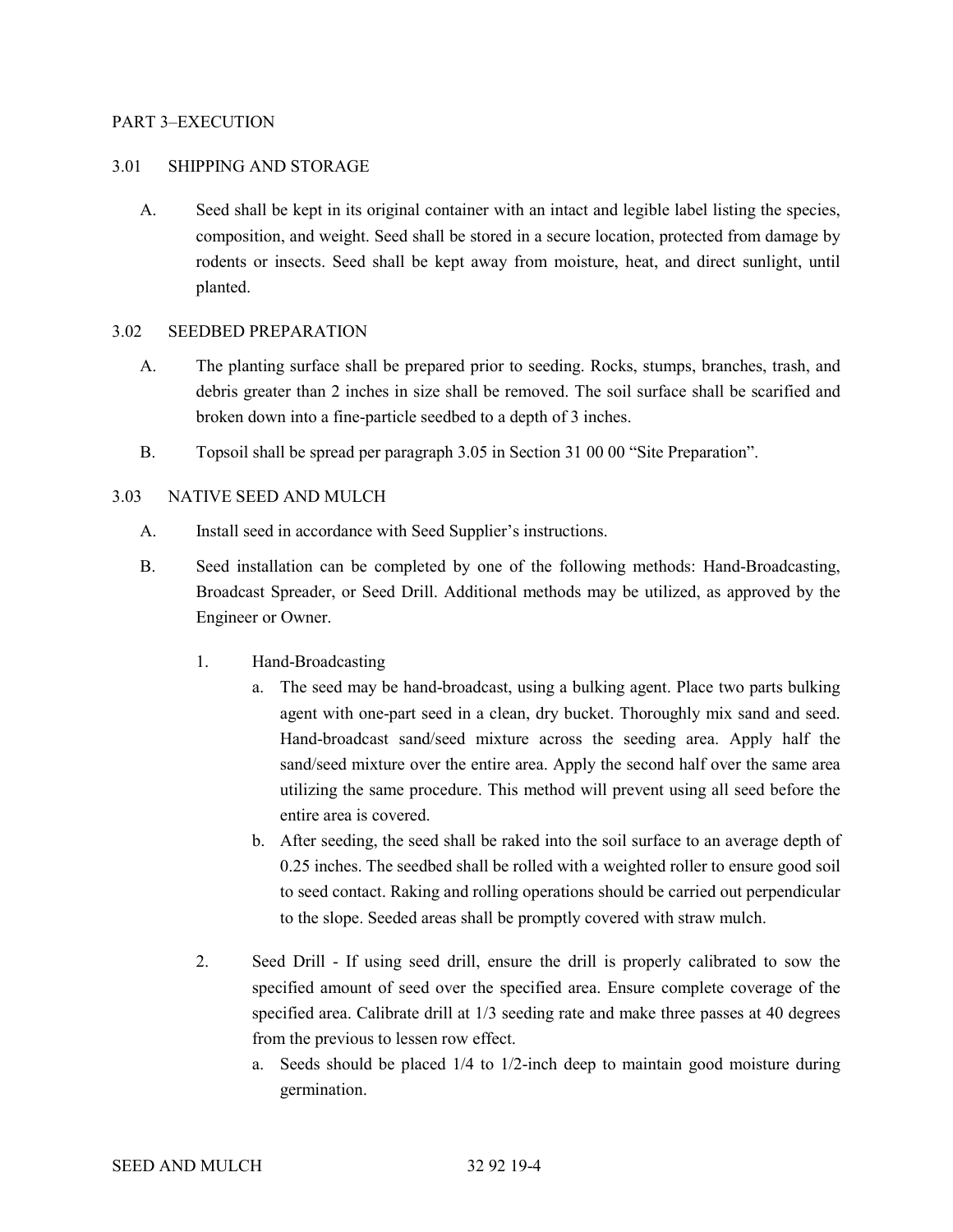- b. Do not mix fine easily flowing seed with fluffy seeds in drill.
- C. Seeding operations shall not occur if the ground is wet or muddy. If adult human footprints placed in the seedbed average more than ½-inch deep, then the seedbed must be cultipacked or rolled to create a firmer surface.
- D. Install straw mulch over seeded areas per Drawings. Straw mulch seeded areas at the rate of 2 tons per acre from March 15 to October 30 and a rate of 3 tons per acre from October 31 to March 14. Take precautions to stabilize the mulch using chemical binder mulch as recommended by the manufacturer. Mulch within 48 hours of seeding. Hydro mulch shall be applied at the manufacturer's recommended rate.
- E. For areas to be protected with erosion control mat, install matting per Section 31 25 00 "Erosion and Sediment Control" and the Construction Drawings.
- F. The Contractor shall water all seeded areas within 24 hours of installation. The Contractor shall continue to maintain all seeded areas until final acceptance. Any damage caused to seeded areas during execution of this work shall be repaired by, and at the expense of, the Contractor.
- G. Areas disturbed outside the limits of work shall be seeded at the Contractor's own expense with a seed mix similar to existing.

## 3.04 MAINTENANCE OF SEEDED AREAS

- A. The Contractor shall maintain all seeded areas until final acceptance. Any damage caused to seeded areas during execution of this work shall be repaired by, and at the expense of, the Contractor. Maintain seeded areas by watering and replanting as necessary to establish a uniformly dense stand of specified herbaceous cover, and until accepted. The Contractor shall provide water for maintenance activities.
- B. Scattered bare spots, smaller than one square foot will be allowed up to five (5%) percent of the seeded areas.
- C. Any areas failing to establish a stand shall be reseeded, re-fertilized and re-mulched as directed by the Owner or Engineer at no additional cost to the Owner. Reseeding shall conform in all respects to these specifications.
- D. The Contractor shall repair any damage to the work areas resulting from erosion and/or equipment. No additional payment shall be allowed for erosion and/or equipment maintenance. The Contractor shall repair damage, including regrading, reseeding, etc. as necessary, before significant damage occurs.
- E. Type 2 Fertilizer shall be applied as specified in paragraph 2.04 of this Section.

## 3.05 WARRANTY, GUARANTEE, AND REPLACEMENT

A. All work in this section shall be guaranteed against any and all defects in installation and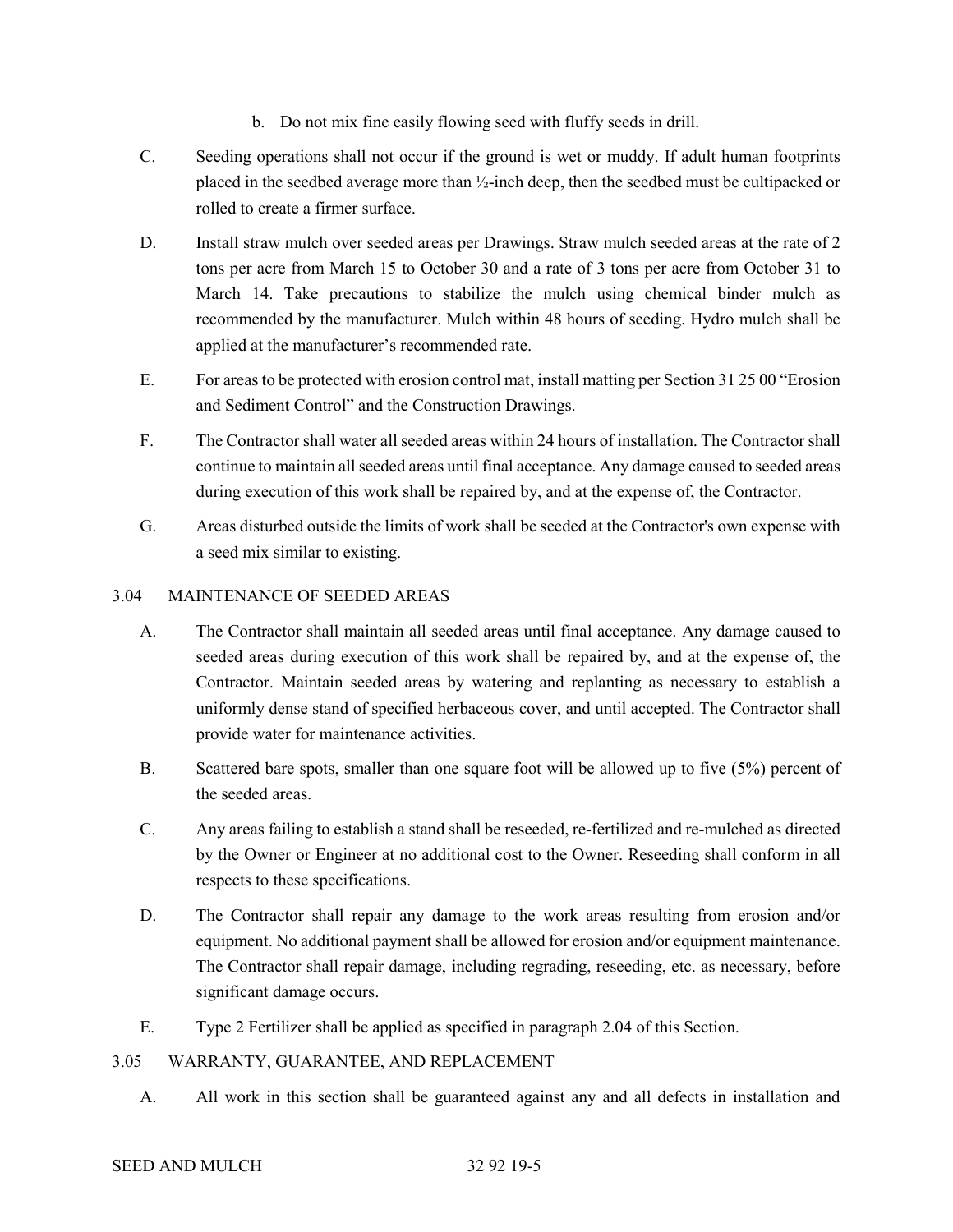materials appearing within a period of two (2) years after final completion and acceptance of the work by the Owner's Representative. Scattered bare spots will be allowed in up to five percent (5%) of the seeded areas. Areas in excess of 5% of all planted area shall be replaced by the Contractor prior to the end of the warranty period without additional expense to the Owner.

- B. All replacements shall be seed mix(es) of the same kind as specified in the plant list. They shall be furnished and planted as specified under planting; and cost shall be borne by the Contractor.
- C. Final acceptance of this contract shall take place after replacement operation is satisfactorily completed and all seed is in a healthy growing condition.

## END OF SECTION 32 92 19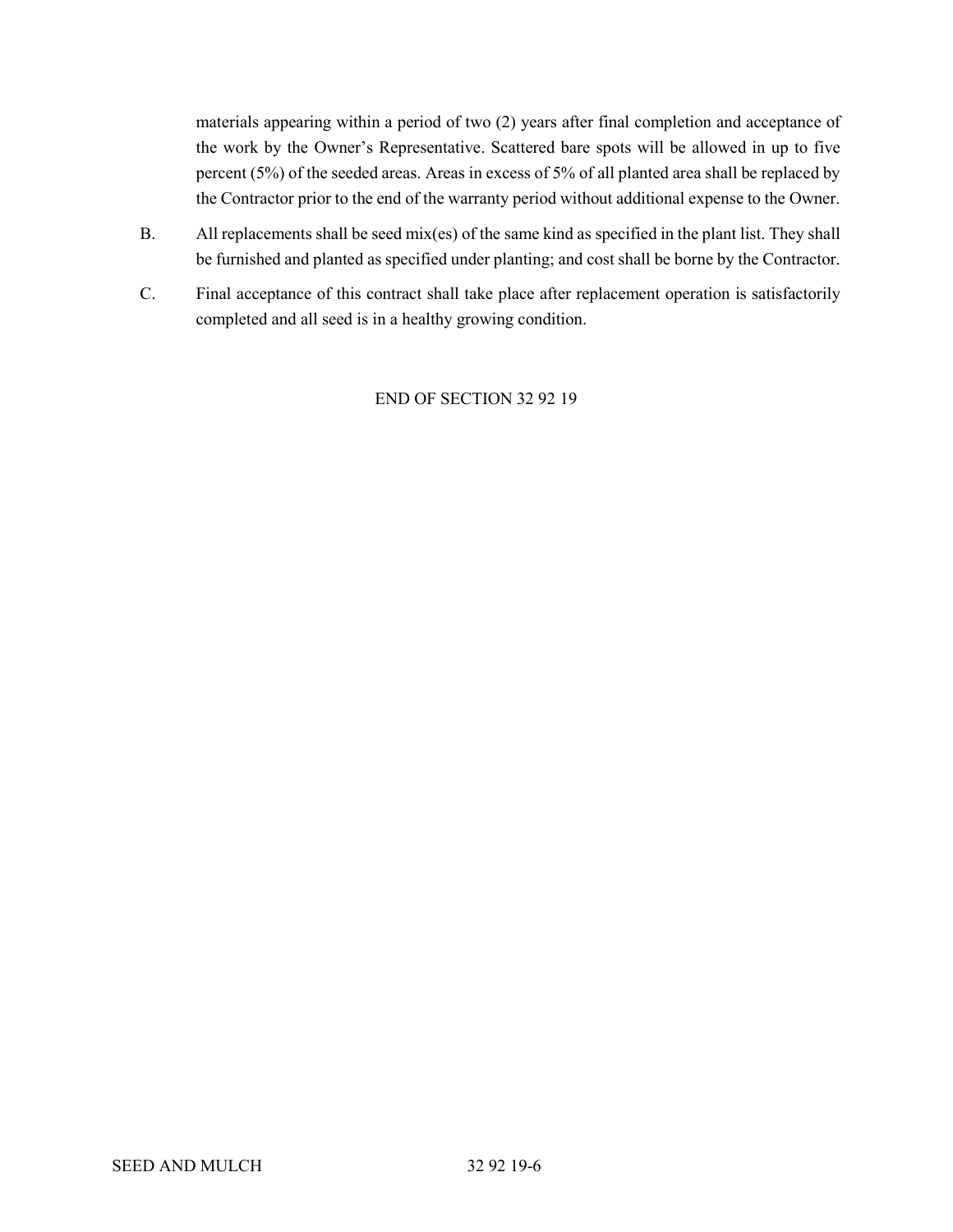#### SECTION 33 05 06

#### PIPE TESTING

## PART 1–GENERAL

#### 1.01 SUMMARY

A. The work in this section consists of providing all labor, materials, equipment and incidentals as shown, specified and required to carry out testing of all sewer and water lines, force mains, trunk lines, laterals and service connections as directed by the Engineer.

## 1.02 RELATED SECTIONS AND DIVISIONS

- A. Applicable provisions of Division 1 shall govern work in this section.
- B. Section 31 23 00 Excavation, Fill, and Grading
- C. Section 33 31 00 Sewer Pipe

#### 1.03 REFERENCE STANDARDS

A. ASTM refers to American Society for Testing Materials (ASTM) specifications.

#### 1.04 QUALITY ASSURANCE

- A. Reference Standards: Comply with applicable provisions and recommendations of the following, except as otherwise shown or specified.
	- 1. ASTM C76, Standard Specification for Reinforced Concrete Culvert, Storm Drain and Sewer Pipe.
	- 2. ASTM C361, Standard Specification for Reinforced Concrete Low-Head Pressure Pipe.
	- 3. ASTM C828, Standard Test Method for Low-Pressure Air Test of Vitrified Clay Pipe Lines.
- B. Inspection: All tests and procedures shall be performed in the presence of the Engineer. Document test procedures and results and provide a copy to the Engineer using an approved format.

### 1.05 SUBMITTALS

- A. Submit copies of test procedures documentation format and testing schedule to be used.
- B. Submit details of repair method for failed test sections of sewer. Include manufacturer's literature for clamps, sleeves or couplings to be used.

### PART 2–PRODUCTS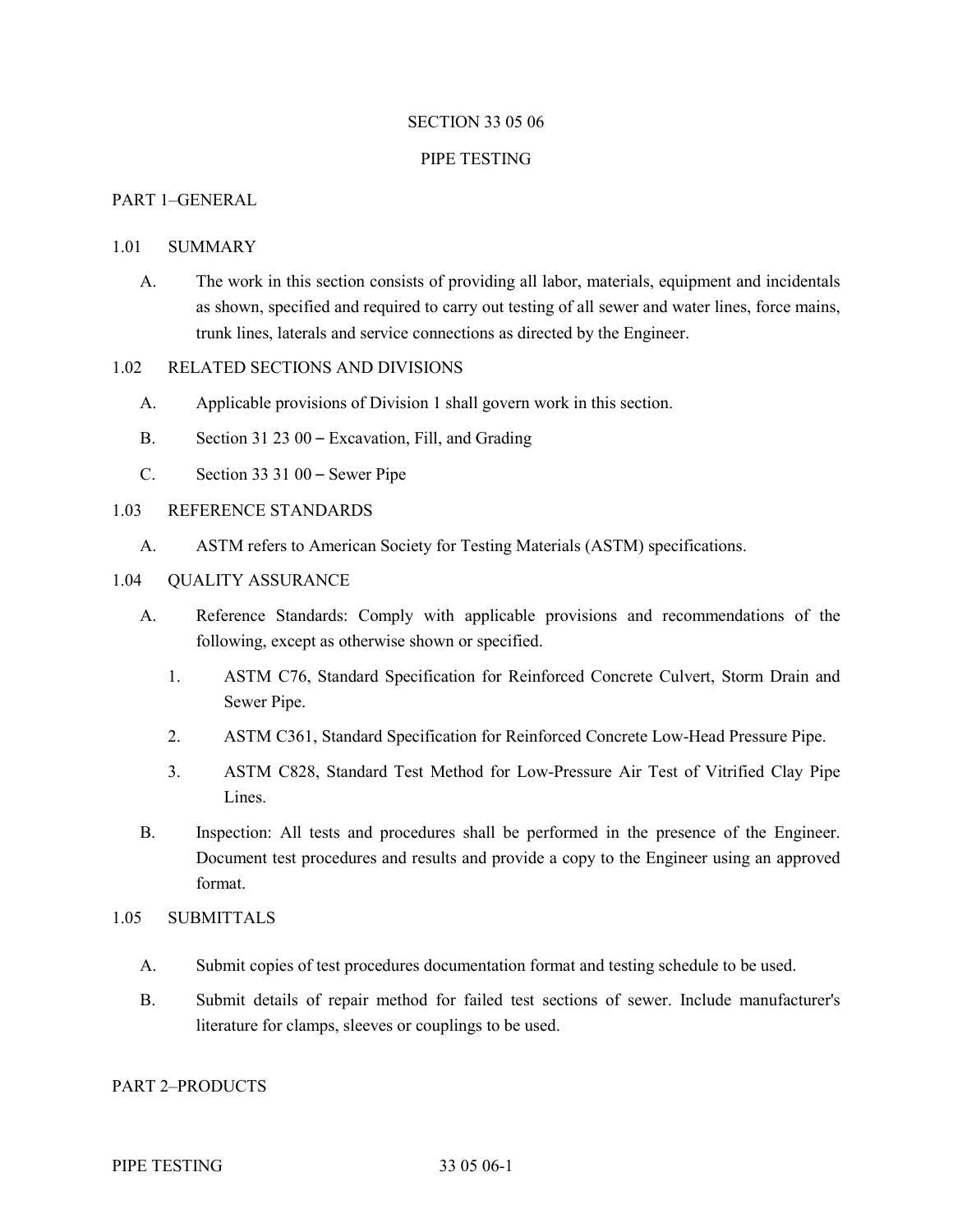## NOT USED

## PART 3–EXECUTION

## 3.01 TESTING OF PIPING

- A. General:
	- 1. Test all piping except as otherwise authorized by Engineer.
	- 2. Notify Engineer 48 hours in advance of testing.
	- 3. Provide all testing apparatus, including pumps, hoses, gages, and fittings.
	- 4. Unless otherwise noted, the duration of tests shall be as noted in this section.
	- 5. Repair and retest pipelines which fail to hold specified test pressure, or which exceed the allowable leakage rate, per paragraph 3.02 of this section.
	- 6. Unless otherwise specified, test pressures required are at the lowest elevation of the pipeline section being tested.
	- 7. Conduct all tests in the presence of Engineer.
	- 8. Advise local authorities having jurisdiction if their presence is required during testing.
	- 9. Clean pipeline prior to beginning test.
	- 10. The Contractor shall furnish test plugs, test gages, stop watches, weirs, air compressors, and personnel and all required miscellaneous equipment to complete the test in a manner acceptable to Engineer.
		- a. The Contractor shall provide certification of calibration of all gauges, watches and other similar devices when requested by the Engineer.
		- b. The Contractor shall provide weirs for Infiltration Test leakage measurement in good condition and acceptable to the Engineer. The Contractor shall provide certification of calibration of weir when requested by the Engineer.
	- 11. During sewer construction all service laterals, stubs, and fittings into the sewer test section shall be properly capped or plugged so as not to allow for air or fluid loss that could cause an erroneous test result.
	- 12. Gravity service lines shall be tested as part of the main line leakage test.
- B. Schedule of Pipeline Tests:
	- 1. The Engineer will notify the Contractor in writing of the test pressure to be used.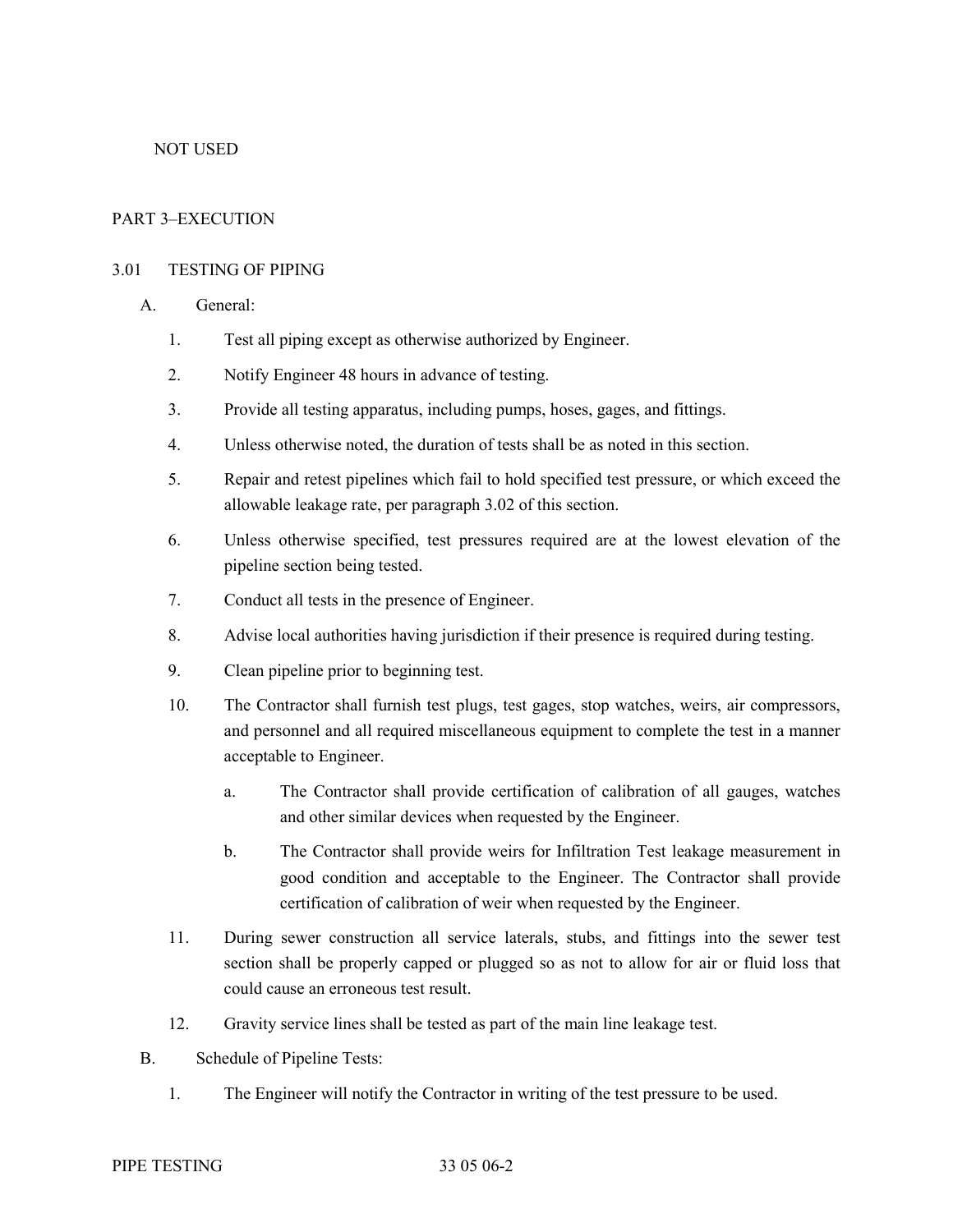- C. Hydrostatic Pressure Test:
	- 1. Complete backfill and compaction at least to the pipe centerline before testing, unless otherwise required or approved by the Engineer.
	- 2. The Contractor is responsible for all labor and material required to restrain pipe during all testing procedures. Note that restrained joint systems that do not use thrust blocks for joint restraint must be compacted and backfilled as specified to full depth or use temporary blocking during pipe testing.
	- 3. Allow concrete for thrust blocks (if allowed) to reach design strength before testing.
	- 4. Fill section to be tested slowly with water and expel all air. Install corporation stops, if necessary, to remove all air.
	- 5. Test:
		- a. Water Main and Sanitary Force Main: Between consecutive valves, bulkheads or 2000 lineal feet of pipe whichever is less.
	- 6. Apply specified test pressure for two hours and observe pressure gage. Check carefully for leaks while test pressure is being maintained.
	- 7. Leakage Test Procedure:
		- a. Examine exposed pipe, joints, fittings and valves. Repair visible leakage or replace the defective pipe, fitting or valve prior to beginning test.
		- b. Allow concrete pipe to remain full of water at least 12 hours prior to starting leakage test.
		- c. Refill the line under test to reach the required test pressure.
		- d. Provide a new clean test container filled with a known quantity of water at the start of the test. Attach the test pump suction to the test container.
		- e. Pump water from the test container into the line with the test pump to hold the specified test pressure for the test period. Water remaining in the container shall be accurately measured and the amount used during the test shall be recorded on the test report.
		- f. Perform all repair, replacement, and retesting required because of failure to meet testing requirements at no additional cost to the Owner.
	- 8. Allowable Leakage Rates (gallons per hour per 1,000 feet per inch diameter):
		- a. Ductile Iron Pipe (Push-On or Mechanical Joints), PVC: 0.1.
		- b. Concrete, Prestressed Cylinder: 0.2.
		- c. Copper, HDPE: None.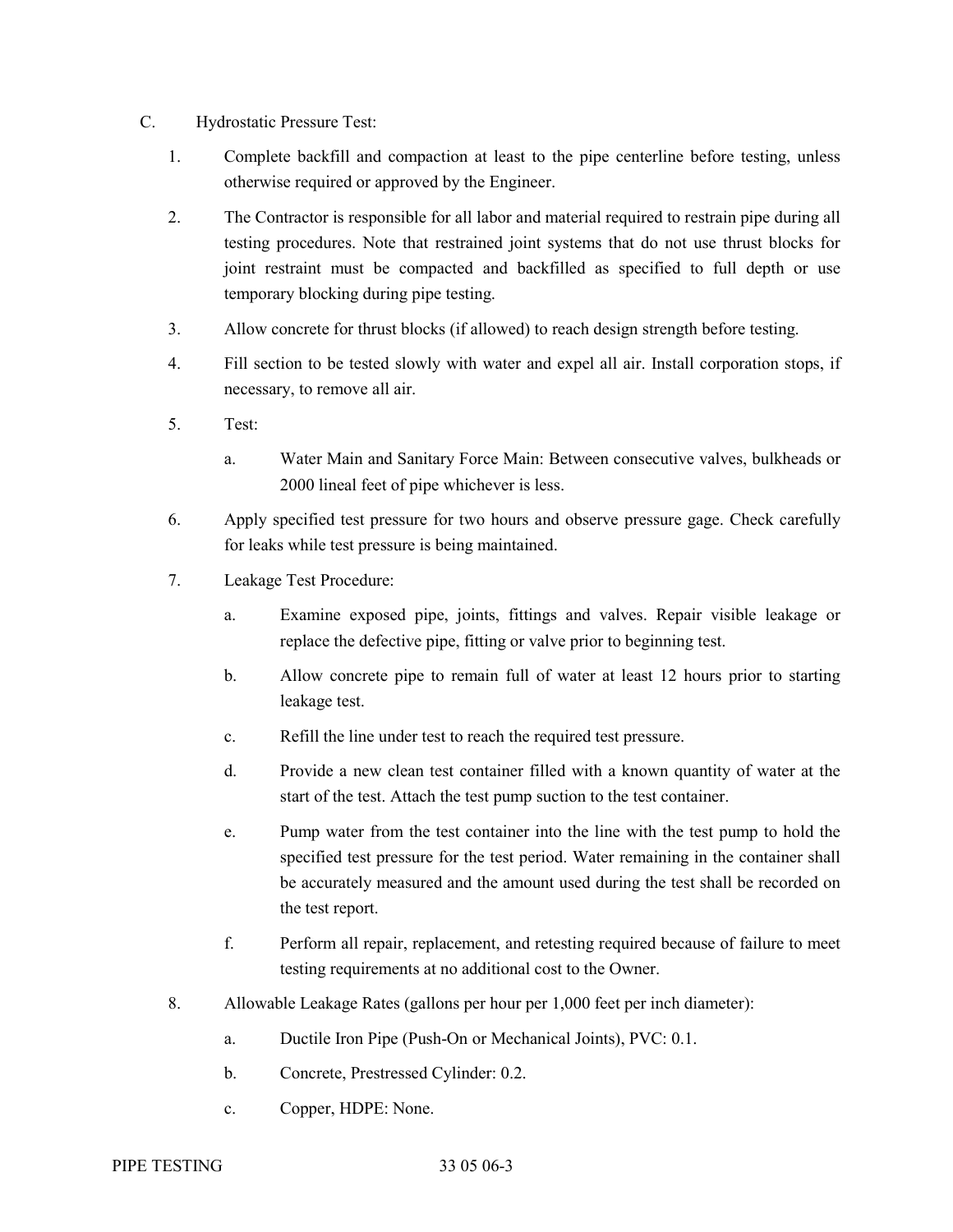- 9. All visible leaks shall be repaired by the Contractor even if the amount of leakage is within the allowable amount.
- 10. The Contractor shall submit description of test procedures and equipment to the Engineer for approval.
- D. Hydrostatic Exfiltration Test:
	- 1. Plug and bulkhead the section of pipe to be tested at both ends and admit water until the pipe is full.
	- 2. Bring water level to a height of not less than 4 feet above the exterior crown of pipe (or 4 feet above the exterior groundwater level whichever is greater) at the upstream end.
	- 3. Measure leakage from the pipe through drop in water surface in a manhole or other column used to maintain pressure, provided the part of the riser above the sewer where the water level is monitored is not less than 6 inches in diameter.
	- 4. Duration of test shall not be less than one (1) hour.
	- 5. See Allowable Leakage Table at the end of this section. The tables are based on measuring pipe leakage using the water level drop in the manhole itself.
	- 6. All visible leaks shall be repaired by the Contractor even if the amount of leakage is within the allowable amount.
- E. Infiltration Test:
	- 1. The Engineer will establish when an infiltration test will be required. The infiltration test generally will be conducted on the portion of the sewage collection system where the ground water table is above the elevation of the sanitary sewer.
	- 2. The infiltration test shall be made by installing a weir or other measuring device approved by the Engineer in the lower end of the sewer section to be tested.
	- 3. The incoming sewer or sewers in the upper end of the test section shall be securely sealed.
	- 4. The quantity of ground water infiltrating into the test section shall be measured.
	- 5. The allowable leakage for sanitary sewers shall not exceed fifty (50) gallons per day per mile of pipe per inch of sewer diameter.
- F. Air Test for Section 33 31 00 "Sewer Pipe" for Concrete Pipe (If allowed by Engineer):
	- 1. The minimum time duration allowed for a pressure drop between two (2) consecutive manholes shall not be less than that shown in the table at the end of this Section.
	- 2. Introduce air to the section to be tested until the air stabilizes between 4.0 and 3.5 psi greater than the average groundwater back pressure.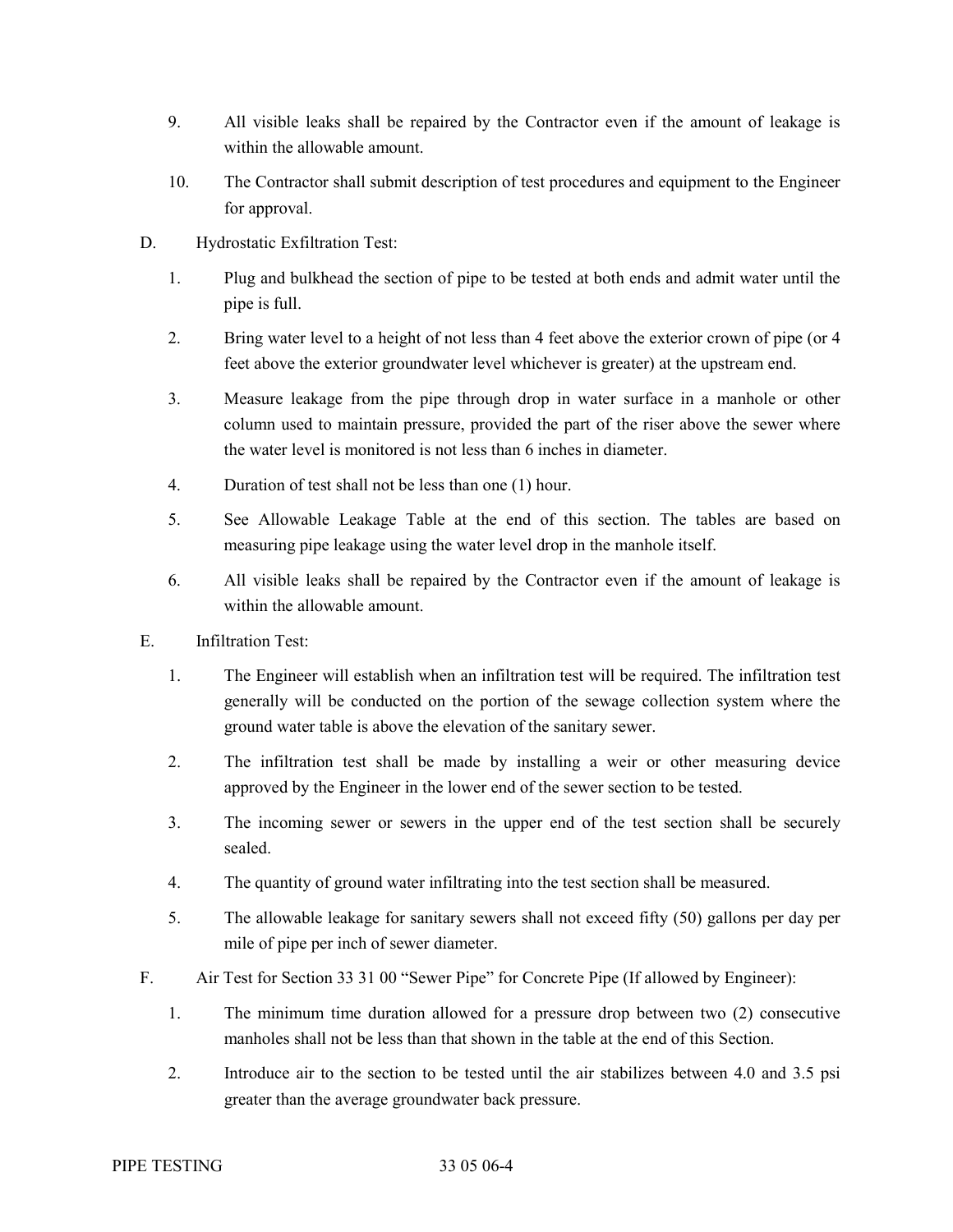- 3. Duration of test is specified in the table at the end of the Section and is determined by the pipe diameter and length of span.
- 4. The pressure drop shall not exceed 1.0 psi during the duration of the test.
- 5. If the groundwater is above the sewer line being tested, the initial air test pressure shall be increased 0.433 psi for each foot the groundwater is above the invert of the pipe.
- G. The Contractor or developer shall be responsible for the cleaning of the new sanitary sewers and any existing sanitary sewers where debris has been deposited as a result of the Contractor's Work. The Engineer shall witness the cleaning. Upon notification by the Contractor that the lines are ready for internal inspection, the Engineer shall televise and videotape the sanitary sewers. Any defects or unsatisfactory conditions discovered and resulting from the Contractor's Work shall be remedied by the Contractor.

## 3.02 REPAIR OF FAILED PIPE SECTIONS

- A. Failed Pressure, Exfiltration, Infiltration, Air or Mandrel Test Pipe Repair:
	- 1. The Contractor shall remove and replace, at no extra cost to the Owner, all sections of pipe which fail any of the tests specified in this section in accordance with the following procedures:
		- a. Excavate failed sections of pipe in accordance with Sections 31 23 00 "Excavation, Fill, and Grading" and 33 31 00 "Sewer Pipe" of these specifications.
		- b. Cut out and remove failed sections and relay new pipe beginning at nearest joint.
		- c. Close pipe at upstream end of replaced sections with an approved closure coupling or "Fernco", rubber coupling with 300 series stainless steel shear ring or equal. Two couplings may be required if pipe section is not replaced beginning at an existing pipe joint. Follow coupling manufacturer's recommendations for installation procedures.
		- d. The Contractor shall retest the repaired section for leakage and deflection, if applicable, 30 days or more after completion of the repair.
	- 2. The Contractor shall provide all materials, labor and equipment necessary to repair the failed test section in accordance with methods approved under Section 1.05 of these specifications.
	- 3. If allowed in writing by Engineer, concrete pipe may be repaired by pressure injection of the following:
		- a. Avanti AV-202 Flexible Grout.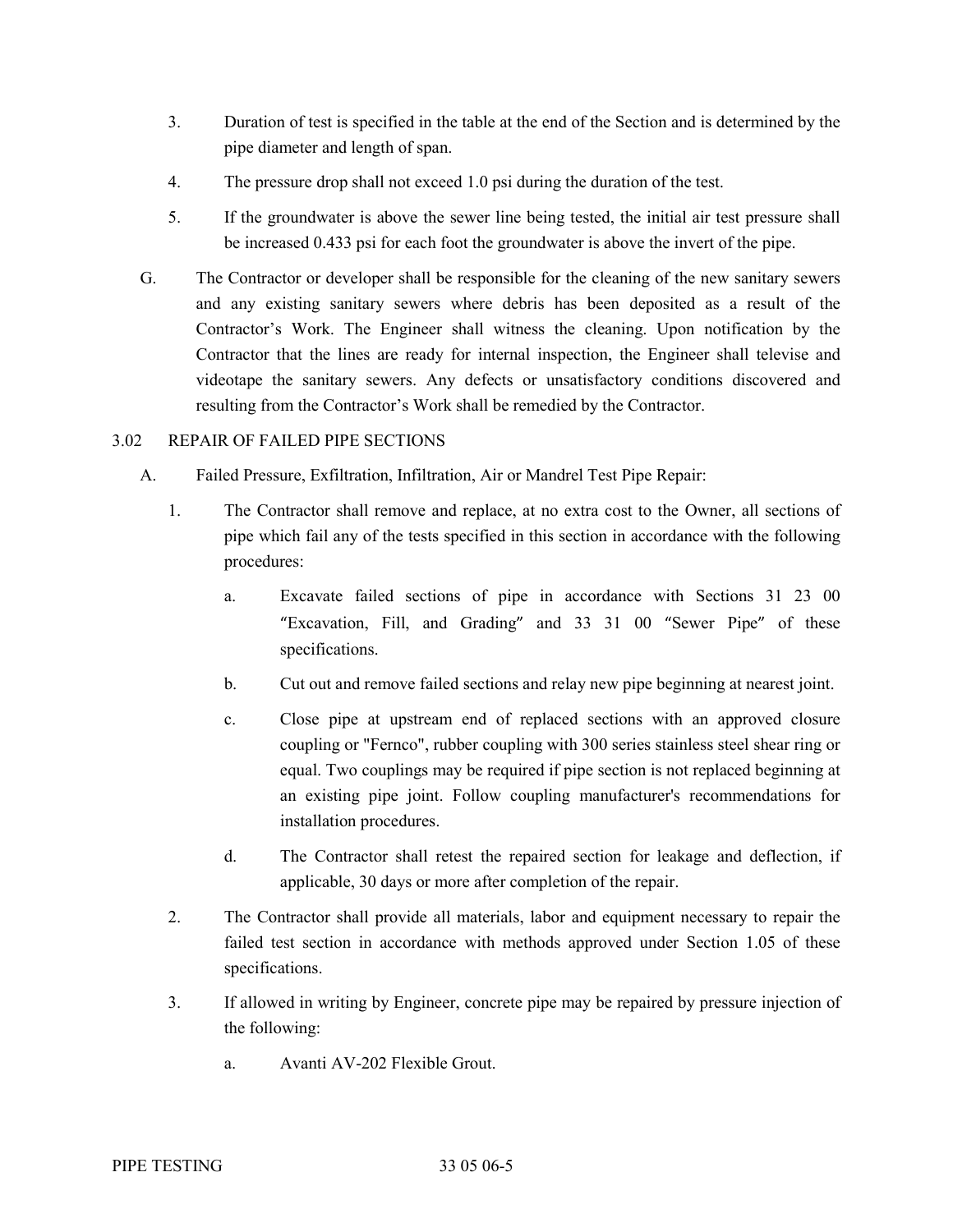| FOR SIZE AND LENGTH OF PIPE INDICATED AIR TEST FOR SECTION 33 31 00 - SEWER PIPE |      |      |            |            |       |       |       |       |
|----------------------------------------------------------------------------------|------|------|------------|------------|-------|-------|-------|-------|
| DIAM.<br>(in)                                                                    | 100  | 150  | <b>200</b> | <b>250</b> | 300   | 350   | 400   | 450   |
| 12                                                                               | 1:48 | 2:42 | 3:36       | 4:30       | 5:24  | 6:18  | 7:12  | 8:06  |
| 15                                                                               | 2:06 | 3:09 | 4:12       | 5:15       | 6:18  | 7:21  | 8:24  | 9:27  |
| 18                                                                               | 2:24 | 3:36 | 4:48       | 6:00       | 7:12  | 8:24  | 9:36  | 10:48 |
| 21                                                                               | 3:00 | 4:30 | 6:00       | 7:30       | 9:00  | 10:30 | 12:00 | 13:30 |
| 24                                                                               | 3:36 | 5:24 | 7:12       | 9:00       | 10:48 | 12:36 | 14:24 | 16:12 |
| 30                                                                               | 4:48 | 7:12 | 9:36       | 12:00      | 14:24 | 16:48 | 19:12 | 21:36 |
| 36                                                                               | 6:00 | 9:00 | 12:00      | 15:00      | 18:00 | 21:00 | 24:00 | 27:00 |

# **AIR TEST FOR CONCRETE PIPE (SECTION 33 31 00)** MINIMUM SPECIFIED TIME REQUIRED FOR A 1.0 PSIG PRESSURE DROP

The pressure test and time table above are based on ASTM Specification C924.

**Minimum Required Test Time in Minutes:Seconds for Pressure Drop of 1.0 psig for Pipe Length L (feet)**

END OF SECTION 33 05 06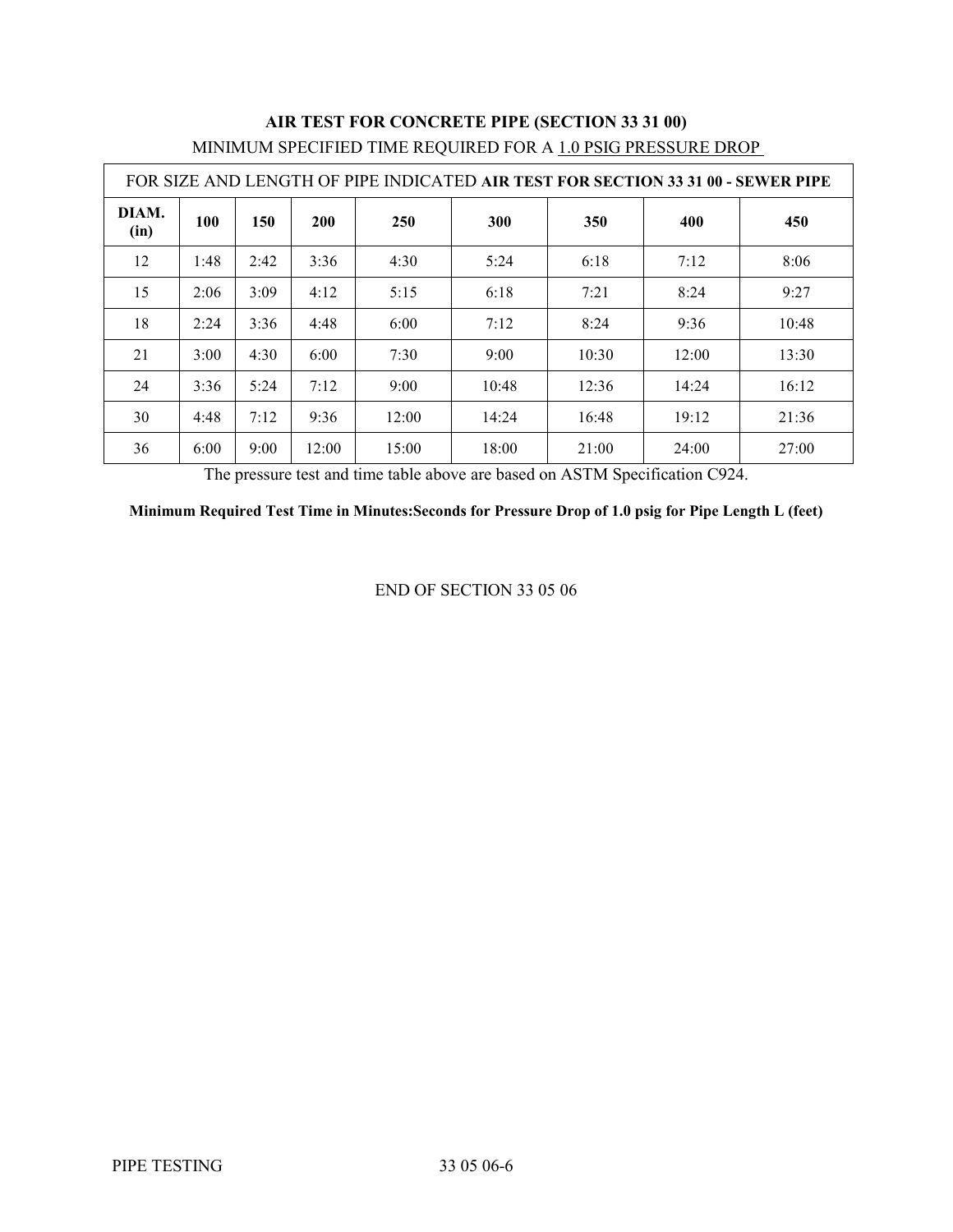### SECTION 33 05 07

#### JACKING AND BORING

#### PART 1–GENERAL

#### 1.01 SUMMARY

- A. The work in this section consists of providing all labor, materials, equipment, supervision, and incidentals required to excavate, dewater, protect existing structures, and furnish and install casing pipe as shown on the Drawings and as specified. Also included is the provision of pipe support structures, grout, construction bulkheads, disposal of waste material and the installation of the water carrier pipe.
- B. The Contractor shall provide all temporary means needed to prevent discharge of sediment to drainage courses or structures from dewatering systems or due to construction operations.
- C. No classification of excavated or tunneled material will be made. Excavation and tunneling includes all materials regardless of type, character, composition, moisture, or condition thereof.
- D. Installation of casing pipes shall be performed by the boring and jacking method unless culverts are installed via excavation.

### 1.02 RELATED SECTIONS AND DIVISIONS

- A. Applicable provisions of Division 1 shall govern work in this section.
- B. Section 31 23 00 Excavation, Trenching and Backfill
- C. Section 33 05 06 Pipe Testing
- D. Section 33 31 00 Sewer Pipe
- E. Section 33 39 00 Sewer Appurtenances

#### 1.03 QUALITY ASSURANCE

- A. Manufacturer Qualifications: Provide steel casing pipe or steel liner plates and accessories manufactured by a single firm specializing in the production of this Work and complying with all applicable standards of AASHTO.
- B. Installer shall be a specialist in the installation of casing pipes by jacking or boring and shall have at least five years' experience in this specialty. Installer shall have satisfactorily constructed completely in Installer's own name, during the past five years, not less than ten similar installations which are comparable in diameter and length to that shown and specified herein or as approved by the Engineer.
- C. Installer shall use only personnel thoroughly trained and experienced in the skills required. The field supervisor of the operations and any machine operator shall have not less than 12 months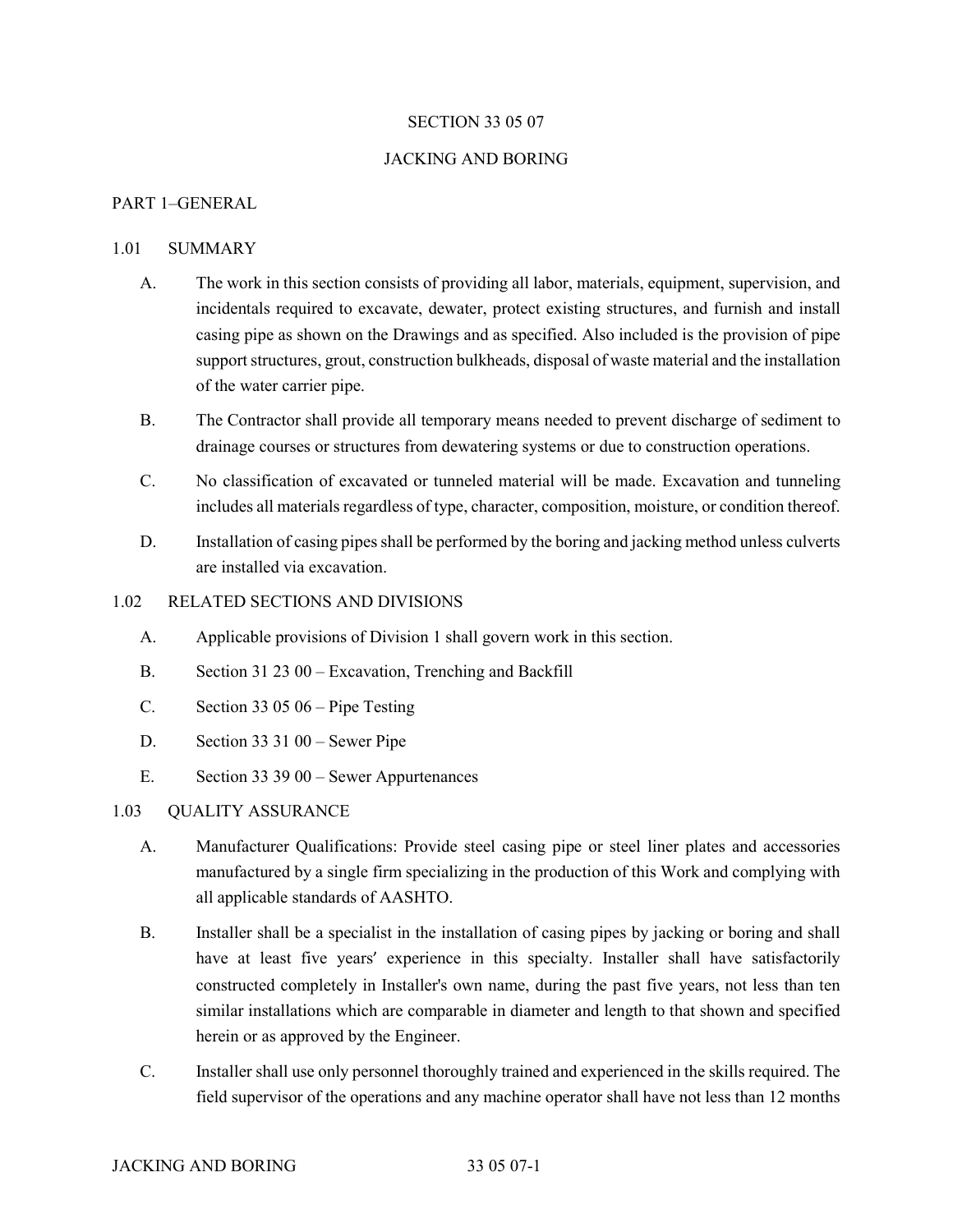experience in the operations of the equipment being used.

- D. Welds shall be made only by welders, tackers and welding operators who have been previously qualified by tests as prescribed by the Structural Welding Society to perform the type of work required. Installer shall show proof of certification when requested by the Owner's Representative.
- E. Comply with applicable provisions and recommendations of the latest editions of the following, except where otherwise shown or specified:
	- 1. AREA Chapter 1, Part 4, "Jacking Culvert Pipe through Fills."
	- 2. AREA Chapter 1, Part 5, "Specification for Pipelines Conveying Non-Flammable Substances."
	- 3. ASTM A53/A53M, Specification for Pipe, Steel Black and Hot-Dipped, Zinc Coated, Welded and Seamless.
	- 4. ASTM A139/A139M, Grade B; ASTM A 252, Grade 2 for Welded and Seamless Steel Pipe Piles.
	- 5. ASTM A153/A153M, Zinc-Coating (Hot Dip) on Iron and Steel Hardware.
	- 6. ASTM A307, Standard Specification for Carbon Steel Bolts, Studs, and Threaded Rod 60 000 PSI Tensile Strength
	- 7. ASTM A1011/A1011M, Standard Specification for Steel, Sheet and Strip, Hot-Rolled, Carbon, Structural, High-Strength Low-Alloy, High Strength Low-Alloy with Improved Formability, and Ultra-High Strength
	- 8. ASTM C109/C109, Compressive Strength of Hydraulic Cement Mortars (using 2-in. or 50 mm. Cube Specimens).
	- 9. ASTM C150/C150M, Portland Cement.
	- 10. AWWA C206, Field Welding of Steel Water Pipe.

## 1.04 REFERENCES

- A. AASHTO refers to American Association of State Highway and Transportation Officials (AASHTO).
- B. AREA refers to American Railway Engineering Association (AREA) specifications.
- C. ASTM refers to American Society for Testing Materials (ASTM) specifications.
- D. AWWA refers to American Water Works Association (AWWA) specifications.
- E. Standard Specifications: Unless otherwise indicated, Standard Specifications shall refer to the Ohio Department of Transportation (ODOT) Construction and Materials Specifications (CMS), 2019 edition, including all issued supplemental specifications.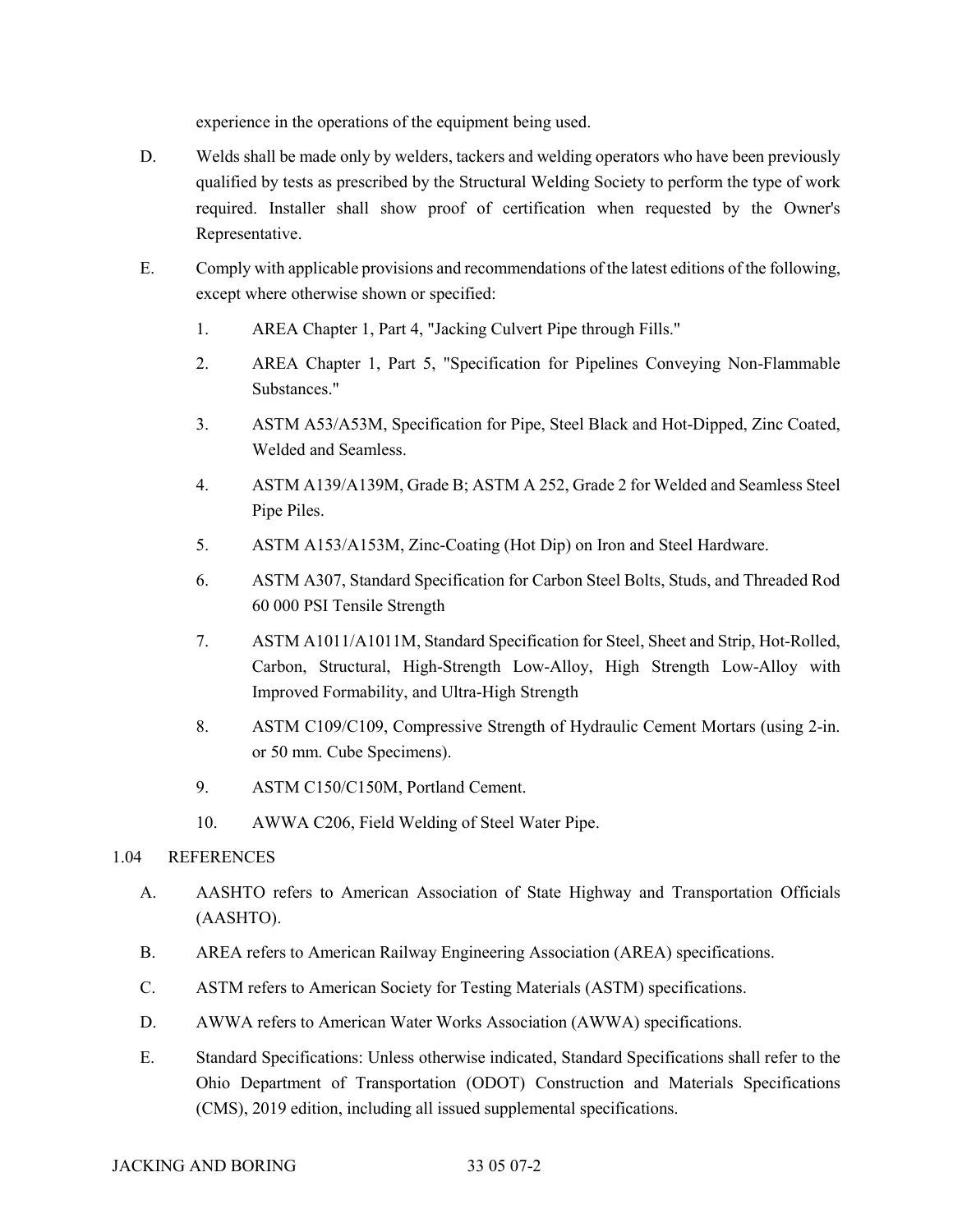#### 1.05 DESIGN CRITERIA

- A. The tunnel casing pipe shall provide strength commensurate for the tunnel diameter, depth of cover and all loads imposed during construction and the service life in accordance with the design requirements of AASHTO and AREA.
- B. The casing pipe and carrier pipe shall be installed in conformity with the line and grade shown on the Drawings.
- C. The Contractor shall be wholly responsible for designing, installing and operating the jacking and boring system the Contractor selects as is necessary to satisfactorily accomplish all operations.
- D. Tolerances:
	- 1. The casing pipes shall be installed on the lines and grades shown on the Drawings and within tolerances required to allow the pipe to be installed in accordance with the lines and grades shown on the Plans.
	- 2. Allowable vertical tolerance is 0.06 ft  $\pm$ .
	- 3. Allowable horizontal tolerance is 0.50 ft ±.
	- 4. No adverse slopes are allowed.

## 1.06 SUBMITTALS

- A. Within 30 days of Notice to Proceed submit for approval the following:
	- 1. Method of installation and evidence of the Contractor's experience in jack and bore.
	- 2. Drawings and details showing the casing pipe proposed. Drawings shall give location of grout holes and all pertinent design criteria.
	- 3. Calculations demonstrating that the casing pipe provides adequate strength commensurate with the dead load, live load and depth of cover.
	- 4. Casing pipe and carrier pipe installation procedure including equipment and manpower schedule.
	- 5. Details of access or jacking pit, sheeting and bracing and analysis of soil capacity behind backstop to sustain maximum jacking load. All details and calculations shall be stamped by a professional engineer licensed in Ohio.
	- 6. Description of tunneling, jacking or boring method; procedure; equipment; manpower schedule; design of leading-edge shield and method of directional control; bulkheading procedures and breasting jacks to support excavation face; and a certificate from manufacturer or professional engineer that casing pipe can withstand maximum jacking forces imposed, if applicable.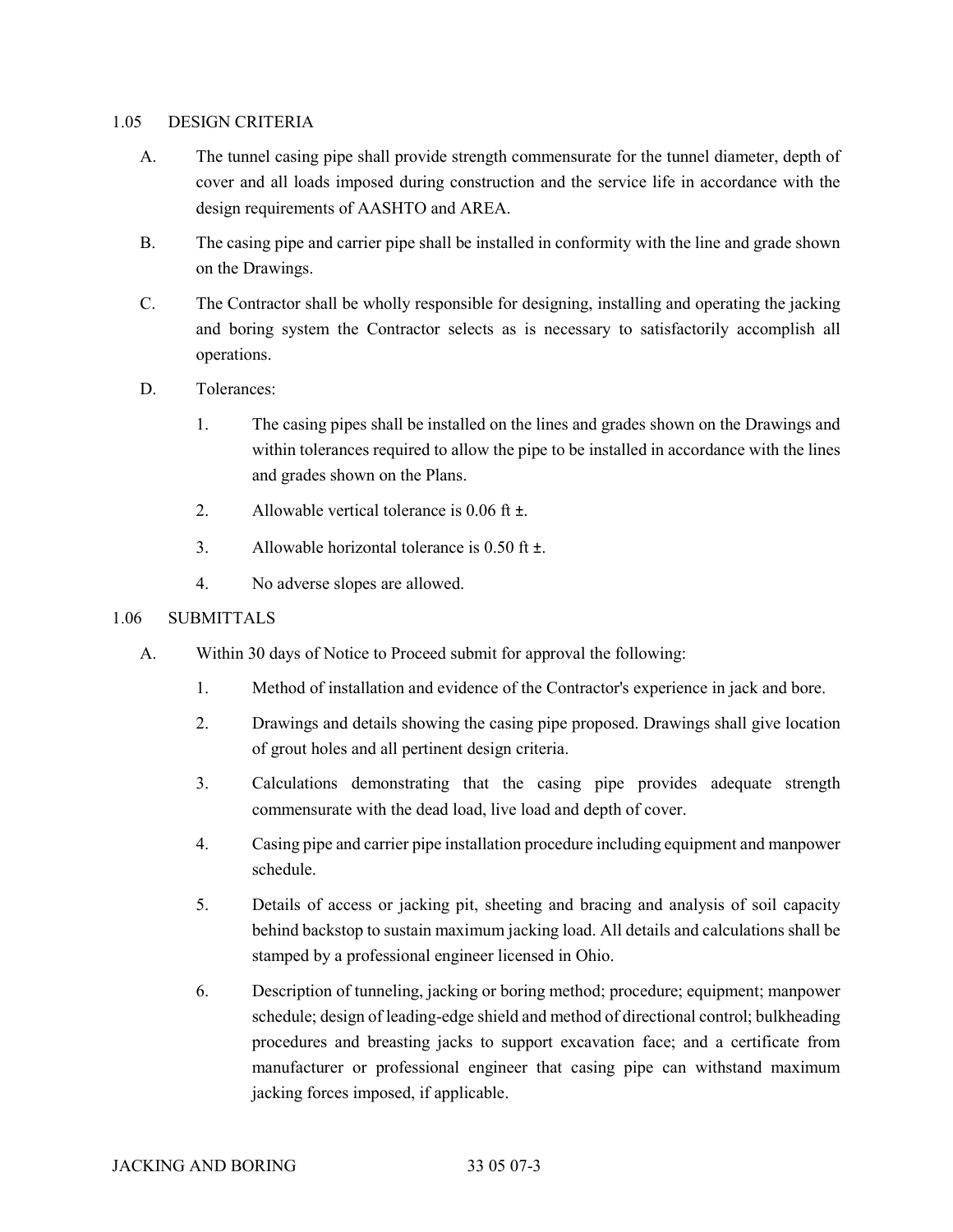- 7. Grouting system including equipment, procedure, and schedule.
- 8. Dewatering system.
- 9. Protection methods.
- 10. During tunneling operation, submit daily reports indicating progress, line and grade of installed work.
- B. Technical data, work schedules and any other information required by the authority having jurisdiction.
- C. Certificates: Certificate of Conformance in accordance with paragraph 21.1 of ASTM A139/A139M.
- D. Record Documents: During progress of the Work, keep an up-to-date set of Drawings showing field and Shop Drawing modifications. Submit record drawings at a scale satisfactory to the Engineer that show the actual in-place installation of casing pipe or tunnel liners and all piping installed under this Section. The drawings shall show all piping on plans and in sections and grouting details, with all reference dimensions and elevations required for complete record drawings of the Work. The record drawings shall be furnished not later than 30 days after Substantial Completion of the Work.

## 1.07 PRODUCT DELIVERY, STORAGE, AND HANDLING

- A. Exercise special care during delivery not to damage the casing pipe and carrier pipe. Damaged materials will be rejected by the Engineer and replaced by the Contractor at his expense.
- B. Deliver materials to such locations so as to avoid excessive handling.
- C. Store casing pipe and carrier pipe on approved blocking for protection from corrosion until incorporation into the Work in accordance with manufacturer's recommendation.
- D. Store in disturbed areas or in areas as approved by the Engineer. The Engineer shall be permitted access to inspect the materials in storage areas.
- E. Handle materials in a manner so as to avoid damage. Materials damaged during handling shall be repaired or replaced as ordered by the Engineer.

## 1.08 JOB CONDITIONS

- A. Existing Utilities: Locate existing underground utilities in the areas of Work. If utilities are to remain in place, provide adequate means of protection during tunneling operations. Should uncharted or incorrectly charted piping or other utilities be encountered during excavation, consult the Engineer immediately for directions as to procedure. Cooperate with Owner and owner of the utility service in keeping respective services and facilities in operation. Repair damaged utilities to satisfaction of utility owner.
- B. Do not interrupt existing utilities serving facilities occupied and used by Owner or others,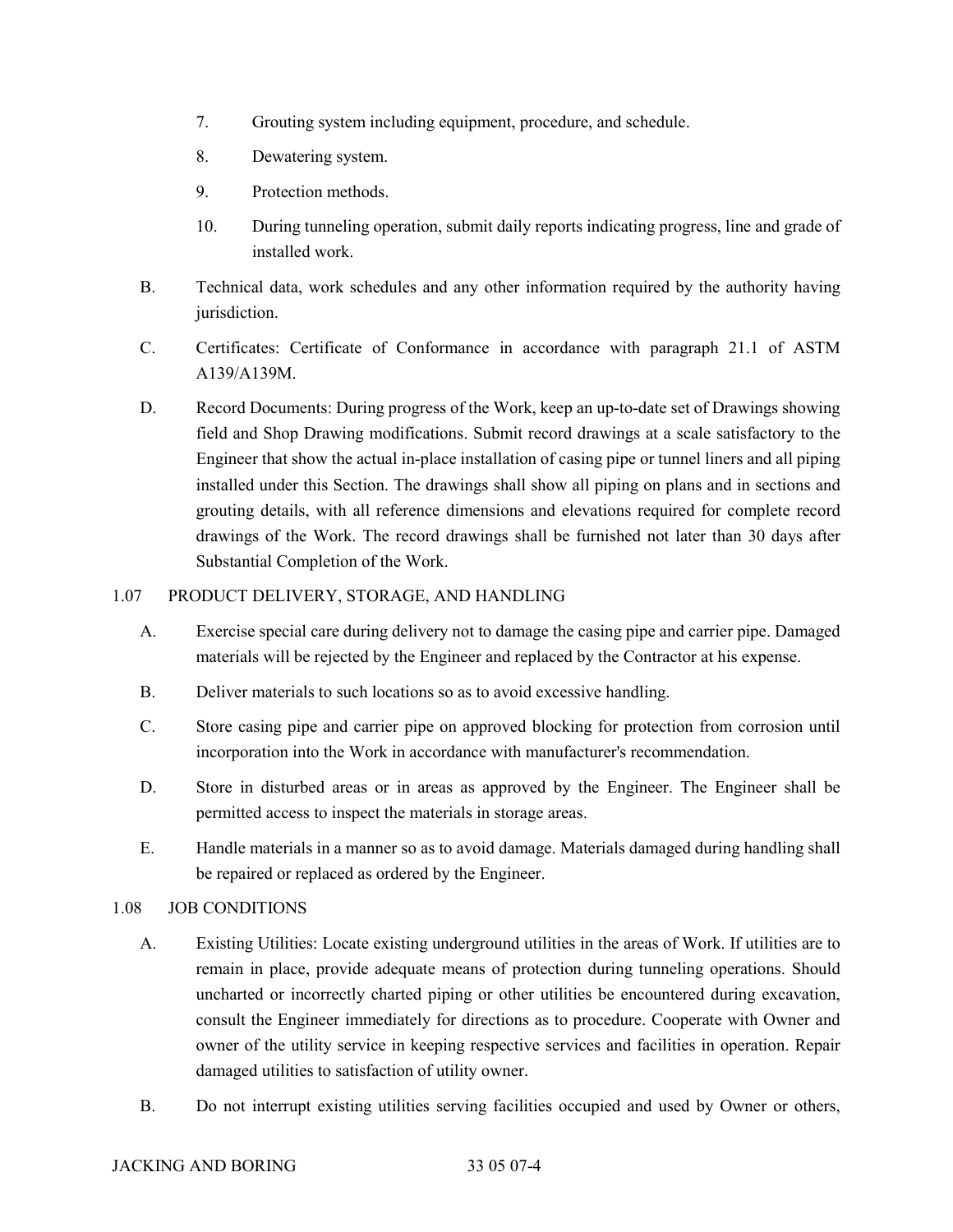except when permitted in writing by Engineer and then only after acceptable temporary utility services have been provided.

- C. Protection: Guardrails, fences, signs, lights, barricades, barrels, and all other protective items necessary shall be provided in accordance with the requirements of all applicable permits, laws, regulations, and ordinances, and as necessary to prevent damage or injury to private or public property or to workers or the general public. Adequately support and protect structures, utilities, pavements and facilities that are encountered in, or may be affected by, the work from damage caused by settlement, lateral movement, undermining, washout and other hazards created by tunneling operations.
- D. All excavations shall be sheeted, shored, and braced as required to prevent subsurface subsidence as specified in Section 31 23 00 "Excavation, Fill, and Grading".
- E. Access and jacking pits shall be kept dewatered, and pumps shall be attended on a 24-hour basis if conditions so require. Close observation shall be maintained to detect any settlement or displacement of facilities during dewatering operations. Dewater into a sediment trap and comply with applicable environmental protection criteria.
- F. Maintain the air in the excavation in a condition suitable for the health of workers at all times.
- G. No subsurface information is available.
- H. Use of explosives shall not be permitted.

# 1.09 GUARANTEE

A. Guarantee of work completed by the Contractor shall be as specified in the General Conditions of these specifications, except that longer periods may be required where noted in the permits or specified by applicable authorities.

# PART 2–PRODUCTS

# 2.01 JACK AND BORE SYSTEM

- A. The jack and bore system shall consist of, but not limited to, the following components:
	- 1. Jacking system suitable for forcing the casing through the reservoir embankment/berm.
	- 2. Auger boring and spoil removal system.
	- 3. Pipe lubrication system.
- B. The excavation equipment and system shall be fully capable of excavating and removing all material that will be encountered during the construction operations.
- C. The automated spoil transportation system shall match the excavation rate to the rate of spoil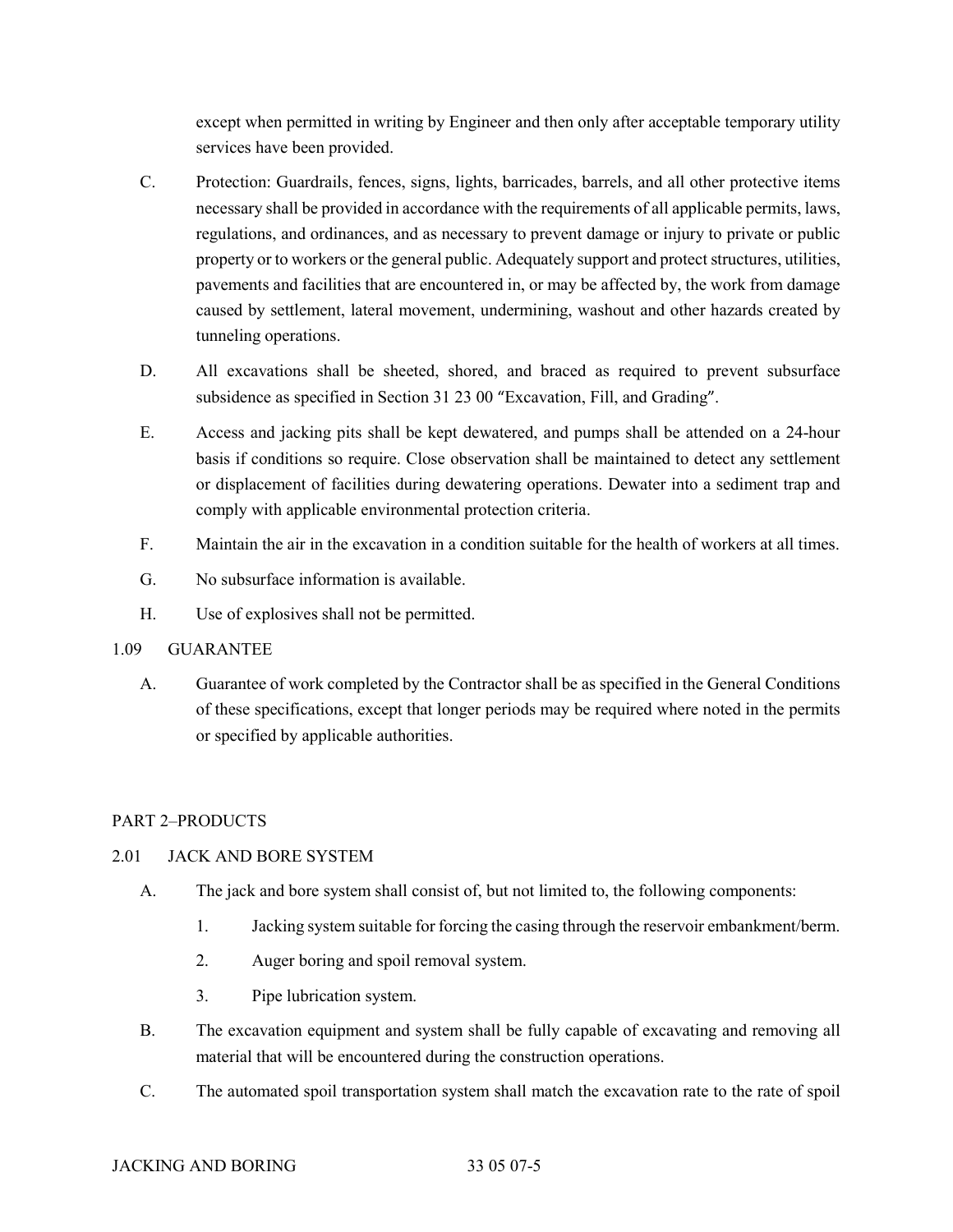removal, maintaining settlement or heave.

- D. The main jacking equipment installed shall have a capacity greater than the anticipated jacking load. The hydraulic cylinder extension rate shall be synchronized with the excavation rate of the boring, which shall be determined by the specific soils conditions.
- E. A pipe lubrication system may be utilized when anticipated jacking forces on the pipe are expected to exceed the capacity of the main jacks or exceed the pipe design strength with the appropriate safety factor. A prior approved lubricant shall be injected at the rear of the auger, or boring machine and, if necessary, through the casing pipe walls to lower the friction developed on the surface of the pipe during jacking and thereby reduce the jacking forces

# 2.02 STEEL CASING PIPE

- A. Casing pipe shall be steel pipe meeting the requirements of ASTM A139/A139M, Grade B, leakproof construction capable of withstanding Cooper E-80 loading. Pipe shall be seamless or have not more than one (1) longitudinal weld.
- B. Minimum wall thickness shall be designed by the Contractor from design criteria specified in Paragraph 1.05 and any other applicable loads.
- C. Unless shown otherwise on the Drawings, the inside diameter of casing pipe shall be selected by the Contractor and approved by the Engineer and shall be a minimum of 6 inches larger than the greatest outside dimension of the carrier pipe.
- D. Casing pipe shall be furnished with plain ends, mill beveled for field butt welding. Field-welded joints shall be full penetration single-vee groove, butt type welds around the entire circumference of the pipe.
- E. 1-1/2-inch or 2-inch holes shall be drilled with a maximum spacing of 15 feet on center alternating 30 degrees with a vertical plane through the casing pipe, before installation to check for voids after the casing pipe is installed. The holes shall be tapped for plugs. Plugs shall be furnished and installed by the Contractor.

## 2.03 CARRIER PIPE

- A. The carrier pipe material, joint type, class, thickness, coating, finish, etc. shall be per Section 33 31 00 "Sewer Pipe".
- B. The carrier pipe shall be furnished with restrained joints throughout the casing pipe and 5 feet beyond each end.

# 2.04 CARRIER PIPE SPACES AND BLOCKS

- A. Provide oak spacers strapped to pipe or spacers made from stainless steel, polyethylene, or precast nonmetallic composite/polypropylene with self-adhesive backing.
- B. Spacers shall be installed a maximum of 8 feet center to center along the length of the casing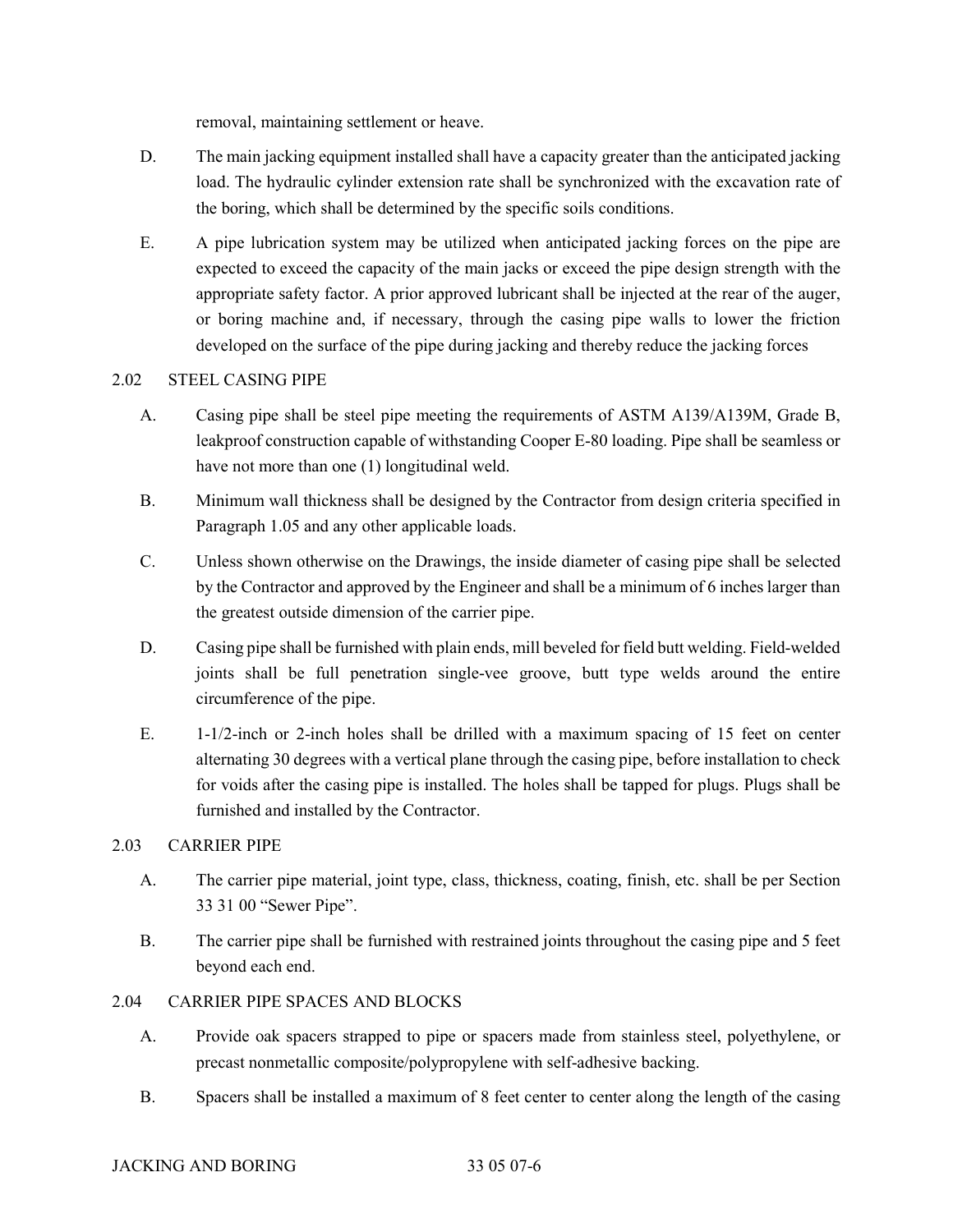pipe, top and bottom.

- C. Oak block spacers may be fabricated or provide spacers manufactured by one of the following:
	- 1. Cascade Waterworks Mfg. Co.
	- 2. Advanced Products and Systems, Inc.
	- 3. Or equal.
- D. Attach spacers to pipe with high strength steel bands or mechanically clamp to pipe with builtin clamping features of spacers.
- 2.05 GROUT
	- A. Grout for outside tunnel casing pipes: Use 1-part cement to approximately 3 parts sand. Adjust ratio as required to obtain 3,000 psi minimum strength.
	- B. Grout for inside tunnel casing pipes: Grout shall have a cementitious base with a maximum strength of 200 psi at 28 days and a minimum strength of 50 psi at 48 hours. Flowability shall be between 9 and 13 seconds when measured using a standard Marsh Cone. The Contractor shall submit a mix design for review and approval.

## PART 3–EXECUTION

## 3.01 GENERAL

- A. Installation of the pipes may be by jacking and boring and shall conform in all respects to the requirements contained herein and other applicable standards.
- B. Lines and Grades: The Contractor is responsible for establishing and maintaining proper line and grade at each crossing.
	- 1. The Contractor shall daily check line and grade to assure conformance with line and grade shown on the Drawings and within the tolerances indicated in this Section.
	- 2. Work required because of the Contractor's failure to maintain the proper line and grade shall be performed by the Contractor at no additional cost to the Owner.
	- 3. The Contractor shall submit daily reports, in a format approved by the Engineer, for recording progress and results of line and grade checks.

# 3.02 INSPECTION

- A. Complete as required by the Engineer, Owner, or Regulatory Authority.
- B. The Contractor will examine the areas and conditions under which tunneling is to be performed and notify the Engineer of conditions they may find that are detrimental to the proper and timely completion of the Work. Do not proceed with the Work until unsatisfactory conditions have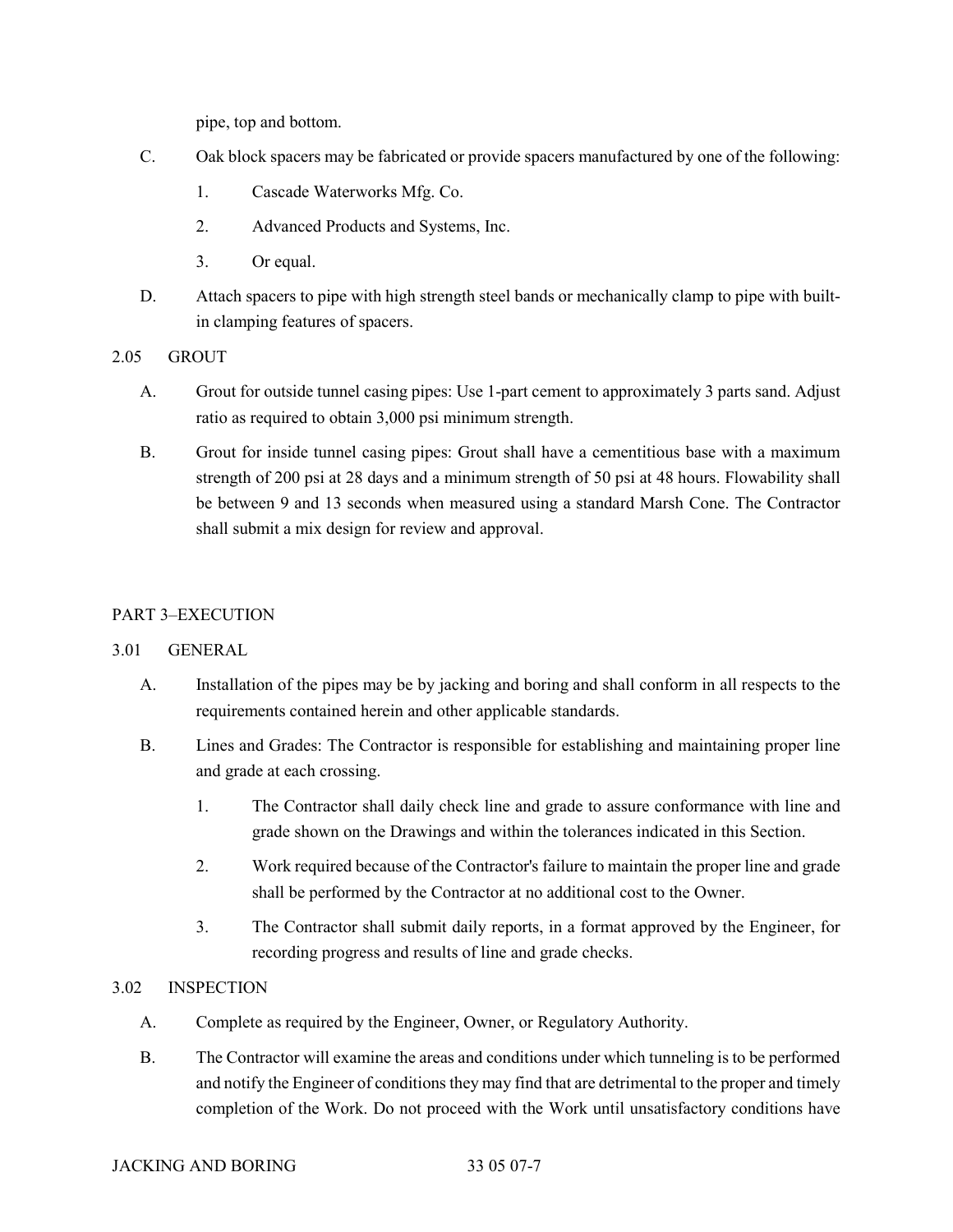been corrected in an acceptable manner.

#### 3.03 PREPARATION

- A. Access pits at each end of the crossings shall be sufficiently large to permit satisfactory installation of the casing pipe. All excavation, backfill, sheeting, shoring, bracing, and dewatering shall comply with the applicable requirements of Section 31 23 00 "Excavation, Fill, and Grading", of these Specifications and the requirements of the applicable authorities.
- B. The Contractor shall provide control points for the casing installation. The Contractor shall protect and safeguard such control points from damage or movement and utilize the control points to install the casing within the line and grade tolerance specified. As a minimum for vertical control, the Contractor shall set a vertical control benchmark and set points, PK nails or rebar at 25 feet spacing along the alignment, for daily settlement measurements.

#### 3.04 INSTALLATION - GENERAL

- A. Tunneling method shall be by boring or jacking a steel casing pipe.
- B. Adequate methods of dewatering shall be provided to produce satisfactory and safe working conditions.
- C. Stabilize soils at the excavation face using chemical grout or other approved means where necessary to advance the excavation without loss of ground.
- D. Use bentonite slurry or other lubricant to facilitate jacking operation.
- E. Installation of the carrier pipe shall be performed so as not to damage the pipe or joints.
- F. Any pit necessary in the performance of the Work shall be located as approved by the Engineer and adequately sheeted and shored to protect the work, all persons and adjacent property.

## 3.05 INSTALLATION OF STEEL CASING PIPE BY JACKING

- A. Install in accordance with current ODOT requirements and local authority requirements.
- B. Design bracing and backstops and use jacks of sufficient rating such that jacking can be accomplished in a continuous manner until the leading edge of the pipe reaches the final positions shown on the Drawings.
- C. If voids develop around the casing pipe as it is jacked, pump cement grout to fill all such voids, or fill by other means acceptable to the Engineer.
- D. Fill all voids as specified hereafter as soon as possible after completion of jacking operation.
- E. Provide casing pipe with a minimum yield strength of 35,000 PSI and in accordance with the Drawings.
- 3.06 INSTALLATION OF STEEL CASING PIPE BY BORING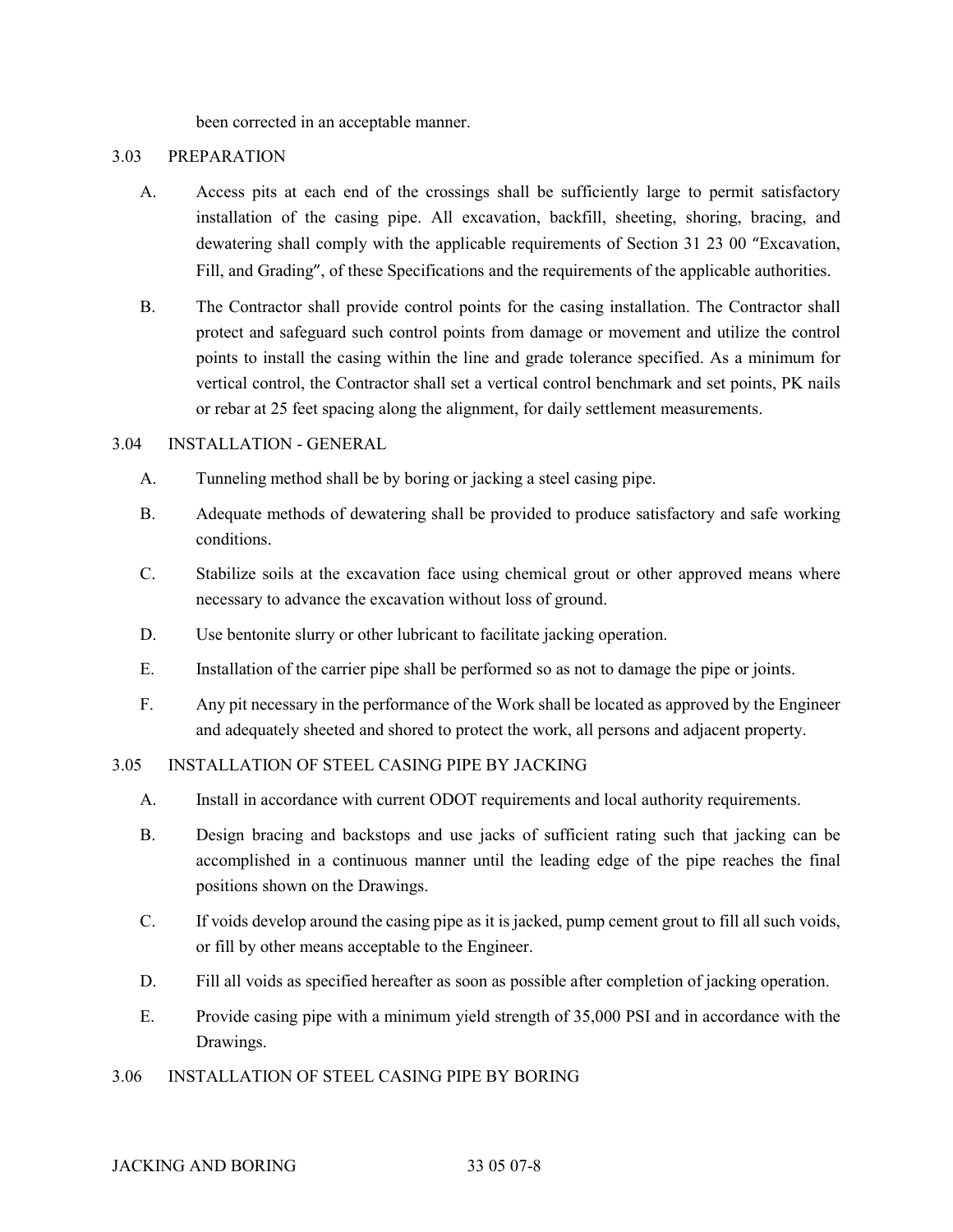- A. The boring method shall consist of pushing the pipe into the fill with a boring auger rotating inside the pipe to remove the soil.
- B. Provide the front of the casing pipe with suitable mechanical arrangements or devices that will positively prevent the auger and cutting head from leading the pipe so that there will be no unsupported excavation ahead of the pipe.
- C. The equipment and mechanical arrangements or devices used to bore and remove the earth shall be removable from within the casing pipe in the event an obstruction is encountered.
- D. The face of the cutting edge shall be arranged to provide reasonable obstruction to the free flow of soft or poor soil.
- E. Do not use water or other liquids to facilitate casing emplacement or spoil removal.
- F. If voids develop around the casing pipe as it is bored, pump cement grout to fill all such voids, or fill by others means acceptable to the Engineer.
- G. Fill all voids as specified hereinafter as soon as possible after completion of boring operation.
- H. Provide casing pipe with a minimum yield strength of 35,000 PSI and in accordance with the Drawings.

## 3.07 GROUTING

- A. The following requirements apply to steel casing pipe installations:
	- 1. Start at the lowest middle hole of each section to be grouted, grout holes above to remain open, and proceed upward progressively and, if possible, simultaneously on both sides of the casing or tunnel until all voids are completely filled with grout.
	- 2. Provide grout holes in addition to those specified where directed by the Engineer to insure filling of all voids.
	- 3. At any given location, grouting pressures shall not exceed one-half (1/2) PSI for each foot of overburden in earth.
	- 4. Grouting shall be done as near the end of the tunnel as practicable and if required by Engineer, grout stops shall be placed behind the sections at or near the end of the tunnel to permit grouting to or near the end.

## 3.08 OBSTRUCTIONS

- A. If an obstruction is encountered during installation stopping the forward action of the casing pipe, and it becomes evident that it is impossible to advance the pipe, the Contractor shall remove obstruction at the leading end of the casing pipe. No blasting shall be permitted.
- 3.09 INSTALLATION OF THE GRAVITY SEWER, FORCE MAIN, OR WATER MAIN CARRIER PIPE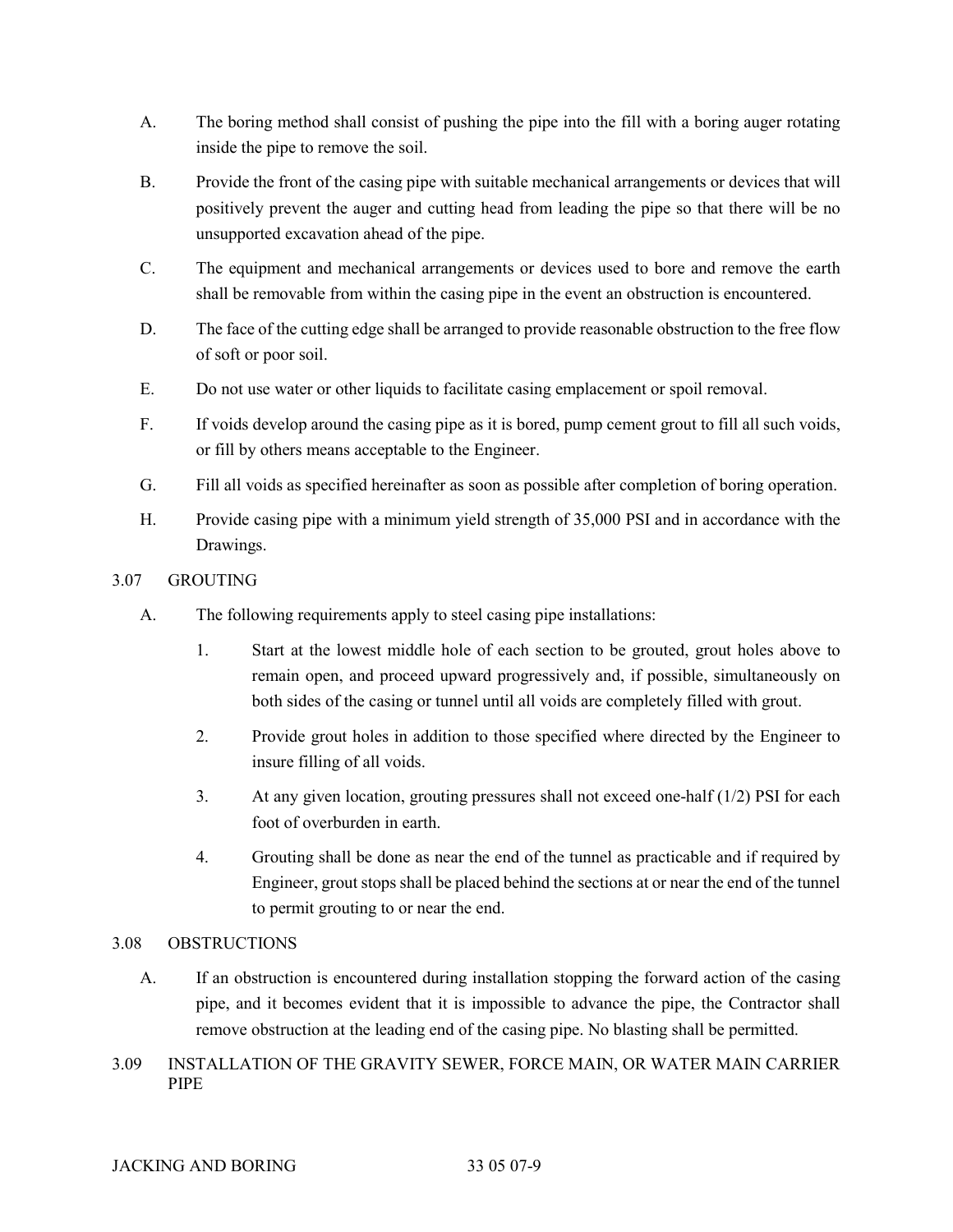- A. After completion of the steel casing pipe, the carrier pipe shall be installed and pressure tested by an approved method. See Section 33 05 06 "Pipe Testing".
- B. Care shall be taken to prevent undue disturbance of the joints.
- C. Pipe shall be laid to the line and grade shown on the Drawings.
- D. The pipe shall be blocked in place using approved blocks or spacers at a maximum spacing of 8 feet center to center along the length of the casing pipe, top and bottom in accordance with the details at the end of this section.
- E. The Contractor shall repair, replace or take whatever action is deemed necessary by the Engineer to correct all disturbed joints at no additional cost to the Owner.

# 3.10 BULKHEADS (CARRIER PIPE INSTALLATION ONLY)

- A. After the carrier pipe is installed in the steel casing pipe and successfully pressure tested, construct brick and mortar bulkheads.
- B. Prior to the installation of bulkheads, the carrier pipe shall be properly and sufficiently secured against flotation and against all movement which would disturb joints.
	- 1. The Contractor shall be responsible for maintaining all joints.
	- 2. The Contractor shall repair, replace, or take whatever action is deemed necessary by the Engineer to correct all disturbed joints at no additional expense to the Owner.
	- 3. The annular space in the casing shall be filled with grout. Grout shall be pumped through a tremie pipe delivering grout material from the higher end of the casing to the face of the lower end bulkhead.

# 3.11 DISPOSAL

A. Dispose of by-products of operations in accordance with all applicable codes, regulations, ordinances, laws, etc. By-products shall be hauled off-site to final disposal on a daily basis.

# END OF SECTION 33 05 07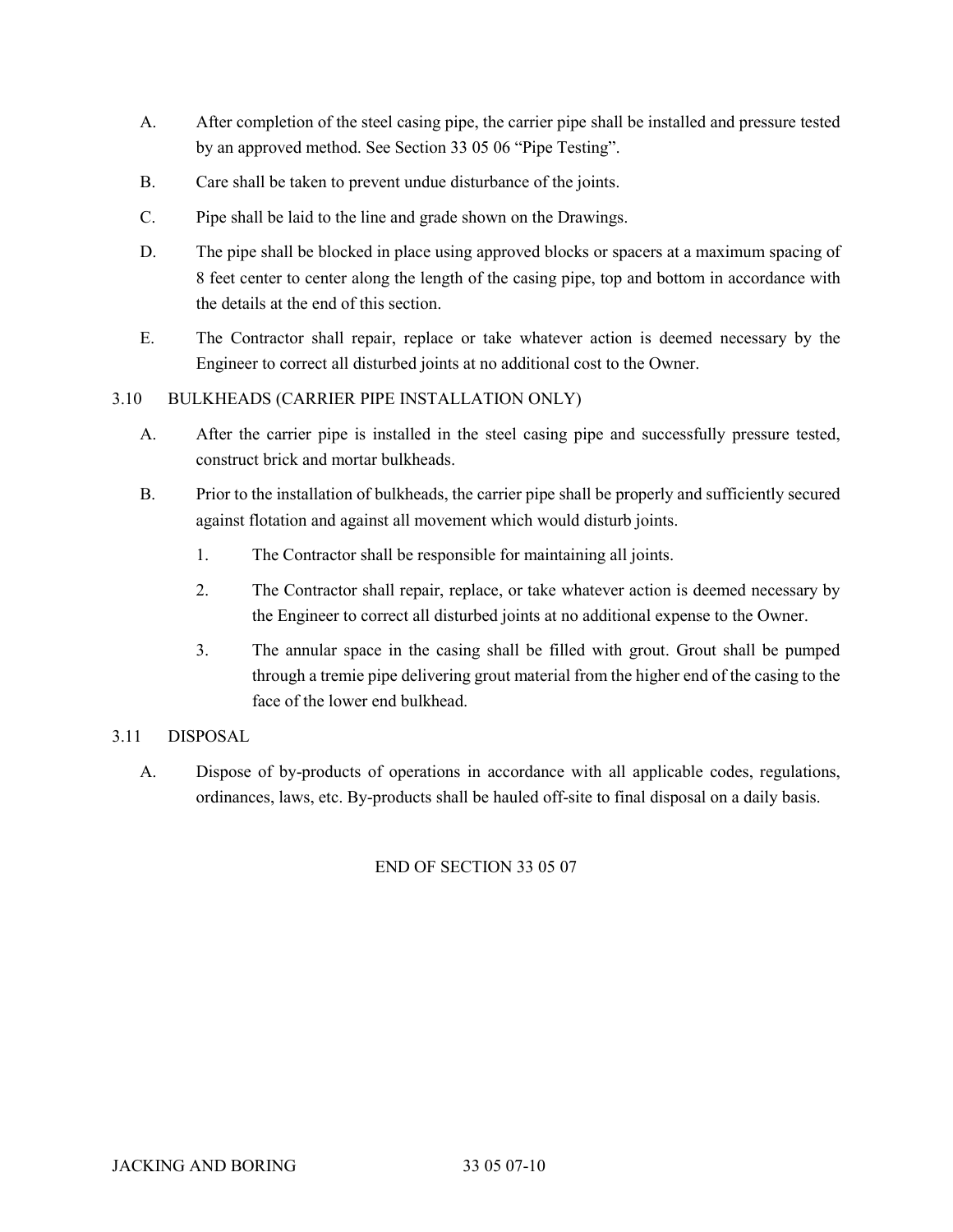#### SECTION 33 31 00

#### SEWER PIPE

#### PART 1–GENERAL

#### 1.01 SUMMARY

- A. The work in this section consists of furnishing pipe and fittings, complete with all jointing materials including, but not limited to, all necessary site preparation, excavation, dewatering, installation, connections to existing structures or pipe, sheeting, preparation of trench bottom, granular bedding and initial backfill, testing, disposal of waste material, dust, odor and noise control, signs and barricades, and clean up.
- B. On the project, pipe may be laid using open cut or jack and bore methods. See Section 31 23 00 "Excavation, Fill, and Grading" and Section 33 05 07 "Jacking and Boring" for additional details.

# 1.02 RELATED SECTIONS AND DIVISIONS

- A. Applicable provisions of Division 1 shall govern work in this section.
- B. Section 01 14 00 Control of Work
- C. Section 31 23 00 Excavation, Fill and Grading
- D. Section 33 05 07 Jacking and Boring
- E. Section 33 39 00 Sewer Appurtenances
- F. Section 35 43 00 Structures

### 1.03 REFERENCES

- A. ASTM refers to American Society for Testing Materials (ASTM) specifications.
- B. Standard Specifications: Unless otherwise indicated, Standard Specifications shall refer to the Ohio Department of Transportation (ODOT) Construction and Materials Specifications (CMS), 2019 edition, including all issued supplemental specifications.

#### 1.04 REFERENCE STANDARDS

- A. Concrete Pipe Handbook, American Concrete Pipe Association.
- B. ASCE MOP No. 60, Gravity Sanitary Sewer Design and Construction
- C. AWWA C606, Grooved and Shouldered Joints.
- D. AWWA M23, PVC Pipe Design and Installation.
- 1.05 SUBMITTALS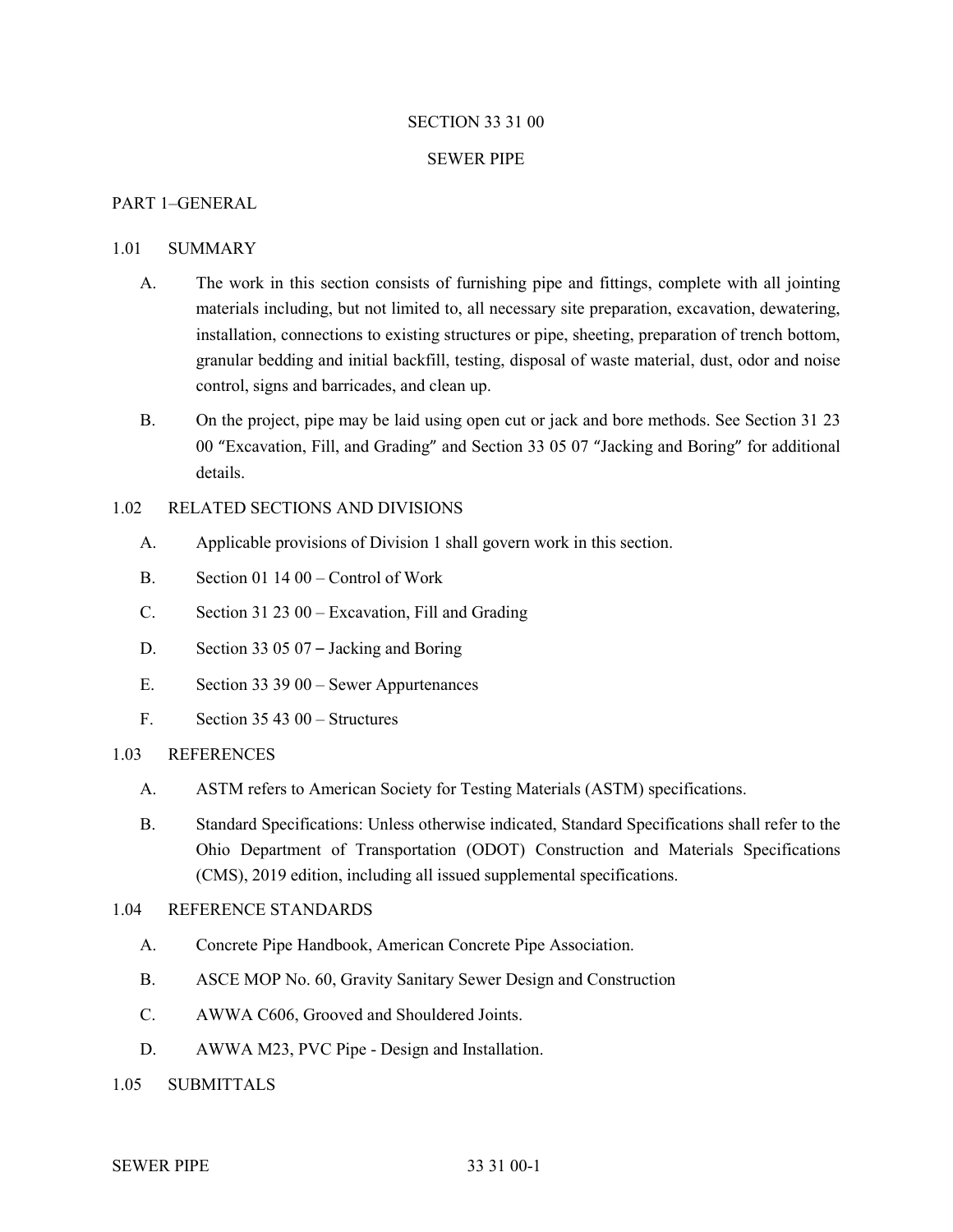- A. Shop Drawings: Submit for approval the following:
	- 1. Laying schedules for all pipe.
	- 2. Full details of piping, specials, manholes, joints, harnessing and thrust blocks (if allowed), and connections to existing piping, structures, equipment and appurtenances.
	- 3. Manufacturer's recommended installation techniques, including manufacturer's recommended sealants, lubricants, etc.
- B. Tests: Submit description of proposed testing methods, procedures and apparatus. Prepare and submit report for each test.
- C. Certificates: Submit certificates of compliance with referenced standards.

## 1.06 TOLERANCES

A. Refer to Section 01 14 00 "Control of Work" for tolerances for related Work.

## 1.07 PRODUCT DELIVERY, STORAGE AND HANDLING

- A. Deliver materials to the site to ensure uninterrupted progress of the Work. Materials received from factory shall be in new, undamaged condition. Materials cracked, gouged, chipped, dented or otherwise damaged will not be acceptable and shall be removed from the site immediately.
- B. Handle all pipe, fittings, specials and accessories carefully with approved handling devices. Do not drop or roll material off trucks. Do not otherwise drop, roll or skid piping. Materials cracked, gouged, chipped, dented or otherwise damaged will not be acceptable and shall be removed from the site immediately.
- C. Unload pipe, fittings and specials opposite to or as close to the place where they are to be installed as is practical to avoid unnecessary handling. Keep pipe interiors completely free from dirt and foreign material.
- D. Provide covered storage for all thermoplastic and ultraviolet sensitive piping and accessories.
- E. All gaskets, seals and other resilient materials shall be stored in a protective environment in accordance with manufacturers' recommendations.

## PART 2–PRODUCTS

## 2.01 GENERAL

- A. General:
	- 1. Pipe Marking:
		- a. Clearly mark each piece of pipe or fitting with a designation which conforms to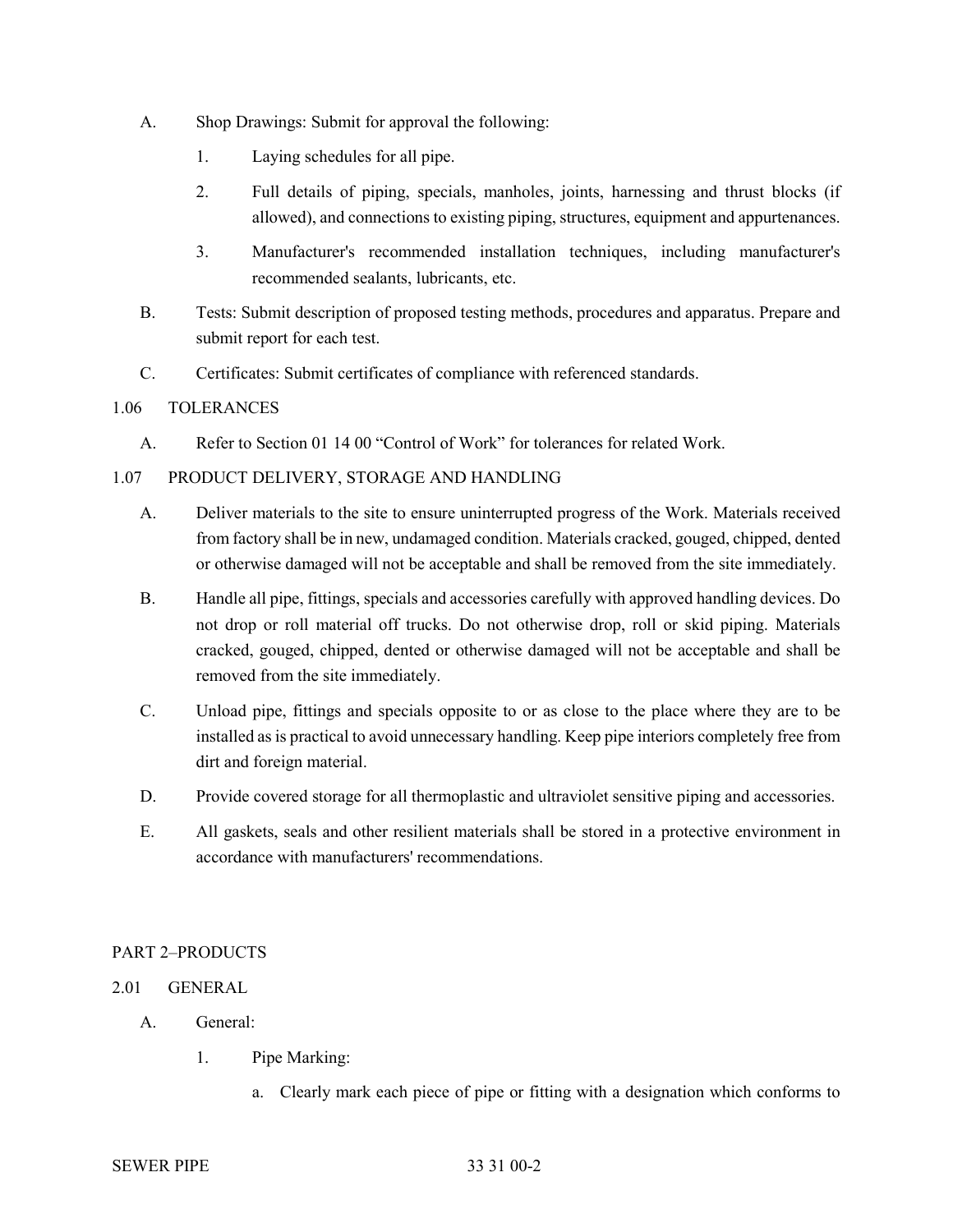those shown on the laying schedule.

- b. Cast or paint material, type and class designation on each piece of pipe or fitting 4 inches in diameter and larger.
- c. Pipe and fittings smaller than 4 inches in diameter shall be clearly marked by manufacturer as to material, type and rating.

## 2.02 PIPE TRENCH AND BEDDING MATERIALS

A. If installed via open cut, pipe trench and bedding materials shall be provided as specified and shown in Section 31 23 00 "Excavation, Fill and Grading."

## 2.02 "REINFORCED CONCRETE PIPE"

B. Reinforced Concrete Pipe (RCP) shall be used for storm sewers and shall be in accordance with Section 706.02 of the Standard Specifications, Class IV with rubber gaskets. The gasket shall be installed as per the recommendations of the pipe and gasket manufacturer.

## 2.03 UNDERDRAIN

- A. The underdrain shall be SDR 35 Polyvinyl chloride (PVC) pipe meeting the requirements of Section 707.41 of the Standard Specifications.
- B. The underdrain system shall have a vertical, connecting standpipe to serve as a clean-out port as shown on the Drawings. The standpipe shall be rigid, non-perforated SDR 35 PVC pipe, in accordance with Items 605 and 707.45 of the Standard Specifications. Standpipe shall be covered with a removable watertight cap.
- C. Perforated segments of underdrain shall be sized to prevent migration of the drain rock into the pipes. The total opening of all perforations combined shall be sufficient to allow the underdrain pipe to discharge at full capacity.
- D. Each underdrain shall include a removable watertight cap.

## 2.04 PIPE TRENCH AND BEDDING MATERIALS

G. Pipe trench and bedding materials shall be provided as specified and shown in Section 31 23 00 "Excavation, Fill and Grading."

## 2.05 MISCELLANEOUS

A. Field-cut joints and connections to other piping material shall be made using Fernco "Flexible Couplings" or Mission "Eastern Standard Band-Seal Couplings" with stainless steel shear rings.

# PART 3–EXECUTION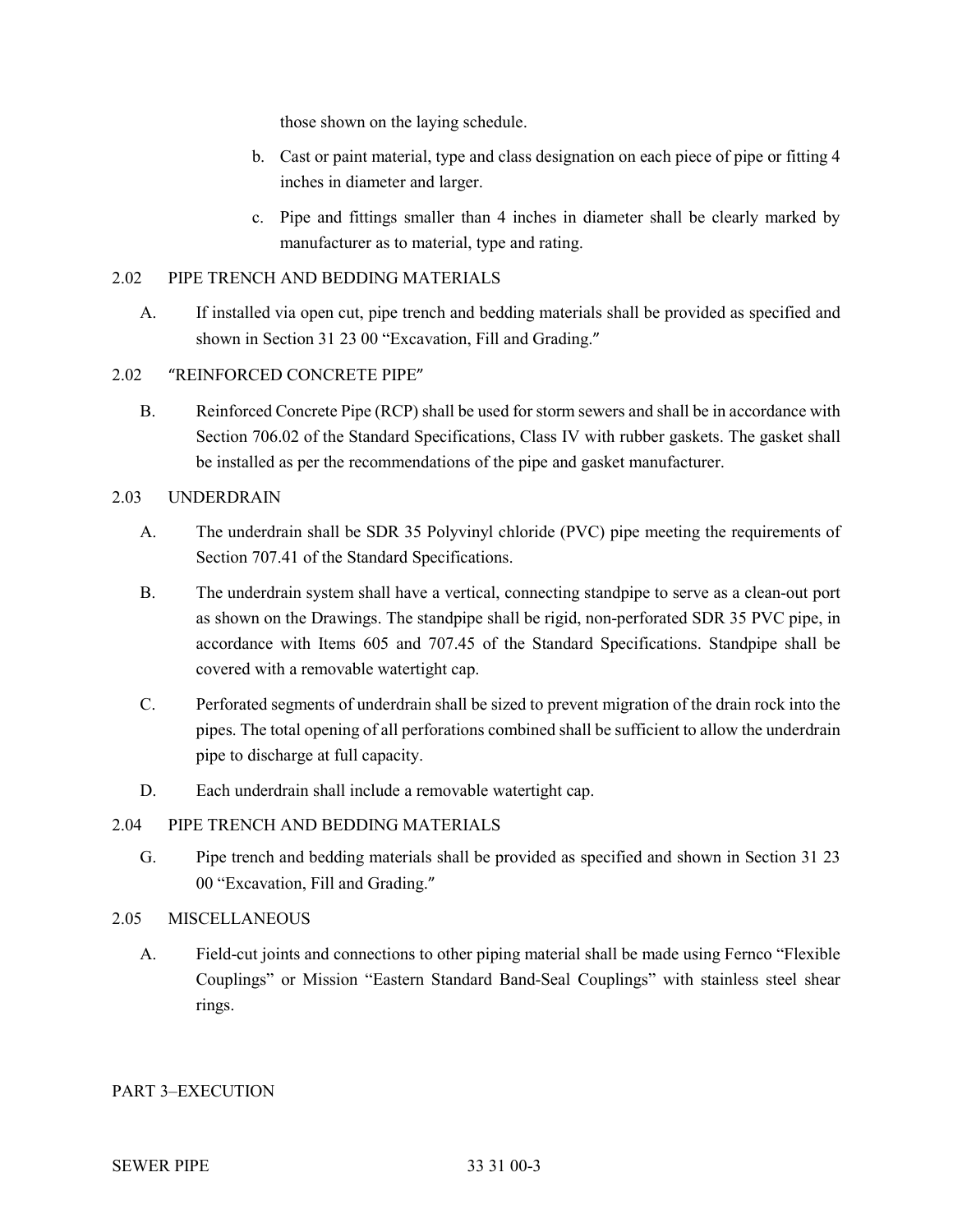### 3.01 GENERAL

- A. Pipe trench and bedding installation details shall be provided as specified and shown in Section 31 23 00 "Excavation, Fill and Grading." Refer to Section 33 05 07 "Jacking and Boring" for additional details on alternative method of installation.
- B. Install piping as shown, specified and as recommended by the manufacturer.
- C. Request instructions from Engineer before proceeding if there is a conflict between the manufacturer's recommendations and the Drawings or Specifications.
- D. All trench excavations shall be inspected by Engineer prior to laying pipe. Notify Engineer in advance of excavating, bedding and pipe laying operations.
- E. Pipe, fittings, specials and accessories that are cracked, damaged or in poor condition or have damaged linings will be rejected.
- F. All pipelines connecting to structures shall be provided with a flexible pipe joint connection within two (2) feet of the structure.
- G. At all buried pipe terminations, laterals or other services, the Contractor shall provide a wood stake marker, 36" minimum above grade. Markers for water lines shall be painted blue, while markers for sewer lines shall be painted green.
- H. Whenever pipe slope is greater than 20%, pipe material shall be Ductile Iron and shall be securely anchored to slope.
- I. The Contractor shall comply with all safety standards, including but not limited to OSHA 29 CFR Part 1926, Subpart P.
- 3.02 BACKFILL AND BEDDING OF PIPE (IF INSTALLED VIA OPEN CUT)
	- A. Trench excavation, backfill, and bedding materials shall conform to the requirements of Section 31 23 00 "Excavation, Fill, and Grading".
	- B. Where the existing trench bottom is deemed unsuitable by Engineer, remove and replace it with approved backfill.
	- C. Where pipe is installed in rock excavation, consult Engineer.
	- D. Excavate trenches below the pipe bottom by an amount shown and specified. Remove all loose and unsuitable material from the trench bottom.
	- E. Do not lay pipe until the Engineer approves the bedding condition. If a conflict exists obtain clarification from Engineer before proceeding.
	- F. No pipe shall be brought into position until the preceding length has been bedded and secured in its final position.
- 3.03 LAYING PIPE (IF INSTALLED VIA OPEN CUT)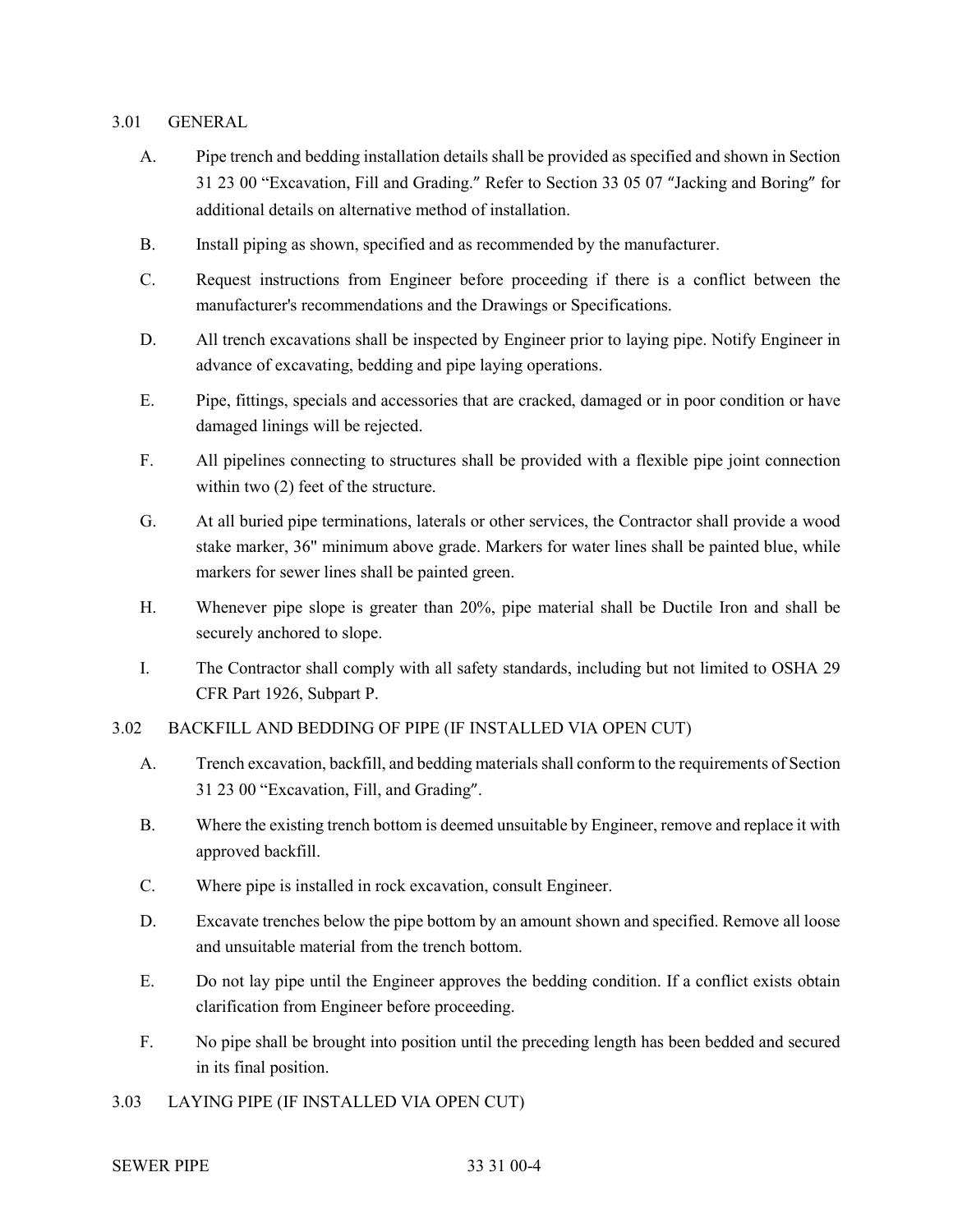- A. If installation is by jack and bore, refer to Section 33 05 07 "Jacking and Boring".
- B. Conform to manufacturer's instructions and requirements of the standards listed, where applicable: Concrete Pipe: AWWA M9, Concrete Pipe Handbook.
- C. Install all pipe accurately to line and grade shown unless otherwise approved by Engineer. Remove and relay pipes that are not laid correctly.
- D. Slope piping uniformly between elevations shown.
- E. Ensure that ground water level in trench is at least 6 inches below bottom of pipe before laying piping. Do not lay pipe in water. Maintain dry trench conditions until jointing and backfilling are complete.
- F. Start laying pipe at lowest point and proceed towards the higher elevations, unless otherwise approved by Engineer.
- G. Place bell and spigot pipe so that bells face the direction of laying, unless otherwise approved by Engineer.
- H. Place concrete pipe containing elliptical reinforcement with the minor axis of the reinforcement in a vertical position.
- I. Excavate around joints in bedding and lay pipe so that only the barrel receives bearing pressure from the trench bottom.
- J. Deflections at joints shall not exceed 75 percent of the amount allowed by the pipe manufacturer unless specified in the joint deflection tables at the end of this Section.
- K. Carefully examine all pipe, fittings and specials for cracks, damage or other defects while suspended above the trench before installation. Immediately remove defective materials from site.
- L. Inspect interior of all pipe and fittings and completely clean all dirt, gravel, sand, debris or other foreign material from pipe interior before it is moved into the trench. Bell and spigot mating surfaces shall be thoroughly wire brushed and wiped clean and dry immediately before the pipe is laid.
- M. Field cut pipe, where required, with a machine specially designed for cutting piping. Make cuts carefully, without damage to pipe or lining, and with a smooth end at right angles to the axis of pipe. Cut ends on push-on joint shall be tapered and sharp edges filed off smooth. Flame cutting will not be allowed.
- N. Blocking under piping will not be permitted unless specifically approved by Engineer for special conditions. If permitted, conform to requirements of AWWA C600.
- O. Touch up protective coatings in a satisfactory manner prior to backfilling.
- P. Provide polyethylene encasement for ductile iron piping to prevent contact between the pipe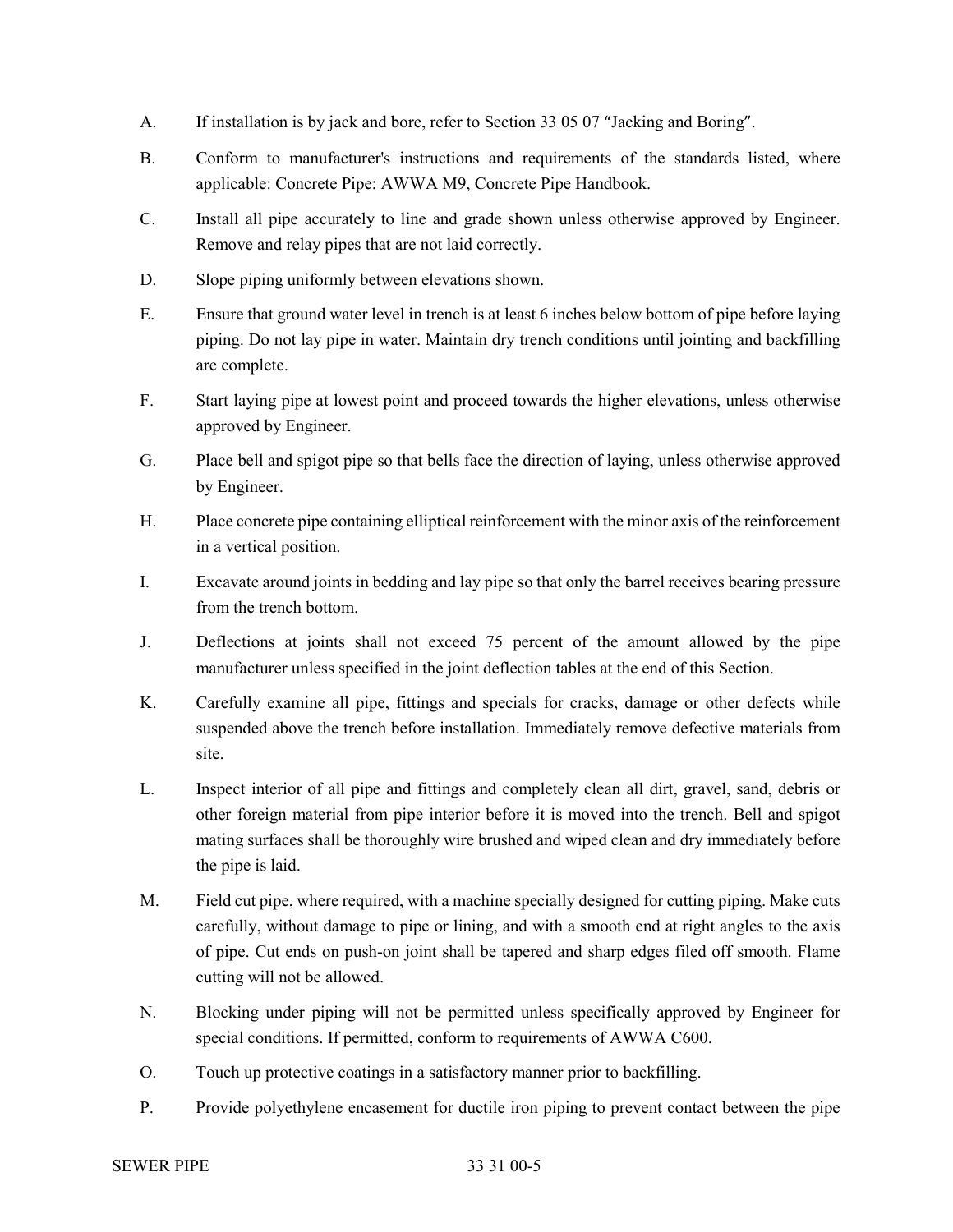and surrounding bedding material and backfill when specifically required by the plans and specifications.

- Q. The Contractor shall notify the Engineer in advance of backfilling operations schedule.
- R. On steep slopes take measures acceptable to Engineer to prevent movement of the pipe during installation.
- S. Thrust Restraint: During the installation of the pipe, thrust restraint systems shall be provided wherever required for thrust restraint.
- T. Exercise care to avoid flotation when installing pipe in cast-in-place concrete.
- U. Field welding for any purpose shall not be permitted unless approved by the Engineer.

# 3.04 UNDERDRAIN INSTALLATION

- A. For the underdrain system, prepare bedding and backfill material at specified in Section 31 25 00 "Excavation, Fill, and Grading".
- B. Mechanical joints shall be carefully assembled in accordance with the manufacturer's recommendations. If effective sealing is not obtained, the joint shall be disassembled, thoroughly cleaned, and reassembled. Over tightening of bolts to compensate for poor installation practice will not be acceptable.

## 3.05 CLEANING

- A. Thoroughly clean all piping and flush prior to inspection in a manner approved by Engineer at no additional cost to Owner. Jet or mechanical cleaning shall be used as a minimum and flushing will not be allowed in gravity sewer pipes.
- B. All piping shall be inspected by Contractor and Engineer from the inside using closed circuit television when pipe diameter limits direct inspection. All debris, dirt and foreign matter shall be removed. The Contractor shall provide all equipment necessary for inspection.
- C. Remove dirt and debris from all joints and do not force dirt or debris into pipe joints during cleaning.

# END OF SECTION 33 31 00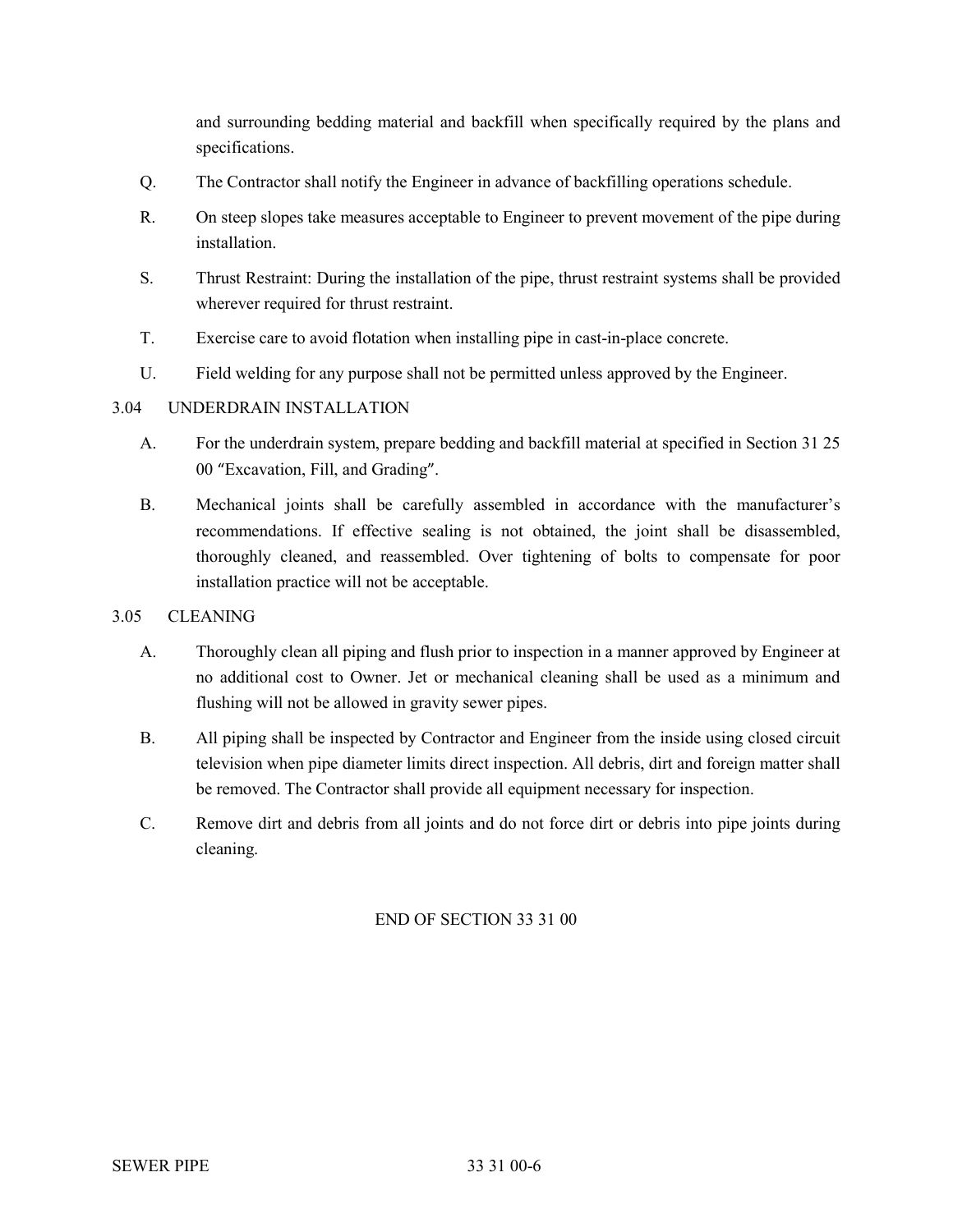#### SECTION 33 39 00

#### SEWER APPURTENANCES

## PART 1–GENERAL

#### 1.01 SUMMARY

- A. The work in this section consists of furnishing all labor, materials, equipment and incidentals necessary to provide all new structures where shown on the Drawings, and as specified herein, or otherwise required to complete the Work.
- B. Appurtenance trenching, bedding, and backfilling are covered in Section 31 23 00 "Excavation, Fill and Grading".

## 1.02 RELATED SECTIONS AND DIVISIONS

- A. Applicable provisions of Division 1 shall govern work in this section.
- B. Section 02 41 00 Demolition
- C. Section 03 30 00 Cast-In-Place Concrete
- D. Section 31 23 00 Excavation, Fill and Grading

#### 1.03 REFERENCES

- A. ASTM refers to American Society for Testing Materials (ASTM) specifications.
- B. Standard Specifications: Unless otherwise indicated, Standard Specifications shall refer to the Ohio Department of Transportation Construction and Materials Specifications (CMS), 2019 edition, including all issued supplemental specifications.

## 1.04 SUBMITTALS

A. Shop drawings of sewer appurtenancesshall be provided to Engineer prior to delivery to project site.

#### 1.05 TOLERANCES

A. Refer to Section 01 14 00 "Control of Work" for tolerances for related Work.

## PART 2–PRODUCTS

## 2.01 MATERIALS

A. Standard headwalls shall be in accordance with Clermont County Engineer's Office Standard Construction Drawings.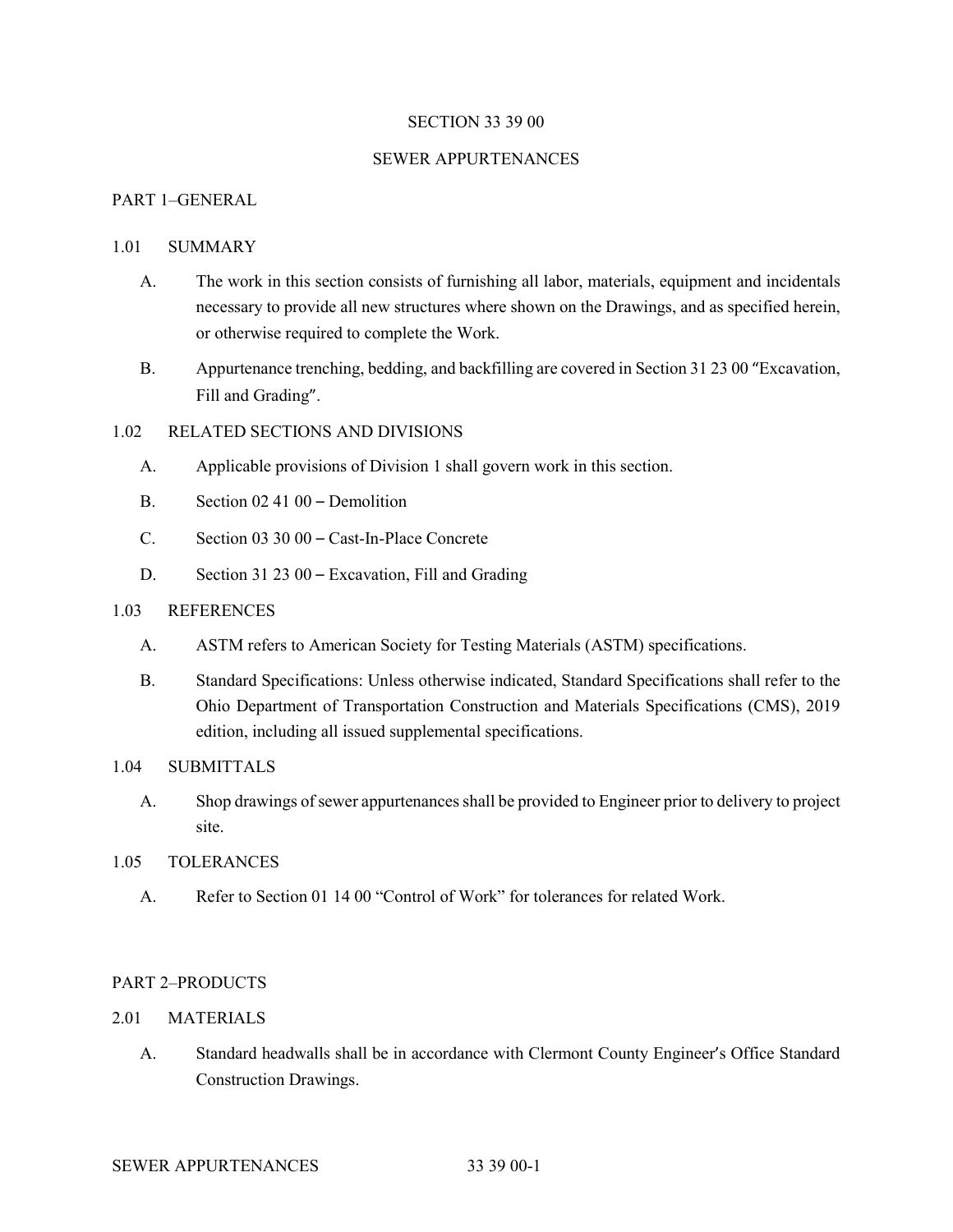- B. Trash rack shall be a hinged grate suitable for a 24-inch pipe, such as LPG-24 Hinged by Trashracks.com or equivalent approved by Engineer.
- C. Check valve shall be CheckMate Inline Check Valve by Tideflex Technologies or equivalent approved by Engineer.
- D. Steel restrictor plate shall have a minimum thickness of 3/16 inches.
- E. Bolts used to fasten the steel restrictor plate to the headwall shall be 3-8/inch diameter stainless steel with 3/8-inch stainless steel drop-in expansion anchor.

# PART 3–EXECUTION

## 3.01 INSPECTION

- A. Precast concrete sections shall be inspected when delivered and all cracked or otherwise visibly defective units shall be rejected.
- B. Refer to Section 03 30 00 "Cast-In-Place Concrete" for requirements on materials for poured structures.

## 3.02 STORM HEADWALL CONSTRUCTION

A. Construct storm headwalls in conformance of Item 602.03 of the Standard Specifications and Section 03 30 00 "Cast-In-Place Concrete".

## 3.03 TRASH RACK INSTALLATION

A. Install trash rack per manufacturer's specifications.

## 3.04 CHECK VALVE INSTALLATION

- A. Install check valve per manufacturer's specifications.
- B. The check valve shall function as intended after installed, including letting water into the reservoir when the stage of the East Fork Little Miami River exceeds the stage in the reservoir and forming a water-tight seal to prevent backflow out of the reservoir when the stage of the East Fork Little Miami River drops below the stage in the reservoir.

## 3.05 STAINLESS STEEL RESTRICTOR PLATE

- A. Restrictor plate shall be attached to the headwall with a minimum of four (4) bolts. Bolts shall be embedded a minimum of 1-3/16 inches.
- B. Attach the PVC underdrain with a water-tight seal.

## END OF SECTION 33 39 00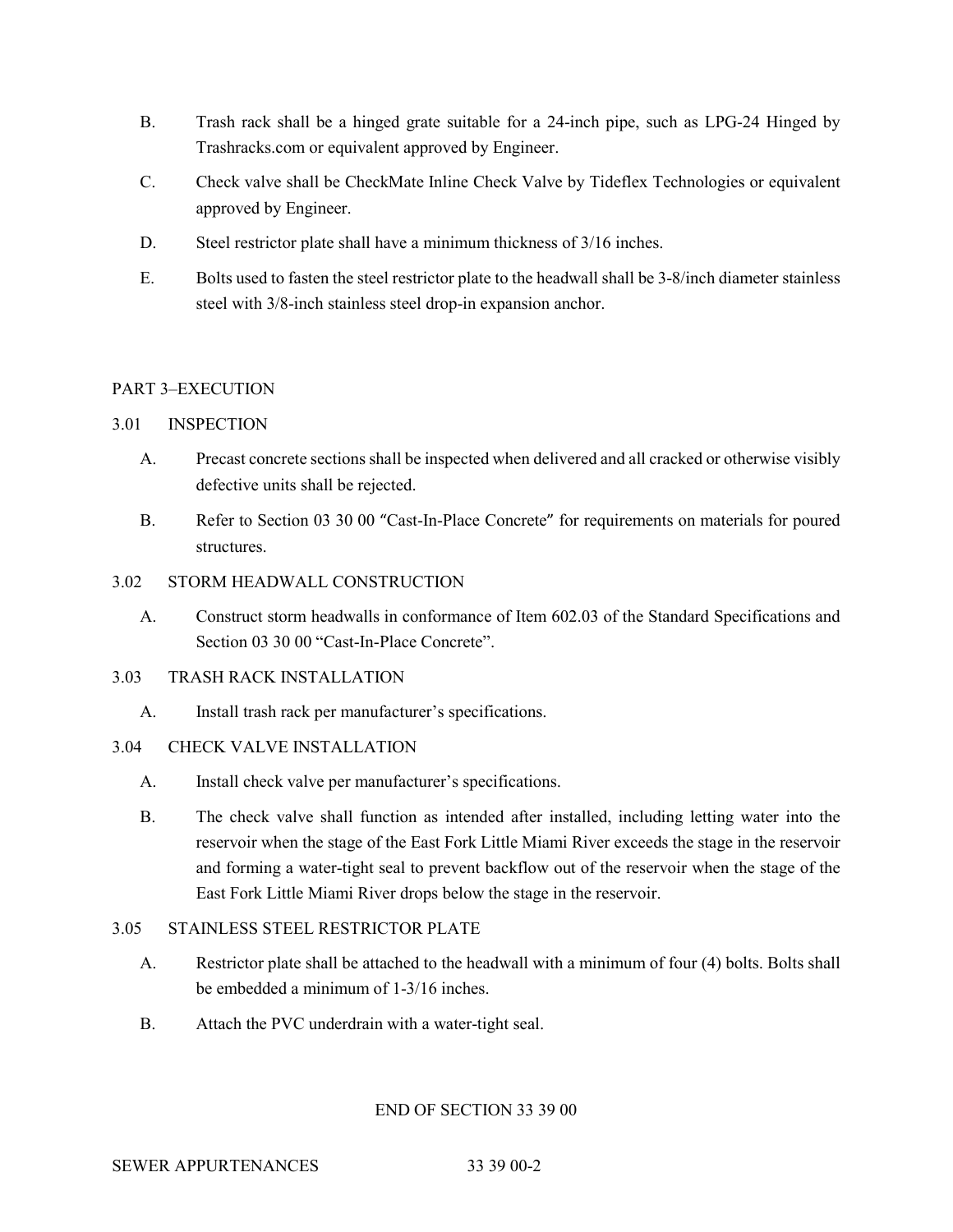### SECTION 35 43 00

#### **STRUCTURES**

## PART 1–GENERAL

#### 1.01 SUMMARY

A. The work to be performed under this section consists of all labor, materials, equipment and incidentals required to install log vanes, anchored brush, brush piles, buried rock armoring, boulder toe, and bioengineered bank armoring as shown on the Drawings and as specified herein.

### 1.02 RELATED SECTIONS AND DIVISIONS

- A. Applicable provisions of Division 1 shall govern work in this section.
- B. Section 01 14 00 Control of Work
- C. Section 31 10 00 Site Clearing
- D. Section 31 23 00 Excavation, Fill, and Grading
- E. Section 31 37 16 Rock

### 1.03 REQUIREMENTS FOR REGULATORY AGENCIES

A. The Contractor shall fully comply with all federal and state quarantines, requirements, laws, and regulations regarding the movement of wood and wood products.

# 1.04 TOLERANCES

A. Refer to Section 01 14 00 "Control of Work" for tolerances for related Work.

## PART 2–PRODUCTS

#### 2.01 LOGS

- A. Logs for wood structures shall be harvested onsite as specified under Section 31 10 00 "Site Clearing".
- B. For log dimensions and diameters, refer to details in the Drawings.
- C. For log vanes, root wads shall not be attached. For brush piles and anchored brush, root wads may or may not be attached.
- D. For log vanes, all branches that are not the primary trunk shall be removed at a maximum of 6 inches from the tree trunk. For brush piles and anchored brush, some branches shall remain,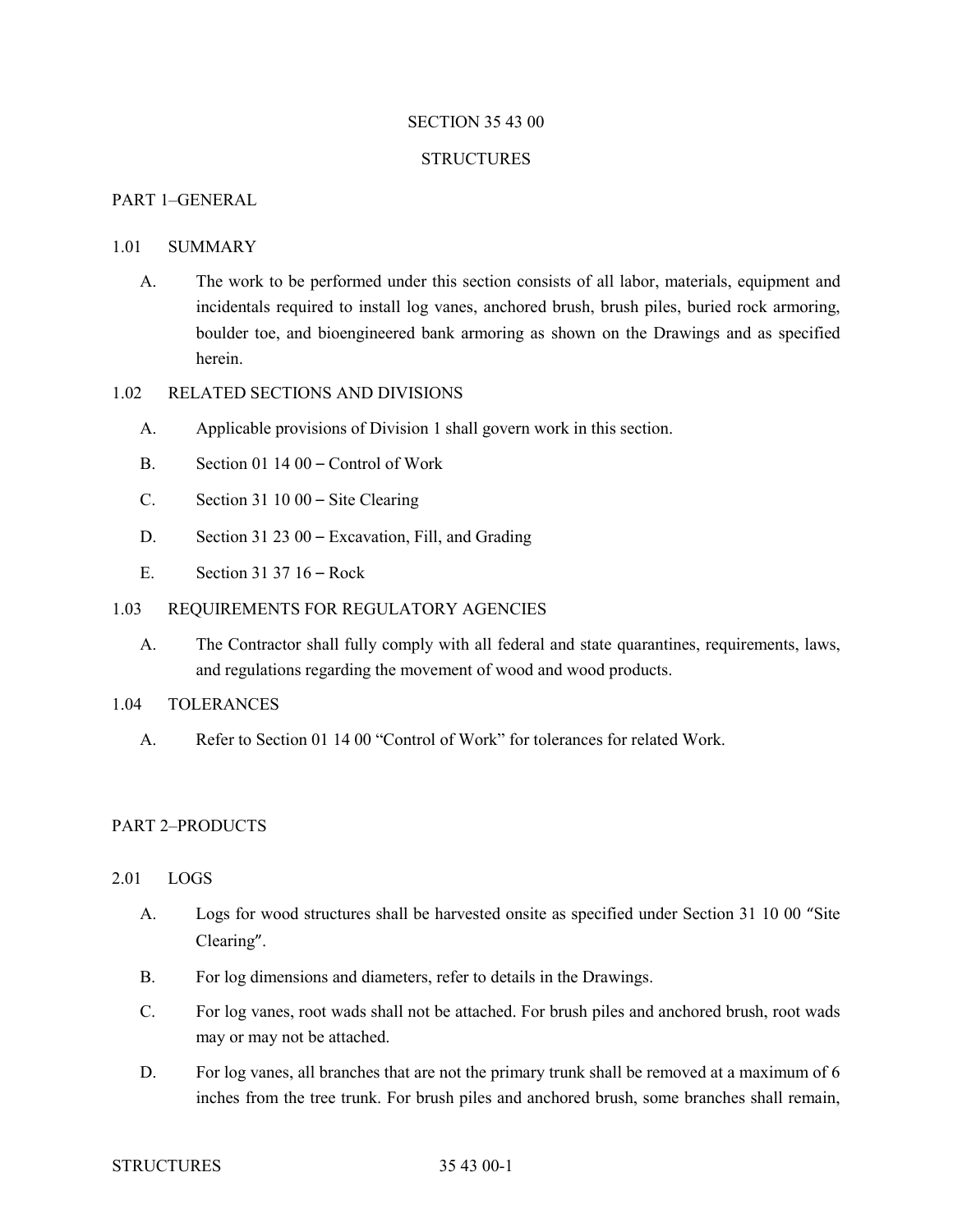including a minimum of two (2) opposing branches extending at least five (5) feet from the tree trunk, although the majority shall be removed a maximum of 6 inches from the tree trunk.

E. Each log shall be free from large fractures or cracks, decay, and disease or pests.

## 2.02 BRUSH

- A. Brush shall consist of woody material, including branches, root wads, and trunks of small dead trees/shrubs. Invasive species are not permitted.
- B. It is assumed that brush/log collection shall occur from only the material cleared and grubbed for grading of the project. Harvesting of additional woody material is not anticipated. Brush/log collection shall not damage live trees or destabilize soils, slopes, or existing ground cover.

## 2.03 ROCK

A. Rock shall be as shown on the Drawings and as specified in Section 31 37 16 "Rock."

## PART 3–EXECUTION

## 3.01 WATER CONTROL

A. Prior to commencing channel structure installation, the Contractor shall install water control measures as required to perform work in dry/low flow conditions. Water control measures shall include, but are not limited to, diversions, pumps, or other means necessary to divert surface water away from the work area and prevent excess discharge of suspended sediment to downstream waterways. The Contractor is responsible for investigating and familiarizing themselves with respect to all site conditions that may affect the work, including surface water, level of groundwater, and time of year the work is to be done. All requirements of Section 01 14 00 "Control of Work" shall apply.

## 3.02 LOG VANE INSTALLATION

- A. Excavate for placement of log vane structure. All soft soils, organic material, and debris must be removed, and a firm foundation provided. Backfill over-excavations with native fill material or imported bedding material as specified or otherwise shown on the Drawings.
- B. Each structure shall consist of only one (1) log, as indicated on the Drawings.
- C. Center of log shall be placed in the center of the channel, with approximately one-third (1/3) of the log length buried into each channel bank, equally embedded in both banks. The log shall be buried such that the crest of the log is flush with the bed of the low-flow channel.
- D. The logs shall be perpendicular to flow.
- E. Compact soil around the log vane in a way that maintains flow in the low-flow channel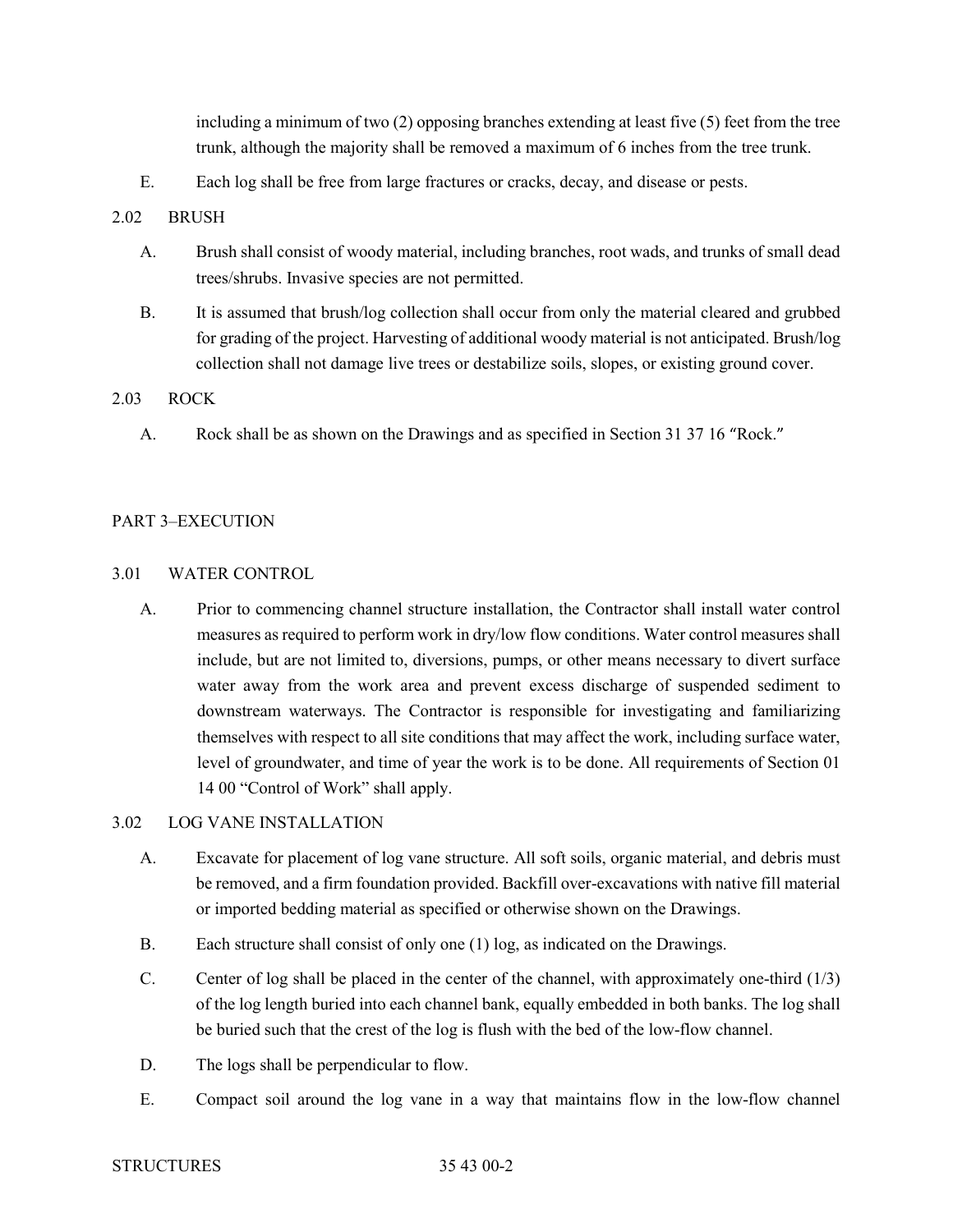following connection to the East Fork Little Miami River. Fill void spaces with tightly packed smaller rock. Piping around the log vane shall result in reconstruction, re-compaction, or any other actions necessary to meet this performance.

F. The Contractor shall photographically document with scale (e.g., survey rod, measuring tape, etc.) installation was completed per the Drawings, including but not limited to, documentation of log dimensions and structure elevations. Elevations shown on Drawings shall be verified by the Contractor with a level or equivalent equipment and associated survey data.

## 3.03 ANCHORED BRUSH INSTALLATION

- A. Brush/log installation shall not damage live trees.
- B. Place brush for anchored brush structures in locations shown on the Drawings to meet the dimensions provided in the details.
- C. Brush must be partially buried in the banks of the wetland. Brush shall be compacted into the wetland bed a minimum depth of 3 inches to minimize the risk of floating/dislodgement.
- D. Cross logs shall be placed on top of the brush. The Contractor is responsible for anchoring the cross logs to prevent floating and dislodgment. The Contractor is encouraged to use strategic orientation, such as ramping the logs behind live trees, and is also permitted to use wood stakes, twine, and other organic materials for anchoring.

## 3.04 BRUSH PILE INSTALLATION

- A. Brush/log installation shall not damage live trees.
- B. Place brush piles in locations shown on the Drawings to meet the dimensions provided in the details.
- C. Brush must be partially buried in the banks of the wetland. Brush shall be compacted into the wetland bed a minimum depth of 3 inches to minimize the risk of floating/dislodgement.

# 3.05 BURIED ROCK ARMORING INSTALLATION

- A. Excavate for placement of rock armoring. All soft soils, organic material, and debris must be removed, and a firm foundation provided. Backfill over-excavations with native fill material.
- B. Rock shall be placed to thicknesses, elevations and locations as shown on the Drawings and details.
- C. Backfill void spaces with tightly packed smaller rock. The Contractor shall ensure mechanical connection on the individual stones such that all individual stones are in good contact with the adjacent stones and there are no loose members. This may include, but is not limited to, placement of stones in courses, compaction, and/or backfill with smaller stones. Hand placement may be necessary to fill in the cracks between larger stones.
- D. The Contractor shall photographically document with scale (e.g., survey rod, measuring tape,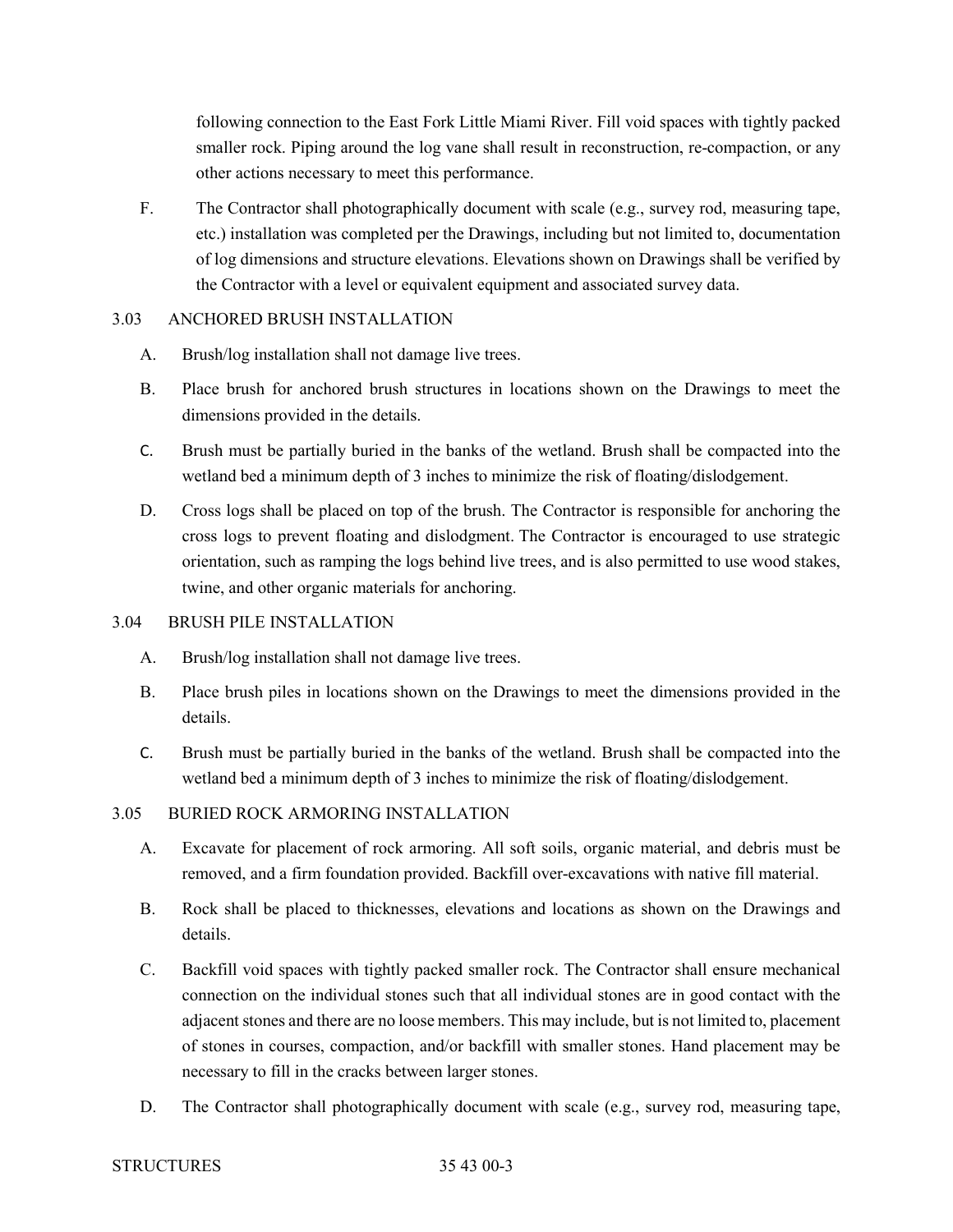etc.) installation was completed per the Drawings, including but not limited to, documentation of rock dimensions, rock thicknesses, and structure dimensions.

## 3.06 BOULDER TOE INSTALLATION

- A. Excavate as necessary for placement of rock. All soft soils, organic material, and debris must be removed, and a firm foundation provided. Backfill over-excavations with native fill material.
- B. Rock shall be placed to thicknesses, elevations and locations as shown on the Drawings and details. At least two (2) layers of rock shall be placed in all locations, unless otherwise specified, meeting the minimum thicknesses in the Drawings. Rock shall be installed in lifts with a thickness of one (1) layer of rock.
- C. Backfill void spaces with tightly packed smaller rock. The Contractor shall ensure mechanical connection on the individual stones such that all individual stones are in good contact with the adjacent stones and there are no loose members. This may include, but is not limited to, placement of stones in courses, compaction, and/or backfill with smaller stones. Hand placement may be necessary to fill in the cracks between larger stones.
- D. The Contractor shall photographically document with scale (e.g., survey rod, measuring tape, etc.) installation was completed per the Drawings, including but not limited to, documentation of rock dimensions, rock thicknesses, and structure elevations. Structure elevations shown on Drawings shall be verified by the Contractor with a level or equivalent equipment and associated survey data.

## 3.07 BIOENGINEERED BANK ARMORING INSTALLATION

- A. Excavate as necessary for placement of armoring. All soft soils, organic material, and debris must be removed, and a firm foundation provided. Backfill over-excavations with native fill material.
- B. Rock shall be placed to thicknesses, elevations and locations as shown on the Drawings and details. At least two (2) layers of rock shall be placed in all locations, unless otherwise specified, meeting the minimum thicknesses in the Drawings. Rock shall be installed in lifts with a thickness of one (1) layer of rock.
- C. Backfill void spaces with tightly packed smaller rock. The Contractor shall ensure mechanical connection on the individual stones such that all individual stones are in good contact with the adjacent stones and there are no loose members. This may include, but is not limited to, placement of stones in courses, compaction, and/or backfill with smaller stones. Hand placement may be necessary to fill in the cracks between larger stones.
- D. The Contractor shall photographically document with scale (e.g., survey rod, measuring tape, etc.) installation was completed per the Drawings, including but not limited to, documentation